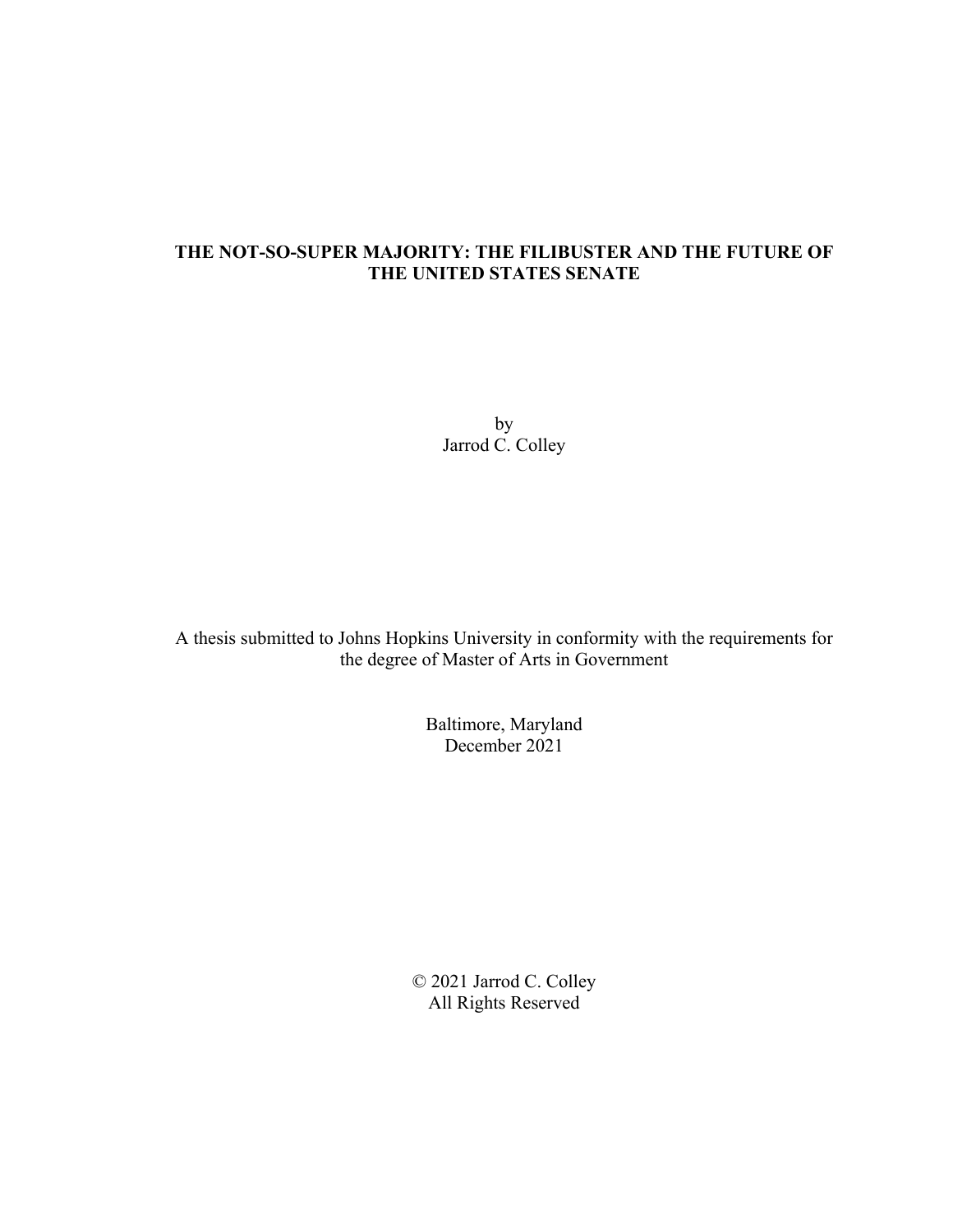### **ABSTRACT**

The debate over the use of dilatory tactics in the United States Senate is not new. Though initially used sparingly and without much notice, the modern filibuster has presented itself as the rule, not the exception, for legislation to pass the Senate. Such a *de facto* practice is arguably detrimental to democracy, as it takes an ever harder-lined antimajoritarian slant in an already anti-majoritarian chamber and places an artificial threshold that many argue does more damage than good. This thesis seeks to assess the history of the filibuster and other pertinent dilatory tactics in the U.S. Senate to determine its effect on legislation. Specifically, this study aims to evaluate whether legislation that must overcome a filibuster reflects compromise more so than legislation passed by a majority vote or unanimous consent and identify what some of the motivating factors surrounding the filibuster are.

Chapter I focuses primarily on the background of the filibuster via a detailed review of its theoretical underpinnings and the arguments surrounding filibuster reform in the modern literature. Chapter II attempts to create an empirical measurement to determine how the filibuster effects legislation and, more specifically, if it causes legislation to become more bipartisan through the process. The findings of this assessment, while inconclusive, serve as a starting point for future research into the subject. Chapter III looks at contemporary political pressures on why the filibuster still exists and what the opposition to change is, along with deconstructing those arguments to assess their validity.

The goal of this work is to provide the public with a more palatable introduction and overview of the filibuster in the United States Senate that is both academically

ii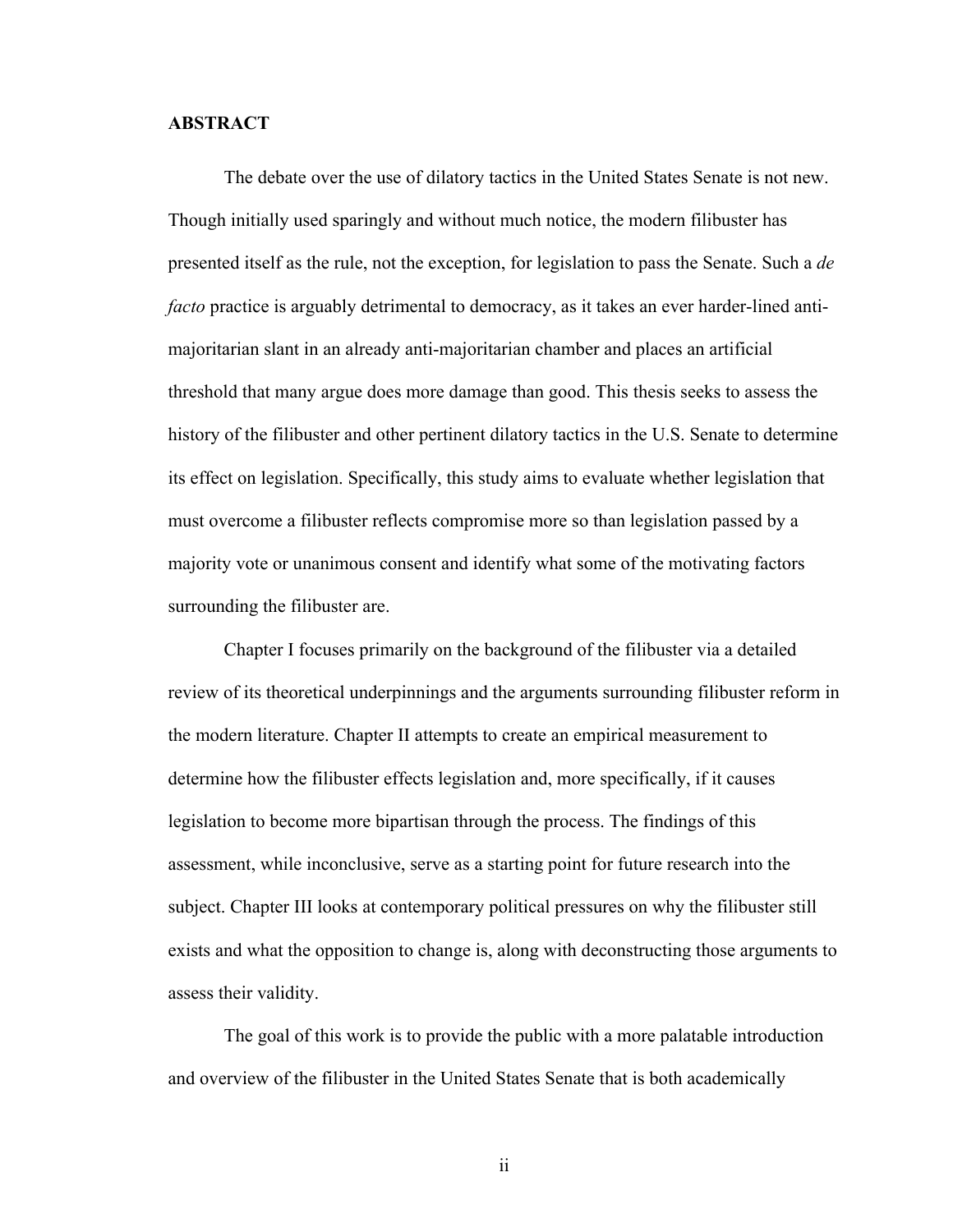rigorous and politically persuasive. With the continuation of rising anti-democratic sentiment across the nation and continuous empowerment of demagogic leaders by extremist media, this work strives to be one of the many that are written to support the American experiment that was originally put forth in 1789.

**Thesis Advisor:** Dr. Dorothea Wolfson **Thesis Reviewers:** Dr. Kathryn Wagner-Hill

Prof. Lester Munson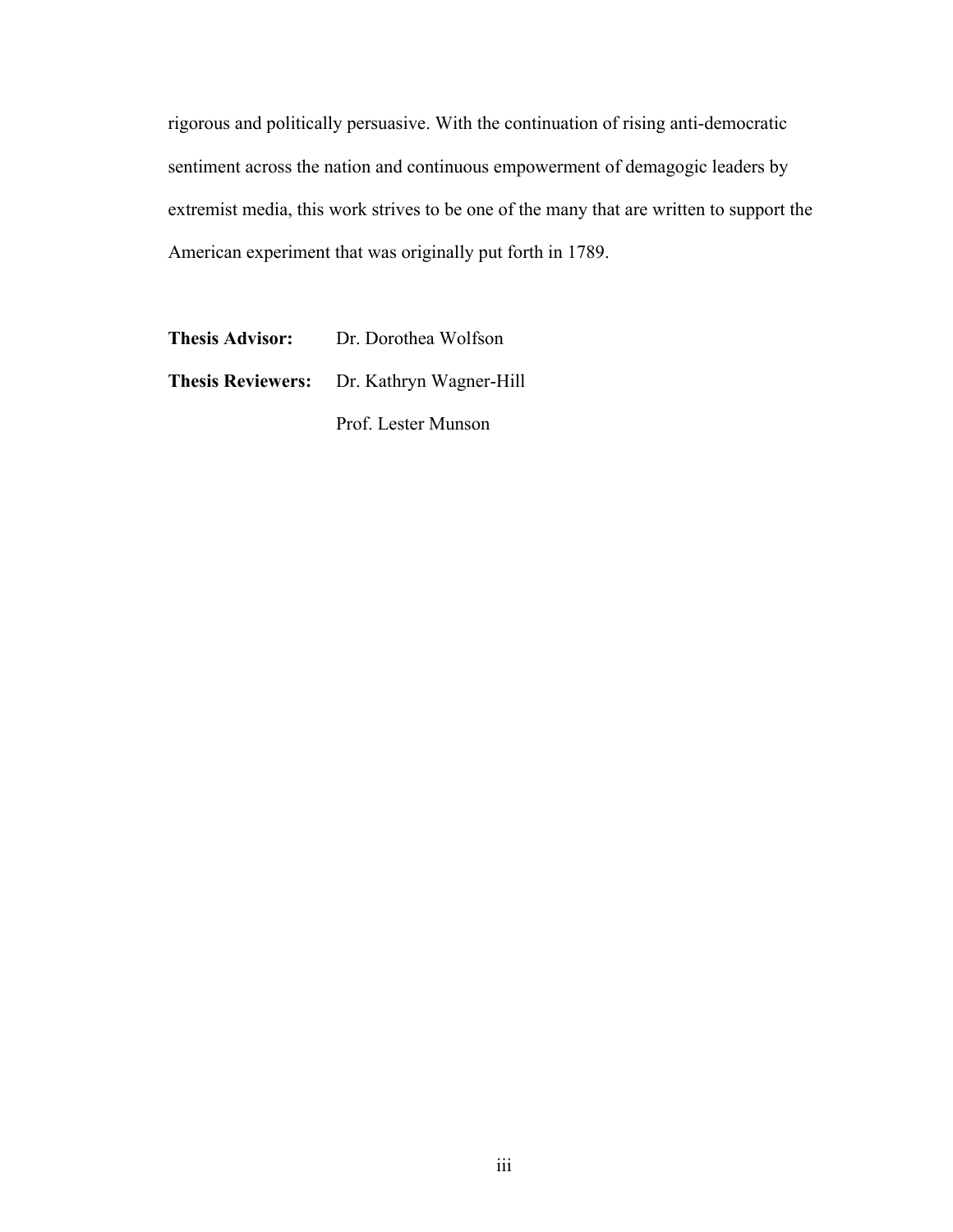#### **ACKNOWLEDGEMENTS**

To begin, any sort of document of this size is without a doubt done with the help and support of multiple people. No individual can do everything on their own, and it takes the support of others to make something truly great and something that once can be proud of. I want to first thank Clif and Erica Colley for their unyielding support during this program, both emotionally and financially. I also wish to thank the many professors who helped inspire this work, including Drs. Dorothea Wolfson, Kathryn Wagner-Hill, Benjamin Ginsberg, and Doug Harris. Without their help and wisdom, I would be completely lost. I send my thanks also to Assistant Secretary of the Senate Robert Paxton for his insight and encouragement for this project, along with Daniel Holt at the Senate Historian's office and the countless Congressional staff members that I consulted with and occasionally annoyed throughout the process of writing this thesis.

Additional thanks must be given to the entire team at Crooked Media, specifically hosts Jon Favreau, Tommy Vietor, Jon Lovett, Dan Pfeiffer, and Ben Rhodes, whose podcasts helped me stay motivated throughout the entire project and helped me find some light when everything seemed dark. I also would like to thank hosts David Axelrod, Mike Murphy, and Robert Gibbs for their podcast *Hacks on Tap* for helping me think more like a political professional than just a scholar. A huge thank you also goes to the various local establishments across Pensacola, Florida that I would camp out in for hours to write this thesis in the company of complete strangers. My friends across the nation have also played a great role in making this happen by motivating me to do my best, and though you all are too numerous to write out, I want to thank you all from the bottom of my heart.

iv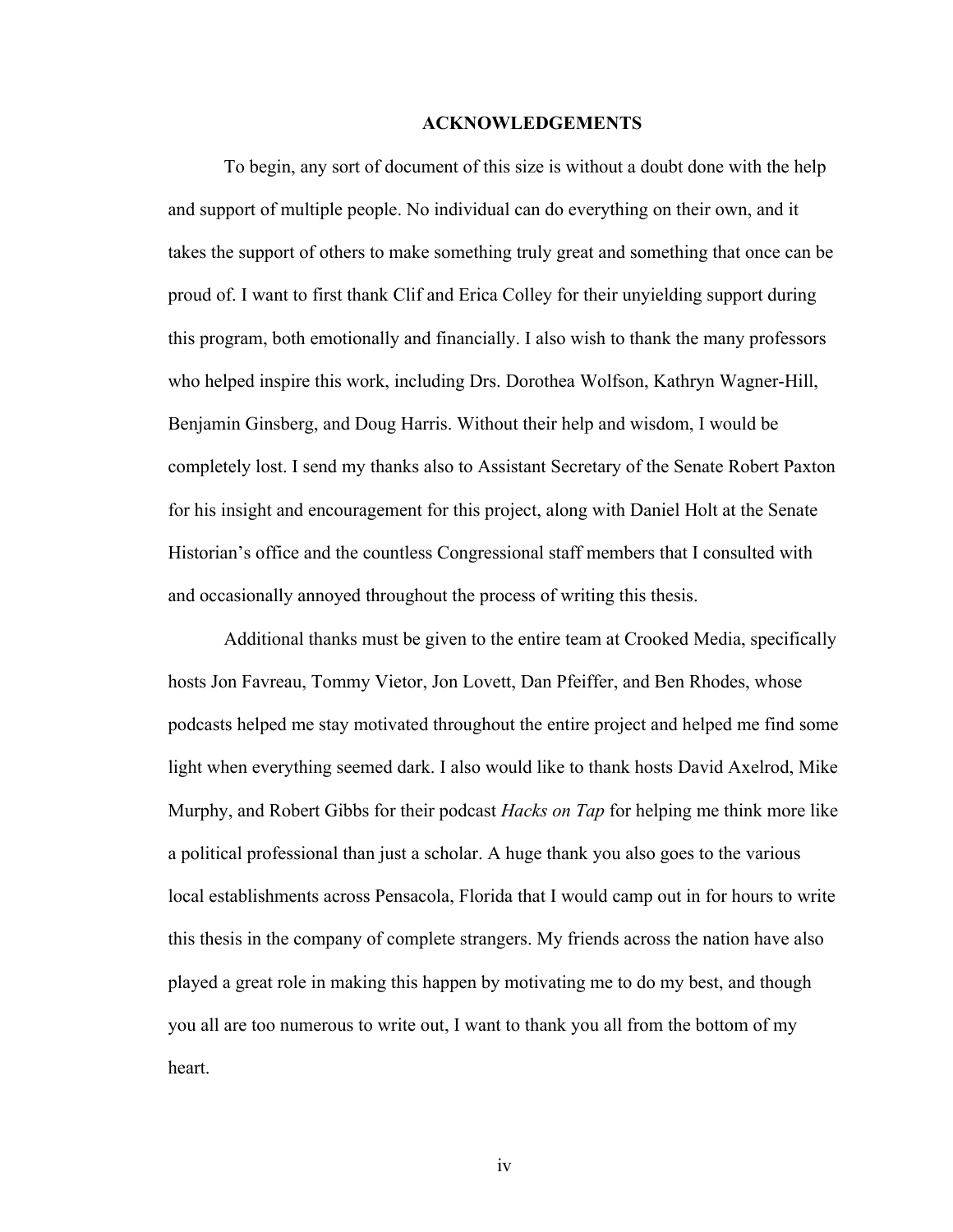Final thanks must go to every single person who has read this thesis, either to give suggestions or to learn more. The future of our democracy rests on the shoulders of the educated, and I am beyond blessed to contribute in one small way to something so much larger than myself.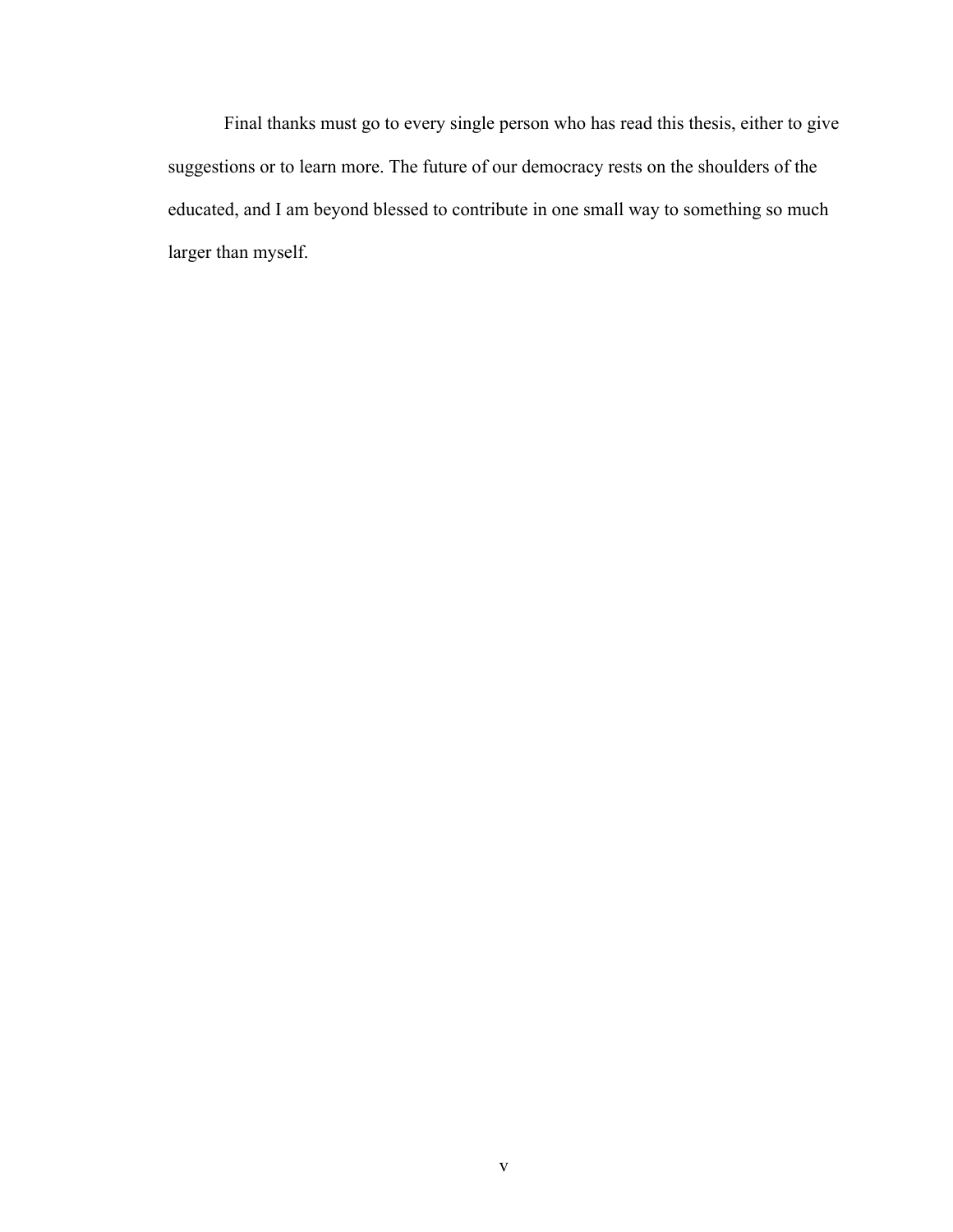# **TABLE OF CONTENTS**

| Chapter Two: Assessing the Partisanship of Legislation Subject to the  |  |
|------------------------------------------------------------------------|--|
| Chapter Three: Political Pressures on the Modern Senator Regarding the |  |
|                                                                        |  |
|                                                                        |  |
|                                                                        |  |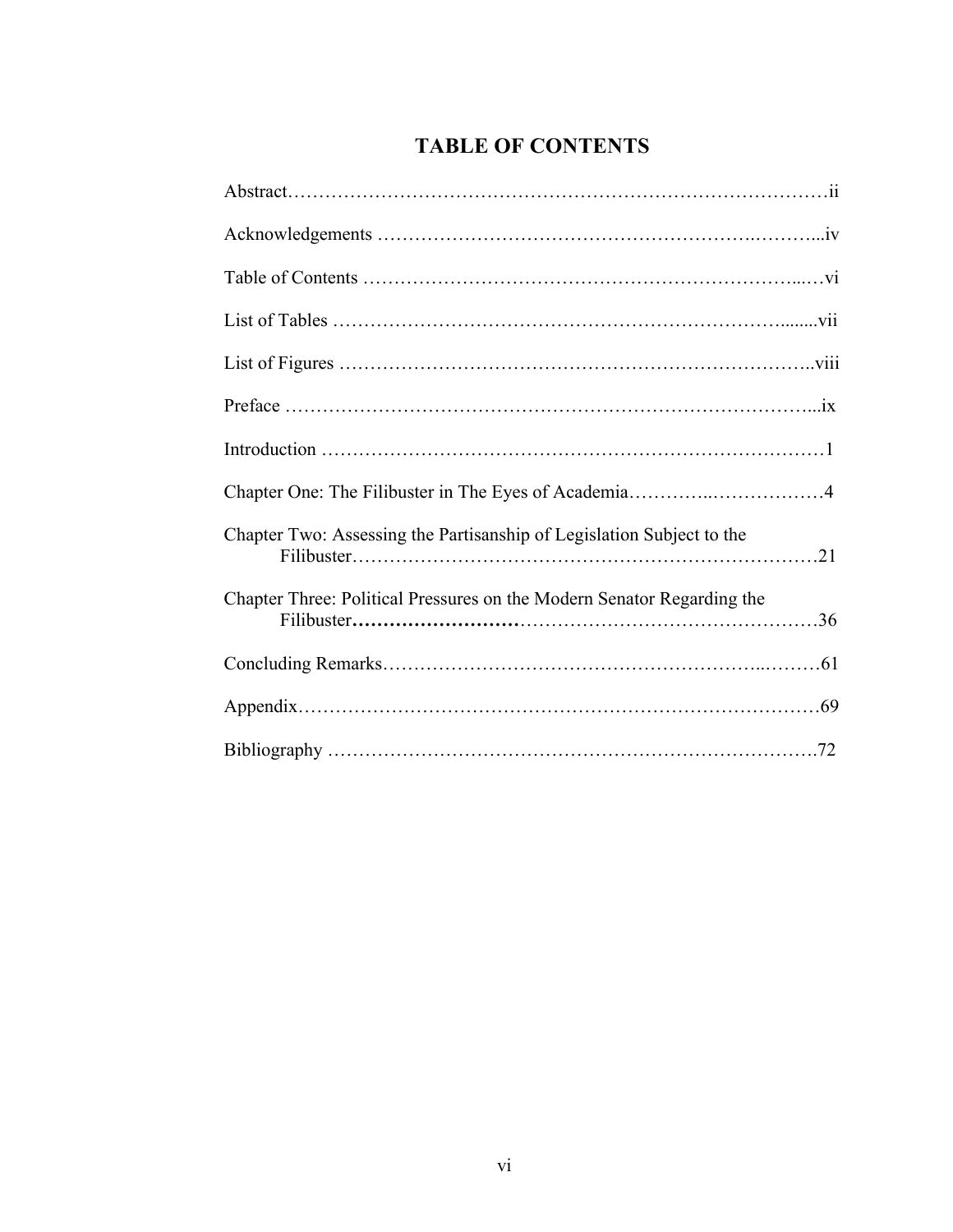# **LIST OF TABLES**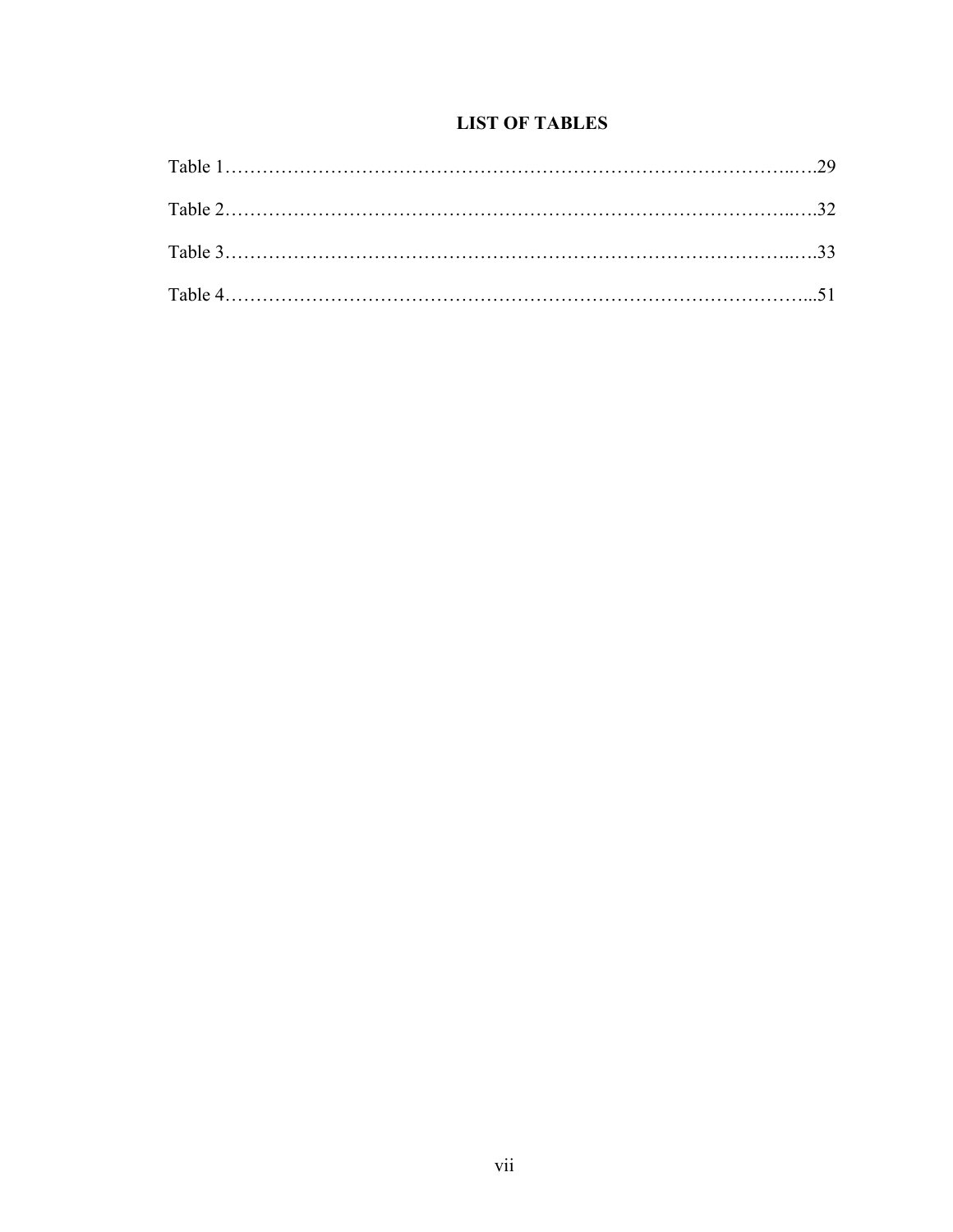# **LIST OF FIGURES**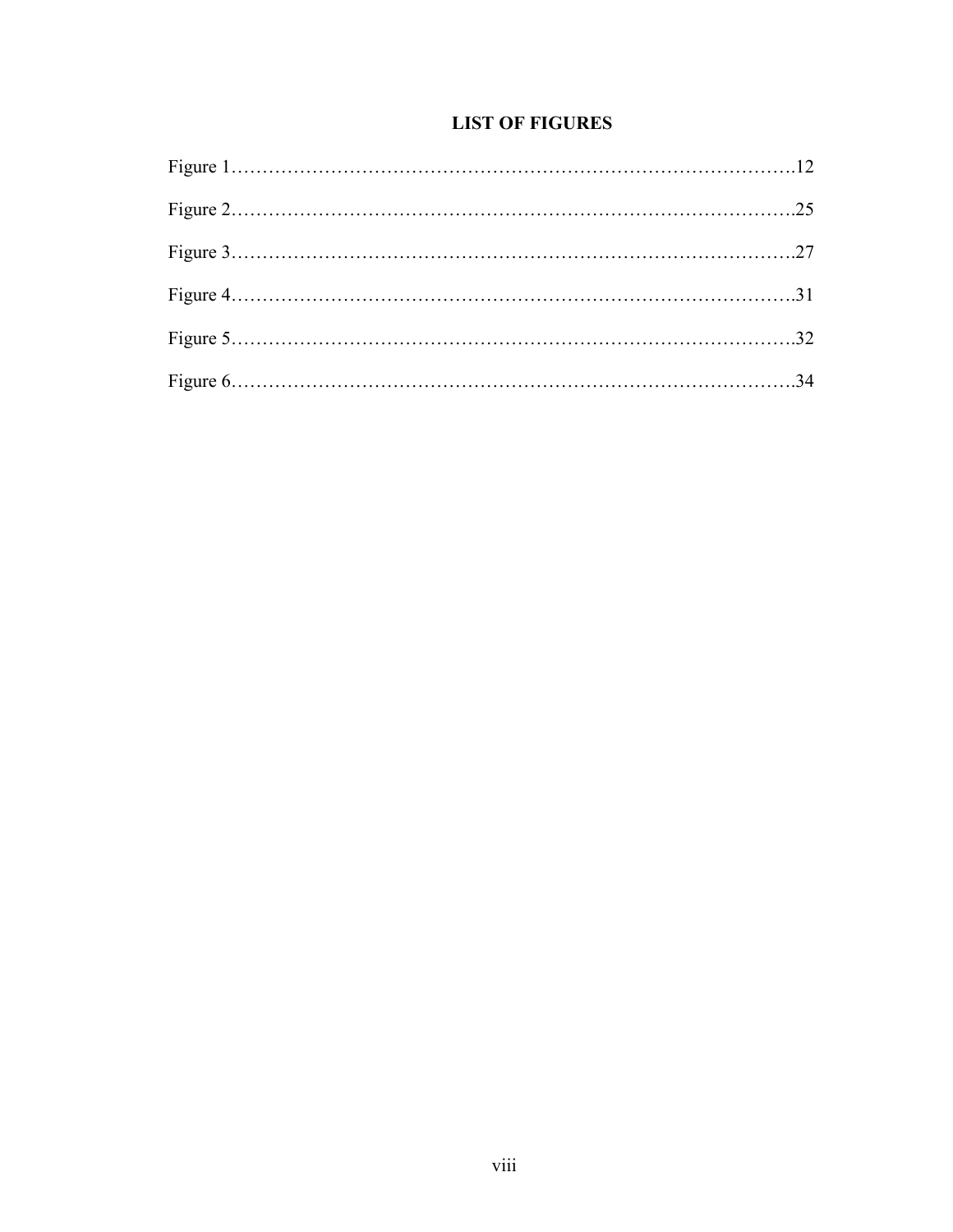# **Ozymandias**

*I met a traveler from an antique land, Who said—"Two vast and trunkless legs of stone Stand in the desert… Near them, on the sand, Half sunk a shattered visage lies, whose frown, And wrinkled lip, and sneer of cold command, Tell that its sculptor well those passions read Which yet survive, stamped on these lifeless things, The hand that mocked them, and the heart that fed; And on the pedestal, these works appear: My name is Ozymandias, King of Kings' Look on my Works, ye Mighty, and despair! Nothing beside remains. Round the decay Of that colossal Wreck, boundless and bare The lone and level sands stretch far away.*

– Percy Bysshe Shelley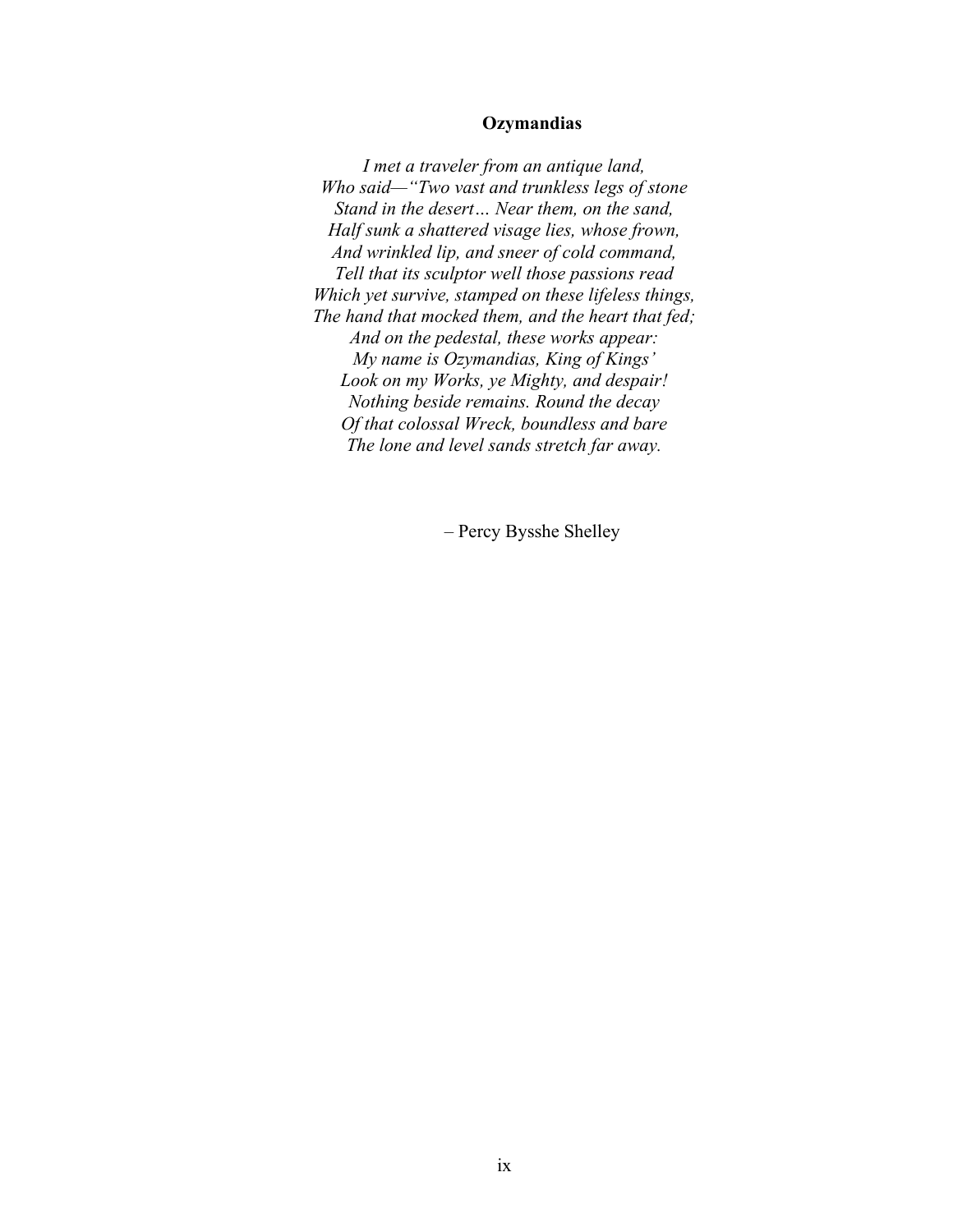# **Introduction**

Dearly beloved, we are gathered here today to mourn the death of the world's greatest deliberative body, the United States Senate. Born out of the compromise between the large and small states during the constitutional convention in Philadelphia, the Senate stood as a beacon to other nations as a rival of the Imperial Senate of Rome.<sup>1</sup> Its membership represented some of the most esteemed statesmen to walk this Earth, including Henry Clay, Daniel Webster, Richard Russell, Everett Dirksen, Wayne Morse, John F. Kennedy, Robert F. Kennedy, Edward M. Kennedy, Robert C. Byrd, and countless other esteemed leaders. <sup>2</sup> Though these great men were able to change the nation, they all faced the illness that has finally ended the reign of the Senate among other institutions of government. That illness was the filibuster.

This is what the author imagines a eulogy for the Senate would sound like, should one ever be given.<sup>3</sup> Fortunately, one has not necessarily been given, but as the country becomes ever more polarized it would make sense for the remarks to at least be prepared. It is the opinion of the author and several prominent scholars that the filibuster is a poison to the institution, with it causing more harm than the arguments in favor of it espouse.<sup>4</sup> In an attempt to elucidate the harm caused by the filibuster, the author wishes to approach the issue from three prominent directions: academic, empirical, and political.

<sup>1</sup> James Madison, *Notes of Debates in the Federal Convention of 1787 Reported by James Madison*, (Athens, OH: Ohio University Press, 1985).

<sup>2</sup> U.S. Senate, *Senators of the United States 1789-Present*, https://www.senate.gov/artandhistory/history/resources/pdf/chronlist.pdf

<sup>&</sup>lt;sup>3</sup> The author notes that he has a flair for the dramatic.

<sup>4</sup> Sarah A. Binder and Steven S. Smith, *Politics or Principle?* (Washington, D.C.: Brookings Institution Press, 1997); Adam Jentleson, *Kill Switch: The Rise of the Modern Senate and the Crippling of American Democracy* (New York: Liveright Publishing Corp, 2021); Gregory J. Wawro and Eric Schickler, *Filibuster: Obstruction and Lawmaking in the U.S. Senate* (Princeton: Princeton University Press, 2006)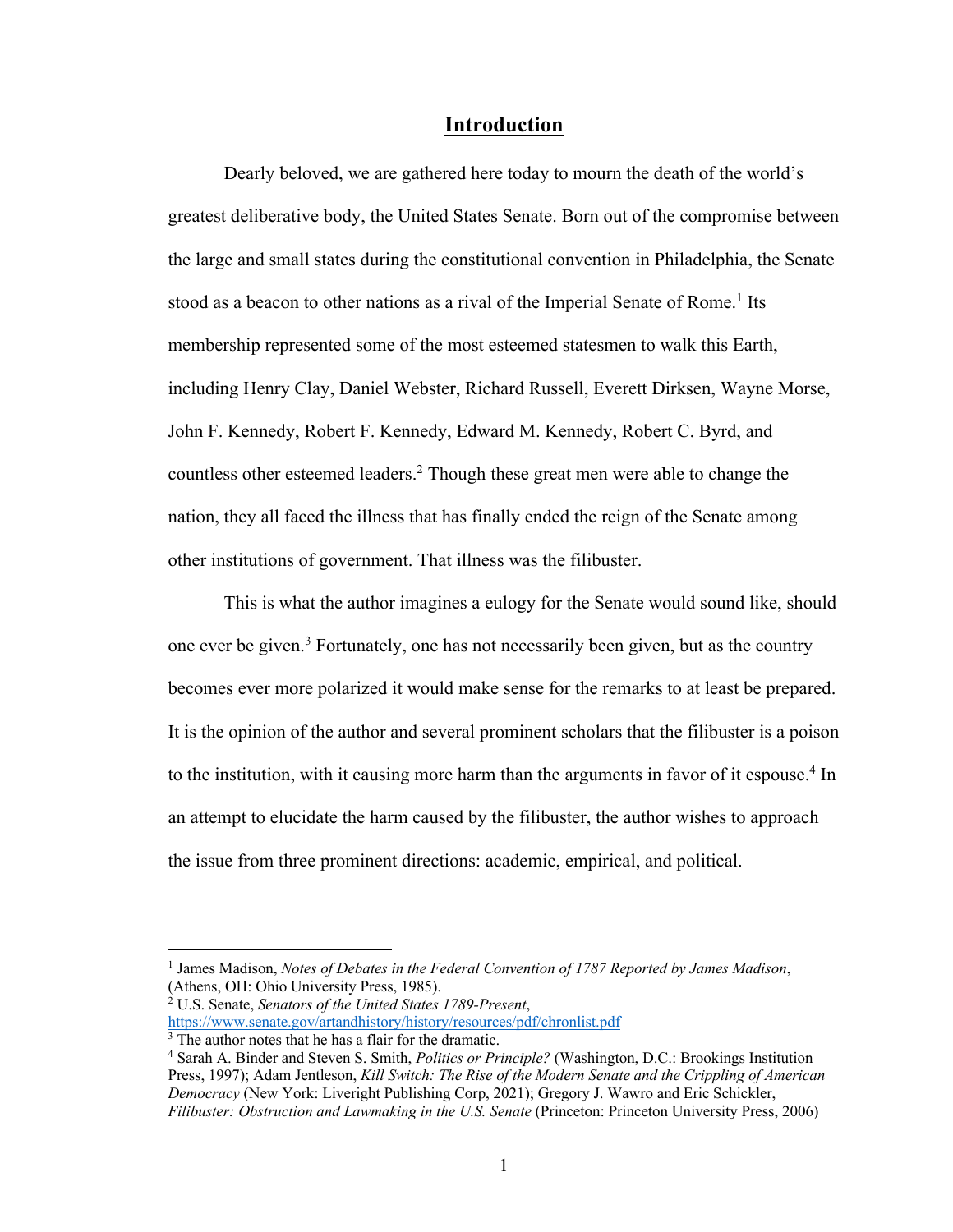In approaching the issue from the academic side, a thorough, but by no means exhaustive, assessment of the academic literature surrounding the filibuster will be analyzed to identify various schools of thought regarding the filibuster. Beginning with a general history of the practice, the goal of this approach is to have a general understanding of three subgroups of thought: constitutionally approved filibusterism, political efficiency, and finally reforms academics suggest would help the Senate's standing.

After first laying out the general groundwork provided by a look at the literature, it will then be necessary to test the argument surrounding political efficiency. In this chapter it will be necessary to use multiple tests of not only partisanship but coalition cohesiveness to try and determine if legislation subject to the filibuster is moderated through the floor process in the Senate. At the end of the chapter there will be a breakdown of the results and what future steps, if any, must be taken to further understand the partisanship of legislation subject to a filibuster.

Finally, it will be necessary to address some, but not all, of the political pressures that lead Senators to filibuster. Focusing on the history of the Senate as an institution, giant characters of the filibuster and their subsequent mythos, and finally the procedural incentives for filibustering, an inference into why Senators oppose change to the practice will be conducted. All arguments presented via opinion pieces and statements will be deconstructed and assessed on the merits of each, finally resulting in what the potential for reform is in the 117th Congress.

The author wishes to use this moment to say that he has attempted to conduct his research in a non-biased way, but the author is also willing to concede that his affinity for

2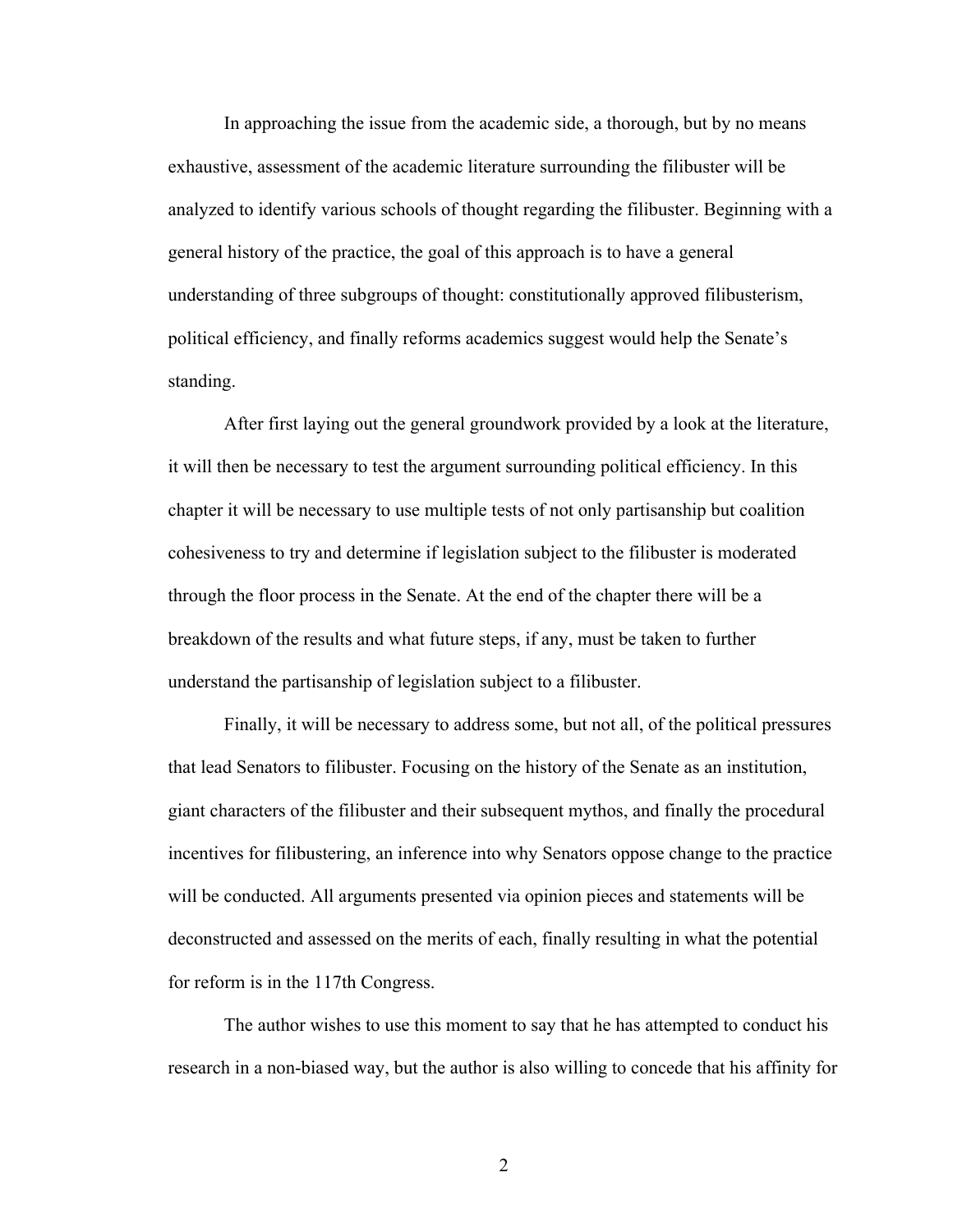politics does occasionally tip the scale in one direction or another. To combat this, rigorous revision and rewriting has occurred, and general arguments made by pundits have been omitted from the research.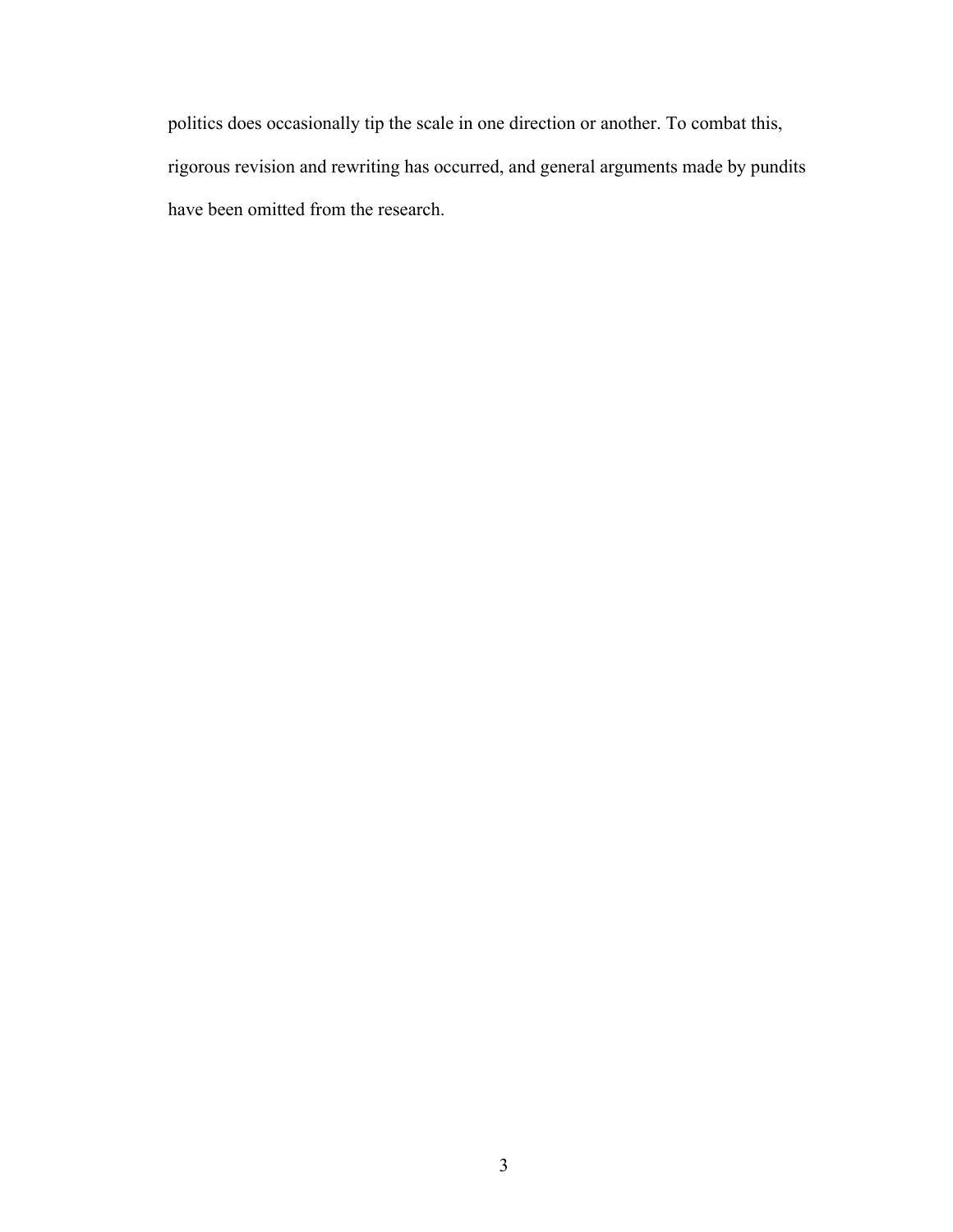#### **CHAPTER ONE**

#### **The Filibuster in The Eyes of Academia**

# **Introduction**

There is no other parliamentary tactic in the American government known better than the filibuster. Perhaps this is due to the 1939 film *Mr. Smith Goes to Washington*, where the fictional Senator Jefferson Smith filibusters corrupt legislation to the point of physical exhaustion and collapse.<sup>5</sup> Additionally, the news media has started casting more light on the tradition through mainstream cable networks, print media, and digital news. Though well known to the public, historically there have been surprisingly limited analyses focused on the study of the filibuster. It took until the 1940 publication of Franklin Burdette's *Filibustering in the Senate* for scholarly work on the subject to even begin. A few short works during the 1970s added to the list, but it was the addition of Binder and Smith's text, *Politics or Principle*, in 1997, that catapulted the filibuster to be a serious study that merited investigation.

Thanks to the rise in recent scholarship, we have a better understanding of this dilatory tactic. We have been presented with some substantial arguments surrounding the filibuster, most notably a constitutionally implied argument, an efficiency argument, and a plethora of arguments around how reform, if necessary, should take place. It is from these arguments around the filibuster that I focus on for this chapter. The conclusion reviews what areas must be further assessed if we are to subscribe to one of these arguments.

<sup>5</sup> *Mr. Smith Goes to Washington*, directed by Frank Capra (Columbia Pictures, 1939), Blu-Ray (Sony Pictures, 2018).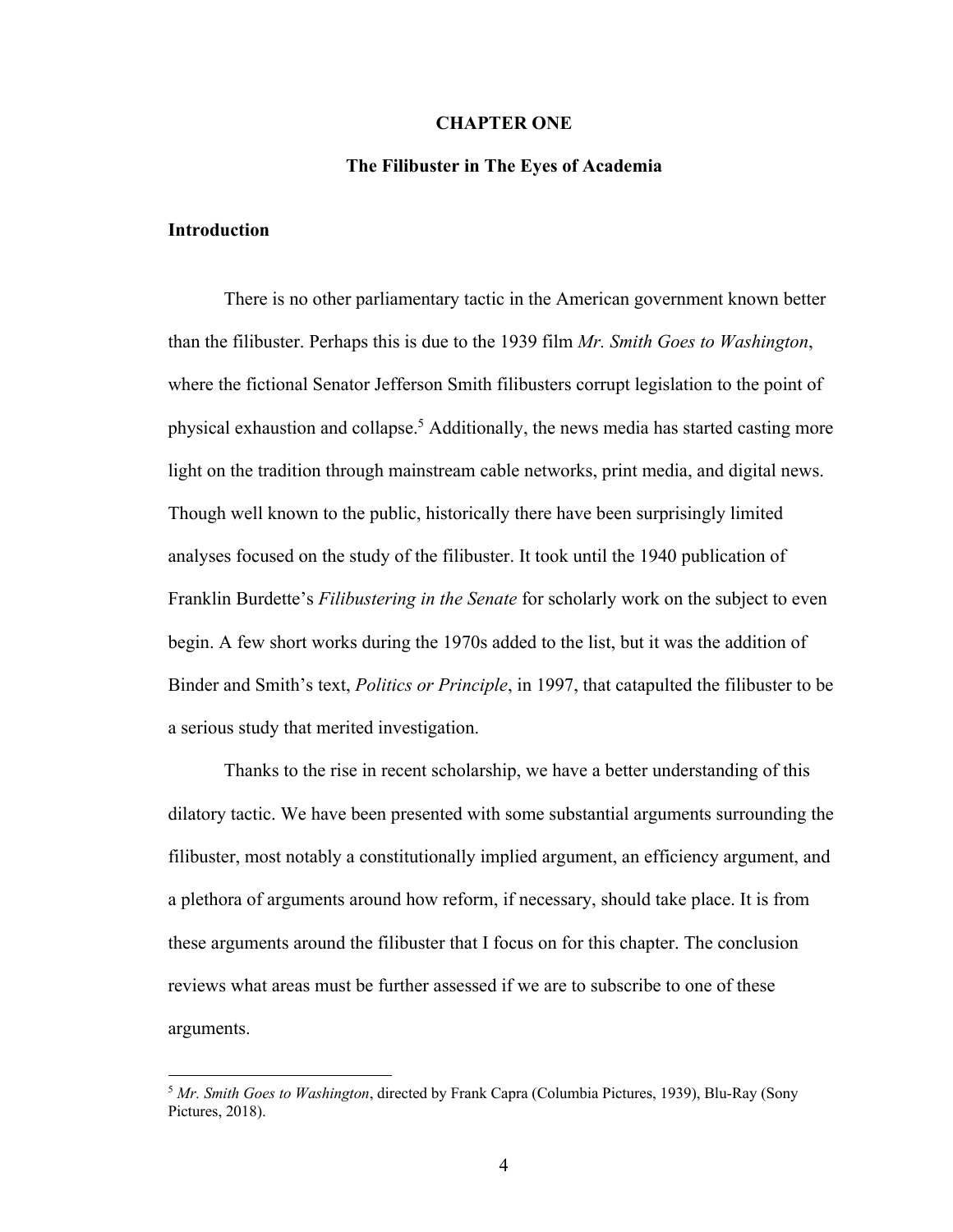#### **Front Matter: Definitions and a Historical Perspective**

The term filibuster has its early roots in the English language as a term for pirates and plunderers, given that those engaging in a filibuster were essentially plundering time.<sup>6</sup> Though the use of dilatory tactics and other "flagrant legislative obstruction" was well known to Senators before 1863, it appears that the term filibuster did not take hold until then.<sup>7</sup> Today, Senators are verse in applying multiple dilatory tactics to take up time (e.g. quorum calls, roll call votes, multiple amendments) that fit the overarching definition of a filibuster, but for the purposes of this paper, the term "filibuster" will mean two things. First, it stands for the abuse of the Senate's rules regarding the unlimited debate on legislation as allowed by Rule XIX. Second, it means the threat of a filibuster from any member of the Senate or the threat to object to unanimous consent.<sup>8</sup> In common parlance, the term "filibuster" refers to either talking a bill to death by extended debate or notifying the leadership of the *intent* to filibuster, also called a "stealth filibuster."<sup>9</sup>

Before 1917, Senators could talk for as long as they were physically able with no means of closing debate.<sup>10</sup> Given the workload of the Senate and the smaller number of Senators, endless discussion was rarely used, but in 1917, Rule XXII was adopted out of necessity, thus creating the ability to end debate through the adoption of a cloture, or

<sup>6</sup> Franklin Burdette, *Filibustering in the Senate* (Princeton: Princeton University Press, 1940), 5. <sup>7</sup> Ibid.

<sup>8</sup> U.S. Congress, Senate, Committee on Rules and Administration, *Standing Rules of the Senate*, 113th Cong., 1st sess., 2013, S.Doc. 113-18*,* 6-7; and Catherine Fisk and Erwin Chemerinsky, "The Filibuster," *Stanford Law Review* Vol. 49, no. 2 (January 1997): 181-254, accessed February 15, 2021, https://www.jstor.org/stable/1229297.

 $9$  Ibid.

<sup>10</sup> Sarah A. Binder and Steven S. Smith, *Politics or Principle?* (Washington, D.C.: Brookings Institution Press, 1997), 5-7.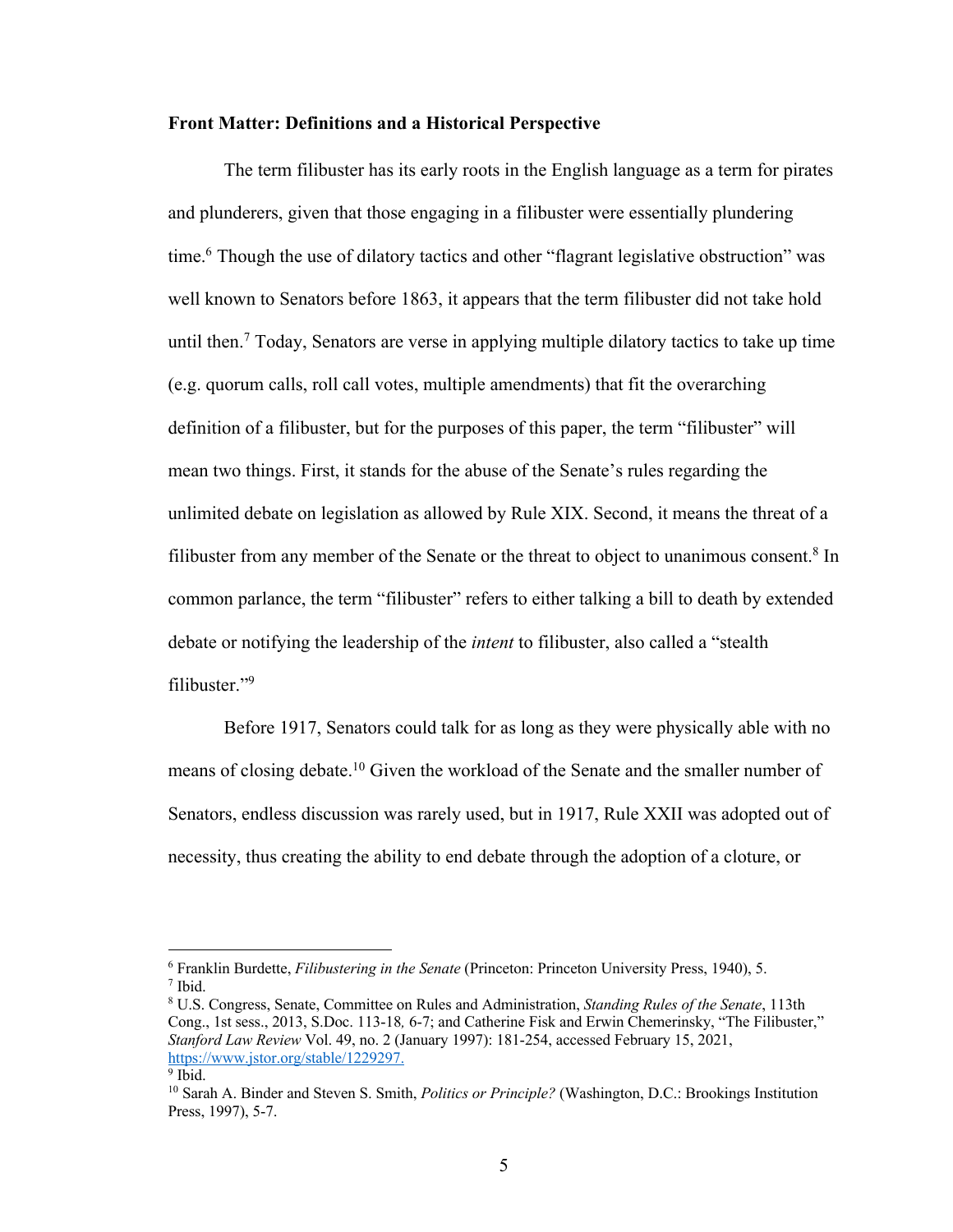closure, motion.<sup>11</sup> This motion required two-thirds of all senators present and voting to invoke cloture.<sup>12</sup> Over time, the rule has been adjusted to reflect different thresholds for adoption. In 1975, the Senate agreed to S.Res. 4, which "reduce [d] the cloture requirement for all measures to three-fifths of those present and voting," and this standard still exists today.<sup>13</sup>

Under current rules, a cloture motion requires the signature of 16 senators to bring the motion to the floor and potentially end debate. If 16 Senators sign the motion, then "one hour after the Senate meets on the following calendar day but one," the Senate can limit debate with three-fifths of Senate membership voting in support of cloture on legislation, and two-thirds of those present and voting to invoke cloture on a change in the rules. Once cloture is invoked, any remaining debate of the pending question is then limited to thirty hours.<sup>14</sup> Once cloture is invoked, the debate can be further constrained by a unanimous consent agreement under Rule XIX, but this is statistically improbable, given that a single determined senator can prevent such a motion from succeeding.<sup>15</sup>

In an attempt for a majority that is under three-fifths of the Senate's membership to legislate, the "nuclear option" removing the supermajority requirement was seriously considered and has only caused further complication and argument among academic and

<sup>11</sup> Sarah A. Binder and Steven S. Smith, *Politics or Principle?* (Washington, D.C.: Brookings Institution Press, 1997), 5-7; The necessity mentioned here came from a filibuster of President Wilson's Armed Ship Bill, which would have allowed for American merchant vessels to protect themselves at sea from Germany and her First World War allies. His seething rebuke of the filibustering senators is discussed in detail in Chapter III. Franklin Burdette, *Filibustering in the Senate* (Princeton: Princeton University Press, 1940), 118-123.

 $12$  Ibid.

<sup>13</sup> Kenneth A. Shepsle, *Rule Breaking and Political Imagination* (Chicago: University of Chicago Press, 2017), 51.

<sup>14</sup> U.S. Congress, Senate, Committee on Rules and Administration, *Standing Rules of the Senate*, 113th Cong., 1st sess., 2013, S.Doc. 113-18*,* 6-7

 $15$  Ibid.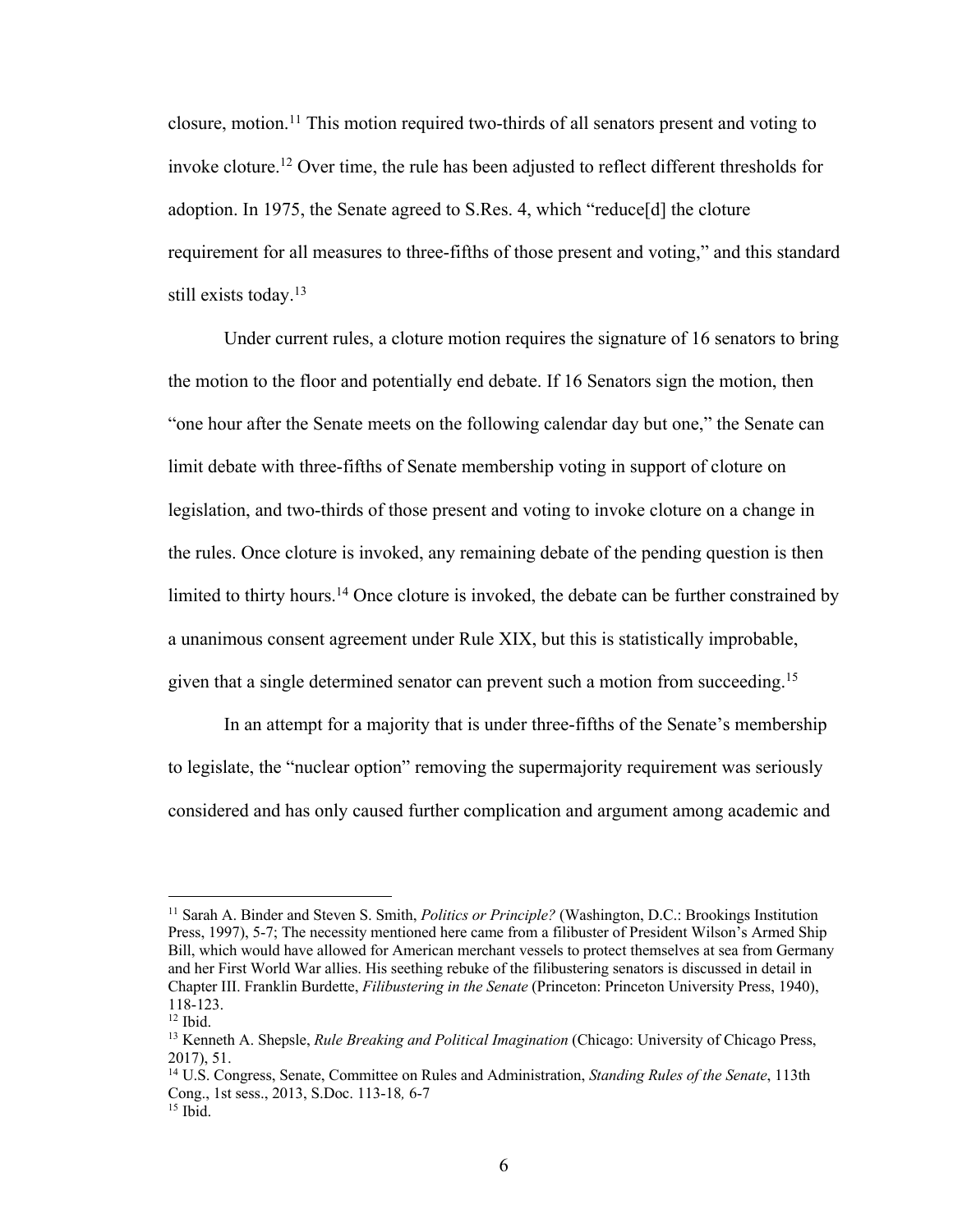politically engaged circles. Some political scientists predicted change in how cloture might be invoked as a potential filibuster reform, citing the potential use of parliamentary tactics by the majority to allow for a simple majority to invoke cloture on judicial nominees.<sup>16</sup> In 2013, the nuclear option was used for the first time for the confirmation of lower court judges and executive branch presidential nominations by then-majority leader Harry Reid (D-NV).<sup>17</sup> It was used a second time in 2018, by thenmajority leader Mitch McConnell (R-KY) to change the cloture threshold for Supreme Court nominees. <sup>18</sup> Today, the only cloture motion that requires more than a simple majority to be invoked is for legislation.<sup>19</sup>

#### **The Constitutional Permission Structure**

Article I, §3 of the Constitution establishes the Senate as the upper chamber of the United States Congress. <sup>20</sup> In *Federalist Paper No. 62*, James Madison argues that the senate chamber was designed to be insulated from strong feelings and hot-button issues that could be detrimental to the fledgling democracy.<sup>21</sup> This insulation initially came by the selection of Senators by their state legislatures, rather than from direct election like in the House, thus serving as a filter of the public's passions. With the ratification of the 17th Amendment to the Constitution in 1913, the filter of public passion was removed to

 $20$  U.S. Const. Article 1,  $83$  (1789 edition).

<sup>16</sup> Gregory J. Wawro and Eric Schickler, *Filibuster: Obstruction and Lawmaking in the U.S. Senate* (Princeton: Princeton University Press, 2006), 5.

<sup>&</sup>lt;sup>17</sup> Paul Kane, "Reid, Democrats trigger "nuclear" option; eliminate most filibusters on nominees," *Washington Post* (Washington, D.C.), November 21, 2013, accessed on March 25, 2021.

<sup>&</sup>lt;sup>18</sup> Thomas Jipping, "5 Years After Going Nuclear, Democrats Have Reaped What They Sowed," Heritage Foundation, November 26, 2018, accessed on March 25, 2021.

<sup>19</sup> Adam Jentleson, *Kill Switch: The Rise of the Modern Senate and the Crippling of American Democracy* (New York: Liveright Publishing Corp, 2021), 230.

<sup>21</sup> James Madison, Alexander Hamilton, and John Jay, *The Federalist Papers* (Dublin, Ohio: Coventry House Publishing, 2015), 302-306.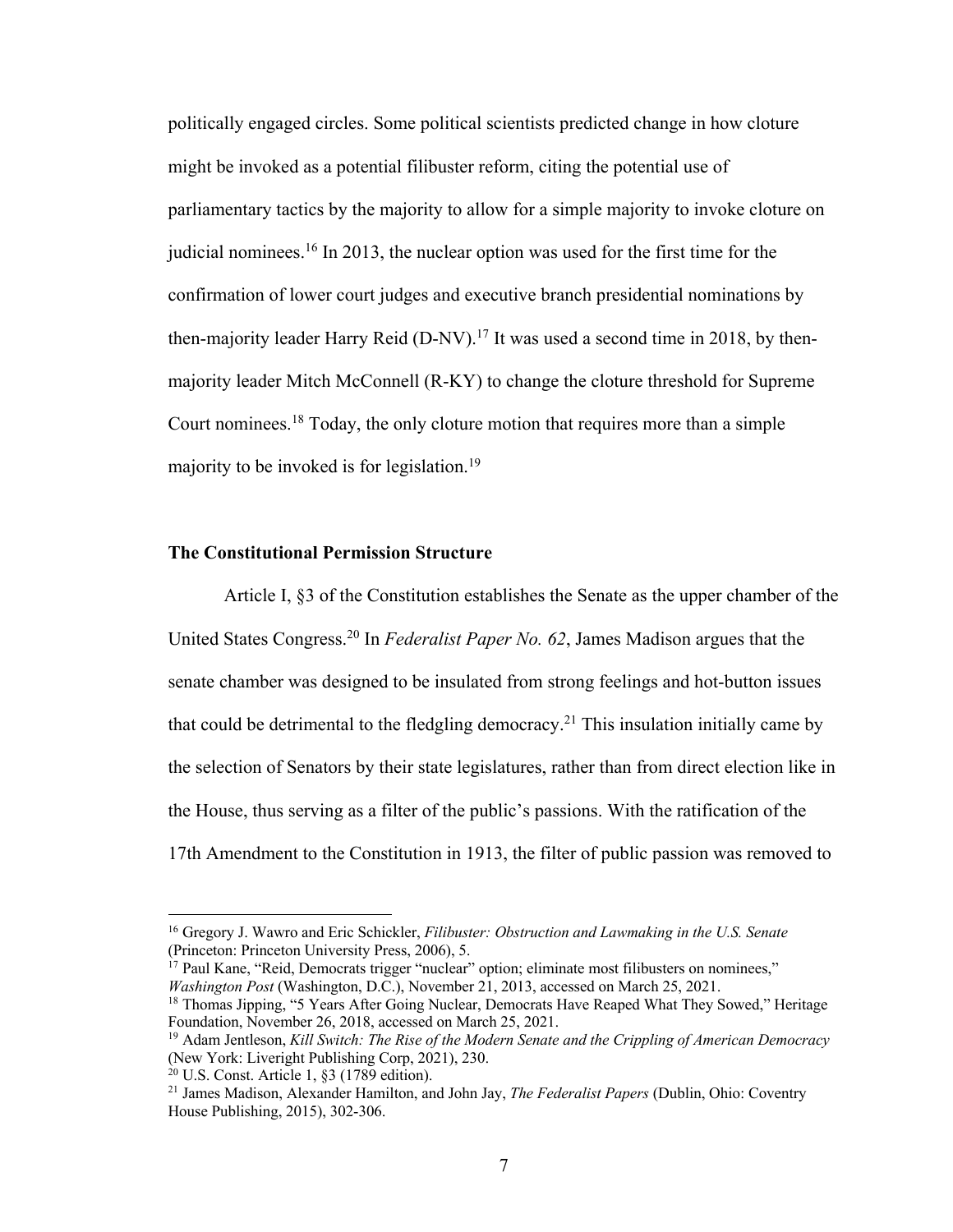allow for the direct election of Senators, therefore bringing in more zealous, and more partisan, senators. <sup>22</sup> This causes a major influence on the filibuster in terms of the frequency of its use, despite the filibuster being previously used by Senators elected by the state legislature. Direct election makes Senators answerable only to the voter and not to the state legislature. As insinuated before, this creates an environment for more extreme viewpoints to be sworn into the Senate, which in turn leads to more partisan filibusters based on the motivating factor behind nearly all Congressional decisions: reelection.<sup>23</sup> For the consideration of legislation and congressional operations, Article I, §5, clause 2 states that "Each House may determine the Rules of its Proceedings."<sup>24</sup> Binder and Smith determine that the filibuster is constitutionally permissible since unlimited debate by Rule XIX of the Standing Rules of the Senate is simply an exercise of this constitutional clause. Arenberg and Dove provide the necessary support to this constitutionality argument by highlighting the adoption of a new Senate rule in 1959 that establishes itself as a continuing body, as was previously understood by past Congresses.<sup>25</sup> Without the ability to operate under basic parliamentary procedure at the beginning of a new session, as the House does, it keeps the Senate in a continuous state of business and, therefore, will continuously require the application of Rule XIX.<sup>26</sup> The

<sup>22</sup> U.S. Const. Amendment 17.

<sup>23</sup> R. Douglas Arnold, *The Logic of Congressional Action* (New Haven, CT: Yale University Press, 1990); The assumption here is derived from the Madisonian theory as discussed in *Federalist No. 63* and from a logical extension of the research in *Congress: The Electoral Connection* by David R. Mayhew. Though Mayhew focuses largely on the House of Representatives, it stands to reason that the larger constituencies of Senators would result in a larger percentage of hyper-partisans, thus allowing for the theory of hyperpartisan primaries to be extended to the Senate. Currently, there is insufficient research to prove or disprove this assumption and future research is necessary.

 $24$  U.S. Const. Article I, § 3

<sup>25</sup> Richard A. Arenberg and Robert B. Dove, *Defending the Filibuster* (Bloomington: Indiana University Press, 2012), 120-121.

 $26$  Ibid.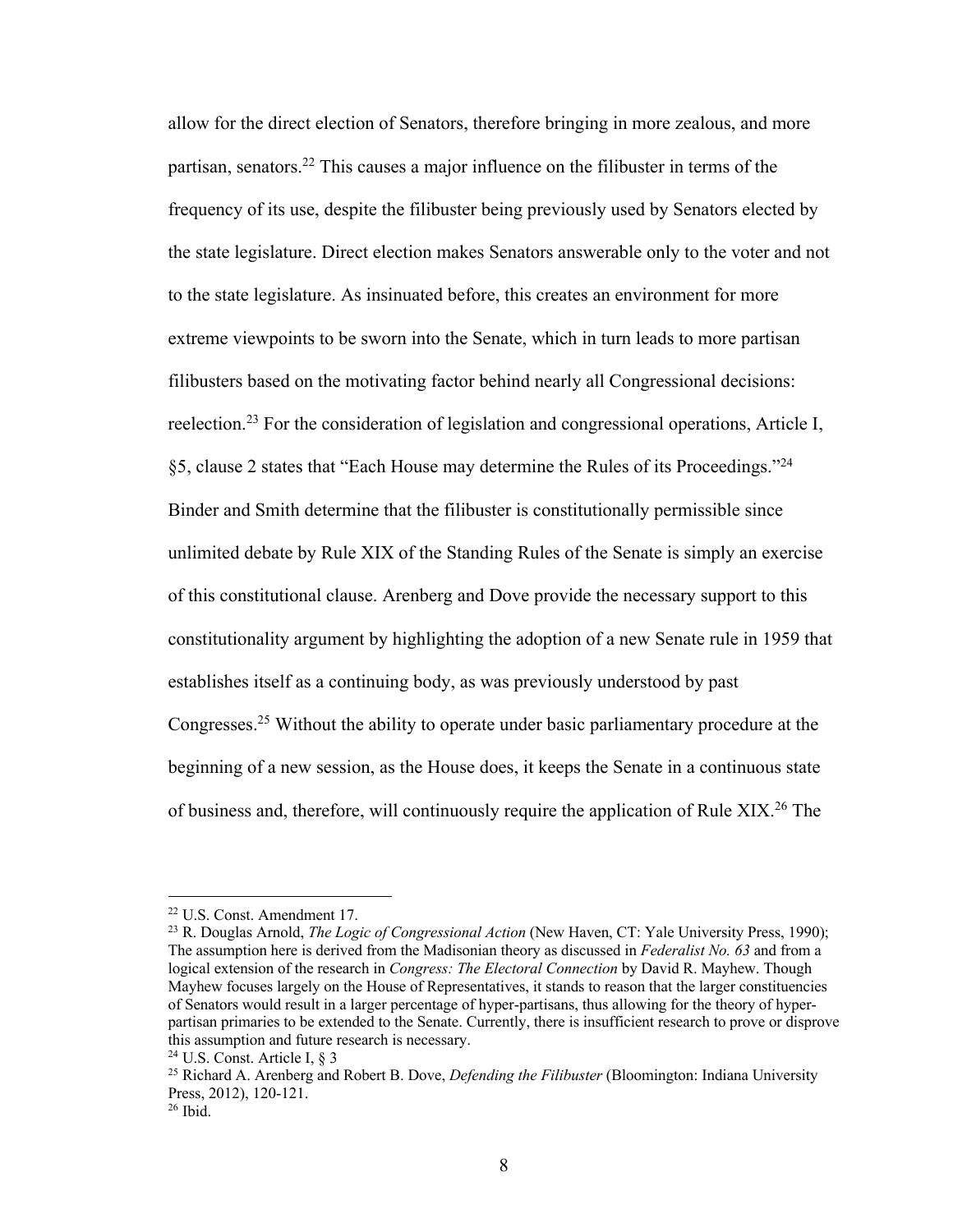combination of more zealous Senators and the inability to remove the supermajority requirement at the convocation of the newly elected Congress creates what the framers would consider a dangerous inroad for violent factions, since there is no way to course correct in a way that is not marred by years of precedent. $27$ 

During the era from the First Congress to 1806 every floor vote was subject to the previous question rule, which would end debate on a measure if necessary, but it was rarely used by Senators of the time. <sup>28</sup> Michael Gerhardt notes an exception to this generalization when the abuse of the previous question rule was used within the First Congress regarding the location of the Congress, but he does emphasize that it was seldomly used before its abolition in 1806.<sup>29</sup> From that point, he notes that "Senate" practice from 1806 until 1917 allowed the smallest minority possible—a single senator to bar a floor vote on any legislative matter by engaging in an extended speech."<sup>30</sup>

While scholars do recognize that the filibuster is constitutional through one interpretation of the document, many are quick to note that a historical perspective on constitutional theory negates this position. For example, one study examining Article 1 §7 of the Constitution argues that "where the Constitution does not specify otherwise, the word "passed" […] should be understood to prescribe majority rule," under the "principle of majoritarianism."<sup>31</sup> Support for this line of reasoning comes primarily from *Federalist 22* and *Federalist 58*, in which Hamilton and Madison argue against the

<sup>27</sup> Sarah A. Binder and Steven S. Smith, *Politics or Principle?* (Washington, D.C.: Brookings Institution Press, 1997), 198-200 ; U.S. Const. Amendment XVII

<sup>28</sup> Sarah A. Binder and Steven S. Smith, *Politics or Principle?* (Washington, D.C.: Brookings Institution Press, 1997), 198-200

<sup>29</sup> Michael J. Gerhardt, "The Constitutionality of the Filibuster." *Constitutional Commentary* 21, 451- 452  $30$  Ibid.

<sup>31</sup> Josh Chafetz and Michael J. Gerhardt, "Is the Filibuster Constitutional?" *University of Pennsylvania Law Review* 158, 249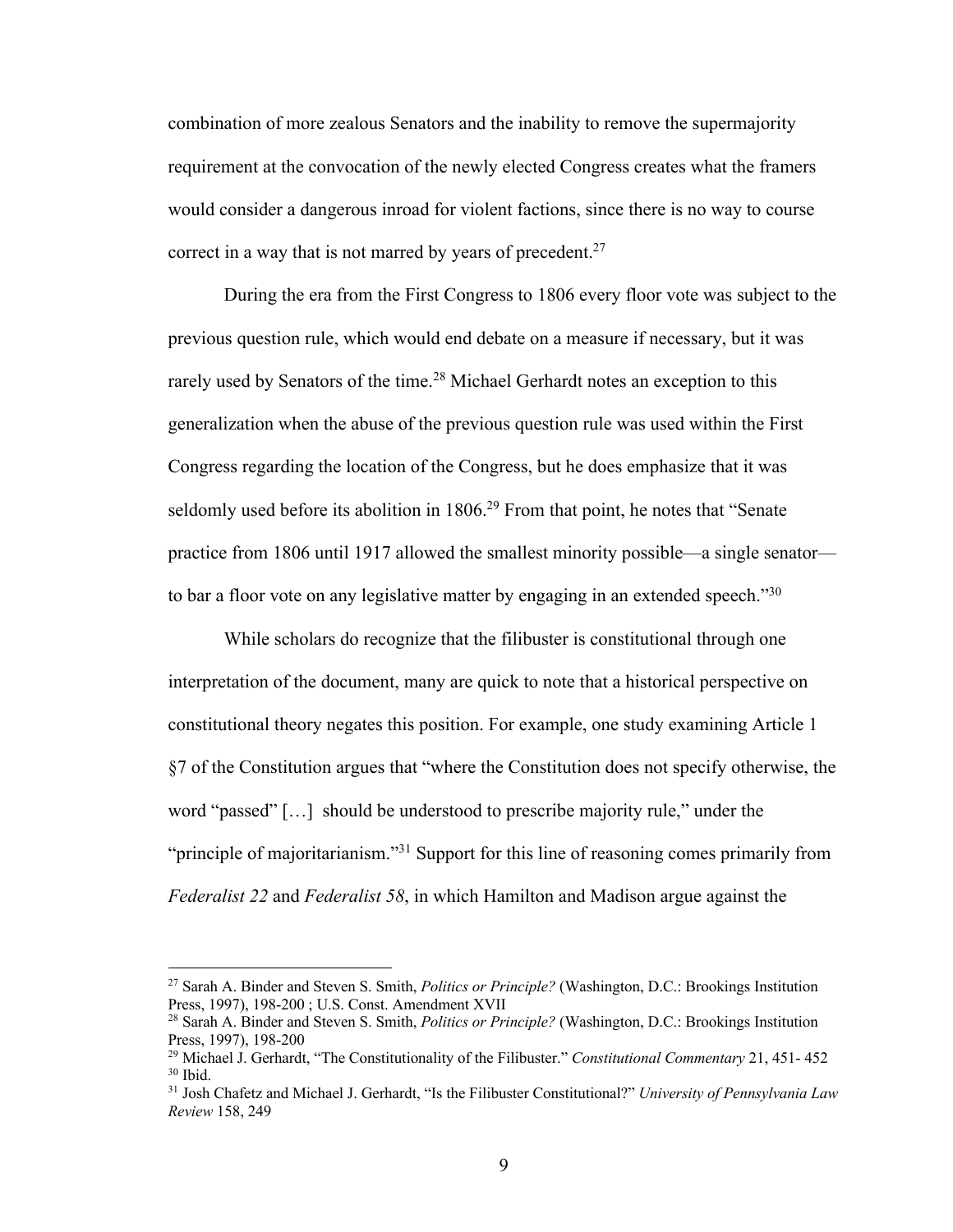conception of supermajority rule.<sup>32</sup> In *Federalist 22*, Hamilton opines on the ills of the

Articles of Confederation and specifically the requirement that two-thirds of the states

concur on the legislation before Congress, noting that:

The public business must, in some way or other, go forward. If a pertinacious minority can control the opinion of a majority, respecting the best mode of conducting it, the majority, in order that something may be done, must conform to the views of the minority; and thus the sense of the smaller number will overrule that of the greater, and give a tone to the national proceedings. Hence, tedious delays; continual negotiation and intrigue; contemptable compromises of the public good. And yet, in such a system, it is even happy when such compromises can take place: for upon some occasions things will not admit of accommodation; and then the measures of government must be injuriously suspended, or fatally defeated. It is often, by the impracticality of obtaining the concurrence of the necessary number of votes, kept in a state of inaction. Its situation must always savor weakness, sometimes border upon anarchy.<sup>33</sup>

Madison echoes these sentiments in *Federalist 58* when discussing the determination of

Representatives in the House, writing:

It has been said that more than a majority ought to have been required for a quorum; and in particular cases, if not in all, more than a majority of a quorum for a decision. That some advantages might have resulted from such a precaution, cannot be denied. It might have been an additional shield to some particular interests, and another obstacle generally to hasty and partial measures. But these considerations are outweighed by the inconveniences in the opposite scale. In all cases where justice or the general good might require new laws to be passed, or active measures to be pursued, the fundamental principle of free government would be reversed. It would be no longer the majority that would rule: the power would be transferred to the minority. Were the defensive privilege limited to particular cases, an interested minority might take advantage of it to screen themselves from equitable sacrifices to the general weal, or, in particular emergencies, to extort unreasonable indulgences.<sup>34</sup>

<sup>32</sup> James Madison, Alexander Hamilton, and John Jay, *The Federalist Papers* (Dublin, Ohio: Coventry House Publishing, 2015), 67-96, and 284-288.

<sup>33</sup> Ibid., 105.

<sup>34</sup> Ibid., 287-288.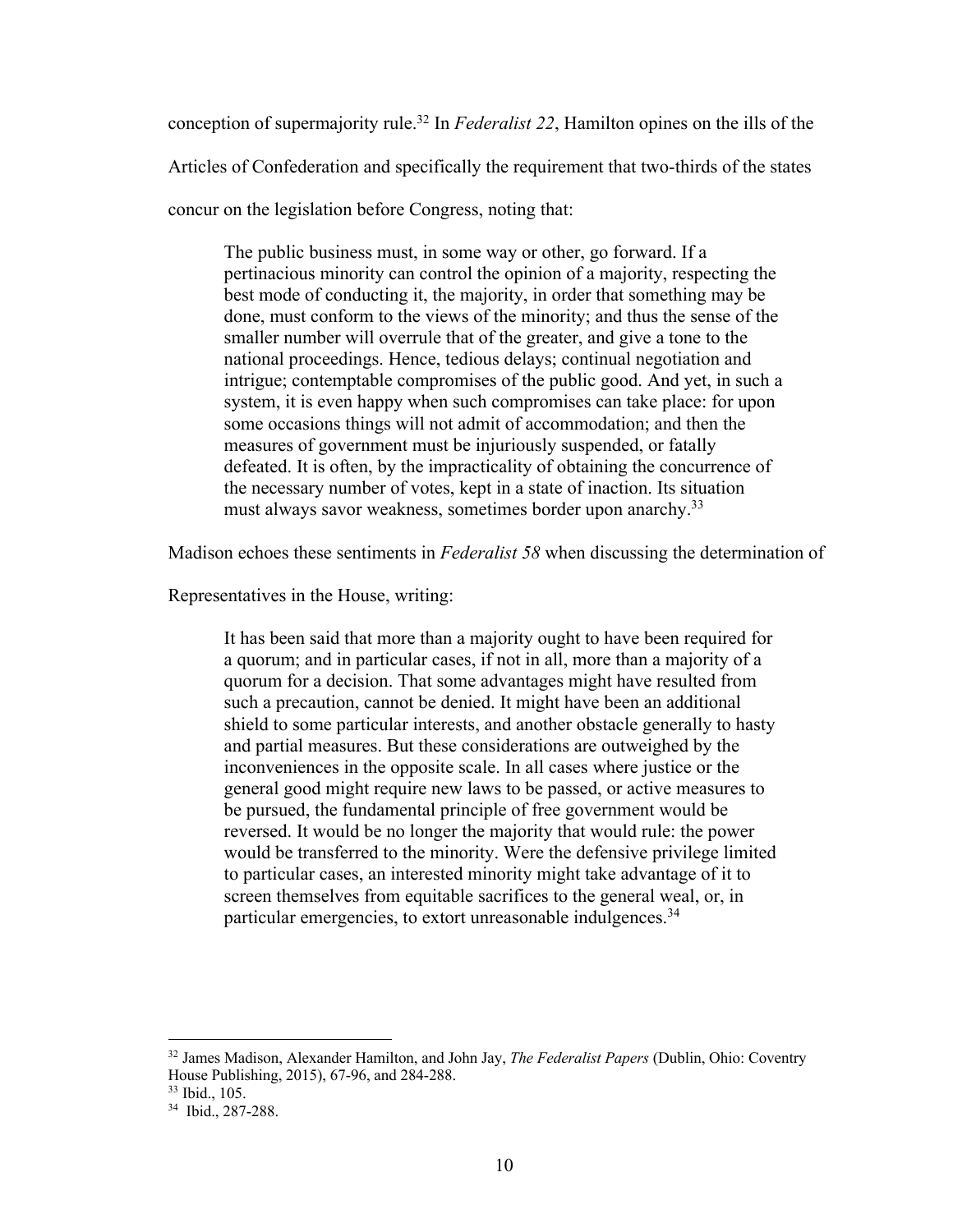Outside of the scope of filibustering legislation, there is also an argument that the filibuster was never meant to apply equally between presidential nominations and legislation. One law review article argues that the "principle of majoritarianism," did not apply to presidential nominations because of interpretations of Rule XXII, but rather majoritarianism was only required for bills or joint resolutions that need Presidential approval.<sup>35</sup> This argument was somewhat undercut by the use of the nuclear option in 2013; however, the study also contends that Article 1 § 7 of the Constitution only applies to legislation when it reaches the floor, not the process through which it gets to the floor.<sup>36</sup> This adds an interesting wrinkle that may or may not be covered by the Senate's recent rules changes.

Overall, the academic assessment through the lens of the Constitution is largely unified, with most sources arguing that minority control by obstruction is technically constitutional and a supported claim to the use of the filibuster on legislative terms. However, it is important to note again that the framers were more concerned with the structure of the Senate and not the specific rules which govern the chamber.<sup>37</sup> If anything regarding rules can be inferenced from the notes of the time, it is that the framers considered a supermajority requirement to be an anathema to democratic rule.

<sup>35</sup> Josh Chafetz and Michael J. Gerhardt, "Is the Filibuster Constitutional?" *University of Pennsylvania Law Review* 158, 255.

 $36$  Ibid.

<sup>37</sup> Sarah A. Binder and Steven S. Smith, *Politics or Principle?* (Washington, D.C.: Brookings Institution Press, 1997), 198-200.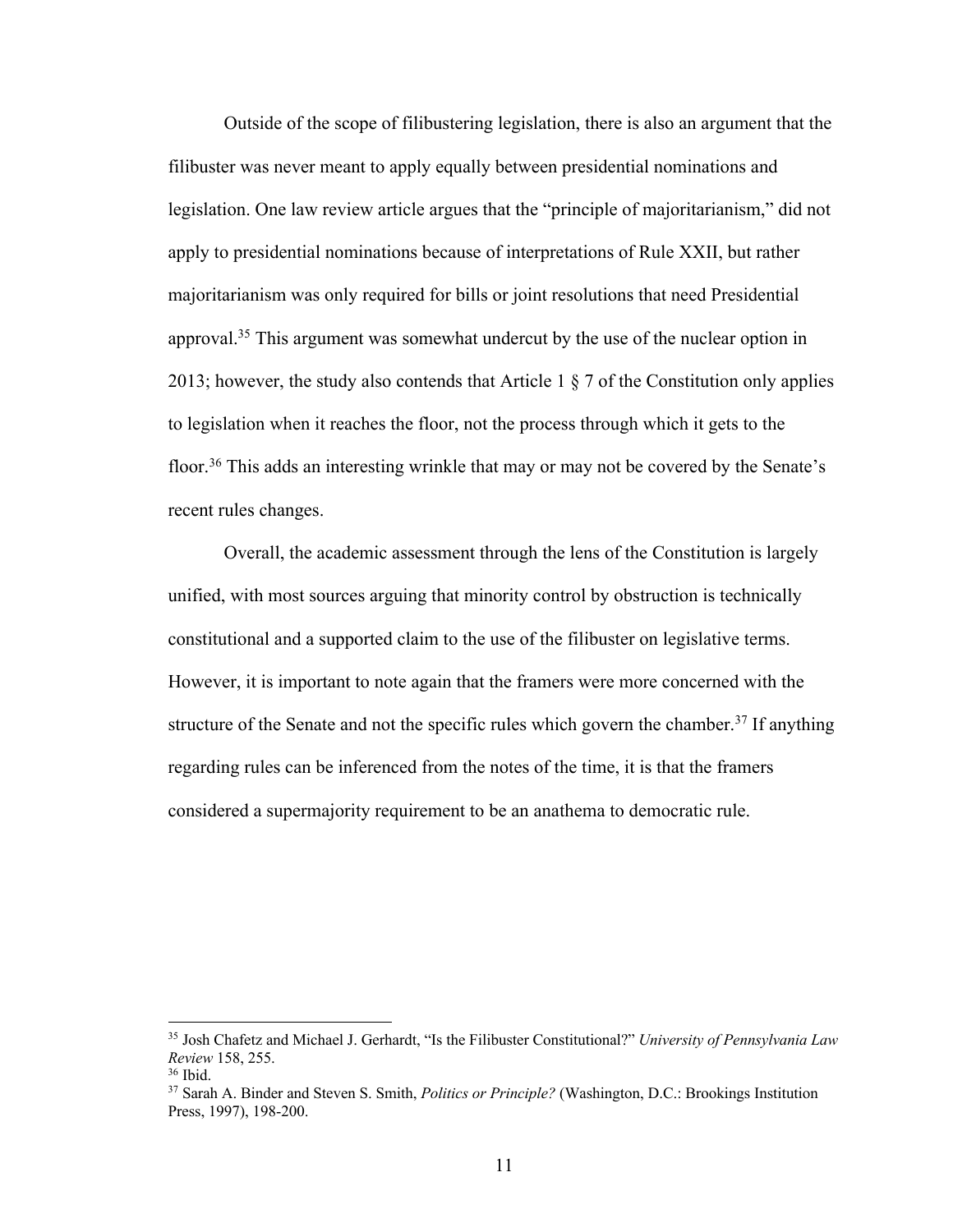# **The Political Efficiency Argument**

Regarding efficiency, there are callbacks to the earlier argument of constitutionality, but with more politically charged results. Proponents of the efficiency argument believe that a Senate devoid of the filibuster will allow more legislation to pass through the chamber because filibusters are inherently a partisan exercise. <sup>38</sup> It stands to reason that this is true, especially when looking at the statistics of cloture motions, which are indicative of an official filibuster, as seen in Figure 1.<sup>39</sup>



*Figure 1 – Senate Action on Cloture Motions by Congress*

<sup>38</sup> Sarah A. Binder and Steven S. Smith, *Politics or Principle?* (Washington, D.C.: Brookings Institution Press, 1997), 90.

<sup>39</sup> U.S. Senate.,2021, *Cloture Motions,* Accessed May 15, 2021,

https://www.senate.gov/legislative/cloture/clotureCounts.htm.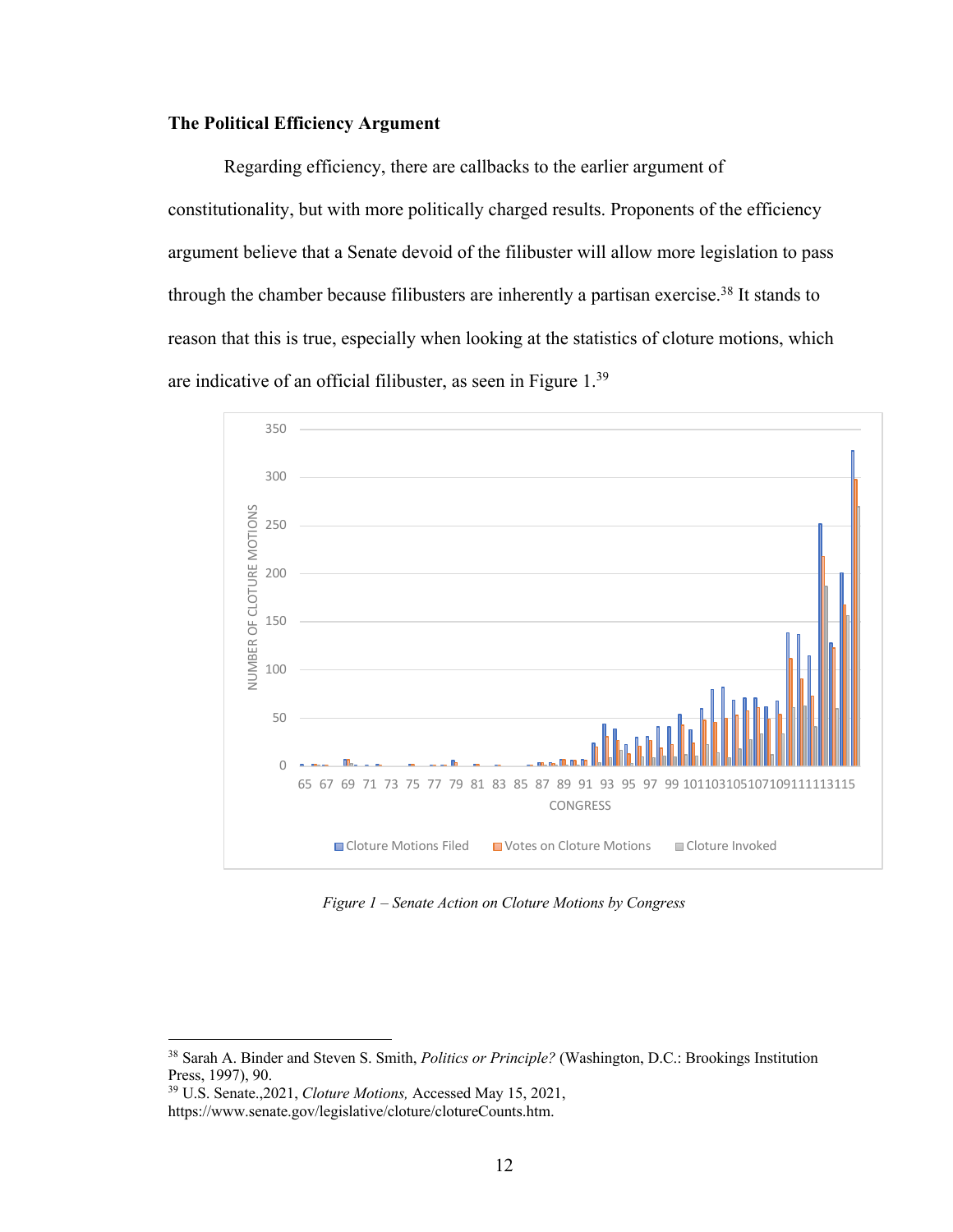There is also a political incentive, as when the Senate majority party schedules legislation, it might choose issues that "force minority party members to either cast an unpopular vote or disappoint some of their core supporters—perhaps leading to a challenge in their next primary."<sup>40</sup> This is advantageous for the majority, as putting the minority party members on the record can cause frustrations with their constituents, potentially causing the seat to be in play nationally if the incumbent is removed during the primary because their voting record was exploited for campaign material.<sup>41</sup> In an attempt for self-preservation, this sets up the minority party to use the filibuster to prevent uncomfortable votes. Some see this action as a parliamentary veto.<sup>42</sup>

Given this threat of filibuster, it is logical to assume that filibustering incentivizes a bipartisan compromise. For some, "the filibuster, which gives us bipartisan legislation in the Senate, is the political counterweight to concerns over the negative consequences of more polarization and partisanship."<sup>43</sup> Others agree with the concept of compromise legislation that stems from the protection of minority rights as an important counterweight that could prevent overzealous partisanship empowered by majority status.<sup>44</sup> Senate protection of minority rights stands in contrast with the House, where the minority has virtually no say in the operation of the chamber.<sup>45</sup> In many respects,

<sup>40</sup> Gregory Koger, "Filibustering and Partisanship in the Modern Senate," in *Party and Procedure in the United States Congress* ed. Jacob Strauss (Lanham, Maryland: Rowman & Littlefield, 2012).

<sup>&</sup>lt;sup>41</sup> Jacob Straus, "Let's Vote: The Rise and Impact of Roll Call Votes in the Age of Electronic Voting," in *Party and Procedure in the United States Congress* ed. Jacob Straus (Lanham, Maryland: Rowman & Littlefield, 2012).

<sup>42</sup> Gregory Koger, "Filibustering and Partisanship in the Modern Senate," in *Party and Procedure in the United States Congress* ed. Jacob Straus (Lanham, Maryland: Rowman & Littlefield, 2012).

<sup>43</sup> W. Lee Rawls, *In Praise of Deadlock* (Washington, D.C.: Woodrow Wilson Center Press, 2009), 106. <sup>44</sup> Richard A. Arenberg and Robert B. Dove, *Defending the Filibuster* (Bloomington: Indiana University Press, 2012), 68.

<sup>45</sup> Jennifer Clark, "Minority Party Strategies and the Evolution of the Motion to Recommit in the U.S. House," in *Party and Procedure in the United States Congress* ed. Jacob Strauss (Lanham, Maryland: Rowman & Littlefield, 2012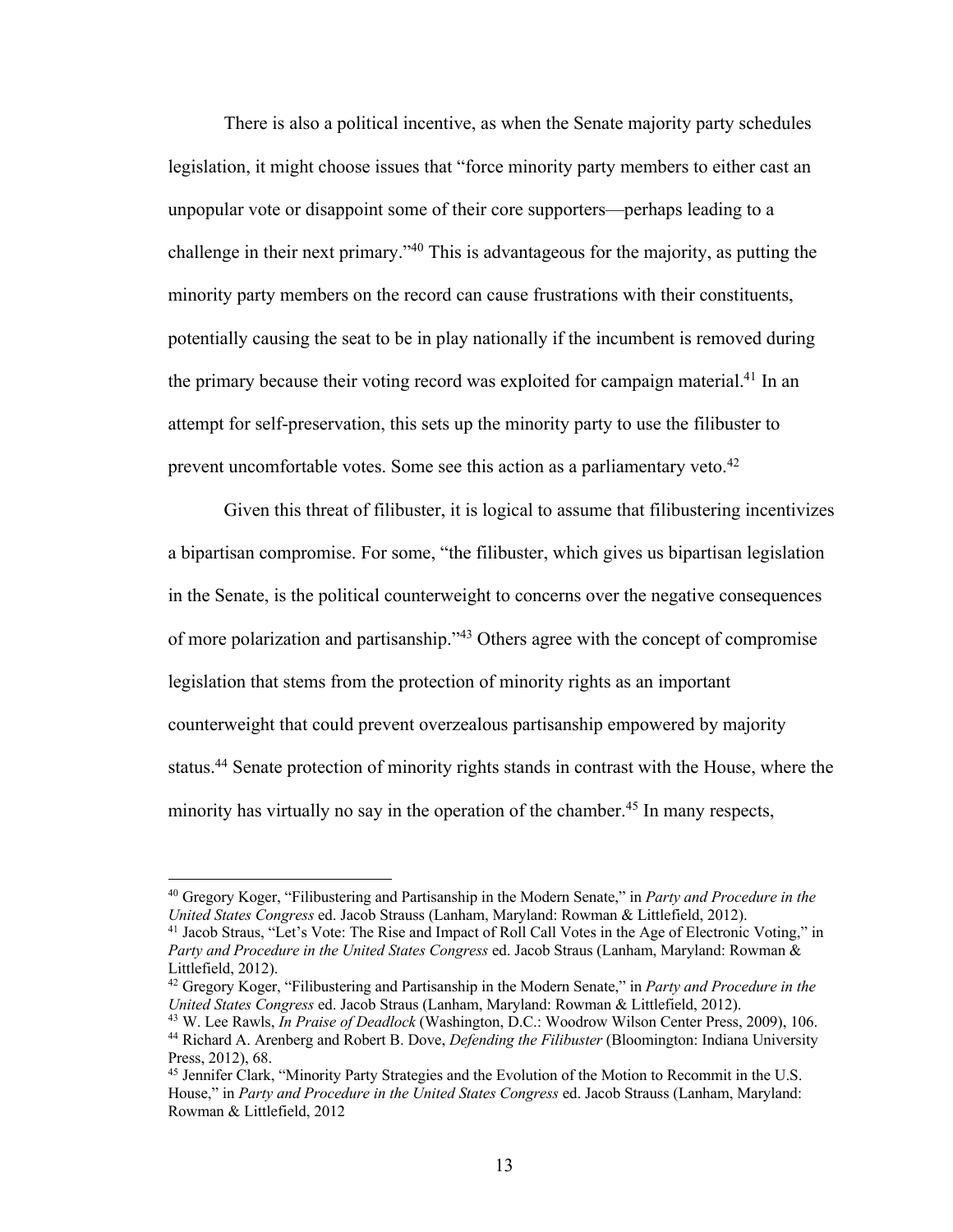minority Senators work hard to protect their right to unlimited debate. For them, "the idea of a majority-rule Senate is one of the biggest fears of many members. They actively dread losing the use of extended debate, which they believe separates them from their counterparts in the House."<sup>46</sup>

Unfortunately for proponents of this idea, there is scant evidence to support it. Those who claim bipartisanship results because of the filibusters often use isolated cases to substantiate their claims.<sup>47</sup> While it is difficult to count all legislation that has been impacted by the filibuster, Binder and Smith identified forty-one measures killed by a filibuster that had support of a Senate majority, House majority, and the President of the United States with an exponential rise in killed legislation happening in the 1960s and beyond.<sup>48</sup>

There are, however, some exceptions to the compromise argument. For example, one study of the 1939 Reorganization Act creates a majoritarian exception, or "a provision included in statutory law that exempts some future piece of legislation from a filibuster by limiting debate on that measure."<sup>49</sup> Majoritarian exemptions can be divided into two different subtypes. One is delegation exceptions, which shuffle power in Congress and allow a single individual to develop policy changes and give special procedural protections to the given proposal. The other is executive oversight exceptions, where Congress gives protection to measures that will ultimately approve or disapprove presidential action.<sup>50</sup> We see these used more often than not in budget reconciliation

<sup>46</sup> Zachary Stokes, *Tyranny of the Minority: Evolution of the Filibuster and Ways to Reform its Usage* (Baltimore: Johns Hopkins University, 2011), 90.

<sup>47</sup> Sarah A. Binder and Steven S. Smith, *Politics or Principle?* (Washington, D.C.: Brookings Institution Press, 1997), 158

 $48$  Ibid.

<sup>49</sup> Molly E. Reynolds, *Exceptions to the Rule* (Washington, D.C., Brookings Institution Press, 2017) 18. <sup>50</sup> Ibid. 22.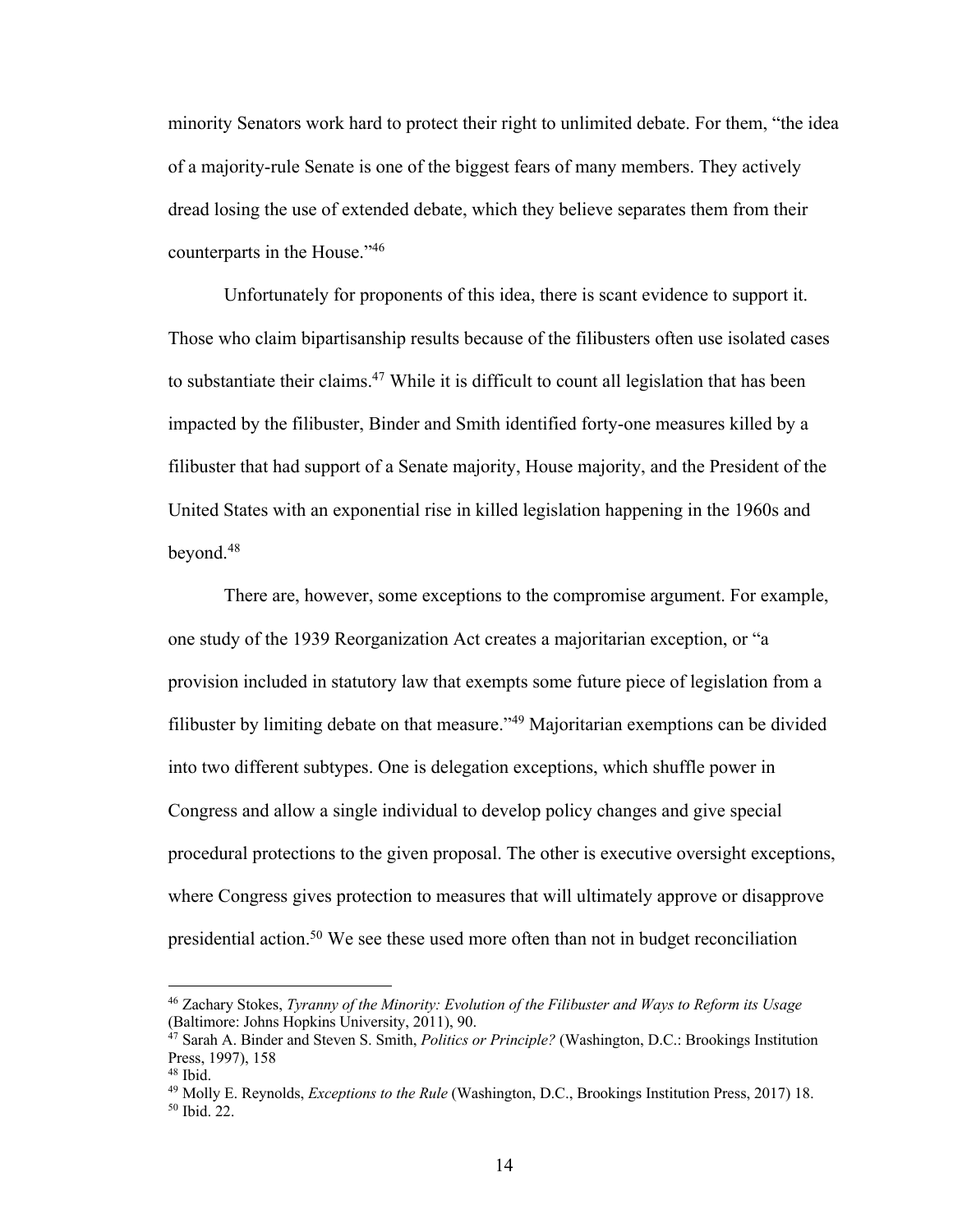legislation, and Senators are not afraid to abuse this exception to the rules to circumvent a potential filibuster.

In 2010, the Senate consideration of the Patient Protection and Affordable Care Act (colloquially known as Obamacare) which was handled under reconciliation as provided through the 2009 budget resolution serves as an example of how the Senate has worked around the filibuster for landmark legislation.<sup>51</sup> This circumvention strikes at the bipartisan argument, but it is worth noting that this blow is softened by the Senate parliamentarian, who has the final word on whether a provision meets the criteria to be included in the limited debate measure.<sup>52</sup>

# **Potential Reforms for the 117th Congress and Beyond**

In recent years, surveys indicate that as much as one-third of the American public would like to see filibuster reform, and multiple reform ideas have been proposed by academics and politicians alike. <sup>53</sup> Perhaps the most obvious is the abolition of the filibuster.<sup>54</sup> While getting rid of the filibuster sounds the most appealing to more liberal reformers, such a change could result in unintended consequences and scorched-earth politics in the Senate.<sup>55</sup> Further, it is unclear how the removal of the filibuster would take

<sup>51</sup> Patient Protection and Affordable Care Act, Public Law 111-148; Benjamin Ginsberg and Kathryn Wagner Hill, *Congress: The First* Branch (New Haven: Yale University Press, 2019) 132.

<sup>52</sup> Benjamin Ginsberg and Kathryn Wagner Hill, *Congress: The First* Branch (New Haven: Yale University Press, 2019) 132.

<sup>&</sup>lt;sup>53</sup> Brian R.D. Hamm, "Modifying the Filibuster: A Means to Foster Bipartisanship While Reining in its Most Egregious Abuses," *Hofstra Law Review* 40 (3), 745-748 ; Monmouth University Poll, 2021, *National: Public Divided on Filibuster Reform, But Few Want to Dump It Entirely*, Poll, West Long Branch, New Jersey: Monmouth University.

<sup>54</sup> Mark Strand and Timothy Lang, *The Filibuster in the U.S. Senate: Options for Reform* (Washington, D.C., Congressional Institute, 2017) 5.

<sup>&</sup>lt;sup>55</sup> Thomas Jipping, "5 Years After Going Nuclear, Democrats Have Reaped What They Sowed," Heritage Foundation, November 26, 2018, accessed on March 25, 2021.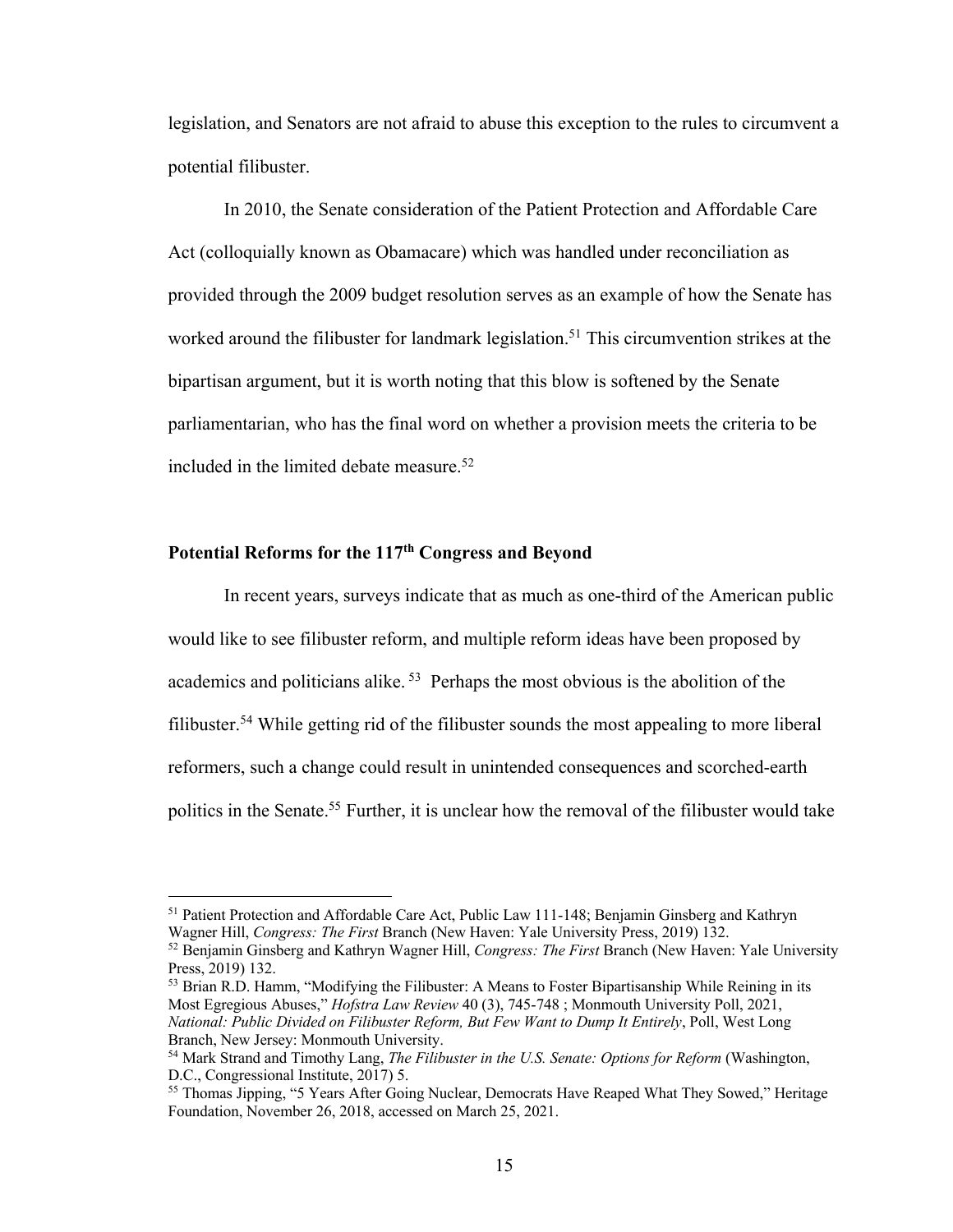place. Assuming that the Senate was unable to reach the two-thirds majority to change the rules as required by the Standing Rules, there are multiple outlets to abuse precedent and procedure in the chamber. The most reasonable route is a point of order on a pending motion regarding a rules motion or motion to proceed; the chair rules alongside existing precedent, against the point of order that tries to establish a new interpretation of the rules; the majority appeals the ruling of the chair, and the Senate approves the appeal by a simple majority.<sup>56</sup>

White such a parliamentary route is effective, abusing parliamentary procedure to curb abusive parliamentary procedure appears offensive to the process, though activists may argue that the ends justify the means. Another option would be the use of a Standing Order, which would come into statute via unanimous consent, which is an unlikely scenario, or through legislation enacted by the Senate.<sup>57</sup>

While not as cunning or flashy as an abuse of parliamentary procedure, there is historical precedent to include other branches of government to pressure the Senate into relinquishing some of its power.<sup>58</sup> Pressure from the House of Representatives by withholding appropriations for certain Senators' objectives or general party objectives could be used to bend the Senate to the popular chamber's will.<sup>59</sup> Such an issue would,

<sup>56</sup> Valerie Heitshusen, *Majority Cloture for Nominations: Implications and the "Nuclear" Proceedings* (Washington, D.C., Congressional Research Service, 2013), 12.

 $57$  Martin B. Gold and Dimple Gupta, "The Constitutional Option to Change the Senate Rules and Procedures: A Majoritarian Means to Overcome the Filibuster," *Harvard Journal of Law and Public Policy*  28 (1), 269.

<sup>58</sup> Gerard N. Magliocca, "Reforming the Filibuster," *Northwestern Law Review* 105 (1), 323-28. <sup>59</sup> Ibid.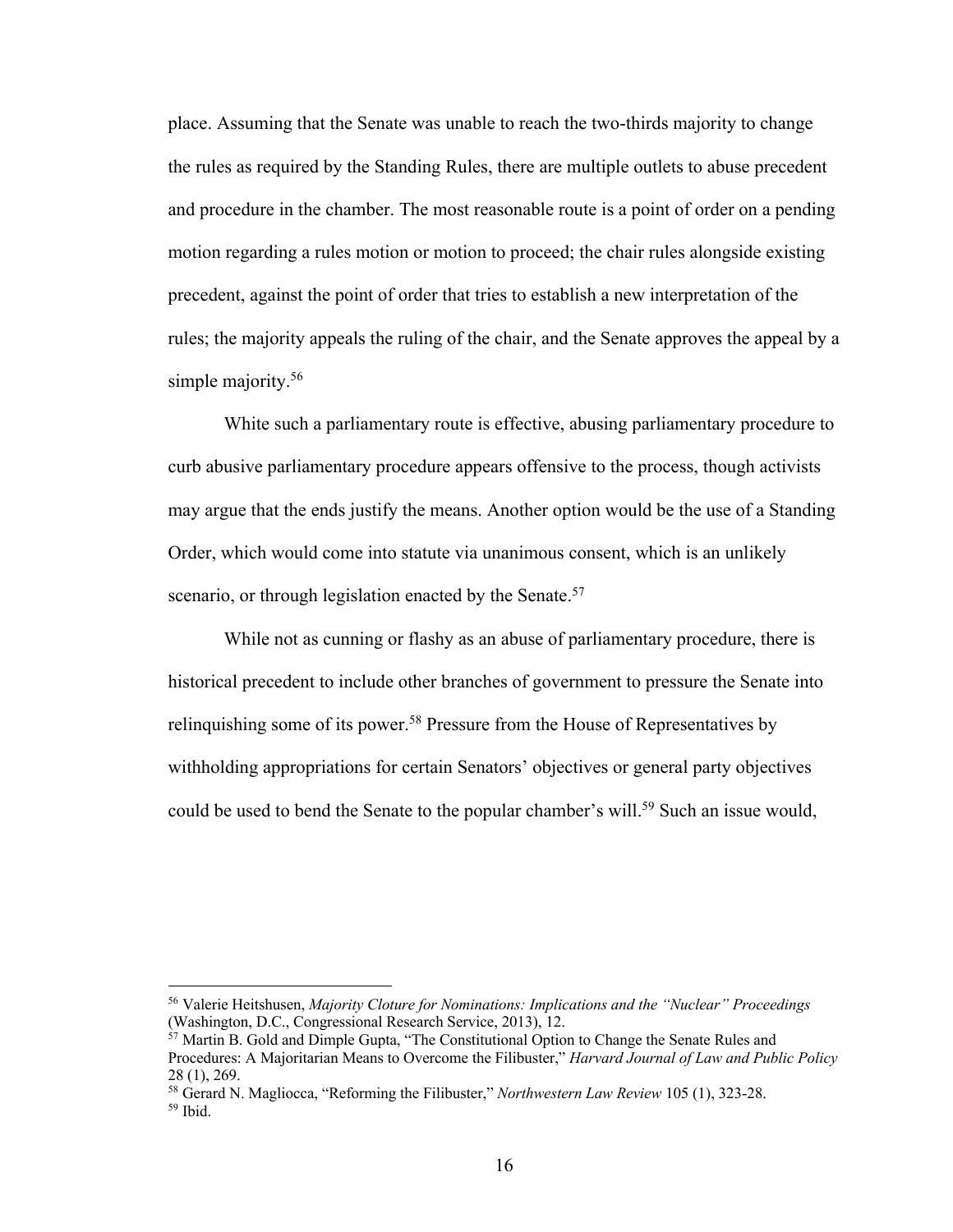however, require the reintroduction of pork-barrel spending in the House, which was banned in May of 2019 by the GOP-led chamber.<sup>60</sup>

Another suggested reform is one is for progressively lower cloture vote thresholds each time cloture fails on a motion.<sup>61</sup> This particular idea is rooted in historical precedent, with the original cloture motion having been set as a supermajority of 2/3rds of senators "present and voting."<sup>62</sup> It is also a particular view championed by former Senator Tom Harkin, who suggested that instead of following a theoretical eight-day timeline to have the majority invoke cloture with the way they had legislation written, the majority would be forced to moderate legislation to not be stuck in a procedural hole.<sup>63</sup> It would be costly to the majority to wait out a filibuster to get a lower cloture threshold, as it would take multiple days and hours of floor time to properly follow the rules.<sup>64</sup>

A fourth suggestion that has been gaining in popularity is the return to politically costly filibusters.<sup>65</sup> There are multiple subcategories in this suggestion, but the strongest argument is in favor of requiring Senators to hold the floor and debate, effectively halting the practice of using a "stealth filibuster" and forcing senators to go on record in front of the public to say why they are against a piece of legislation.<sup>66</sup> During these "talking" filibusters" Senators are required to physically stand and hold the floor for the duration of

 $60$  Jordan Carney, "Senate GOP votes to permanently band earmarks," last modified May 23, 2019, https://thehill.com/homenews/senate/445338-senate-finance-senate-gop-votes-to-permanently-banearmarks.

<sup>61</sup> Mark Strand and Timothy Lang, *The Filibuster in the U.S. Senate: Options for Reform* (Washington, D.C., Congressional Institute, 2017) 6.

<sup>62</sup> Sarah A. Binder and Steven S. Smith, *Politics or Principle?* (Washington, D.C.: Brookings Institution Press, 1997), 7.

<sup>63</sup> Mark Strand and Timothy Lang, *The Filibuster in the U.S. Senate: Options for Reform* (Washington, D.C., Congressional Institute, 2017) 6.

 $64$  Ibid.

<sup>65</sup> Gregory Koger, *Filibustering: A Political History of Obstruction in the House and Senate* (Chicago: University of Chicago Press, 2010) 197-199.

<sup>66</sup> Adam Jentleson, *Kill Switch: The Rise of the Modern Senate and the Crippling of American Democracy* (New York: Liveright Publishing Corp, 2021), 246-247.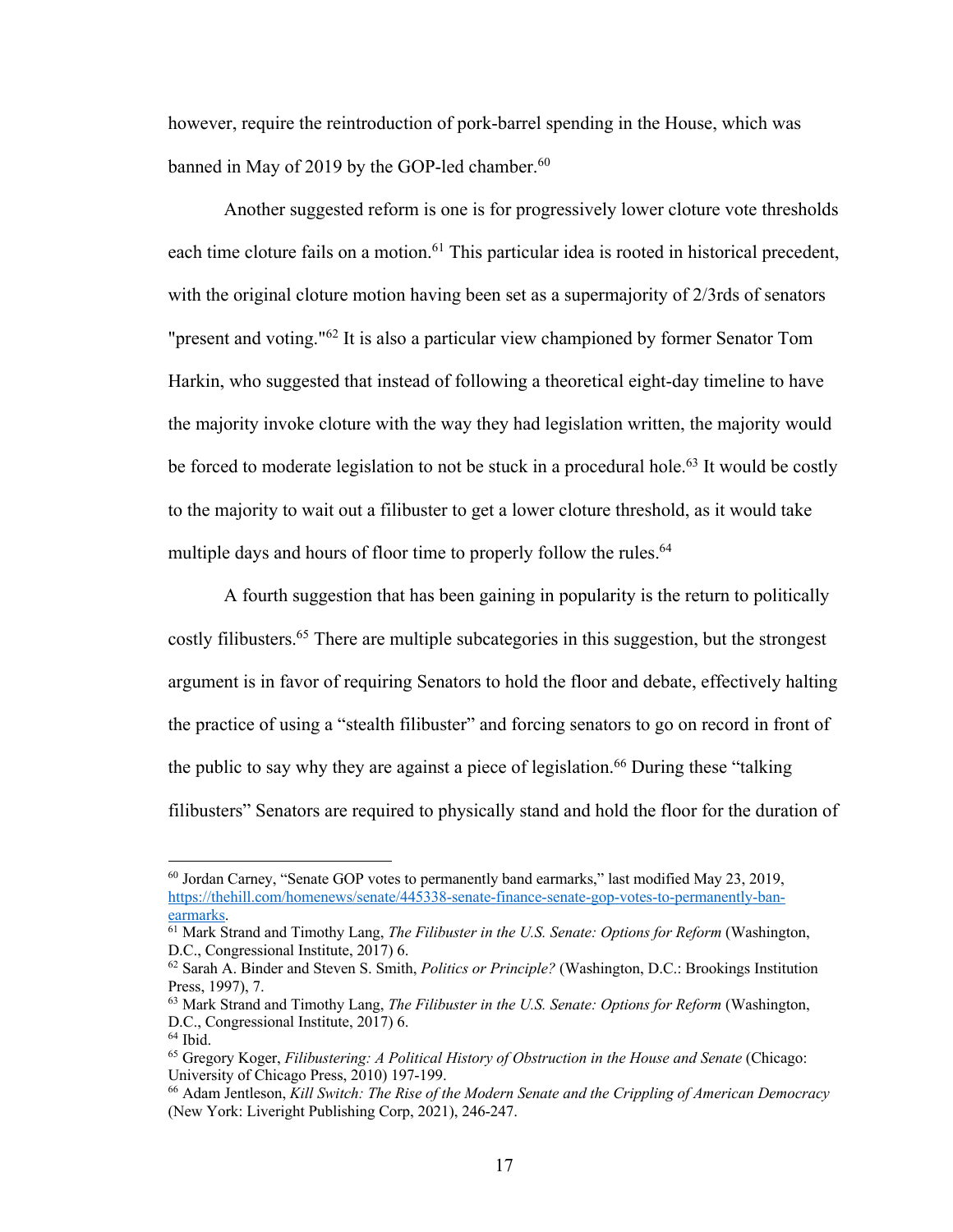their speech without yielding, thus forcing them to talk until they are no longer physically able.<sup>67</sup> In addition, the requirement of a quorum on the floor could also make an impact, as it keeps Senators away from fundraising, and the majority party could use this to their advantage if they force the minority party to be the ones who mainly constitute the quorum.<sup>68</sup>

#### **Concluding Remarks**

Beginning with the constitutional argument, we find two camps addressing the ability for each chamber to make its own rules and the general purpose of the Senate as a whole. The argument seeking to abolish the filibuster based on constitutional grounds is a strong scholarly argument for removing the filibuster, but a weak political one. While it does follow a pattern of logic that is acceptable and supported by history, it fails to consider the political consequences of using constitutional theory to gain the support of the public. Convincing the public by way of this line of thinking would require the public to be somewhat knowledgeable of constitutional theory and historical precedent, which is a difficult hurdle to overcome.

The dangerous aspect of the argument in favor of the filibuster based on constitutional grounds is how easy it is for Congress to maintain the status quo. Additionally, the power of historical precedent in a chamber obsessed with its rules and rituals is not easily trifled with, which explains the multiple failed reforms based on these

<sup>67</sup> U.S. Congress, Senate, Committee on Rules and Administration, *Standing Rules of the Senate*, 113th Cong., 1st sess., 2013, S.Doc. 113-18*,* 6-7

<sup>68</sup> Adam Jentleson, *Kill Switch: The Rise of the Modern Senate and the Crippling of American Democracy* (New York: Liveright Publishing Corp, 2021), 246-247.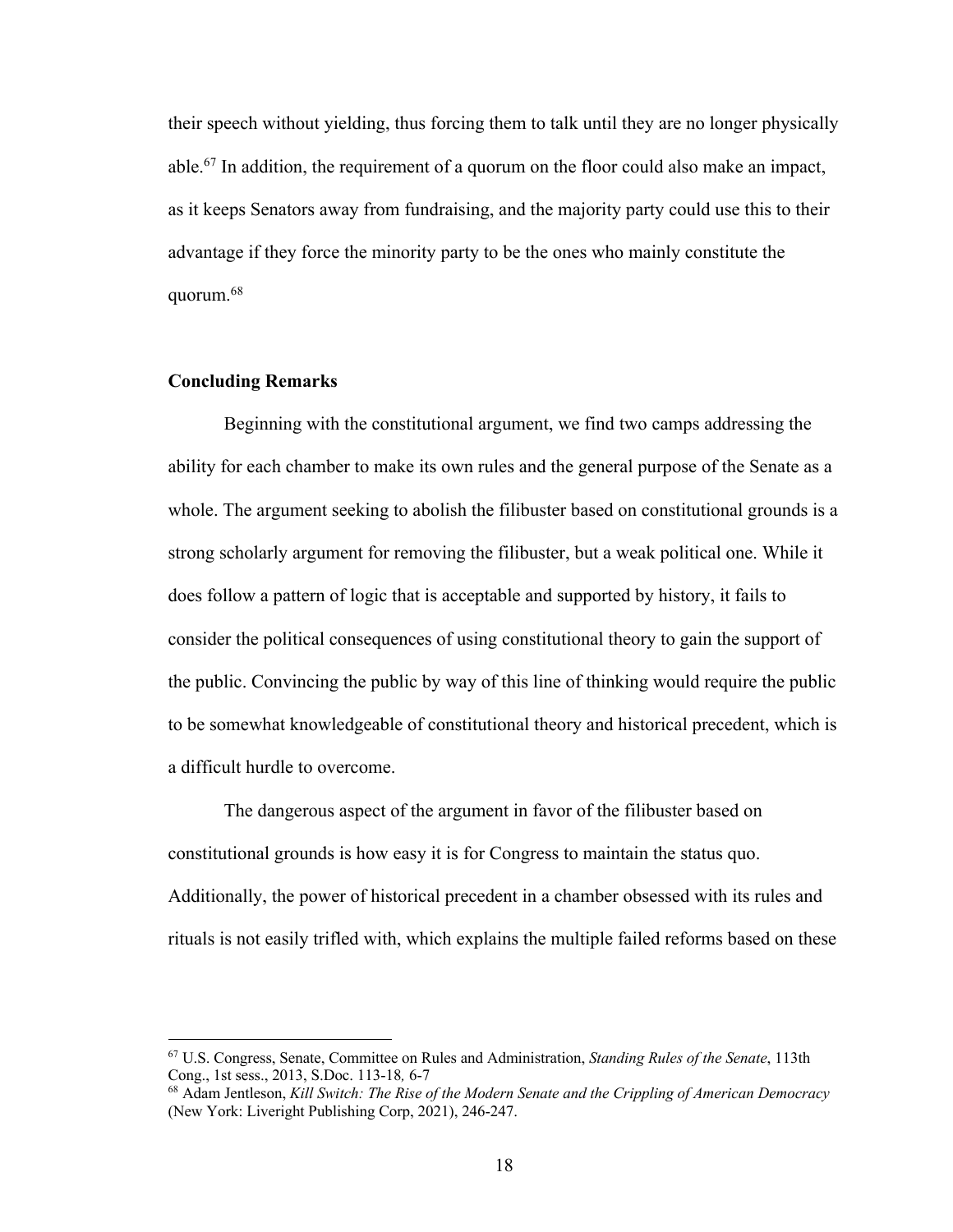grounds.<sup>69</sup> While the precedent is based on a lie, which we shall see in more detail in Chapter III, it has strength based solely on its longevity and persistence.

The argument surrounding the efficiency of the filibuster is the strongest political argument of substance against the filibuster. While proponents tout the importance of bipartisanship stemming from what is essentially forced compromise, it still remains that Congressional approval ratings remain dismal.<sup>70</sup> Some more educated voters point to the Senate and its forced compromise for stalling legislation that could help the American people, as they are often impatient as an electorate. Though it is tempting to suggest that the public is entrenched and knowledgeable within this debate, it appears not to be the case. Binder and Smith offer a scathing rebuke of the knowledgeable electorate by suggesting that there is too much going on for the public to have an opinion on something that is, ultimately, a small detail.<sup>71</sup>

What is important to note is that this argument surrounding bipartisanship and efficiency is incredibly difficult to test empirically, since various pieces of legislation go through varying life cycles that are both on the record in the *Congressional Record* and in Congressional hearings/markups, and off the record in the legislative offices of the Senators crafting the legislation. There are convincing reform arguments that suggest that the "stealth filibuster" does not force compromise, but again there is not any empirical study to support this claim, so it cannot be claimed that the filibuster is *de facto* a tool of compromise. Additionally, the lynchpin in the entire filibuster debate is the role of the

<sup>69</sup> Sarah A. Binder and Steven S. Smith, *Politics or Principle?* (Washington, D.C.: Brookings Institution Press, 1997), 164-167.

<sup>70</sup> "Congressional Job Approval," *Real Clear Politics*, December 17, 2019, https://www.realclearpolitics.com/epolls/other/congressional\_job\_approval-903.html.

<sup>71</sup> Sarah A. Binder and Steven S. Smith, *Politics or Principle?* (Washington, D.C.: Brookings Institution Press, 1997), 155.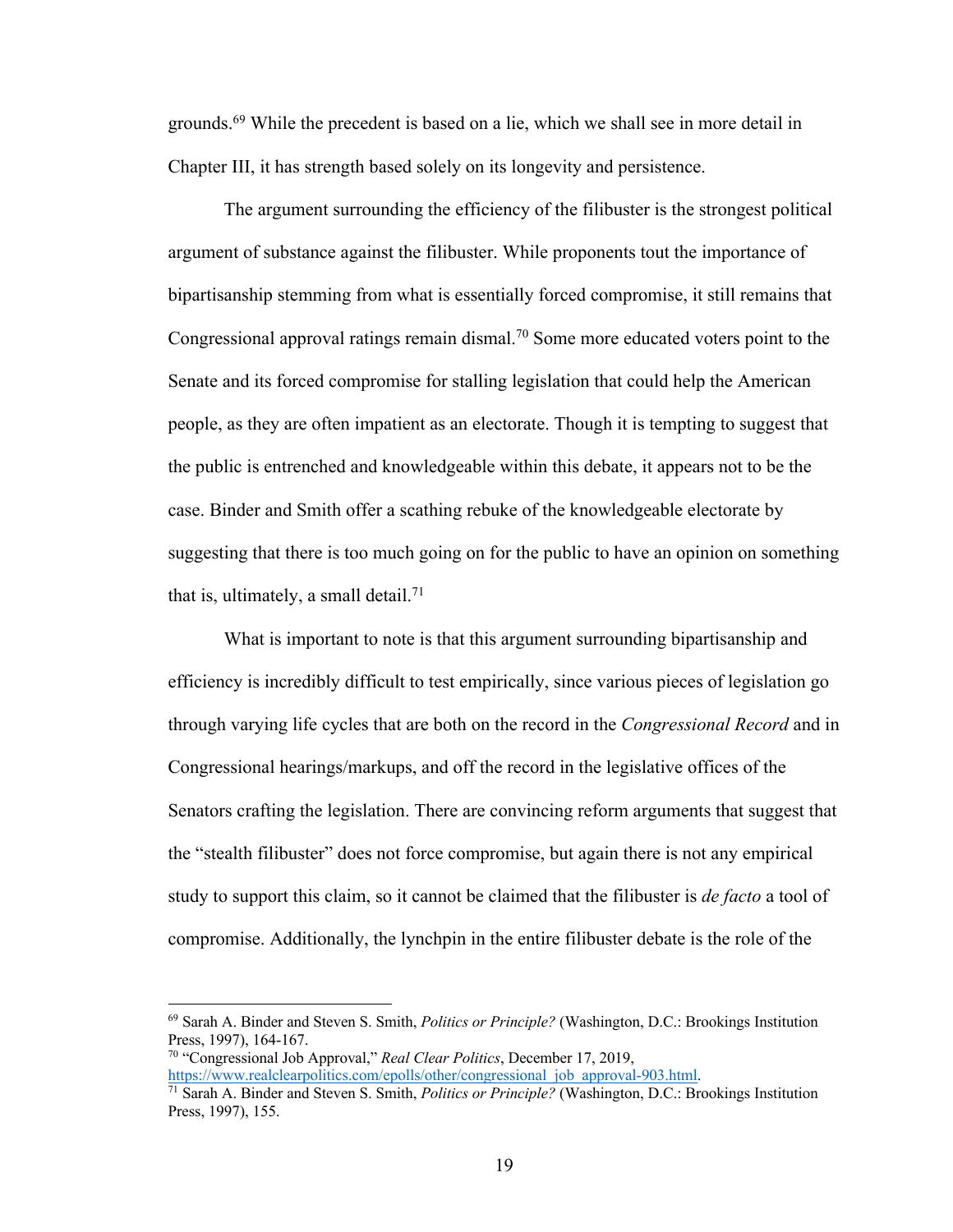majority as well as the minority. While we have discussed the role of the minority within the filibuster procedure, we have not deeply discussed the majority's role and exploitation of the practice. The majority leader's main responsibility is to properly manage the legislative agenda and Senate floor, working closely with Senate committee chairs and minority leadership to bring measures to the floor via unanimous consent.<sup>72</sup> This usually comes with a fair amount of bargaining, but party leaders have gone to such lengths to have such a cohesive caucus that it practically forces the minority to filibuster.<sup>73</sup> Where some level of compromise is usually key to bring something to the floor, recent hyper-partisanship has turned the term compromise into a dirty word, despite the fact that "the entire structure of Congress is the result of compromise." <sup>74</sup> The reform options mentioned would best operate under this argument as well, as the reform would produce empirical evidence that would likely be more convincing to the public than any theoretical or philosophical argument.

<sup>72</sup> Benjamin Ginsberg and Kathryn Wagner Hill, *Congress: The First* Branch (New Haven: Yale University Press, 2019) 132-134.

 $73$  Ibid.

<sup>74</sup> Ibid.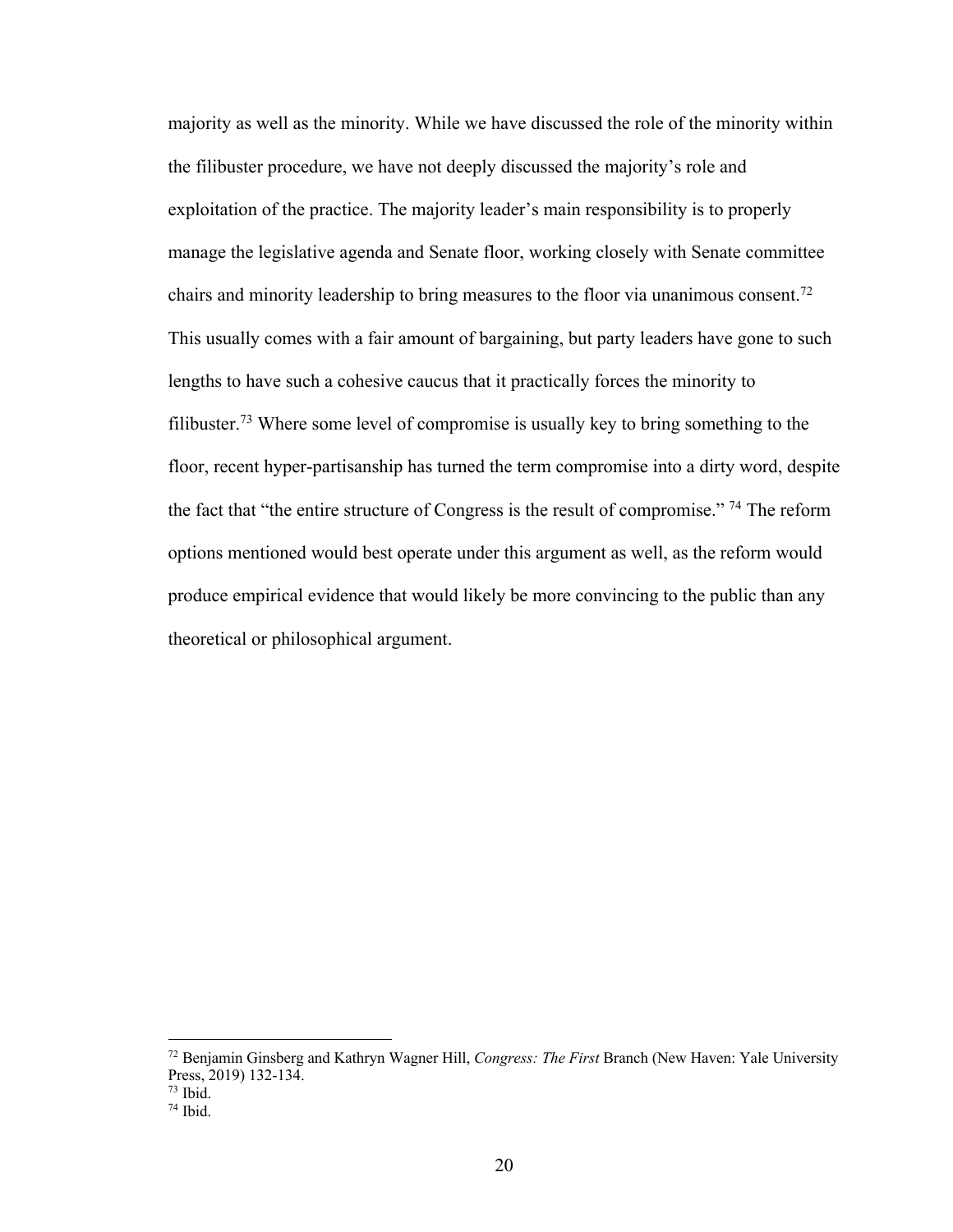#### **CHAPTER TWO**

## **Assessing the Partisanship of Legislation Subject to the Filibuster**

# **Introduction**

Accusations of political partisanship have existed since the beginning of the

Republic. In *Federalist 10*, James Madison writes about partisanship under the guise of

factionalism, where he stresses the importance of a properly ordered government to

control its vices.<sup>75</sup> He says that:

Complaints are everywhere heard from our most considerate and virtuous citizens, … that the public good is disregarded in the conflicts of rival parties, and that measures are too often decided, not according to the rules of justice and the rights of the minor party, but by the superior force of an interested and overbearing majority.<sup>76</sup>

At face value, Madison seems to argue that partisanship is a problem created by the

majority, not the minority. Therefore, it creates a system where the majority attempts to

extinguish dissenting opinion. This is not entirely the case in *Federalist 10*, as Madison

further notes:

If a faction consists of less than a majority, relief is supplied by the republican principle, which enables the majority to defeat its sinister views by regular vote. It may clog the administration, it may convulse the society; but it will be unable to execute and mask its violence under the forms of the Constitution.<sup>77</sup>

<sup>75</sup> James Madison, Alexander Hamilton, and John Jay, *The Federalist Papers* (Dublin, Ohio: Coventry House Publishing, 2015), 41.

<sup>76</sup> Ibid.

 $77$  Ibid, 44; It is necessary to note that Madison's first remedy to controlling factions was the complete abolition of said factions, but if that remedy were to be pursued it would create problems worse than the original. This concept would be true if and only if all factions played by the same rules of conduct, but some factions have proven more willing to be obstructionist than others.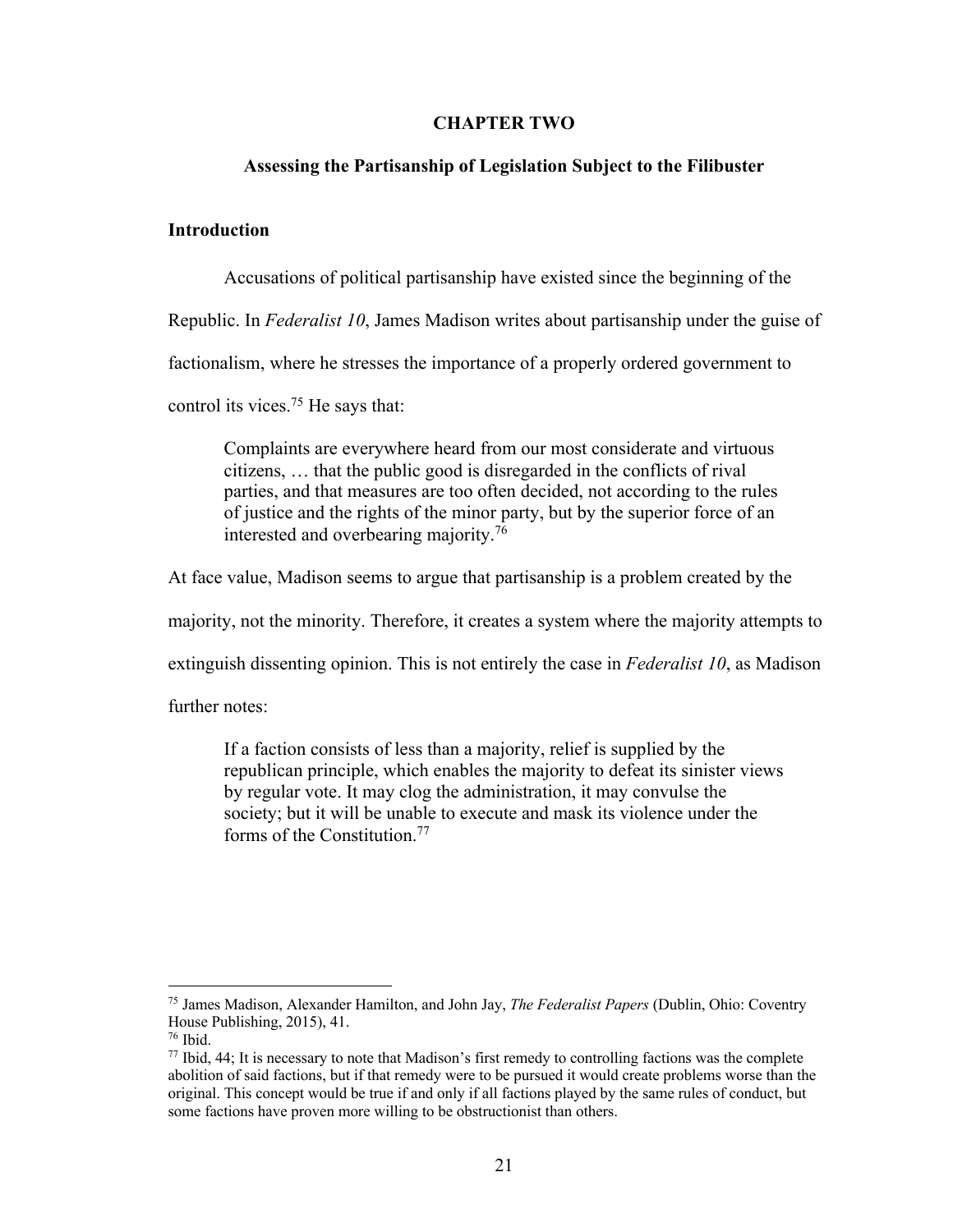From Madison's perspective in *Federalist 10*, it seems that the intersection of hyperpartisanship and the reality of a modern day 60-vote cloture threshold in the Senate creates tension between Senate majorities and minorities in a positive way.

Defenders of the filibuster cite the above logic from *Federalist 10* and the idea that the 60-vote threshold creates an incentive for bipartisan compromise given the unlikelihood of a party holding supermajority status in the chamber at any given time.<sup>78</sup> As discussed in Chapter I, critics of this position cite the Framers' disdain for the supermajority after the failed Articles of Confederation and the cherry-picked examples that supporters use for defending the institution.<sup>79</sup> While both political stakeholders and consumers of political news alike have debated the filibuster, there have been few empirical assessments to whether or not this argument is true, given the difficulty of doing so. It is the goal of this chapter, however, to make a valiant attempt at measuring the partisanship of filibustered legislation and how the filibuster effects it. For the purposes of this work, partisanship is defined in terms not of the electorate, but in terms of the political elite elected to public office. The distinction here is not a refutation of the

<sup>78</sup> See the following: W. Lee Rawls, *In Praise of Deadlock* (Washington, D.C.: Woodrow Wilson Center Press, 2009), 106; Robert C. Byrd, *The Senate: 1789-1989: Addresses on the History of the United States Senate,* Volume 2 (Washington, D.C.: Government Printing Office, 1991) 162-163; Kyrsten Sinema, "Opinion: Kyrsten Sinema: We have more to lose than gain by ending the filibuster," *Washington Post*  (Washington, D.C.), June 21, 2021, accessed July 4, 2021,

https://www.washingtonpost.com/opinions/2021/06/21/kyrsten-sinema-filibuster-for-the-people-act/; and Joe Manchin, "Joe Manchin: Why I'm voting against the For the People Act," *Charleston Gazette-Mail*  (Charleston, WV), June 6, 2021, accessed July 4, 2021,

https://www.wvgazettemail.com/opinion/op\_ed\_commentaries/joe-manchin-why-im-voting-against-thefor-the-people-act/article\_c7eb2551-a500-5f77-aa37-2e42d0af870f.html.

<sup>79</sup> Sarah A. Binder and Steven S. Smith, *Politics or Principle?* (Washington, D.C.: Brookings Institution Press, 1997), 158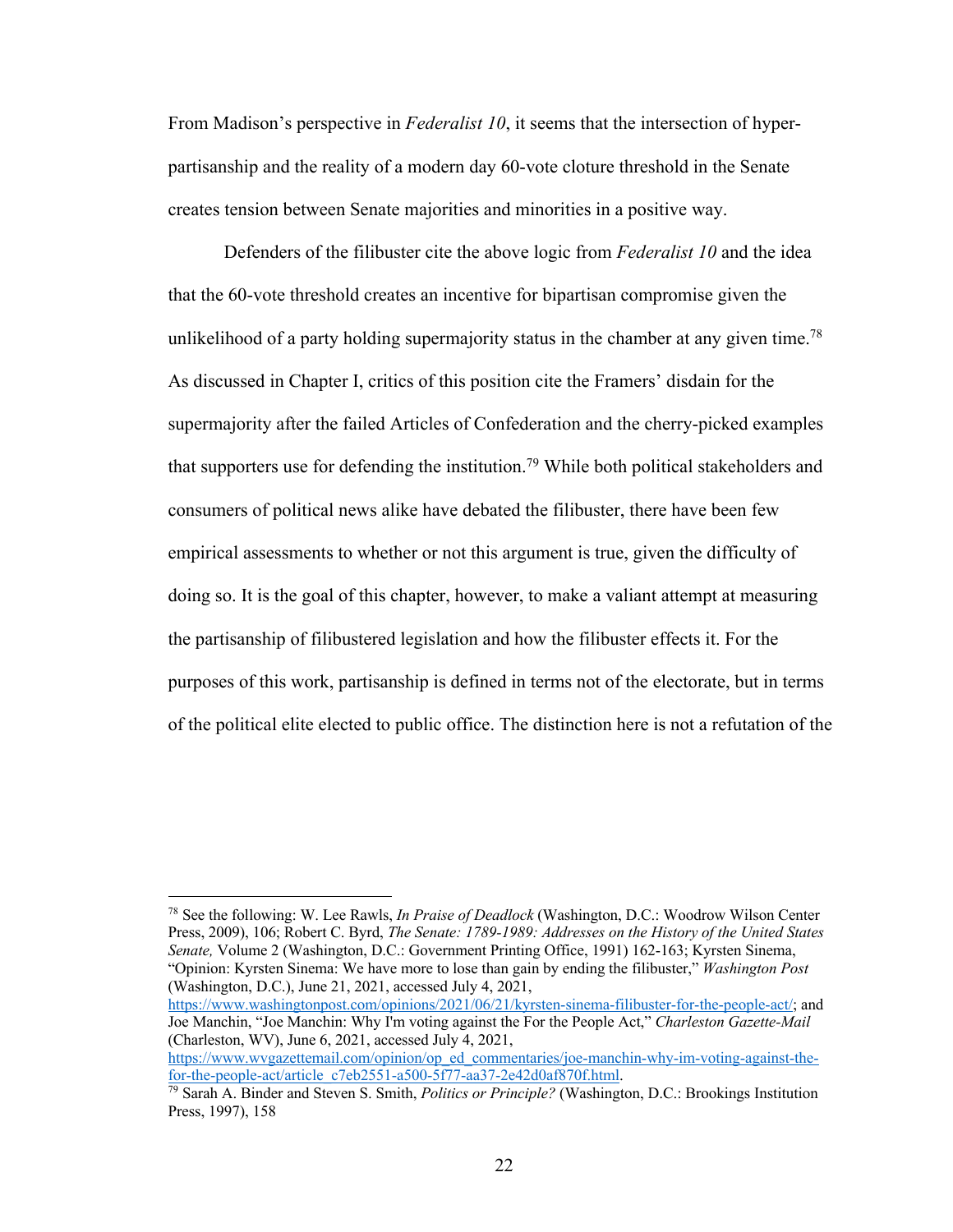Merriam-Webster definition of partisanship, but in the motivating factors of making someone partisan.<sup>80</sup>

#### **Measuring Partisanship: Definitions and Two Different Sources**

Electoral partisanship is a complicated subject. Its study borrows from many different fields of study, namely psychology, sociology, and Darwinian evolutionary theory. While it is not the purpose of this work to discuss all aspects of these theories in detail, the consensus regarding electoral partisanship is that it "clearly fits the psychological definition of an attitude—a generalized and enduring positive or negative response to an object" and that "party identification represents an instance of the socialpsychological concept of group identification."<sup>81</sup> This creates a cyclical nature of partisan attitudes influencing partisan behavior and *vice versa*, creating an endless cycle of everincreasing partisanship and polarization.<sup>82</sup>

While the electorate has its partisan foundation in psychological and therefore inherently emotional behaviors, elected official partisanship finds itself rooted in

<sup>&</sup>lt;sup>80</sup> Merriam-Webster defines partisanship as "the quality or state of being partisan : strong and sometimes blind adherence to a particular party, faction, cause, or person" ; "Definition of PARTISANSHIP." Merriam-Webster., accessed Aug 20, 2021.

<sup>81</sup> Richard Petty and John Cacioppo, *Attitudes and Persuasion: Classic and Contemporary* Approaches, (Dubuque, IA: William Brown Publishers, 1981) as quoted in Steven Greene, "The Social-Psychological Measurement of Partisanship," *Political Behavior* Vol 24, no. 3, 171-197 ; For a more in-depth analysis of electoral partisanship, see Angus Campbell, Philip Converse, Warren Miller, and Donald Stokes, *The American Voter* (Chicago, IL: University of Chicago Press, 1960), Warren E. Miller and J. Merrill Shanks, *The New American Voter* (Cambridge, MA: Harvard University Press 1996), Morris Fiorina, *Retrospective Voting in American National Elections* (New Haven, CT: Yale University Press 1981), Charles Franklin and John Jackson, "The Dynamics of Party Identification," *American Political Science Review* 77: 957- 973, Ruth Hamill and Milton Lodge, "Cognitive Consequences of Political Sophistication," in *Political Cognition,* eds. Richard R. Lau and David O. Sears, (Hillsdale, NJ: Lawrence Erlbaum), 69-93, Wendy Rahn, "The Role of Partisan Stereotypes in Information Processing About Political Candidates," *American Journal of Political Science* 37, 472-496, and Michael S. Lewis-Beck, William G. Jacoby, Helmut Norpoth, and Herbert F. Weisberg, *The American Voter Revisited*, (Ann Arbor, MI: University of Michigan Press, 2011).

<sup>82</sup> Michael S. Lewis-Beck, William G. Jacoby, Helmut Norpoth, and Herbert F. Weisberg, *The American Voter Revisited*, (Ann Arbor, MI: University of Michigan Press, 2011).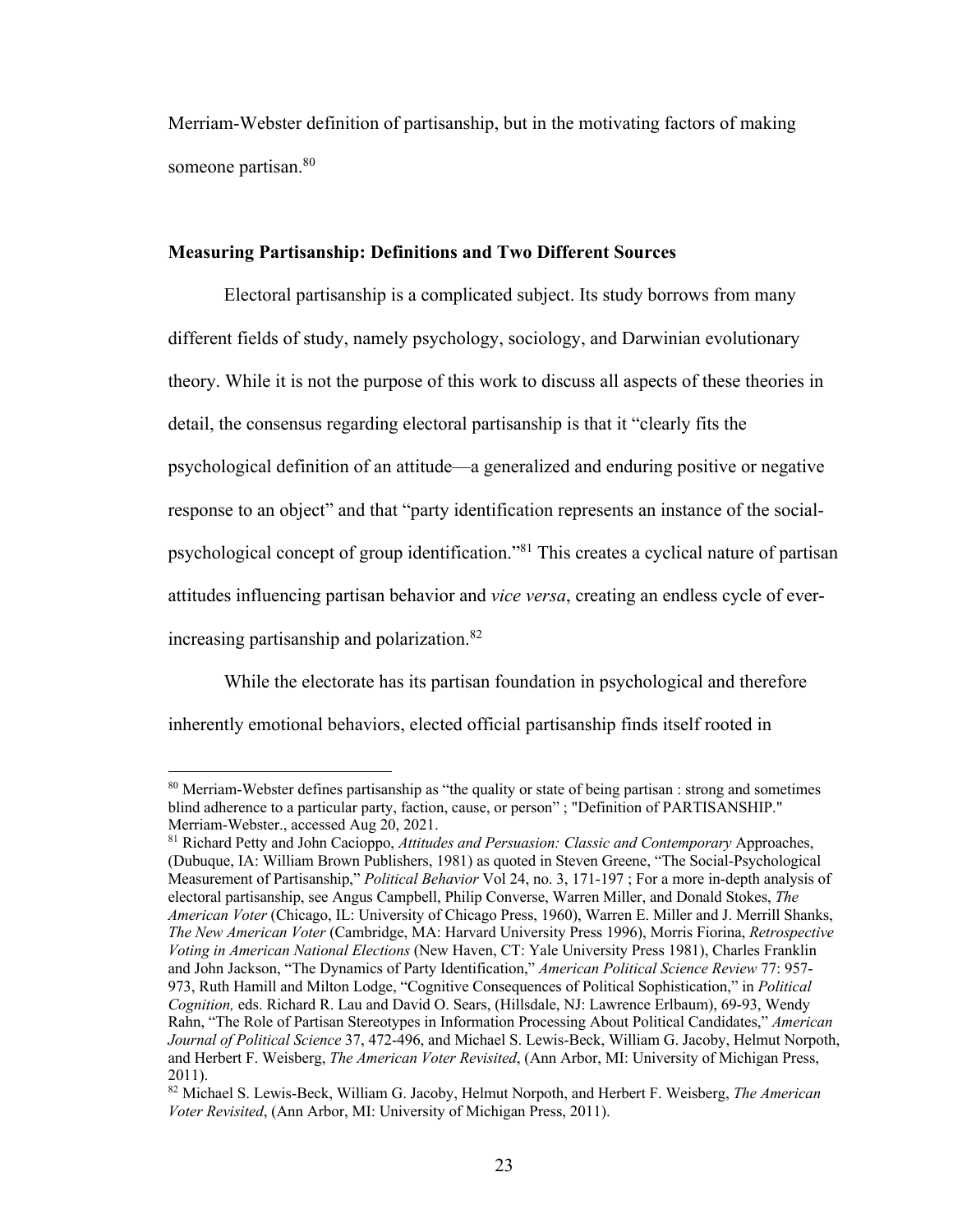something much more cynical—reelection. David Mayhew argues in *Congress: The Electoral Connection* that "[i]t seems fair to characterize the modern Congress as an assembly of professional politicians spinning out political careers," and are singleminded seekers of reelection.<sup>83</sup> R. Douglas Arnold supports this position in *The Logic of Congressional Action*, noting how elected officials pursue legislation that supports mass groups/industries and specific geographical zones, since both result in positive poll approval and such approval translates into favorable results at the polls.<sup>84</sup> Given the legislators desire to keep their jobs, it reasons to say that the intent to filibuster legislation is more rooted in showmanship that will result in reelection than some type of emotional, psychological, or ideological position.

Though measuring political attitudes in the electorate is a complicated psychological and statistical analysis, fortunately the simplicity of seeking reelection by elected officials allows for a more precise form of measurement founded in concrete actions—votes.<sup>85</sup> Political scientists have been developing empirical measures derived from roll call votes for nearly 100 years. In 1925, Stuart A. Rice created the first model that attempted to capture partisanship by way of roll call voting. In his model, Rice created both an "index of cohesion" and an "index of likeness between groups." As shown in Figure 2, in Rice's model the "yes" placeholder represents votes in the affirmative and the "no" placeholder represents votes against the motion in question.<sup>86</sup>

<sup>83</sup> David R. Mayhew, *Congress: The Electoral Connection* (New Haven, CT: Yale University Press, 1974).

<sup>84</sup> R. Douglas Arnold, *The Logic of Congressional Action* (New Haven, CT: Yale University Press, 1990). <sup>85</sup> The measurement of electoral opinion and partisanship is complex due to the voluntary nature of voting and responding to inquiry, while roll-call votes are a requirement of the job when serving in an elected office. This fact allows for a clearer image than the opacity of public opinion polls and general election results.

<sup>86</sup> Stuart A. Rice, "The Behavior of Legislative Groups: A Method of Measurement," *Political Science Quarterly* Vol. 40, no. 1, 60-72.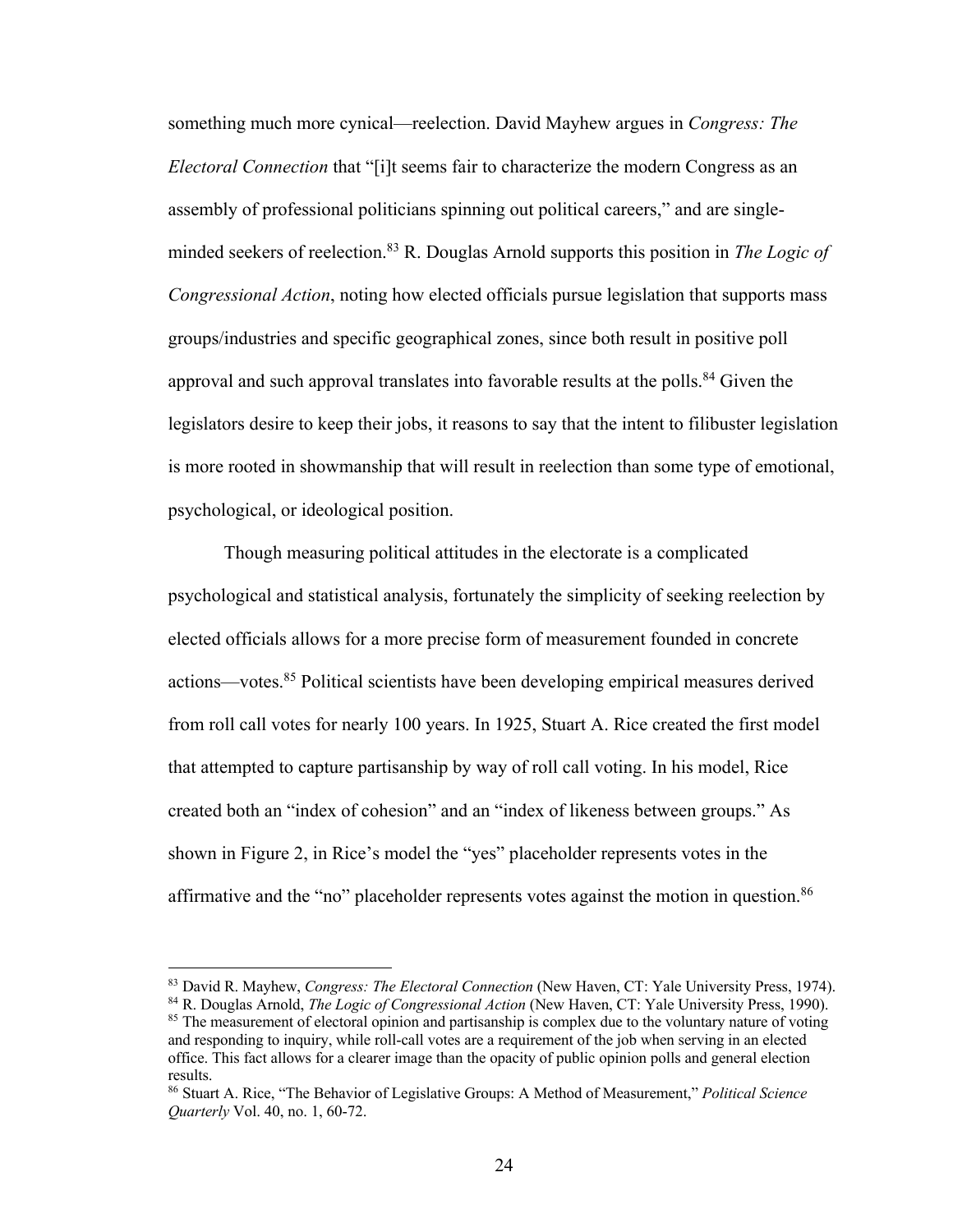$$
RI = \frac{|\text{yes} - \text{no}|}{\text{yes} + \text{no}}
$$

*Figure 2*

This basic model was an innovative way of assessing the voting behavior of groups within legislative bodies, but it is not without its problems. Most importantly, Rice's model does not account for any form of ideology. Rather it presupposes that the researcher has already notated the legislator's coalitions before formulating the score. Subsequently, it is a poor measure of partisanship unless a researcher wants to understand partisanship solely through a lens of cohesiveness and likeness between the two parties.

More than 50 years later, political scientists Keith Poole and Howard Rosenthal reexamined roll call voting as a tool for measuring partisanship with the creation of NOMINATE scores. NOMINATE began as a three-step estimation process that can work in multidimensional settings, giving a factor to measuring the ideology of the subject. $87$ This method uses a foundation of roll-call votes based on Phillip Converse's (1964) ideological continuum to plot individual Members of Congress on a scale, with the median of individuals showing control of Congress (i.e., a winning coalition of liberals or conservatives).<sup>88</sup>

Since its creation, DW-NOMIANTE (the newest version of the measure) has become the gold standard used by academics to place Member of Congress on an ideological spectrum.<sup>89</sup> DW-NOMINATE has become so popular because it can provide

<sup>87</sup> Keith T. Poole and Howard Rosenthal, *Ideology and Congress*, (Transaction Publishers: New Brunswick, New Jersey, 2009), 1-31.

<sup>88</sup> Philip Converse, "The Nature of Belief Systems in Mass Publics", in *Ideology and Discontent*, ed. David E. Apter (New York: Free Press) in Keith T. Poole and Howard Rosenthal, *Ideology and Congress*, (Transaction Publishers: New Brunswick, New Jersey, 2009), 3.

<sup>89</sup> See the following: Nolan McCarty, Keith T. Poole, and Howard Rosenthal, *Polarized America: The Dance of Ideology and Unequal Riches* (Cambridge, MA: MIT Press); Nolan McCarty "In Defense of DW-NOMINATE," *Studies in American Political Development,* Vol 30, no 2, (2016) 176-184; Devin Caughey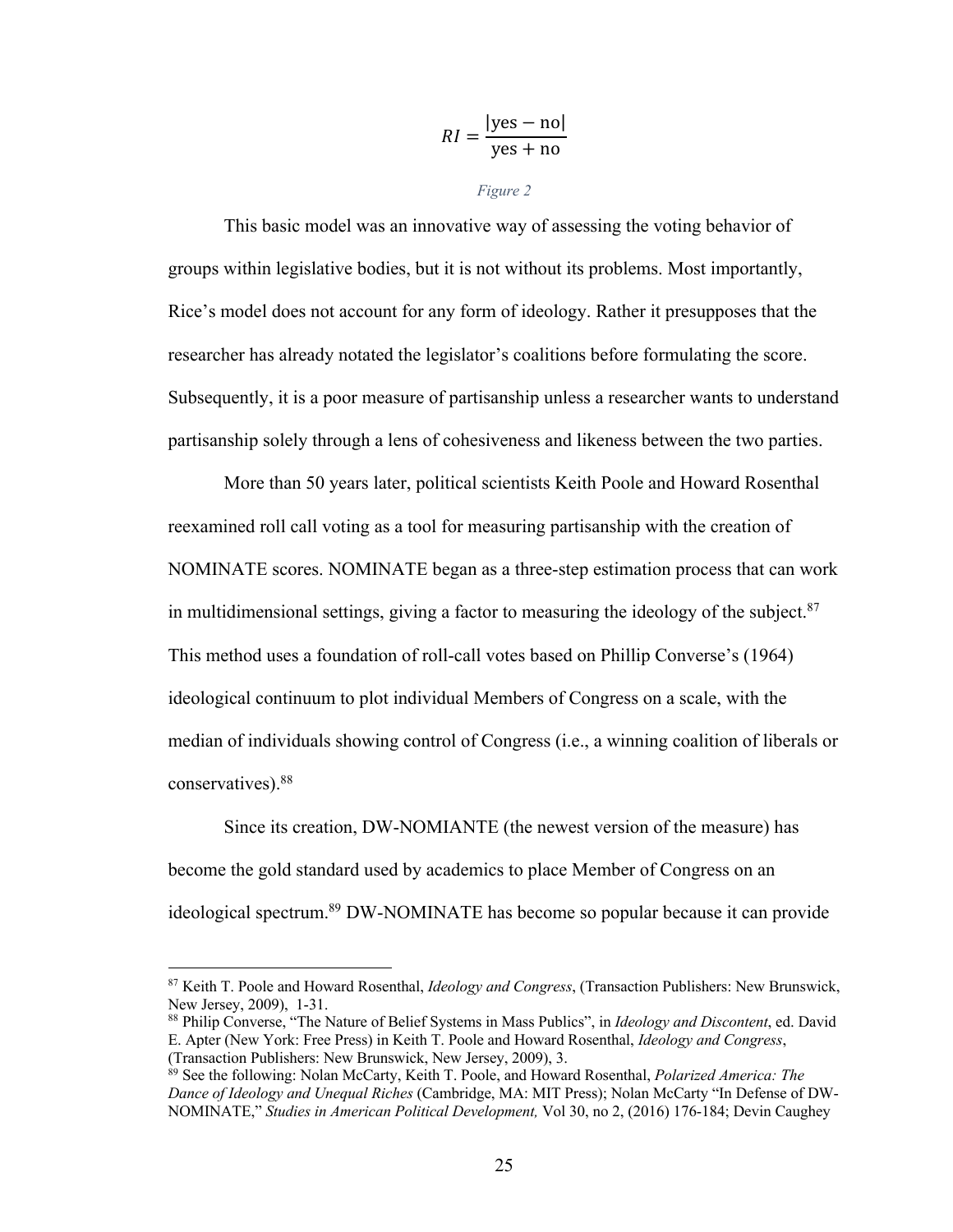a consistent, and easy to understand "score" that can predict how a Member of Congress will likely vote on an upcoming piece of legislation. However, there are some drawbacks. Not all roll call votes are substantive to determining ideology and therefore a predictor of behavior, as some roll call votes are purely partisan exercises to place Members on the record (i.e. "poison pill" votes on legislation meant to make a statement and not actually turn into law).<sup>90</sup> Additionally, all the types of voting, including voice vote, suspension of the rules, unanimous consent, and roll-call votes have different correlations when it comes to the bipartisanship of the final vote.<sup>91</sup> The use of Rice and DW-NOMINATE scores to measure voting coalitions is useful when assessing the potential behavior of a legislative body, but individually they are incomplete indicators regarding the substance of legislation.

The goal of this work is to assess individual legislation and see how the filibuster impacts said legislation's partisanship. Given this line of reasoning, we cannot rely solely on Rice and DW-NOMINATE scores. While excellent predictors of how legislators may behave when a bill comes to the floor, they do not properly assess the substance of the legislation from its inception.<sup>92</sup>

To do this, two studies stand out. The first, *Stalemate: Causes and Consequences of Legislative Gridlock* by Sarah A. Binder, uses a model to predict whether a bill will

<sup>90</sup> Laurel Harbridge, *Is Bipartisanship Dead? Policy Agreement and Agenda-Setting in the House of Representatives* (Cambridge University Press: Cambridge, MA), 20-22.  $91$  Ibid.

and Eric Schickler, "Substance and Change in Congressional Ideology: NOMINATE and Its Alternatives," *Studies in American Political Development,* Vol 30, no 2, (2016) 128-146.

 $92$  For the purposes of this paper, the "inception" of legislation simply refers to the legislation as originally submitted to the desk. Hypothetically, someone could introduce a piece of legislation that is geared toward issue "A," but by the end of the legislative process actually is geared toward issue "D." Generally, these types of radical changes can come from amendments in the nature of a substitute or floor amendments in general.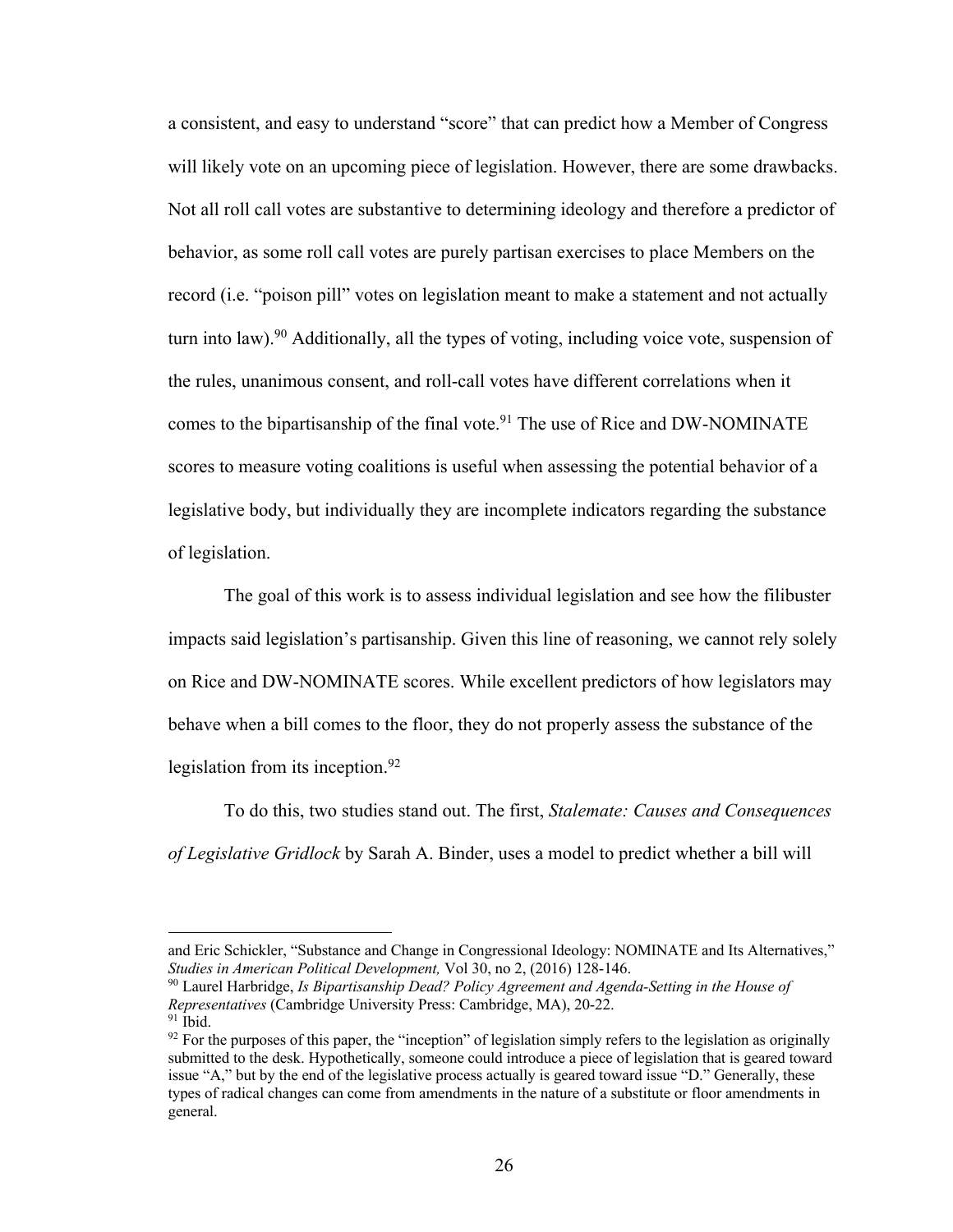become law. In the model's formulation, Binder factors in party agenda (via *New York Times Opinion* data), presidential attention, salience, and partisan polarization.<sup>93</sup> To assess partisan polarization, she uses the number of cosponsors of a bill as a proxy for party cohesion and likeliness, similar to Rice's concept. Figure 3 shows the formulation of Binder's model, where *P*2 represents a scale of partisanship where a result of 50 is purely partisan and result of 0 is completely bipartisan.<sup>94</sup>

> $P1 = \frac{\text{Party Cosponsors}}{\text{Total Cosponsors}}$  $P2 = |P1 - 50\%|$

> > *Figure 3*

Another study that supports this style of assessment is Laurel Harbridge's *Is Bipartisanship Dead? Policy Agreement and Agenda-Setting in the House of* 

*Representatives*. She notes the importance of cosponsorship, writing that "Members do not casually attach their names to legislation, only to regularly vote against the bill or remove their name later."<sup>95</sup> She is also quick to note the disadvantages of using cosponsor coalitions, making clear that it is a much smaller sample size that has varying degrees of importance to members (i.e. it is something not important or will not go far vs. a political win for their district, and that cosponsored bills are not indicative of all introduced legislation).<sup>96</sup> For our investigation, there are merits to both systems and a combination of roll call votes used in Rice and NOMINATE scores along with cosponsorship coalitions is necessary to tracking the change in legislation over time.

<sup>93</sup> Sarah A. Binder, *Stalemate: Causes and Consequences of Legislative Gridlock*, (Brookings: Washington, D.C.), 84-93.

 $94$  Ibid.

<sup>95</sup> Laurel Harbridge, *Is Bipartisanship Dead? Policy Agreement and Agenda-Setting in the House of Representatives* (Cambridge University Press: Cambridge, MA), 25-26.  $96$  Ibid.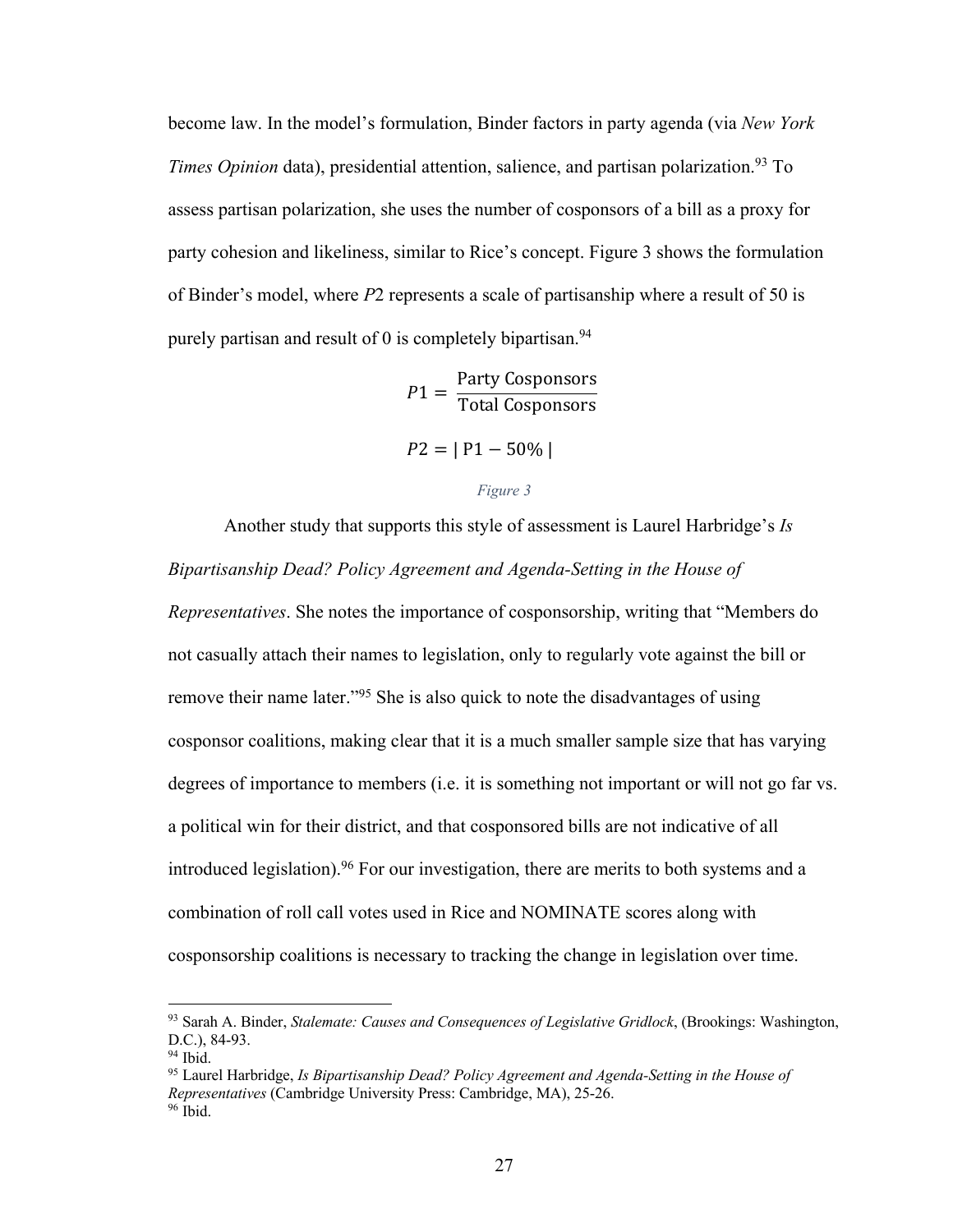## **Methodology and NOMINATE Averages**

The first step in evaluating the filibuster is to pick a Congress and then identify the DW-NOMINATE scores of Senators. For this test I have selected the 116th Congress (2019-2020) because it is the last complete Congress before this assessment. Data on each Senators DW-Nominate score was collected from Poole and Rosenthal's data.<sup>97</sup>

With the data collected, an analysis of individual pieces of legislation can commence. This study focuses only on Senate activities that can become law, as they are the only actions currently subjected to the 60-vote cloture threshold. Therefore, Presidential Nominations, measures that cannot become law (i.e. simple (S.Res.) and concurrent (S.Con.Res.) resolutions), and bills and joint resolutions that originated in the House are excluded. The House measures are not included because legislation coming from the House of Representatives complicated the model since DW-NOMINATE scores for the House tend to more diverse than in the Senate because of the number of Representatives  $(435)$  v. Senators  $(100).$ <sup>98</sup>

Included in the data set is legislation that failed to overcome the cloture vote threshold as they might provide valuable insight into what type of effect the filibuster can have on legislation. In numerical totals, this whittles down the roll call votes that need to be assessed from 720 votes to a mere 92 votes.<sup>99</sup> Of those 92 votes, we must account for every affirmative vote and know who cast it, what their NOMINATE score is, and the

<sup>97</sup> Lewis, Jeffrey B., Keith Poole, Howard Rosenthal, Adam Boche, Aaron Rudkin, and Luke Sonnet (2021). Voteview: Congressional Roll-Call Votes Database. https://voteview.com/

<sup>98</sup> Andris, Clio, David Lee, Marcus J. Hamilton, Mauro Martino, Christian E. Gunning, and John Armistead Selden. "The Rise of Partisanship and Super-Cooperators in the U.S. House of Representatives." *PloS One* 10, no. 4 (2015): e0123507, https://www.ncbi.nlm.nih.gov/pubmed/25897956.

<sup>&</sup>lt;sup>99</sup> U.S. Senate, "Votes," (accessed August 20, 2021). https://www.senate.gov/legislative/votes\_new.htm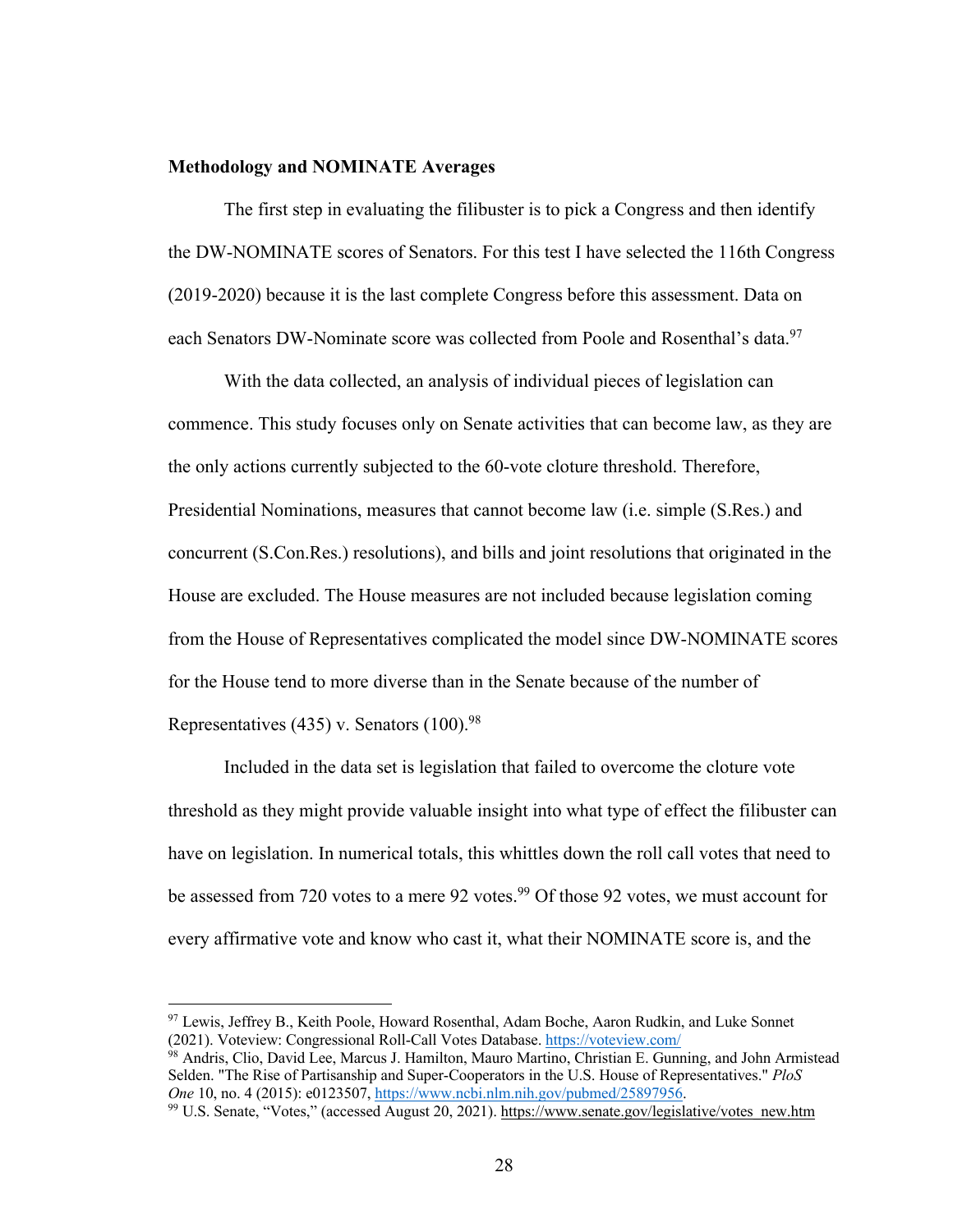average of the NOMINATE scores for the vote to assess the change over time.

Introductory scores are based off the average NOMINATE score of all sponsors of a

piece of legislation, even if there is only one sponsor.<sup>100</sup>

# **Findings in NOMINATE Averages**

Of the 92 votes, a mere six bills successfully overcame a filibuster and passed the

chamber.<sup>101</sup> Table 1 shows the six bills that successfully overcame a filibuster and

includes the bill number and bill title.

| Bill No. | <b>Bill Title</b>                                                                                                                                                    | <b>Introductory</b><br><b>NOMINATE</b><br><b>Score</b> | Final<br><b>NOMINATE</b><br><b>Score</b> | Change in<br><b>NOMINATE</b> |
|----------|----------------------------------------------------------------------------------------------------------------------------------------------------------------------|--------------------------------------------------------|------------------------------------------|------------------------------|
| S.1      | "Strengthening America's Security in the Middle East Act<br>of 2019"                                                                                                 | 0.455                                                  | 0.241                                    | $-0.214$                     |
|          | "John D. Dingell, Jr. Conservation, Management, and                                                                                                                  |                                                        |                                          |                              |
| S. 47    | Recreation Act,"                                                                                                                                                     | 0.047                                                  | 0.047                                    | 0                            |
|          | "National Defense Authorization Act for Fiscal Year                                                                                                                  |                                                        |                                          |                              |
| S. 1790  | 2020"                                                                                                                                                                | 0.555                                                  | 0.13                                     | $-0.425$                     |
| S. 4049  | National Defense Authorization Act for Fiscal Year 2021"                                                                                                             | 0.555                                                  | 0.142                                    | $-0.413$                     |
| S.J.Res. | "A joint resolution to direct the removal of United States<br>Armed Forces from hostilities against the Islamic<br>Republic of Iran that have not been authorized by |                                                        |                                          |                              |
| 68       | Congress"                                                                                                                                                            | $-0.029$                                               | $-0.227$                                 | $-0.198$                     |
| S.578    | "ALS Disability Insurance Access Act of 2019"                                                                                                                        | $-0.02$                                                | 0.099                                    | 0.119                        |

Table  $1 -$ Bills Overcoming the Filibuster in the  $116<sup>th</sup>$  Congress

<sup>&</sup>lt;sup>100</sup> The purpose of this study is primarily focused on the role of the filibuster in the Senate and therefore fleeting external political pressures are not accounted for in the data set. The operative assumption is that political actors vote in their best interest to be reelected. Therefore, an assessment of the political winds surrounding each vote would be too time consuming and ultimately useless for this study. Chapter 3 will discuss in greater detail the politics of the filibuster and their motivating factors.

 $101$  This is a success rate of 4.35%, therefore making the Senate a grossly inefficient institution, but this is not part of our inquiry in this study. Regarding efficiency, there is an argument suggesting that a majorityvote threshold would create an environment of more bills to be passed. This argument has standing and is discussed in Chapters I and III, but a concrete study is not possible given the speculative nature of the argument. I, along with others, hypothesize that the Senate would be more efficient given the lack of a 60 vote threshold. For more information see: Sarah A. Binder and Steven S. Smith, *Politics or Principle?*, (Brookings Institution Press: Washington, D.C., 1997), and Adam Jentleson, *Kill Switch*, (Liveright Publishing: New York, NY, 2021).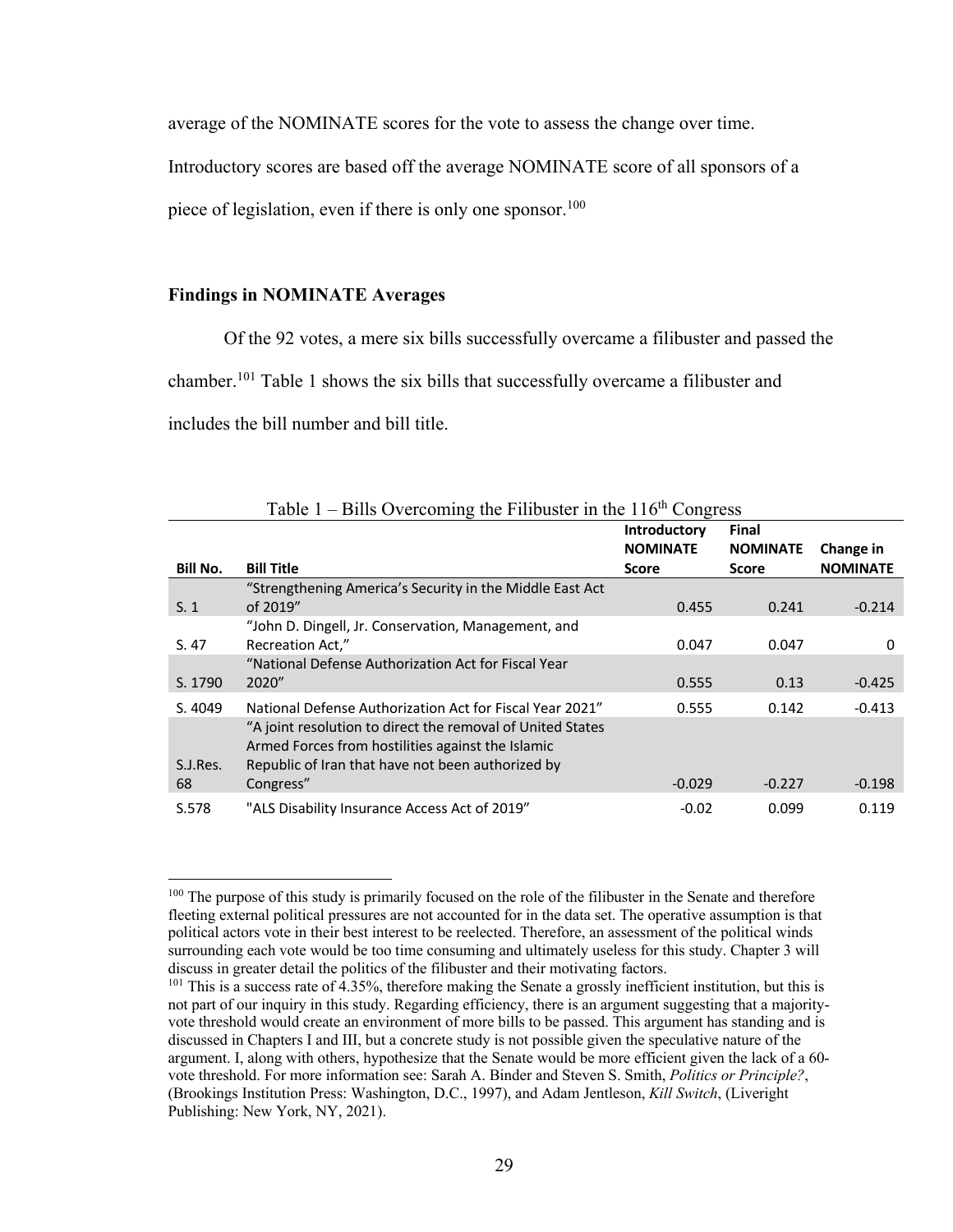For the bills in Table 1, an average change in DW-NOMINATE scores of  $(-0.228)$  was noted from introduction to final passage. This suggests that the bills garnered more bipartisan support as they progressed through the chamber, as they became more liberal than their original introduction to the desk. At face value this would suggest that the filibuster does make legislation more moderate. However, this is not the *de facto* reality, given multiple problems with the use of NOMINATE averages.

The main issue with the utilization of average DW-NOMINATE scores for legislation harkens back to our definition of partisanship as previously discussed. An extremely conservative or liberal member of the chamber can introduce legislation as the sole sponsor and thus give the legislation an extreme DW-NOMINATE score, whereas a piece of legislation with 100% party cosponsor support will have a median score due to the conditions of finding the average DW-NOMINATE score of the entire coalition. A clear example of passed legislation would be both National Defense Authorization Acts referenced above. Both pieces of legislation had only one sponsor, Senator James Inhofe (R-OK), and therefore began the process with a DW-NOMINATE average of (.555), since Senator Inhofe was the sole sponsor of the legislation.<sup>102</sup> The votes on passage had average DW-NOMINATE scores of (.130) for 2020 and (.142) for 2021, but the difference comes not necessarily from the moderation of the legislation but the sheer size difference between an individual senator and the entire chamber. S. 1 and S. 47, however, started with average DW-NOMINATE scores of (0.445) from 13 sponsors and (0.047) from 16 sponsors and ended with DW-NOMINATE scores of (0.241) with 77 votes in favor and (0.047) with 92 votes in favor, respectively.

<sup>&</sup>lt;sup>102</sup> Lewis, Jeffrey B., Keith Poole, Howard Rosenthal, Adam Boche, Aaron Rudkin, and Luke Sonnet (2021). Voteview: Congressional Roll-Call Votes Database. https://voteview.com/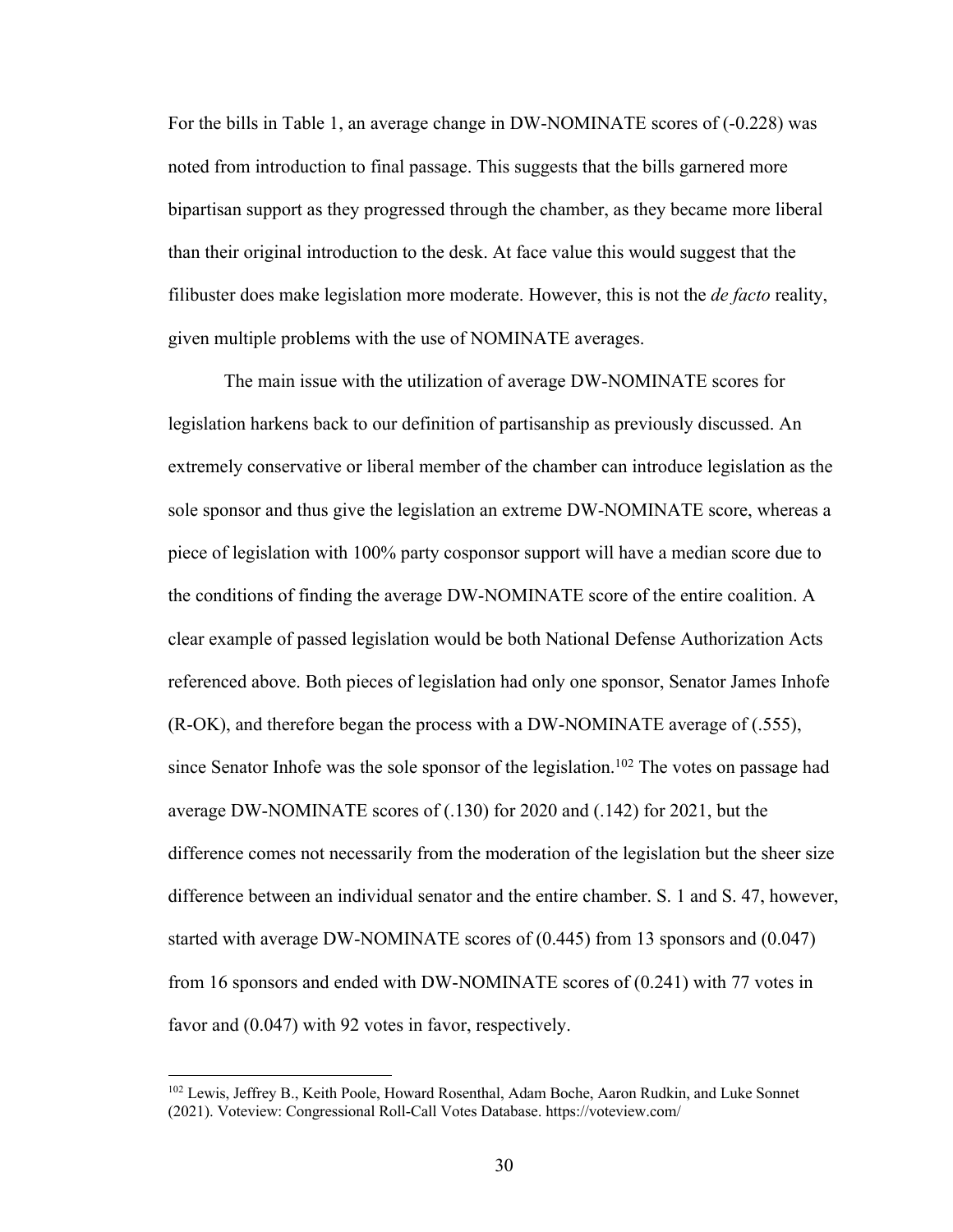## **The Binder Score – Method and Findings**

Since average DW-NOMINATE scores for legislation is problematic, the Binder calculation showcased in Figure 3 could give some more insight. In order to make that change, cosponsors are replaced with the more general term "support" to cover both cosponsors and affirmative votes. For this test, the average DW-NOMINATE scores are not necessary. Rather, the model emphasizes how votes were split along party lines. For ease and consistency, the Democratic Party is still used as the basis for the "Party Support" metric.<sup>103</sup> After determining the Binder score from the introduction to final passage, whether real change due to the filibuster should emerge.

For a visualization of this formulation, a good example is S. 47 from the 116th Congress. For this piece of legislation, there were 16 supports, eight Democrats and 8 Republicans. Figure 4 shows the calculation.

> 8 Democratic Supporters  $\frac{36888446284p^{33} \cdot 1000}{16 total supports} = .50$  $| .50 - 50\% | = 0$ *Figure 4*

As introduced, S. 47 is a perfectly bipartisan measure (e.g., supporters when the legislation was introduced). For the vote on final passage of S. 47, the bill had the support of 47 Democratic Senators out of the 92 Senators who voted. This results in the calculation for Figure 5:

<sup>&</sup>lt;sup>103</sup> In the 116th Congress, there are two independent senators who caucus with the Democratic Party, Senator Bernie Sanders (VT.) and Senator Angus King (ME). For the purposes of our calculations, they will be included with the number of Democratic supporters.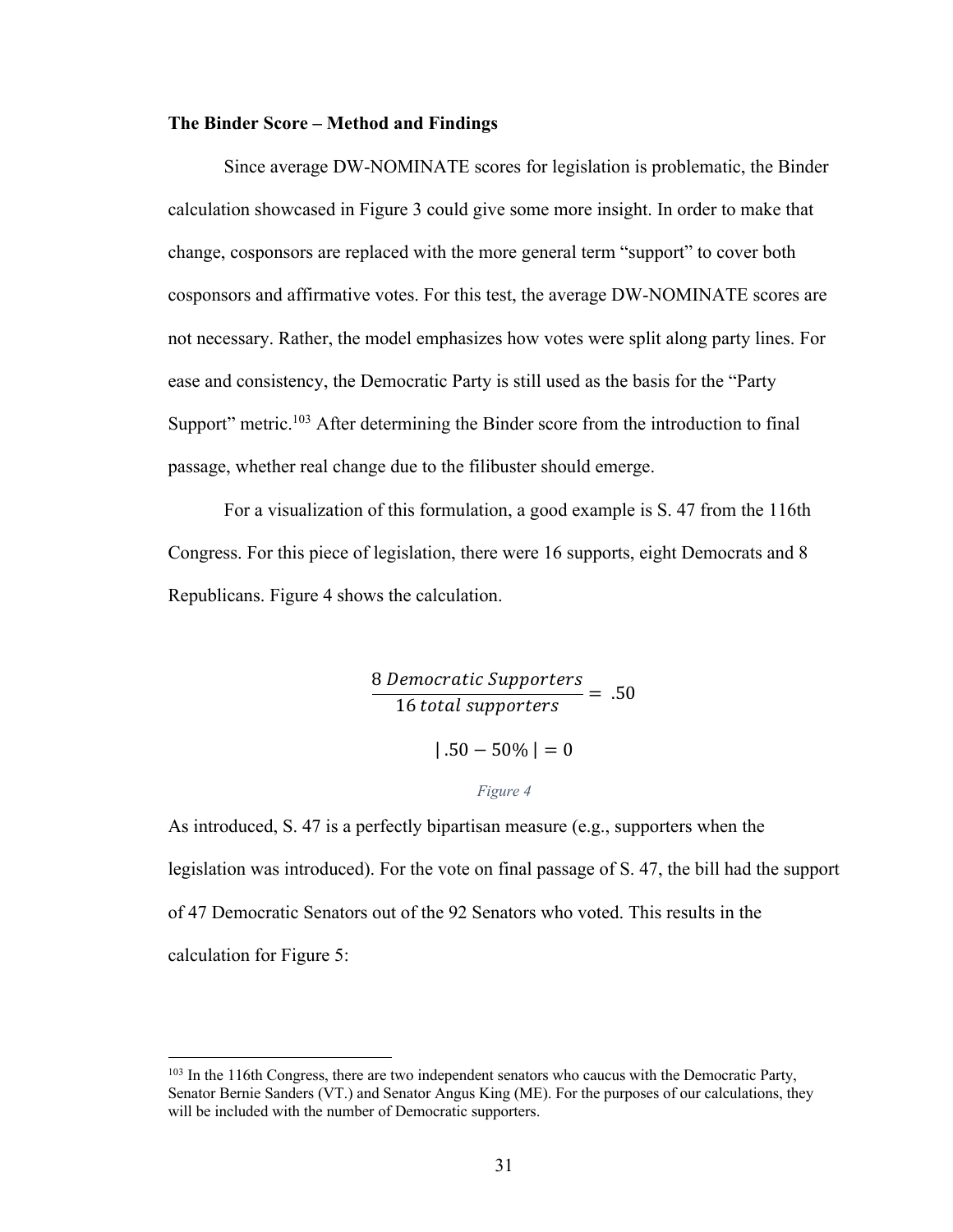47 Democratic Supporters  $\frac{1}{92}$  Total Supporters = .51  $| .51 - 50\% | = 0.01$ *Figure 5*

Figure 5 shows that S. 47 became slightly more partisan between introduction and final passage. During consideration of S. 47, no amendments were offered or accepted. Therefore, the ability to shift the partisanship of the text was non-existent. Table 2 shows all six bills in the data set and their Binder scores at introduction and final passage along with the change in scores.

| <b>Bill Number</b> | <b>Binder Score at</b> | <b>Numeric Change</b><br><b>Binder Score at</b> |         |
|--------------------|------------------------|-------------------------------------------------|---------|
|                    | <b>Introduction</b>    | <b>Final Passage</b>                            |         |
| S. 1               | .50                    | .02                                             | $-0.48$ |
| S. 1790            | .50                    | .11                                             | $-0.39$ |
| S. 4049            | .50                    | .21                                             | $-0.29$ |
| <b>S.J.Res. 68</b> | .41                    | .35                                             | $-0.06$ |
| S. 578             | .08                    | .02                                             | $-0.06$ |
| S. 47              |                        | 0.01                                            | 0.01    |

Table 2 – Binder Scores for Bills Overcoming a Filibuster in the 116th Congress

According to the data above, almost every measure in the dataset became less partisan during the legislative process. The fact that 5 out of 6 bills moved closer to a perfectly bipartisan score of "0" suggests a moderating effect due to the presence of a filibuster in the chamber. The exception to this is S. 47, which began with a perfectly bipartisan score and ended with a slightly more partisan score.<sup>104</sup>

The Binder Score is also an imperfect metric for studying the partisanship of a piece of legislation as it also does not clearly delineate the difference between a piece of

<sup>&</sup>lt;sup>104</sup> There are a few explanations for this phenomenon, all of which are possible. The first explanation is that, during the legislative process, the bill was amended to the point that it became unpalatable to some senators. The second is that the size difference between cosponsor coalitions and the entire senate chamber allow for a greater probability of there being an increase in partisanship purely from a mathematical standpoint.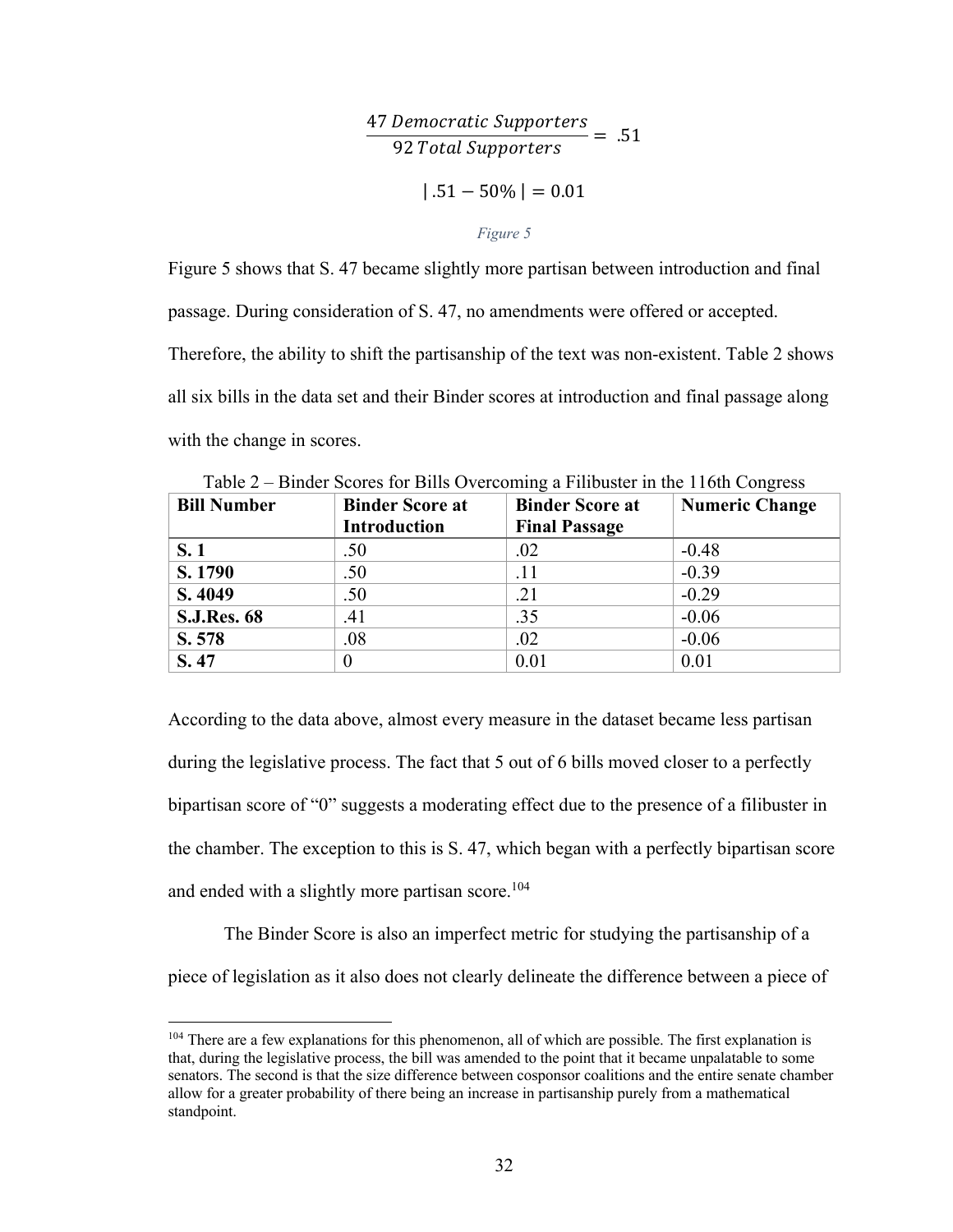legislation being more conservative or liberal. That information is solely in the mind of individual doing the calculation, as we can easily use Republican support instead of Democratic support in our calculation.

With such different results, a review of both the DW-NOMINATE scores and the Binder scores for the six measures might illuminate the differences in thinking about partisanship and the filibuster. As Table 3 shows, each measure appears to become more bipartisan as the it goes through the chamber due to the moderation of both DW-NOMINATE and Binder scores, however, they are both held back because they cannot compensate for the change in total number of votes. Again, a large setback to this approach is that it measures the effects of legislation and attempts to make a partisan judgment from the votes instead of measuring the content of the legislation and its ideological/partisan changes over time.

| Congress           |                                        |                                      |                                 |                               |                                        |                                   |
|--------------------|----------------------------------------|--------------------------------------|---------------------------------|-------------------------------|----------------------------------------|-----------------------------------|
| <b>BILL</b>        | <b>INTRODUCTORY</b><br><b>NOMINATE</b> | <b>INTRODUCTORY</b><br><b>BINDER</b> | <b>FINAL</b><br><b>NOMINATE</b> | <b>FINAL</b><br><b>BINDER</b> | <b>CHANGE</b><br>IN<br><b>NOMINATE</b> | <b>CHANGE</b><br><b>IN BINDER</b> |
| S.1                | 0.455                                  | 0.5                                  | 0.241                           | 0.02                          | $-0.214$                               | $-0.48$                           |
| S. 47              | 0.047                                  | $\Omega$                             | 0.047                           | 0.01                          | $\Omega$                               | 0.01                              |
| S. 578             | $-0.02$                                | 0.08                                 | 0.099                           | 0.02                          | 0.119                                  | $-0.06$                           |
| S. 1790            | 0.555                                  | 0.5                                  | 0.13                            | 0.11                          | $-0.425$                               | $-0.39$                           |
| S. 4049            | 0.555                                  | 0.5                                  | 0.142                           | 0.21                          | $-0.413$                               | $-0.29$                           |
| <b>S.J.RES. 68</b> | $-0.029$                               | 0.41                                 | $-0.227$                        | 0.35                          | $-0.198$                               | $-0.06$                           |
| <b>AVERAGE</b>     | 0.261                                  | 0.332                                | 0.072                           | 0.12                          | $-0.189$                               | $-.198$                           |

Table 3 – NOMINATE and Binder Scores for Bills Overcoming a Filibuster in the 116th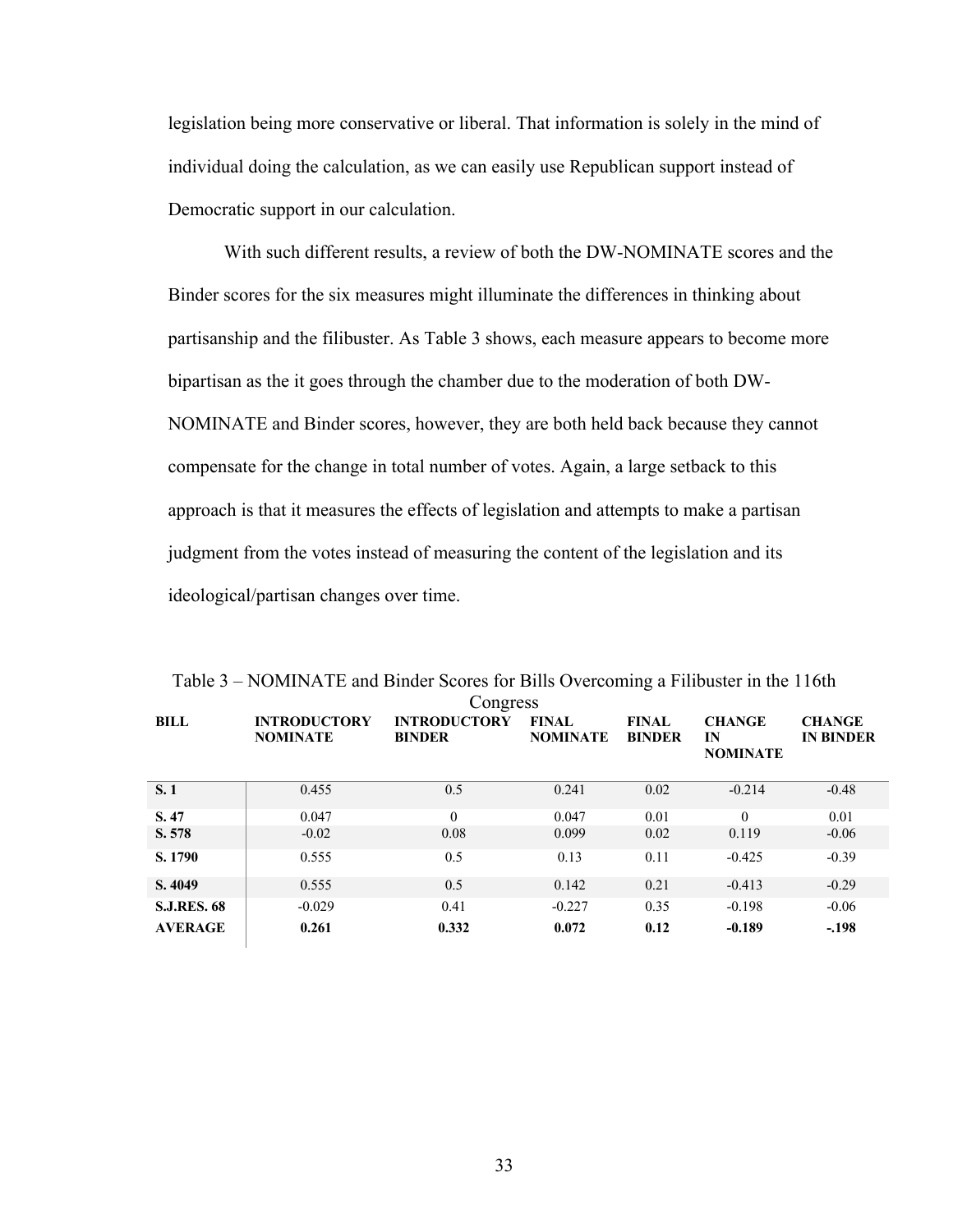## **Conclusions and Remaining Questions**

From the data gathered in the 116th Congress, it appears that, based on DW-NOMINATE score changes and Binder score changes, nearly all pieces of legislation become more bipartisan when subject to a filibuster. However, it is important to note that these scores are imperfect standards of measurement. What they really tell us is that the *votes* became more bipartisan as the legislation progressed through the Senate, but not necessarily the legislation itself.

Running any sort of model regarding a particular bill's entire legislative lifecycle is not challenging. For an example, I have included a line graph of the average NOMINATE scores and Binder scores for S. 47 in Figure 6. In this example, we see a mirror image of affirmative DW-NOMINATE scores and Binder scores. This is because as more liberal members voted to table the amendments and fewer conservative members joined them, it increased the partisanship of the vote, thus increasing Binder score while the average DW-NOMINATE became more negative.



*Figure 6*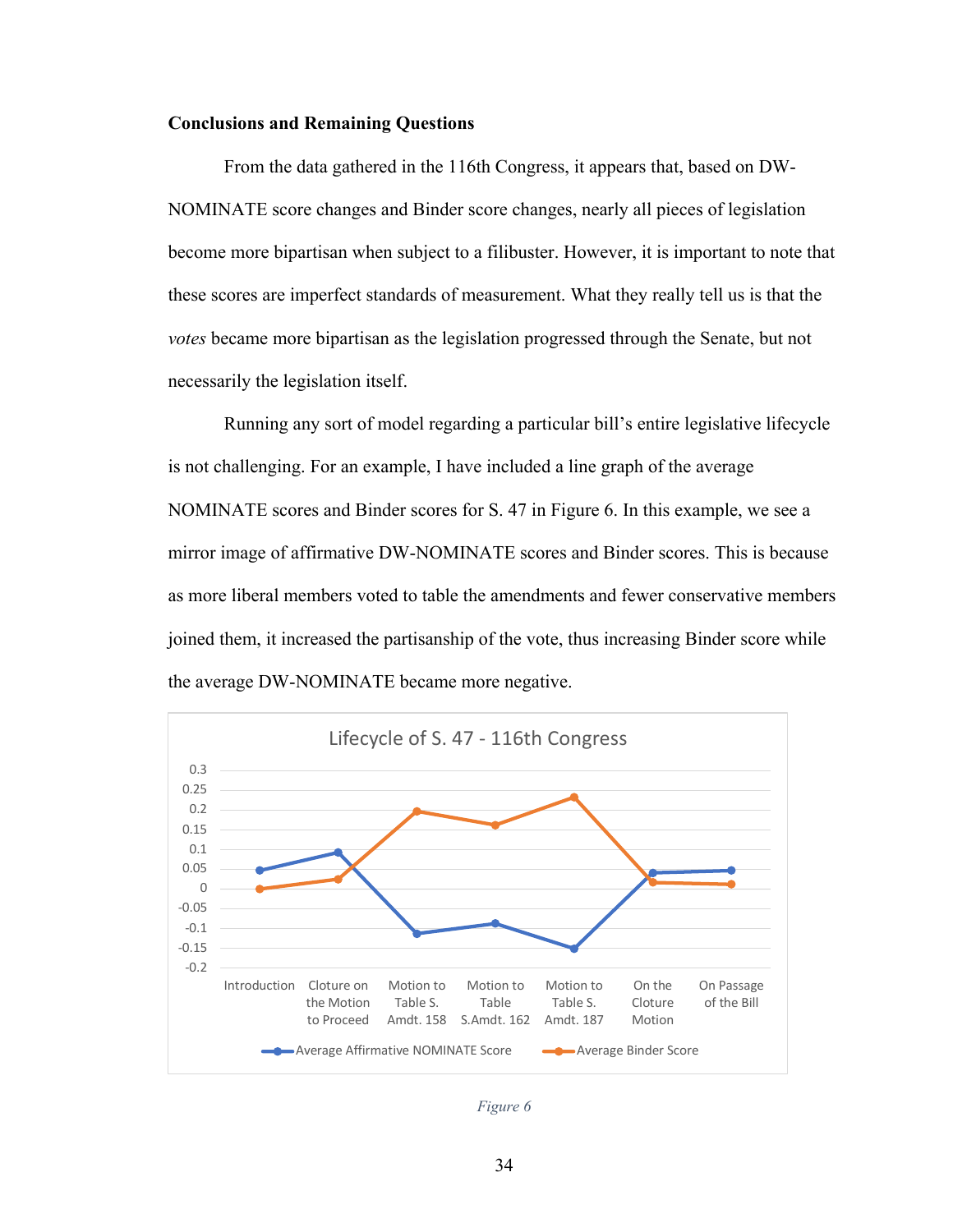The issue that rises from this model is that it is impossible to compare the legislative lifecycles of all bills on one graph, as some bills garner more (or less) votes than another. Additionally, none of this information accurately reflects the true political content of the legislation in question. For a hypothetical example, imagine a piece of legislation introduced by Senator Mike Lee (R-UT) that would thank military members for their service protecting the United States at home and abroad. This piece of legislation, based solely off Senator Lee's DW-NOMINATE score, would be 0.913, which on the DW-NOMINATE scale is incredibly conservative, but the actual content of the legislation is not partisan.<sup>105</sup> This is problematic for us and skews our data, as we have seen with both National Defense Authorization Acts.

It is necessary for a new formulation to be made to attempt to quantify the partisanship ideology of legislation. What this formulation could be is beyond the scope of this work, but I believe that there is some sort of hybridization necessary between the DW-NOMINATE scores and the Binder scores with proportional weighting playing a necessary role. The ideological continuum discussed by Poole and Rosenthal should still be used, but perhaps instead of looking at a history of roll-call voting, we look instead at a history of party support in both chambers.<sup>106</sup> Such an endeavor would be a painstaking and slow process but could be the next big step in understanding partisanship and ideology.

<sup>105</sup> Lewis, Jeffrey B., Keith Poole, Howard Rosenthal, Adam Boche, Aaron Rudkin, and Luke Sonnet (2021). Voteview: Congressional Roll-Call Votes Database. https://voteview.com/

<sup>106</sup> Keith T. Poole and Howard Rosenthal, *Ideology and Congress*, (Transaction Publishers: New Brunswick, New Jersey, 2009), 1-31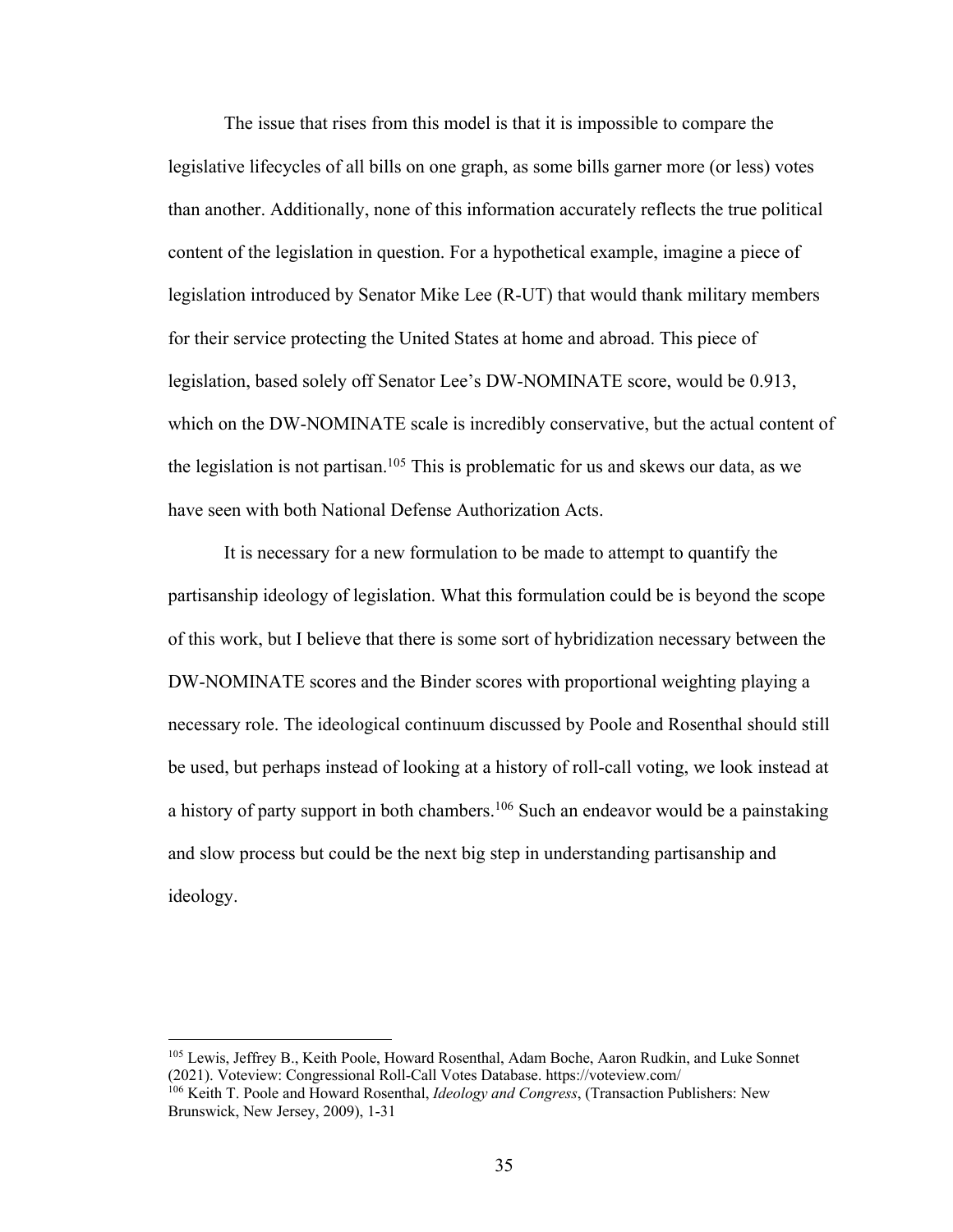## **CHAPTER THREE**

### **Political Pressures on the Modern Senator Regarding the Filibuster**

## **Introduction**

The preceding chapters have covered the general academic arguments surrounding the filibuster and an empirical analysis of its effectiveness at moderating legislation within the Senate. While briefly touched on in Chapter I, the actual politics of the filibuster still must be investigated to successfully guide us on our overall assessment of the tactic. Additionally, as discussed in Chapter II, we must factor in political incentives and have a knowledgeable understanding of Congressional logic to create a well-informed stance on the filibuster in modernity.

To do this, we will need to first establish why Senators vote the way they do, drawing in from sources that study Congressional action in general and sources that establish general senatorial influence, echoing many sentiments discussed in Chapter I. Additionally, we will note some of the more outstanding examples of "flagrant legislative obstruction" in American history in order to give a sufficient character background, and we will cover a brief history of the rules that currently constrain debate.<sup>107</sup> From this foundation, we will use pending legislation in the 117th Congress as a case study, scrutinizing contemporary arguments from political power players within the Senate. The goal of this breakdown is to find out how both majorities and minorities view and

<sup>107</sup> Franklin Burdette, *Filibustering in the Senate* (Princeton: Princeton University Press, 1940), 5; These particular examples are selected due to their prominence in multiple pieces of academic literature and literature on the history of the Senate as an institution. While an exhaustive list may sound appealing, it is not possible to do so without creating a tome hundreds of pages long and finding a way to quantify the extreme abuse of the cloture vote in the modern Senate, which has become the norm instead of the exception.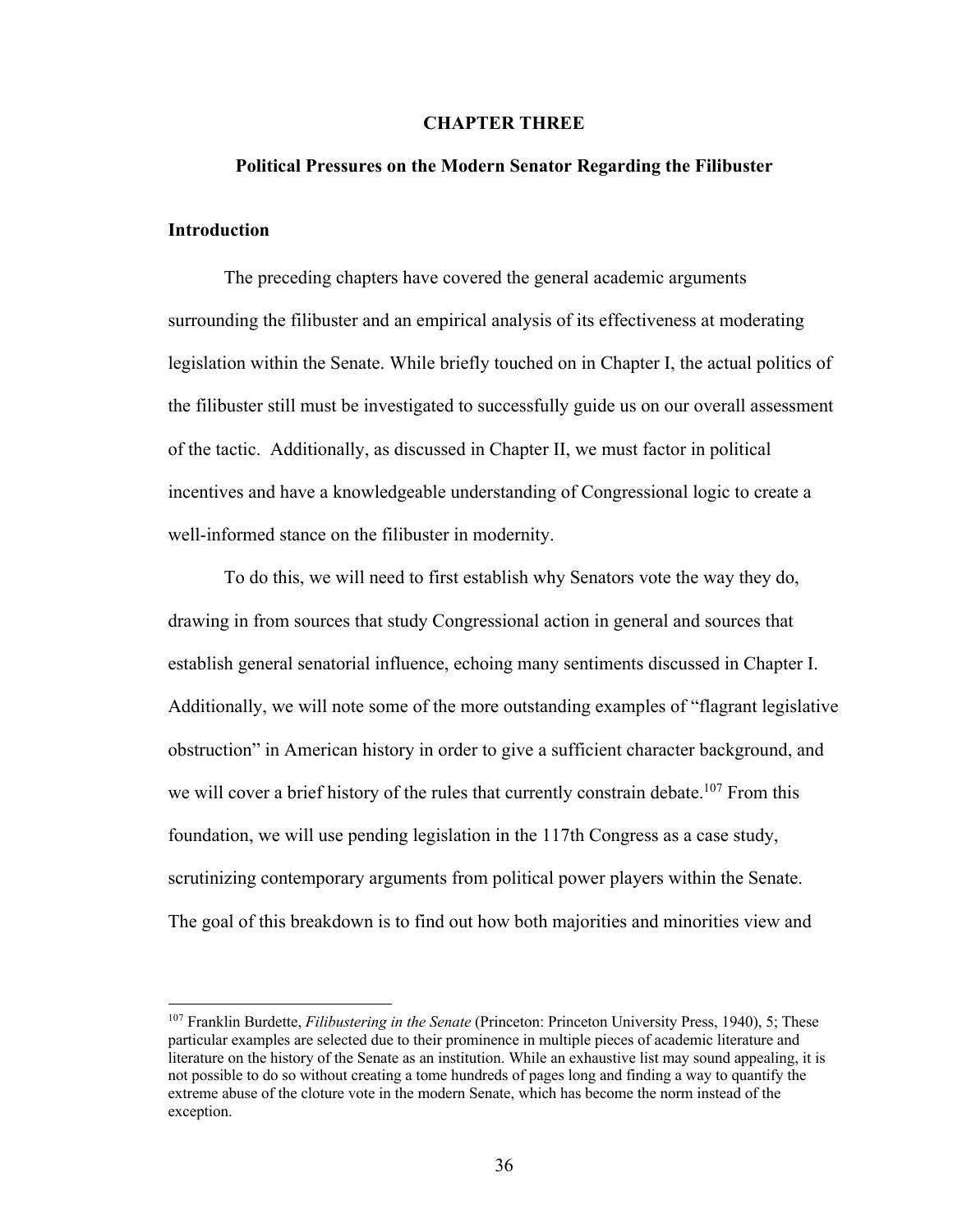deal with the filibuster, and from there make an assessment as to the benefits and drawbacks of its use.

## **Congressional Logic — A General Understanding**

There have been a great number of works dedicated to understanding why Members of Congress vote the way that they do, but there is a consensus among scholars that Members have an unifying motivating factor for their votes — reelection. In *Congress: The Electoral Connection*, David Mayhew argues that Members of Congress solely seek reelection and that many of them function as career politicians.<sup>108</sup> Cain, Ferejohn, and Fiorina all support this mindset by placing emphasis on the personal vote and how individual constituencies in single-member districts ultimately sway the decision on the member.<sup>109</sup> Other works further cement the mindset of electorally minded Members of Congress, proving that "To congressional candidates, an election is about local matters—the variables they can control."<sup>110</sup> Such local matters can only be solved with votes and Congressional action (or inaction). Therefore, the specter of reelection looms large over every individual Member in Congress.<sup>111</sup>

For the purposes of this work, we must operate under this assumption. Pundits may refer to this stance as one that is overly cynical, however, it is the best position for us to operate from. If we attempt to factor in other motivators such as principle, we find ourselves in an overly complicated exercise of game theory that would take years to

<sup>108</sup> David R. Mayhew, *Congress: The Electoral Connection* (New Haven, CT: Yale University Press, 1974).

<sup>109</sup> Bruce Cain, John Ferejohn, and Morris Fiorina, *The Personal Vote: Constituency Service and Electoral Independence* (Cambridge, MA: Harvard University Press, 1987).

<sup>110</sup> Benjamin Ginsberg and Kathryn Wagner Hill, *Congress: The First Branch* (New Haven, CT: Yale University Press, 2019)

<sup>111</sup> R. Douglas Arnold, *The Logic of Congressional Action* (New Haven, CT: Yale University Press, 1990).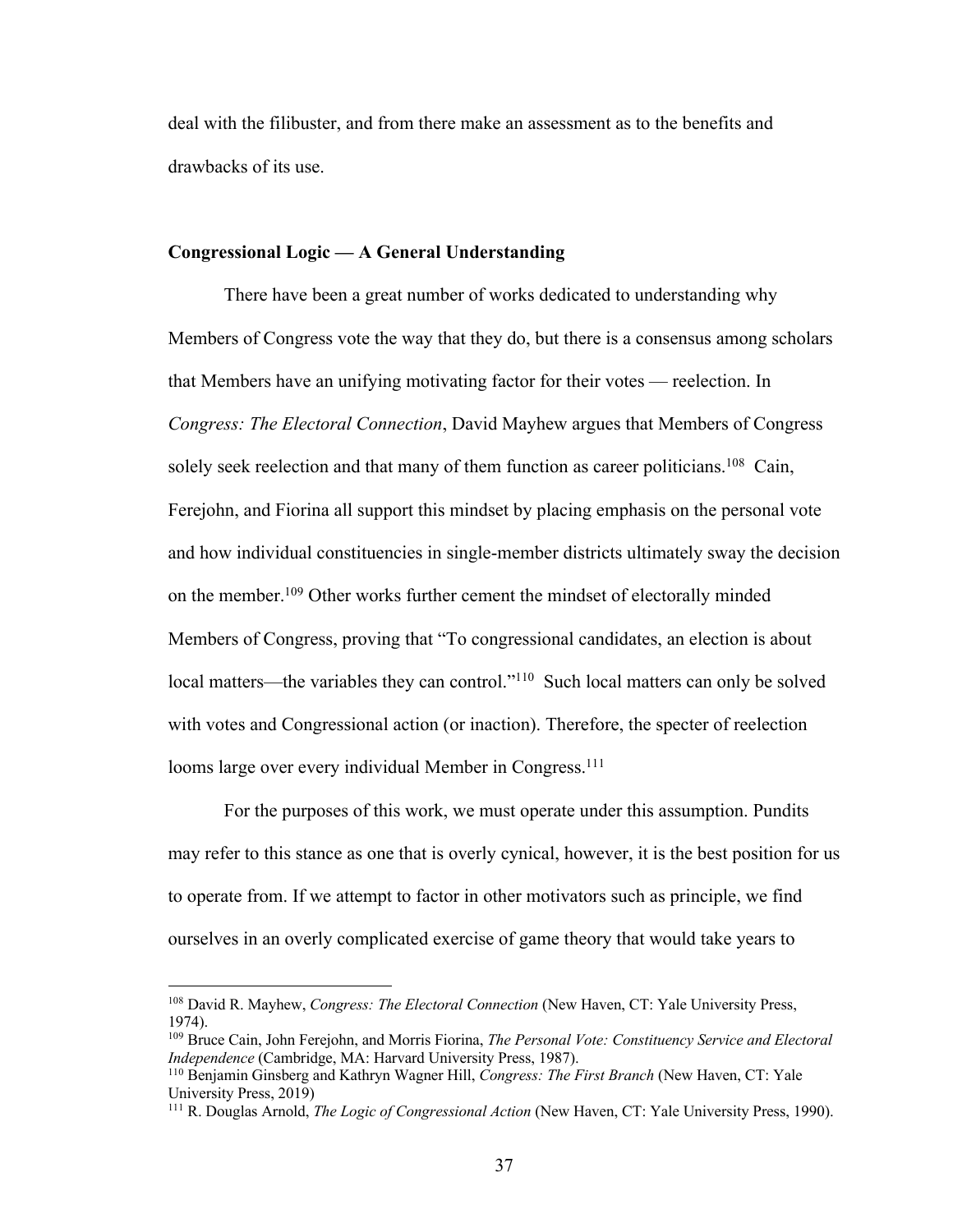unravel and understand. While many of the following assessments will include references to principle that are held sincerely by their advocates, the underlying motivation of being reelected, albeit for altruistic or cynical reasons, must be understood to be the basis of all Senatorial action. Historical influences, which we shall discuss next, only come second to the thirst for reelection.<sup>112</sup>

### **The Birth of the World's Greatest Deliberative Body**

In the *Notes of Debates in the Federal Convention of 1787*, James Madison catalogues the ongoing strife between the delegates of the larger states and smaller states, with the larger states wanting a proportional legislature to benefit themselves and the smaller states wanting an equal legislature for the same reason.<sup>113</sup> At the suggestion of Benjamin Franklin, a compromise was reached wherein the legislature was bicameral; the House of Representatives for the larger states based on population, thus representing the people, and the Senate for the smaller states with equal representation, thus representing the state as a whole. <sup>114</sup> Coupling the idea of the state being recognized as one unit with the age requirements and indirect election of Senators, the framers of the Constitution managed to create a chamber that was a democratic aristocracy. The writer of *Federalist 62*, which has been attributed to both Madison and Alexander Hamilton, stresses this point when discussing the requirements for a Senator, noting that:

<sup>&</sup>lt;sup>112</sup> Outliers such as those not running for reelection are excluded from this generalization. Additionally, it is in the best sense to operate without the assumption of some Senators acting out of principle or personal political philosophy in favor of the cynical reelection bid largely for the ease of broad analysis and because works such as *Politics or Principle* and *Congress: The Electoral Connection* successfully use the same premise in their research.

<sup>113</sup> James Madison, *Notes of Debates in the Federal Convention of 1787 Reported by James Madison*, (Athens, OH: Ohio University Press, 1985).

 $114$  Ibid.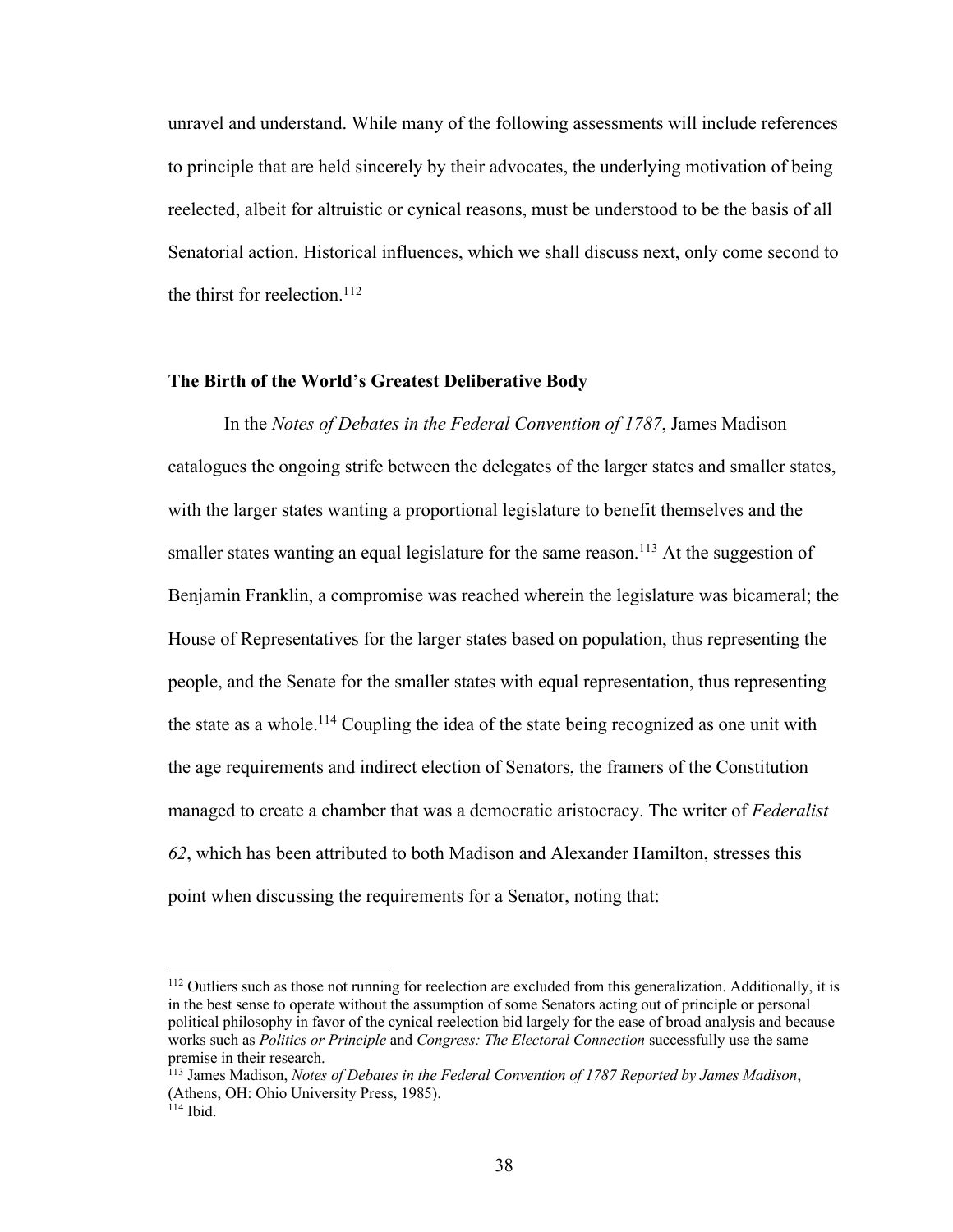The propriety of these distinctions is explained by the nature of the senatorial trust, which, requiring greater extent of information and stability of character, requires at the same time that the senator should have reached a period of life most likely to supply these advantages...<sup>115</sup>

With the Senate acting as the *de facto* aristocracy, its smaller size also served as a check on the democratic House, which the author of *Federalist 62* feared may pass "improper acts of legislation" as it was more subject to the whims of the people while the Senate was the chamber of the various States.<sup>116</sup> This foundational background is a necessary component to understanding the filibuster, as the Framers truly envisioned the Senate as a deliberative body of the most esteemed statesmen representing the States as full units.<sup>117</sup>

# **John C. Calhoun: Founder of the Filibuster**

The history of the filibuster cannot be discussed without first bringing in its founder and patron saint, John C. Calhoun. Born on March 18, 1782 in the boondocks of South Carolina, John Caldwell Calhoun would serve in the House of Representatives, the Senate, the President's cabinet (Secretary of War), and as Vice President of the United States.<sup>118</sup> Calhoun was at best an ambitious man and at worst a power-hungry tyrant. While he did not find power in the national sphere, Calhoun found it in the sectional divisions arising from the issue of slavery in the nineteenth century, decrying that the majority of states were trampling over the rights of the southern slave-holding states, thus

<sup>115</sup> James Madison, Alexander Hamilton, and John Jay, *The Federalist Papers* (Dublin, Ohio: Coventry House Publishing, 2015), 302.

<sup>116</sup> Ibid., 303.

<sup>&</sup>lt;sup>117</sup> As mentioned in Chapter I, the addition of the 17th Amendment to the Constitution has created more fertile ground for filibusters, as the "esteemed statesmen" that were brought up from the legislatures have been replaced by whomever can get the most votes from their state's constituency regardless of their virtue. Though the filter of the state legislature has been removed, the idea of representing an entire sovereign state remains to this day.

<sup>118</sup> Richard N. Current, *John C. Calhoun*, (New York, NY: Washington Square Press, 1966).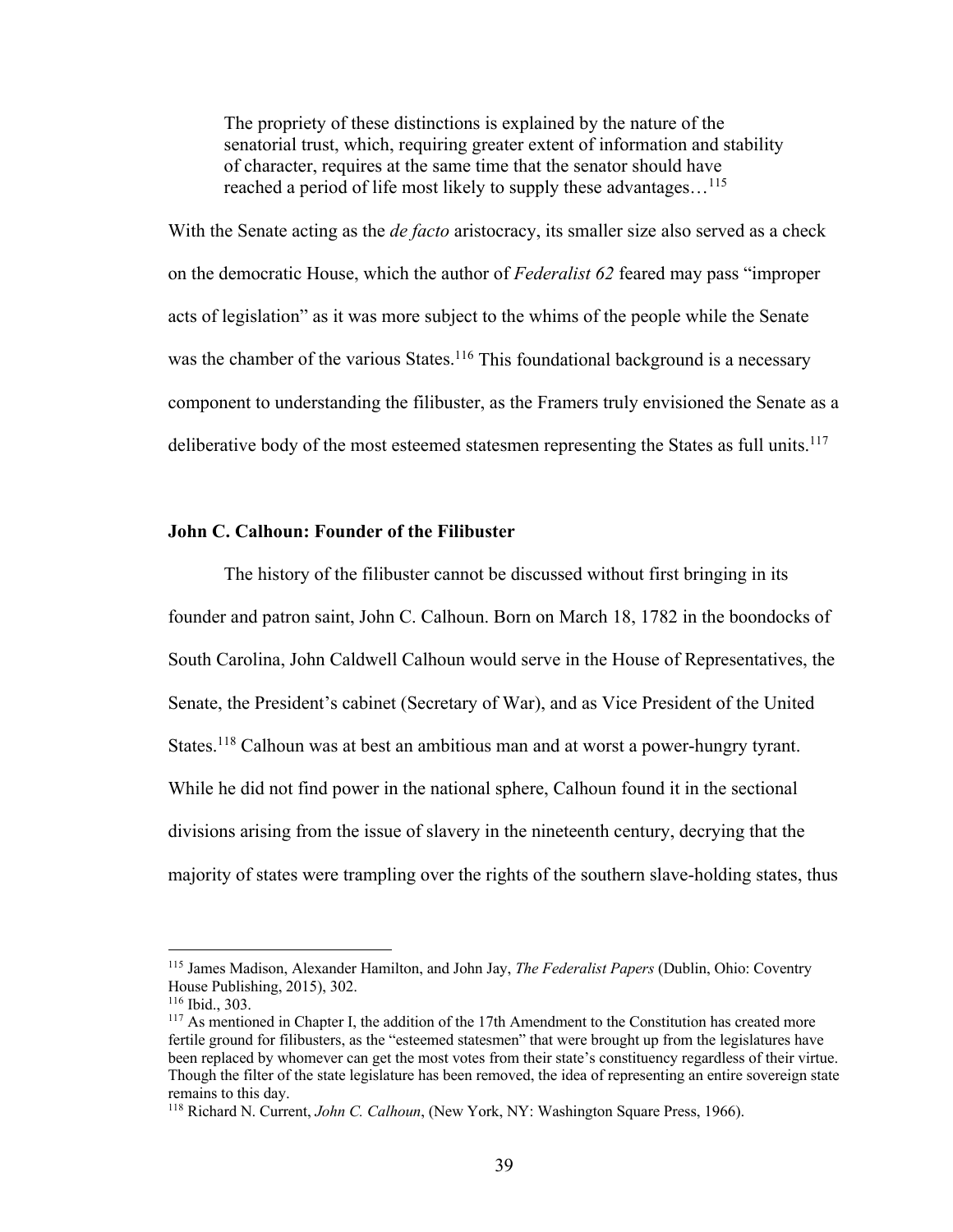propagating a philosophy of nullification. <sup>119</sup> In layman's terms, the concept of nullification is that a state may deem certain acts of Congress to be unconstitutional through extra-judicial proceedings in the individual state's legislature and declare it null and void.<sup>120</sup> In his speech on states' rights and nullification, Calhoun states that:

wherever the majority of a people becomes the advocate of high taxes, and profuse appropriations and expenditures, there the despotic power is already, in fact, established, and liberty virtually lost,--be the form of government what it may; and experience has proved that the transition from this stage to the absolute power of a single individual, is certain and rapid;--and that it can only be arrested by the interposition of some high power out of the ordinary course.<sup>121</sup>

His speech continues the line of thinking that it is the role of the minority to exercise its

"sovereignty" to nullify the wishes of the majority, thus formatting what some believe to

be the underlying philosophy of the modern filibuster.<sup>122</sup>

In addition to establishing the underlying philosophy of the filibuster, Calhoun

was part of the first two filibusters in the history of the Senate, the removal of the Senate

printers of the *Congressional Globe* and the 1841 bank bill which would have created a

Bank of the United States.<sup>123</sup> Burdette notes that the first filibuster was a "prolonged and

acrimonious contention, relevant to the subject but spun out by the Democrats through

<sup>120</sup> Calhoun, John C. "States Rights and Nullification." States Rights & Nullification, August 2017, 193. https://search.ebscohost.com/login.aspx?direct=true&AuthType=ip,shib&db=f5h&AN=21212961&site=eh ost-live&scope=site.

<sup>119</sup> Richard N. Current, *John C. Calhoun*, (New York, NY: Washington Square Press, 1966).

 $\overline{^{121}}$  Ibid.

<sup>122</sup> Ibid; Adam Jentleson, *Kill Switch: The Rise of the Modern Senate and the Crippling of American Democracy* (New York: Liveright Publishing Corp, 2021); While it can be argued that nullification was the underlying philosophy of the filibuster, it is useless without a procedural avenue to be properly executed. Fortunately for Calhoun, such an avenue was created in 1806 by outgoing Vice President Aaron Burr, who removed the "previous question" rule, which was a way for Senators to wrap-up debate on an issue and move to the final vote, quite like a proto-cloture vote of the current Senate, though it only required a simple majority of the chamber. See: Sarah A. Binder and Steven S. Smith, *Politics or Principle?* (Washington, D.C.: Brookings Institution Press, 1997)

<sup>123</sup> Franklin Burdette, *Filibustering in the Senate* (Princeton: Princeton University Press, 1940), 20-25; Robert C. Byrd, *The Senate: 1789-1989: Addresses on the History of the United States Senate*, Volume 2 (Washington, D.C.: Government Printing Office, 1991) 93-113.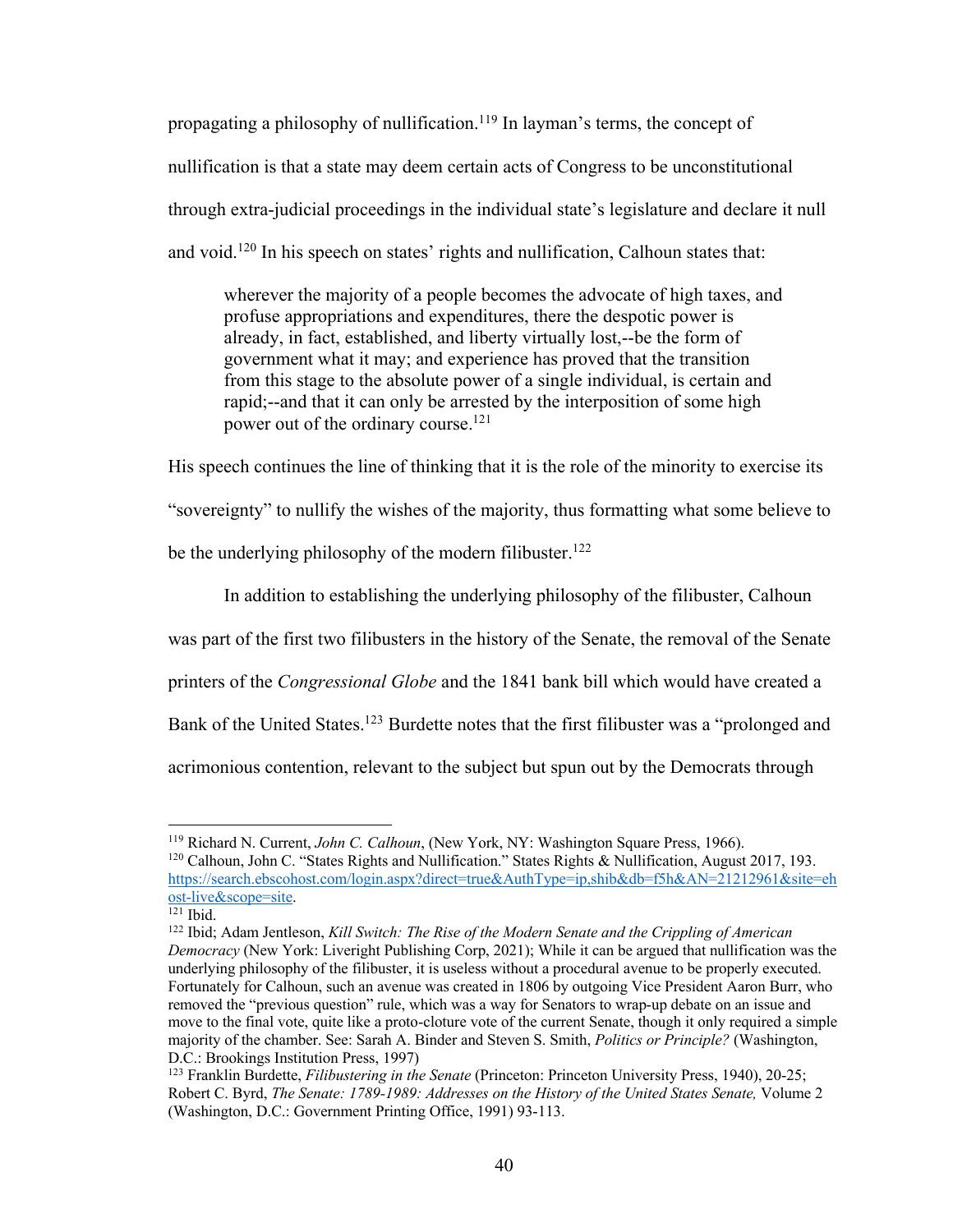lengthy arguments based on grounds of constitutionality and expediency," and that such discourse led to a heated exchange between Senator Henry Clay of Kentucky and Senator William R. King of Alabama, wherein King challenged Clay to a duel.<sup>124</sup> The second debate, while not quite as violent as the first, gives us an articulation of Calhoun's philosophy taking root. To regain majority control of the chamber and move on to other business, Senator Clay threatened to introduce a measure to limit debate on the bank bill, which Calhoun decried as "a palpable attempt to infringe the right of speech," and vowed to fight any introduced measure to the bitter end.<sup>125</sup> While this did not result in the defeat of the legislation in the chamber, it is the first time that we can see organized opposition to a particular piece of legislation that, while not using the tools to their fullest potential, place the Senate minority on the path to legislative obstructionism as seen today.

## **A Kingfish, a Tiger, and a White Supremacist**

While Calhoun was the first to abuse the chamber's rules on unlimited debate, he is unable to claim direct responsibility for the filibuster that exists in the chamber today. The filibusters currently seen within the Senate came from countless tinkering and maneuvering by politically agile Senators, but it is worthy to discuss the more looming figures of Senate history such as Senators Huey Long of Louisiana, Wayne Morse of Oregon, and Strom Thurmond of South Carolina, all of whom gave soaring speeches that

<sup>124</sup> Robert C. Byrd, *The Senate: 1789-1989: Addresses on the History of the United States Senate,* Volume 2 (Washington, D.C.: Government Printing Office, 1991) 93-113; Fortunately for both parties involved, the duel never took place. Both were placed under a peace bond by a local magistrate. Franklin Burdette, *Filibustering in the Senate* (Princeton: Princeton University Press, 1940), 20-25 <sup>125</sup> Ibid.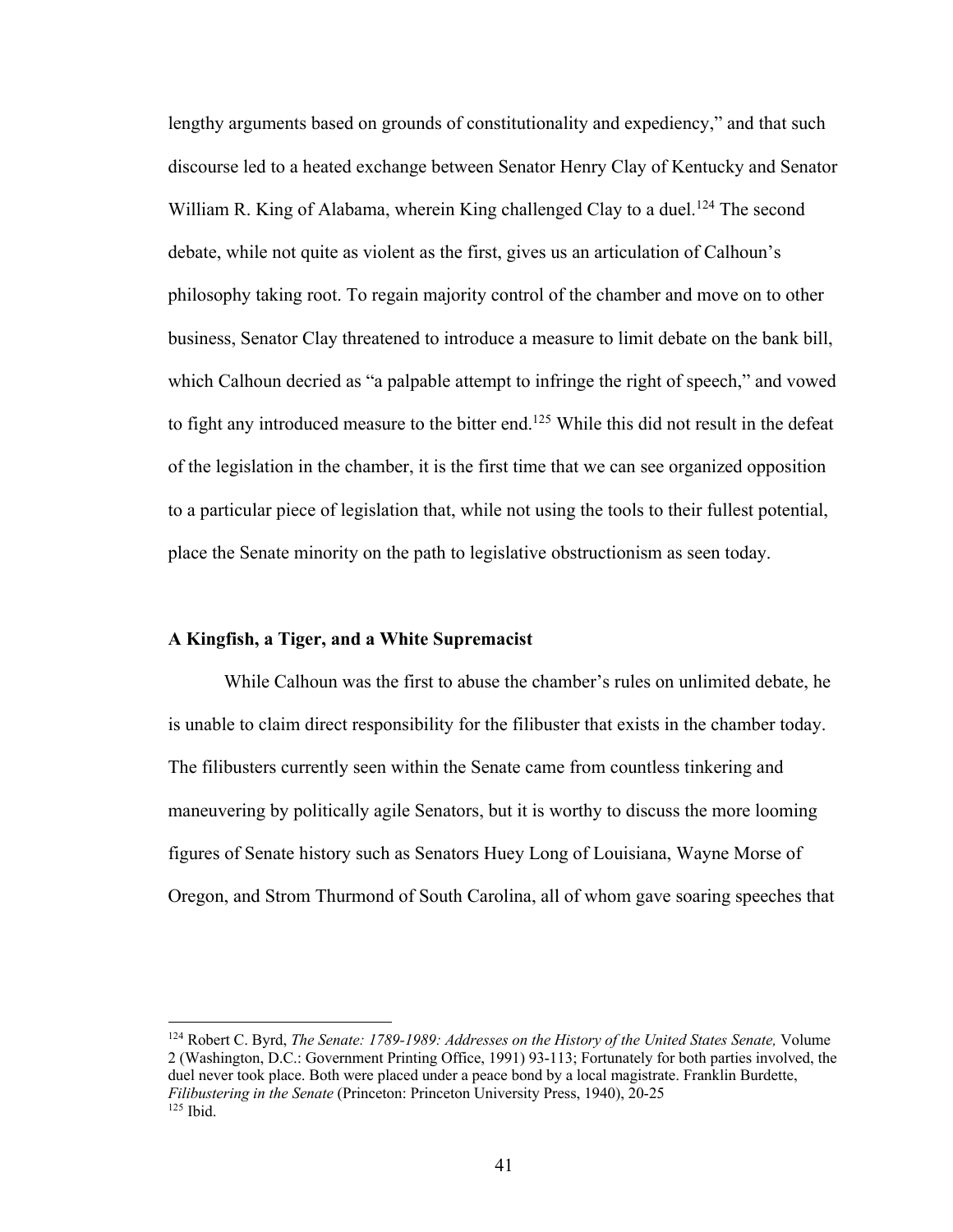gave way to the stereotype of the filibuster most aptly seen in the film *Mr. Smith Goes to Washington*.

Huey Long was born on August 30, 1893, near Winnfield, Louisiana as the seventh of nine children.<sup>126</sup> Long was elected as the Railroad Commissioner of Louisiana in 1918, Governor in 1928, and finally elected to the U.S. Senate in 1932, where he was a champion of the common man. <sup>127</sup> The "Kingfish," as he was known in Louisiana, was an eloquent and vivacious speaker who, as one biographer put it, "excited people and […] excited emotions, arousing in his relatively short but explosive career every feeling in the political spectrum—amazement and admiration, disbelief and disgust, love and hatred, and, with many individuals, cold apprehension."<sup>128</sup>

Long's Senate career is one filled with frustration and apprehension. While he "believed in the things he said," the Kingfish was ruthless in his pursuit of power, influence, and prestige.<sup>129</sup> A rising star of the populist left, he was never afraid to take on some of the biggest power brokers in Washington, even if they were in his own party. The most infamous clash between Long and the Democrats came in the form of Long's filibuster against President Franklin Roosevelt's New Deal program, which Long believed to be wholly insufficient.<sup>130</sup> During debate on an amendment to the National Industry Recovery Act, Long spoke for fifteen and a half hours, and his filibuster consumed eighty-four pages of the *Congressional Record*. <sup>131</sup> Not all of the filibuster was

<sup>&</sup>lt;sup>126</sup> Directed by Films for the Humanities & Sciences, Infobase, and Public Broadcasting Service, 1985, *Huey Long*, Infobase, https://fod.infobase.com/PortalPlaylists.aspx?wID=107557&xtid=44138.  $127$  Ibid.

<sup>128</sup> T. Harry Williams, *Huey Long*, (New York, NY: Alfred A. Knopf, Inc, 1969), 4.  $129$  Ibid., 45.

<sup>&</sup>lt;sup>130</sup> Directed by Films for the Humanities & Sciences, Infobase, and Public Broadcasting Service, 1985, *Huey Long*, Infobase, https://fod.infobase.com/PortalPlaylists.aspx?wID=107557&xtid=44138.

<sup>131</sup> Robert C. Byrd, *The Senate: 1789-1989: Addresses on the History of the United States Senate,* Volume 2 (Washington, D.C.: Government Printing Office, 1991) 142-146.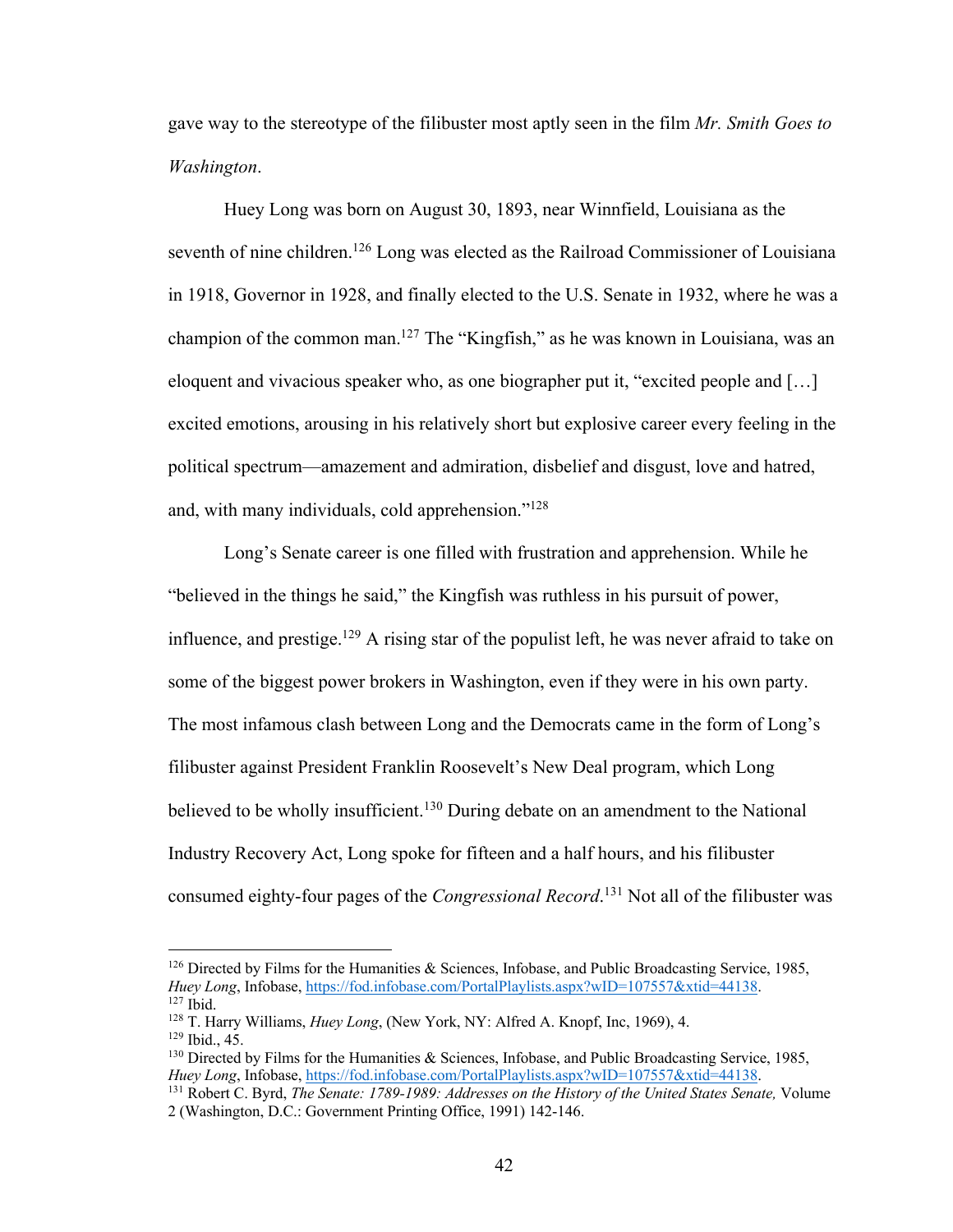topical to the subject at hand, which was a reconsideration of an amendment requiring that presidential appointees who made over \$4,000 per annum receive Senate approval, and some of it was nakedly personal.<sup>132</sup> During the course of the filibuster, Long would invoke the imagery of government officials stealing from hard-working men to enrich themselves, give detailed commentary on the Constitution, and provide the Senate with his personal recipes for oysters and "potlikker."<sup>133</sup> A showman like no other in Senate history, Long cast an incredible shadow over the filibuster even after his death by assassination on September 10, 1935, at the age of forty-two, but soon another would rise to surpass even the Kingfish's longest tirade. 134

Wayne Morse was born on October 20, 1900, in Madison, Wisconsin.<sup>135</sup> Morse grew up as a farmer before attending school, where he was an intelligent and talkative student who favored classes of ideas more than classes of rules and regulations.<sup>136</sup> At the University of Wisconsin, he was a prominent orator and activist, which he turned into fuel for his pursuit of a master's of speech, then a law degree at the University of Minnesota, finally culminating in a doctorate of in law at Columbia University.<sup>137</sup> His political notoriety was fueled by an appointment to the National War Labor Board by President Roosevelt where he stood strongly by his principles and fought all the other members of the board when they wanted to keep an iron grip on the wages of striking

<sup>132</sup> Robert C. Byrd, *The Senate: 1789-1989: Addresses on the History of the United States Senate,* Volume 2 (Washington, D.C.: Government Printing Office, 1991) 142-146.

 $133$  Ibid.

<sup>134</sup> T. Harry Williams, *Huey Long*, (New York, NY: Alfred A. Knopf, Inc, 1969), 876.

<sup>135</sup> Mason Drukman, *Wayne Morse: A Political Biography*, (Portland, Oregon: Oregon Historical Society, 2004), 11-34.

<sup>136</sup> A. Robert Smith, *The Tiger in the Senate: A Biography of Wayne Morse*, (Garden City, NY: Doubleday and Company, 1962), 22-24.

<sup>137</sup> Ibid.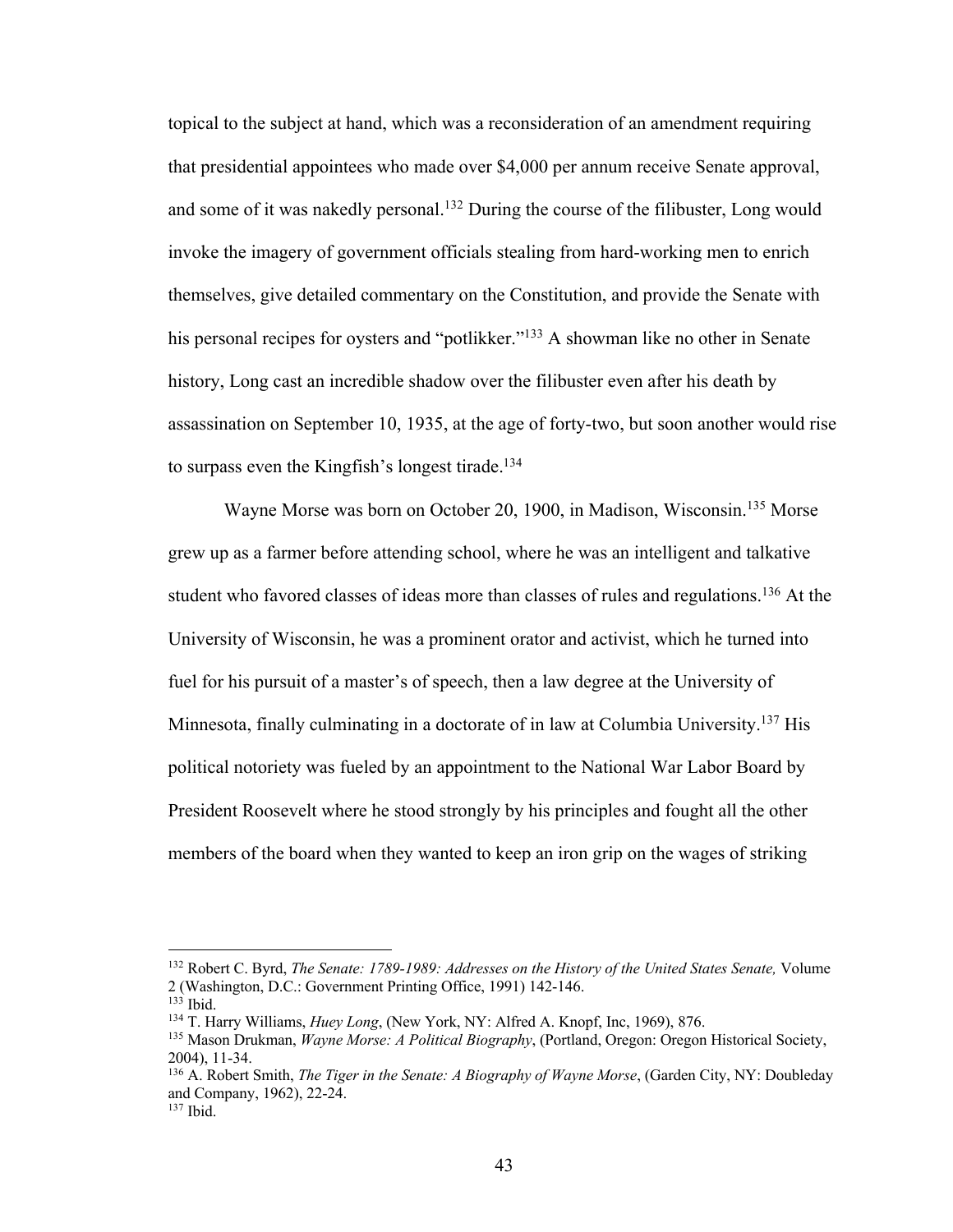workers.<sup>138</sup> Morse would go on to further his political experience by serving on multiple advisory boards and government commissions before being elected to the United States Senate in 1944.<sup>139</sup>

While in the Senate, Morse was regarded as the "Tiger" of the Senate, eviscerating ideas and policies that were antithetical to his beliefs.<sup>140</sup> His longest filibuster was waged against the "Title to Certain Submerged Lands" legislation, where he spoke for an astounding twenty-two hours and twenty-six minutes.<sup>141</sup> During the course of this filibuster, the Tiger took on multiple subjects, most notably on the concept of the filibuster itself, where he noted that:

[This filibuster] is not yet a type of filibuster whereby its proponents and participants are taking the position that, come what may, they will do what they can to prevent the pending issue from ever coming to a vote. That is one kind of filibuster. That is the extreme filibuster. That is a filibuster in which a group of men in the Senate of the United States, representing a minority, take the position, "We will talk round the clock as many days, weeks, and months as necessary, as long as we have the manpower to do it, in order to prevent a vote from ever occurring on a given bill." That, I think, is the filibuster in its most evil form. That is the ultimate of filibuster.<sup>142</sup>

Morse later goes on to discuss the need for majority rule in the Senate and the need to

break filibusters, though, he concedes, filibusters can go both ways—for the majority and

against the majority.<sup>143</sup> He also discusses how the purpose of a principled filibuster is to

educate the public on what precisely is going on in legislation and to persuade the

<sup>138</sup> A. Robert Smith, *The Tiger in the Senate: A Biography of Wayne Morse*, (Garden City, NY: Doubleday and Company, 1962), 26.

<sup>139</sup> Ibid.

<sup>140</sup> Ibid, 31-53.

<sup>141</sup> Robert C. Byrd, *The Senate: 1789-1989: Addresses on the History of the United States Senate,* Volume 2 (Washington, D.C.: Government Printing Office, 1991) 148.

<sup>142</sup> Senator Morse, speaking on S. J. Res. 13, on April 24, 1953, 83rd Congress, 1st sess., *Congressional Record* 99, pt. 3: 3750-3751.

<sup>143</sup> Ibid.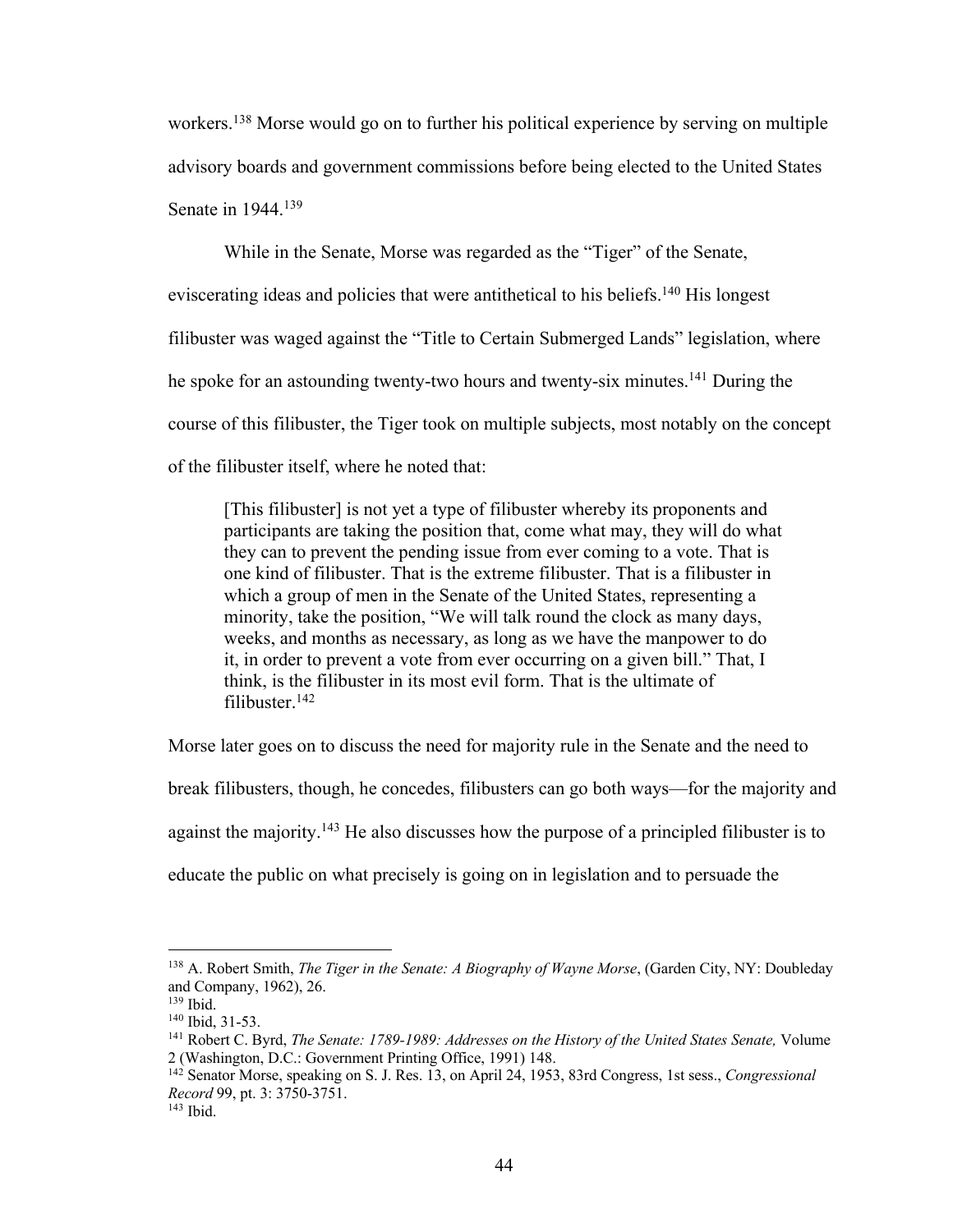American people and their representatives in the Senate to change their minds, of which he said, "It is intellectual honesty for a man to be willing to change his opinion when the presentation of new facts or a change in conditions calls for a change in opinion."<sup>144</sup>

It is fair to consider the filibuster on the bill to be one quite different than those of Senator Long. While Senator Long certainly had beliefs he held sincerely, he did not engage in debate in good spirit like Senator Morse, who wished not only to educate the public on the legislation at hand but also decry the evils of the filibuster in the wrong hands. He wished to warn the people of the unbridled filibuster and the havoc it would wreck on the Senate, and he wished to highlight the horrors that extended debate, in the wrong hands, could propagate disinformation and hatred throughout the nation. Unfortunately for Morse, the filibuster would become just that, but before his worst nightmare came to fruition, it was to fall into the hands of a man who would spread hatred across the nation a mere four years after his speech.

James Strom Thurmond was born on December 5, 1902, as the second of six children.<sup>145</sup> An intelligent boy, Strom performed well in school and even had time to pick up various odd jobs afterward to grow his savings, so much so that he had an impressive sum of  $$600$  saved by the time he was fifteen.<sup>146</sup> After completing his public schooling, Thurmond went to the Clemson Agricultural College (now Clemson University) where he was a member of the cadet corps, Calhoun Literary Society, and track team.<sup>147</sup>

<sup>144</sup> Senator Morse, speaking on S. J. Res. 13, on April 24, 1953, 83rd Congress, 1st sess., *Congressional Record* 99, pt. 3: 3763.

<sup>145</sup> Joseph C. Ellers, *Strom Thurmond: The Public Man* (Orangeburg, South Carolina: Sandlapper Publishing, 1993), 7.

<sup>146</sup> Ibid., 8; Adjusted for inflation, the sum of \$600 in 1917 would be equivalent to approximately \$12,660 in 2021 dollars. For more information, see: U.S. Bureau of Labor Statistics, "CPI Inflation Calculator," https://www.bls.gov/data/inflation\_calculator.htm , Accessed November 4, 2021.

<sup>147</sup> Joseph C. Ellers, *Strom Thurmond: The Public Man* (Orangeburg, South Carolina: Sandlapper Publishing, 1993), 8-10.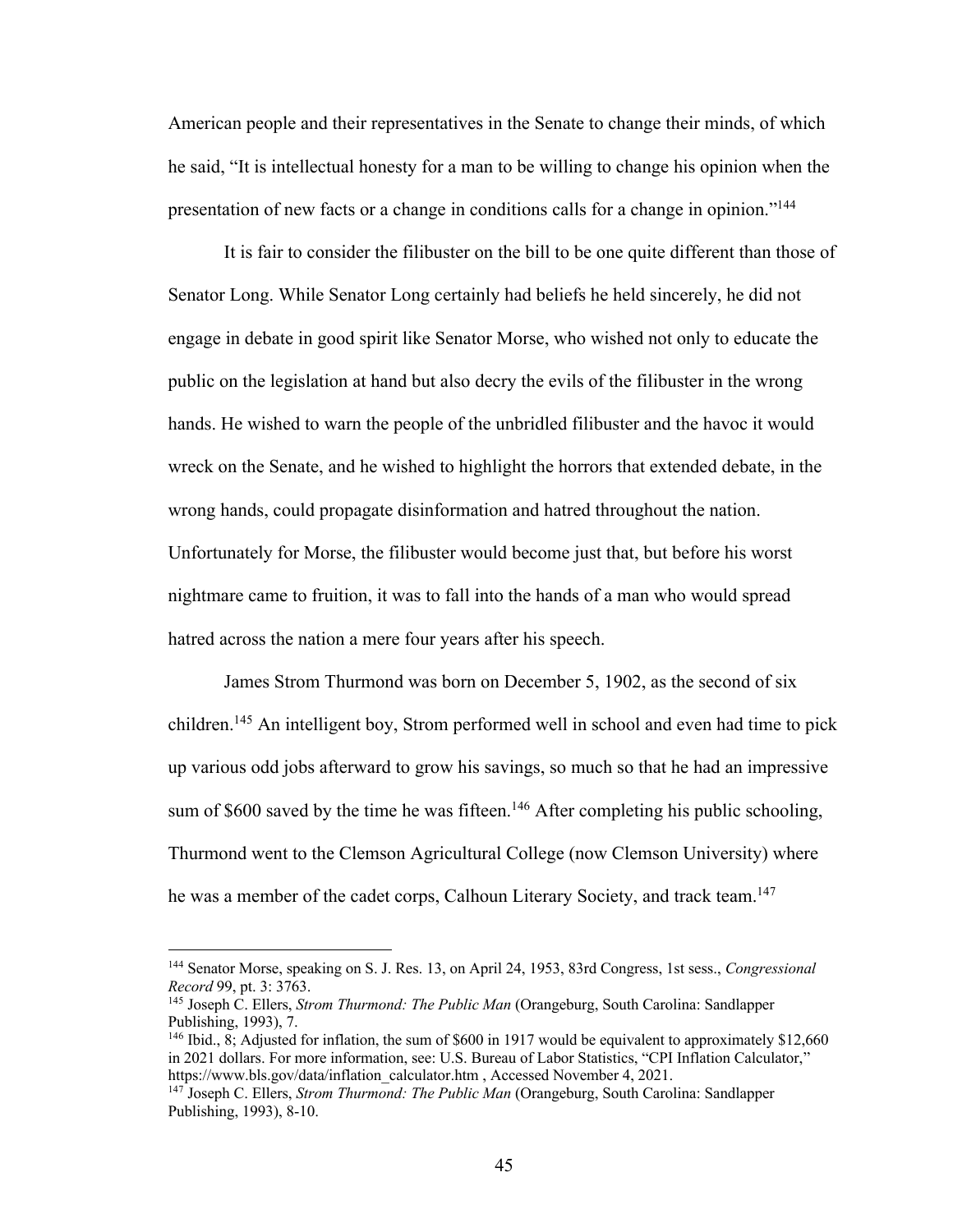Following a period of working as an educator, he was elected as Superintendent of Edgefield County and later set his sights on higher political office, but in order to get there he would first study law under his father and then pass the bar in a tie for the best score.<sup>148</sup> After completing the bar, Strom practiced law with his father and subsequently served as a state senator in 1932, a Purple-Heart D-Day veteran, governor of South Carolina, and eventually the U.S. Senate.<sup>149</sup>

Thurmond in the Senate was, in many ways, John C. Calhoun reincarnated. An ardent supporter of segregation and the preservation of white supremacy over African-Americans, he introduced legislation in the wake of the *Brown v. Board of Education* decision to prevent the Supreme Court from being able to hear racial cases in favor of keeping them at the more localized, and therefore more segregationist, district courts.<sup>150</sup> He also worked to craft legislation that would rid organizations of their tax-exempt status if they were not party in a lawsuit they originated, which was a thinly-veiled attack on the work of the NAACP.<sup>151</sup> His most famous attack against civil rights, however, came in the form of his 24 hour and 18 minute filibuster against the Civil Rights Act of 1957.<sup>152</sup> Thurmond veiled his contempt for African-Americans in the same way John C. Calhoun did, which is the argument for the rights of the states and the preservation of federalism.

<sup>149</sup> Ibid.; U.S. Senate, "Strom Thurmond: A Featured Biography,"

<sup>148</sup> Joseph C. Ellers, *Strom Thurmond: The Public Man* (Orangeburg, South Carolina: Sandlapper Publishing, 1993), 12-14.

https://www.senate.gov/senators/FeaturedBios/Featured\_Bio\_Thurmond.htm, Accessed November 4, 2021 <sup>150</sup> Joseph C. Ellers, *Strom Thurmond: The Public Man* (Orangeburg, South Carolina: Sandlapper Publishing, 1993), 170; Interestingly, Thurmond was also a vocal advocate for the rights of women and supported numerous measures to enshrine equal rights for women. Ibid.; Robert C. Byrd, *The Senate: 1789- 1989: Addresses on the History of the United States Senate,* Volume 2 (Washington, D.C.: Government Printing Office, 1991) 148.

<sup>151</sup> Ibid. 172

<sup>152</sup> Robert C. Byrd, *The Senate: 1789-1989: Addresses on the History of the United States Senate,* Volume 2 (Washington, D.C.: Government Printing Office, 1991) 149.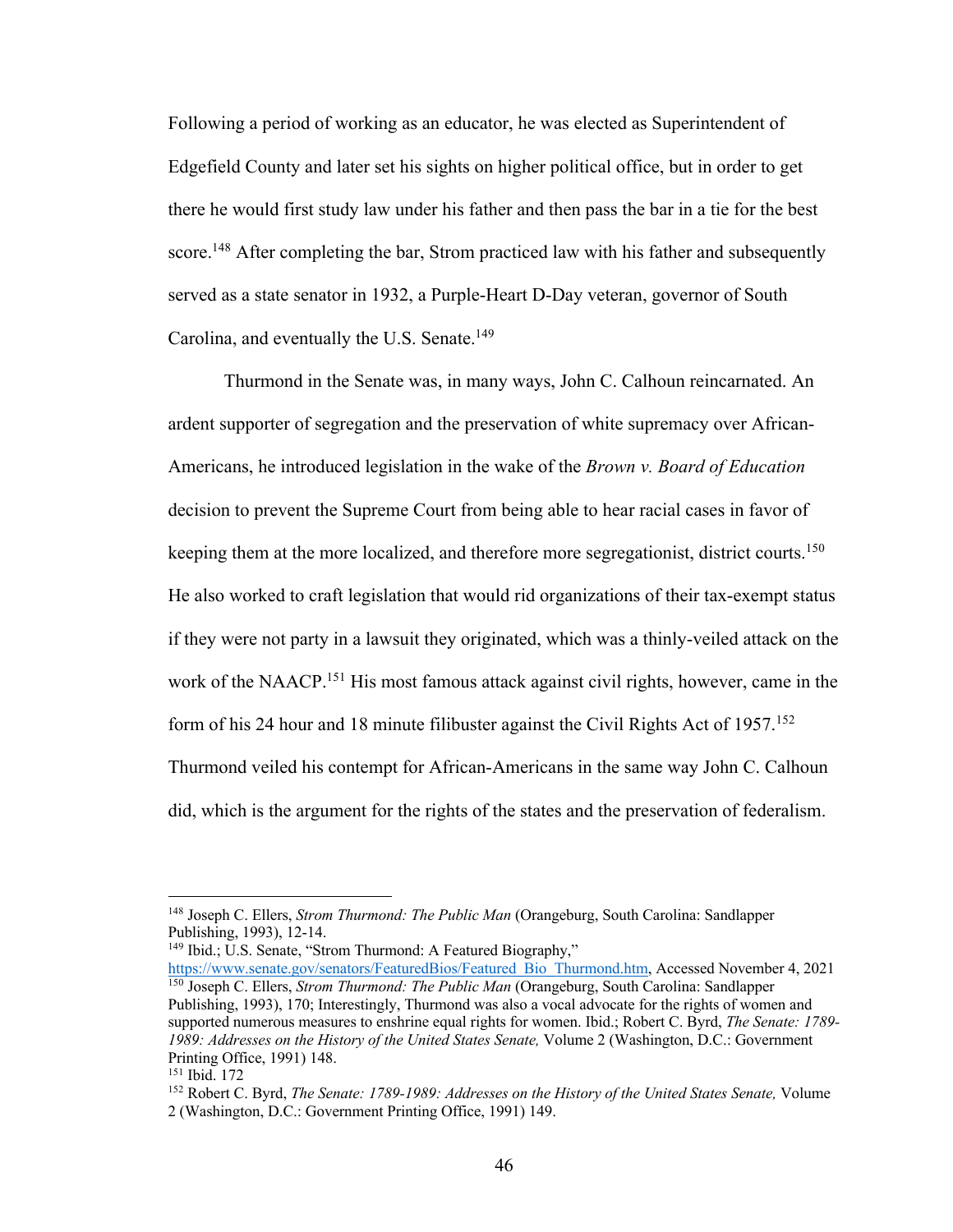His main issue with the Civil Rights Act of 1957 was charged by the integration of the schools in Little Rock, Arkansas, and he fueled that anger into a staunch opposition of civil rights being applied to areas outside of voting rights and then support of sending all cases regarding civil rights to jury trial, which would have culturally supported segregation.<sup>153</sup> During his filibuster, Thurmond focused entirely on the legislation at hand, citing arguments in favor of the trial by jury over decision by appointed judges and also vehemently decrying the creation of a Commission on Civil Rights as an egregious form of federal overreach into areas that should be managed by the states.<sup>154</sup>

It was these men who stand as just some of the giants of the filibuster in Senate history, and there are countless others who engaged in extended debate for the purposes of delaying or attempting to defeat legislation. From Long's humorous quips to Morse's moral indignation, to Thurmond's invigoration of white supremacy, it can be said without a shred of doubt that the filibuster has been utilized by all types of legislators. While these men were able to talk for as long as they were able, each was brought down and constrained by one rule: Rule XXII, or the cloture rule.

## **A Little Group of Willful Men**

Until 1915, the filibuster and other dilatory tactics were still somewhat rare occurrences, and even when they did happen few succeeded in defeating legislation.<sup>155</sup> During an extended debate on the Wilson administration's ship purchase bill, Senator

<sup>153</sup> Joseph C. Ellers, *Strom Thurmond: The Public Man* (Orangeburg, South Carolina: Sandlapper Publishing, 1993), 184-188.

<sup>154</sup> Senator Thurmond, speaking on H.R.6127, on August 29, 1957, 85th Cong., 1st sess., *Congressional Record* 103, pt. 12:16383-16478

<sup>155</sup> Franklin Burdette, *Filibustering in the Senate* (Princeton: Princeton University Press, 1940)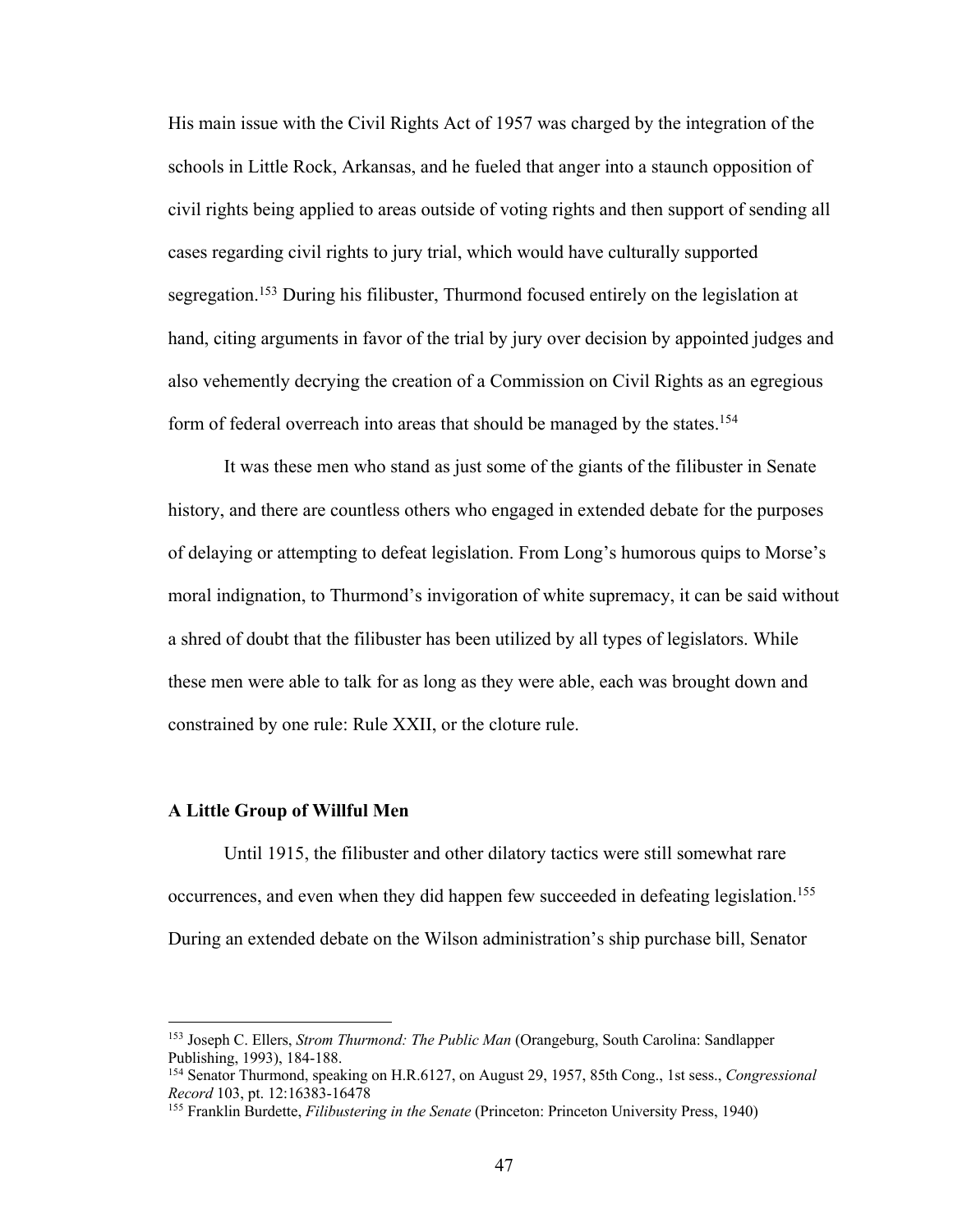Reed Smoot of Utah spoke for eleven hours and thirty-four minutes uninterrupted and the bill at hand was debated for thirty-three days and caused multiple appropriation bills to fail.<sup>156</sup> In frustration with the Senate, the *New York Times* published an article calling for the Democratic majority to "set the Senate free" and introduce a cloture motion to curtail filibustering.<sup>157</sup> Unfortunately for the unattributed author, such a rule would not be introduced and secured in the Senate until 1917 when, after the sinking of two American merchant ships by German submarines, a bill to arm such vessels was filibustered by an incredibly determined minority.<sup>158</sup> As time to debate the bill was dwindling due to the constitutional constraints of Congressional adjournment, opponents wore on with their objects, speaking for hours and eating up as much time as possible until the Senate clock struck the bill's death toll at noon on March 4, 1917.<sup>159</sup>

President Wilson was enraged that these few Senators would hold up such important business, regardless of their minority beliefs. In a scathing response to this action, Wilson wrote:

Although as a matter of fact, the nation and the representatives of the nation stand back of the Executive with unprecedented unanimity and spirit, the impression made abroad will, of course, be that it is not so and that other governments may act as they please without fear that this government can do anything at all. We cannot explain. The explanation is incredible. The Senate of the United States is the only legislative body in the world which cannot act when its majority is ready for action. *A little group of willful men*, representing no opinion but their own, have rendered the great government of the United States helpless and contemptible. The remedy? There is but one remedy. The only remedy is that the rules of the Senate shall be so altered that it can act. The country can be relied upon to

<sup>156</sup> Robert C. Byrd, *The Senate: 1789-1989: Addresses on the History of the United States Senate,* Volume 2 (Washington, D.C.: Government Printing Office, 1991) 118.

<sup>157</sup> "Yes, Set It Free," *New York Times*, January 30, 1915, accessed October 26, 2021, https://timesmachine.nytimes.com/timesmachine/1915/01/30/100135905.pdf?pdf\_redirect=true&ip=0 <sup>158</sup> Robert C. Byrd, *The Senate: 1789-1989: Addresses on the History of the United States Senate,* Volume

<sup>2</sup> (Washington, D.C.: Government Printing Office, 1991) 118-123.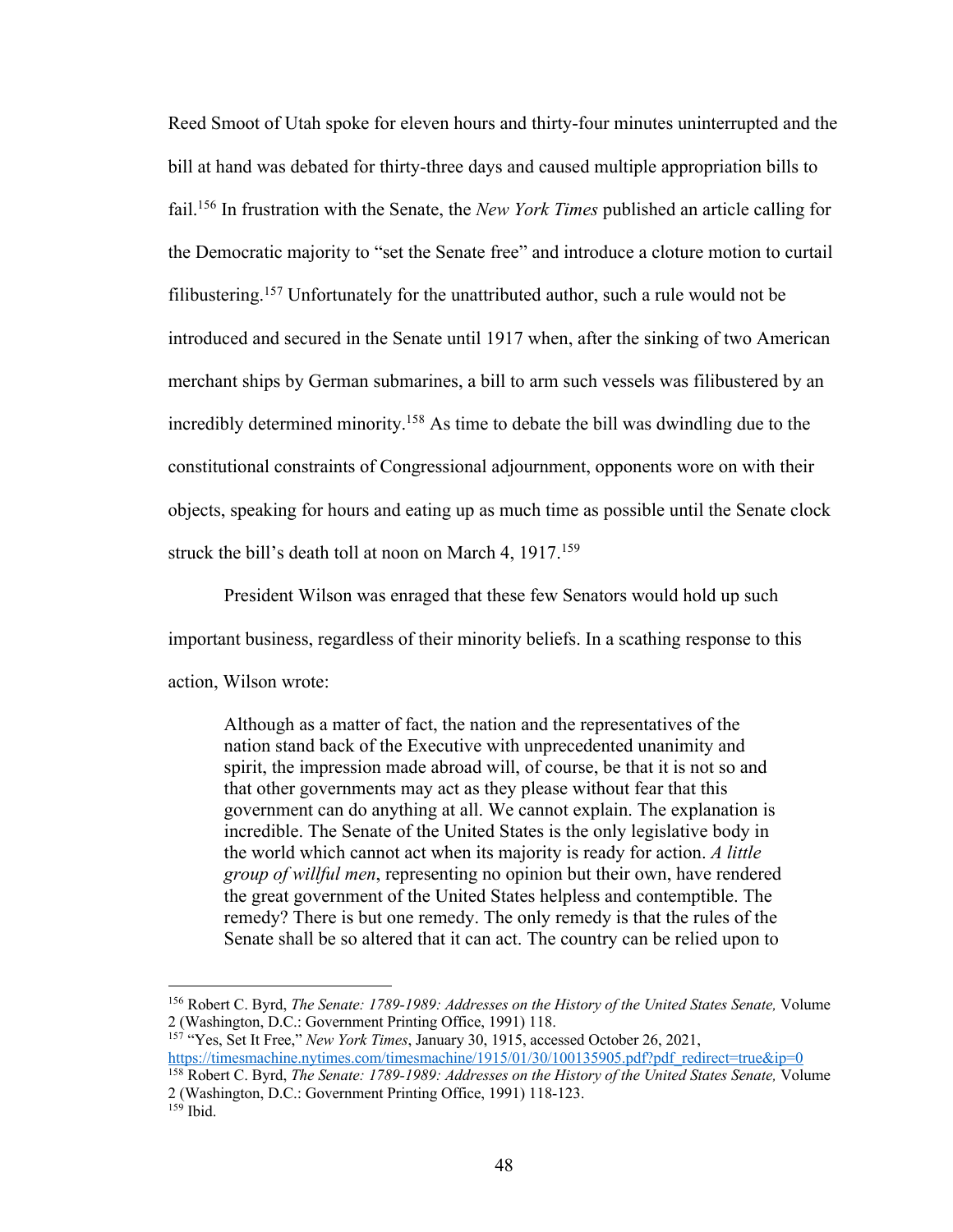draw the moral. I believe that the Senate can be relied on to supply the means of action and save the country from disaster.<sup>160</sup>

While Wilson had called the Senate into a special session to address a treaty, Senators were rightly preoccupied with the President's demands. Thomas W. Riley notes in his book, *A Little Group of Willful Men*, that most of those senators were weary to put restrictions on the filibuster given that each had used it in some form or fashion over the years, but the public pressure was strong, and Wilson was even stronger, demanding that the rules would need to be revised before he would call the special session, thus sealing the fate of the change. <sup>161</sup> The change would come to exist in the formation of Rule XXII, which was introduced as S. Res. 5 on March 8, 1917, and reads as follows:

*Resolved*, That the Senate shall, from and after its adoption, enforce the following rule, which is hereby adopted:

If at any time a motion, signed by 16 Senators, to bring to a close the debate upon any pending measure is presented to the Senate, the Presiding Officer shall at once state the motion to the Senate, and one hour after the Senate meets on the following calendar day but one, he shall lay the motion before the Senate and direct that the Secretary call the roll, and upon the ascertainment that a quorum is present the Presiding Officer shall, without debate, submit to the Senate by an aye-and-nay vote the question:

"Is it the sense of the Senate that the debate shall be brought to a close?"

And if that question shall be decided in the affirmative by a twothirds vote of those voting, then said measure shall be the unfinished business to the exclusion of all other business until disposed of.

Thereafter no Senator shall be entitled to speak in all more than one hour on the pending measure, the amendments thereto, and motions affecting the same, and it shall be the duty of the Presiding Officer to keep the time of each Senator who speaks. Except by unanimous consent, no amendment shall be in order after the vote to bring the debate to a close, unless the same has been presented and read prior to that time. No dilatory motion, or dilatory amendment, or amendment not germane shall be in

<sup>160</sup> Woodrow Wilson, as quoted in Robert C. Byrd, *The Senate: 1789-1989: Addresses on the History of the United States Senate,* Volume 2 (Washington, D.C.: Government Printing Office, 1991) 122-123.

<sup>161</sup> Thomas W. Riley, *A Little Group of Willful Men*, (Port Washington, NY: Kennikat Press, 1975), 147-48.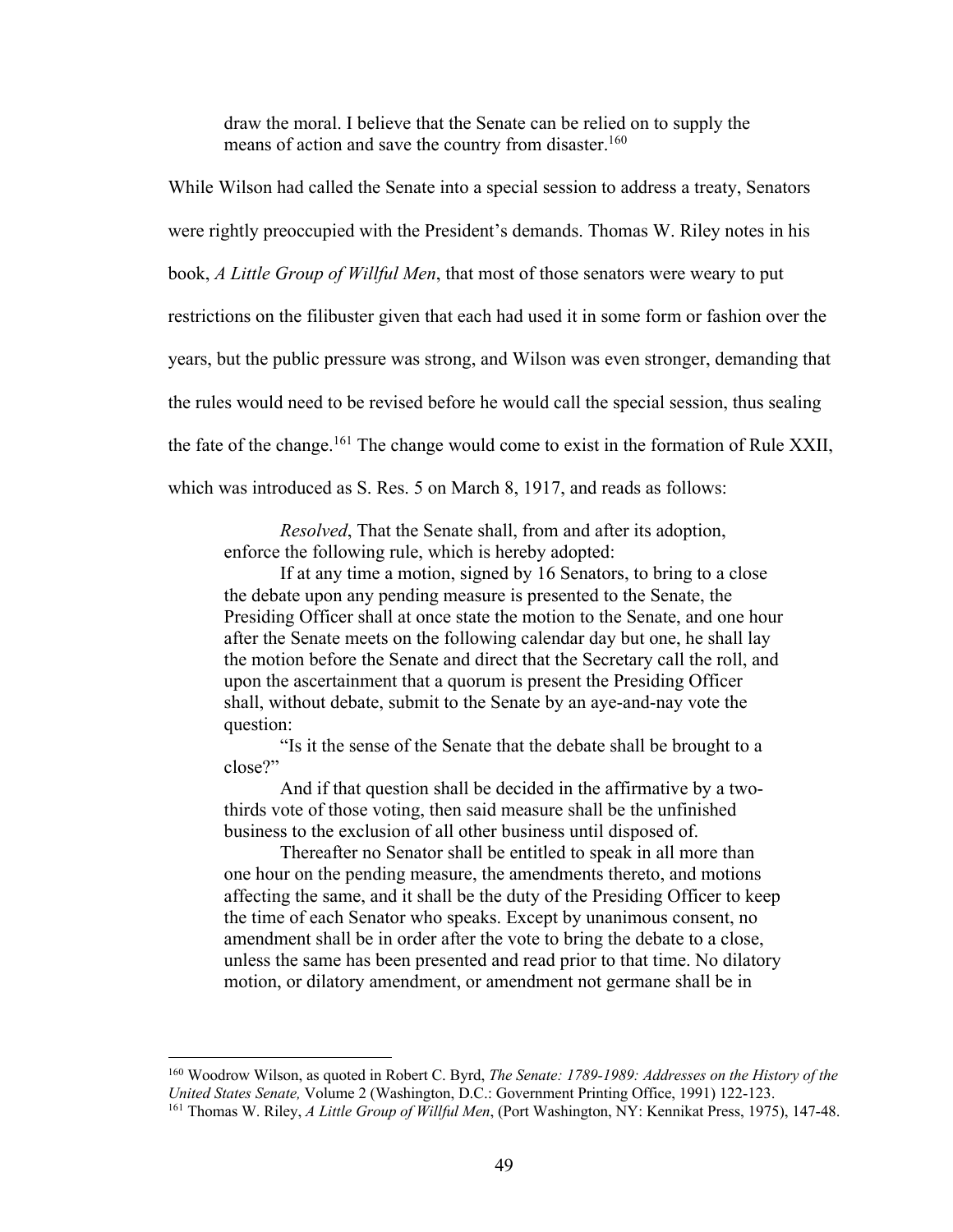order. Points of order, including questions of relevancy, and appeals from the decision of the Presiding Officer, shall be decided without debate.<sup>162</sup>

The "Martin Resolution," as this came to be known, was passed with a vote of 76-3.<sup>163</sup> Now with a rule to close off debate, the Senate was able to proceed to the pressing issues of the day with the approval of the President and the public. The rule, however, would not be invoked for the first until November 15, 1919, to end a fifty-five day debate on the Treaty of Versailles, and a mere four times total from 1919 through 1962.<sup>164</sup> Between 1949 and 1986, Rule XXII was amended a total of five times, as showcased in Table 4. 165 These changes were brought about for varying reasons, many of which have no real influence on the current state of the filibuster. The current state is far more influenced by the decision that, at the time, made filibusters less annoying, but became a fertile ground for ones more silent and far deadlier.

<sup>162</sup> U.S. Congress, Senate, Committee on Rules and Administration, *Senate Cloture Rule,* report prepared by the Congressional Research Service, 112th Cong., 1st sess., 2011, S. Prt. 112-31*,* 186. <sup>163</sup> Ibid.

<sup>164</sup> Robert C. Byrd, *The Senate: 1789-1989: Addresses on the History of the United States Senate,* Volume 2 (Washington, D.C.: Government Printing Office, 1991) 124-125.

<sup>165</sup> U.S. Congress, Senate, Committee on Rules and Administration, *Senate Cloture Rule,* report prepared by the Congressional Research Service, 112th Cong., 1st sess., 2011, S. Prt. 112-31; The current iteration of Rule XXII can be found in the Appendix.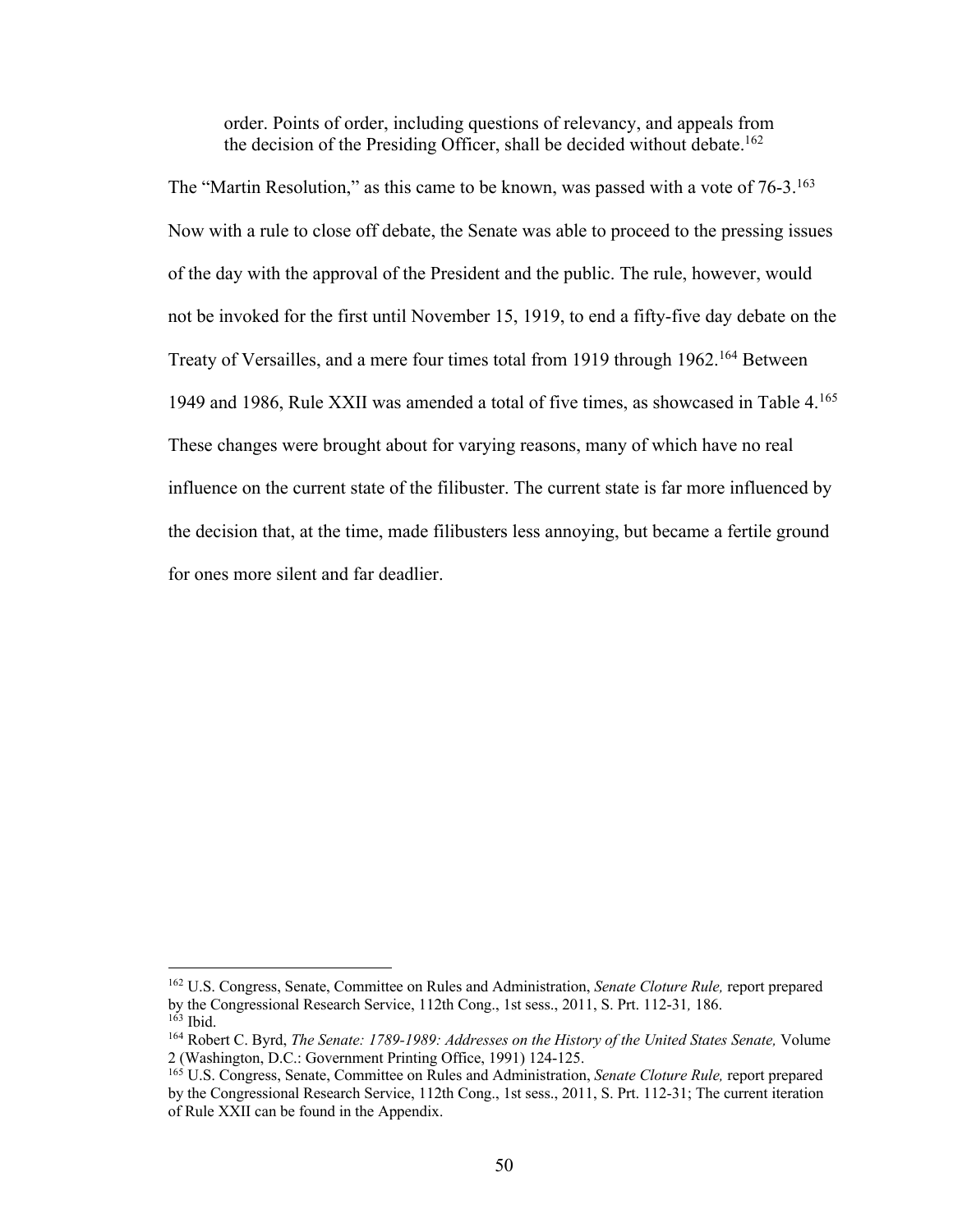| Year | <b>Amendment Content</b>                                                            |
|------|-------------------------------------------------------------------------------------|
| 1949 | Cloture raised to two-thirds of entire Senate membership                            |
|      | Cloture may be applied to procedural motions, except motions to consider changes in |
|      | <b>Senate Rules</b>                                                                 |
| 1959 | Cloture lowered to two-thirds of senators present and voting                        |
|      | Cloture may be applied to motions to consider changes in Senate rules               |
| 1975 | Cloture lowered to three-fifths of Senate membership                                |
|      | Two-thirds of senators present and voting for motions to consider changes in Senate |
|      | rules                                                                               |
| 1979 | Rule XXII amended to cap post-cloture debate at 100 hours                           |
| 1986 | Rule XXII amended to reduce post-cloture debate to 30 hours                         |

### Table 4 – Amendments to Rule XXII

# **Two Tracks and an Atomic Bomb**

While cloture could be invoked to end debate on an issue and move on, filibusters would often take up a significant amount of Senators precious time since only one piece of legislation could be considered at a time.<sup>166</sup> This was changed in the early 1970's by Majority Leader Mike Mansfield and Majority Whip Robert C. Byrd when they, with the consent of minority party leadership, introduced the concept of a "two-track" legislative system that permitted the Senate "to have two or more pieces of legislation pending on the floor almost simultaneously by designating specific periods during the day when each measure or matter would be considered."<sup>167</sup> In theory, this makes it significantly easier to get business done while also preserving the filibuster. While it seems like this would be

<sup>166</sup> Robert C. Byrd, *The Senate: 1789-1989: Addresses on the History of the United States Senate,* Volume 2 (Washington, D.C.: Government Printing Office, 1991) 203.

<sup>167</sup> Ibid.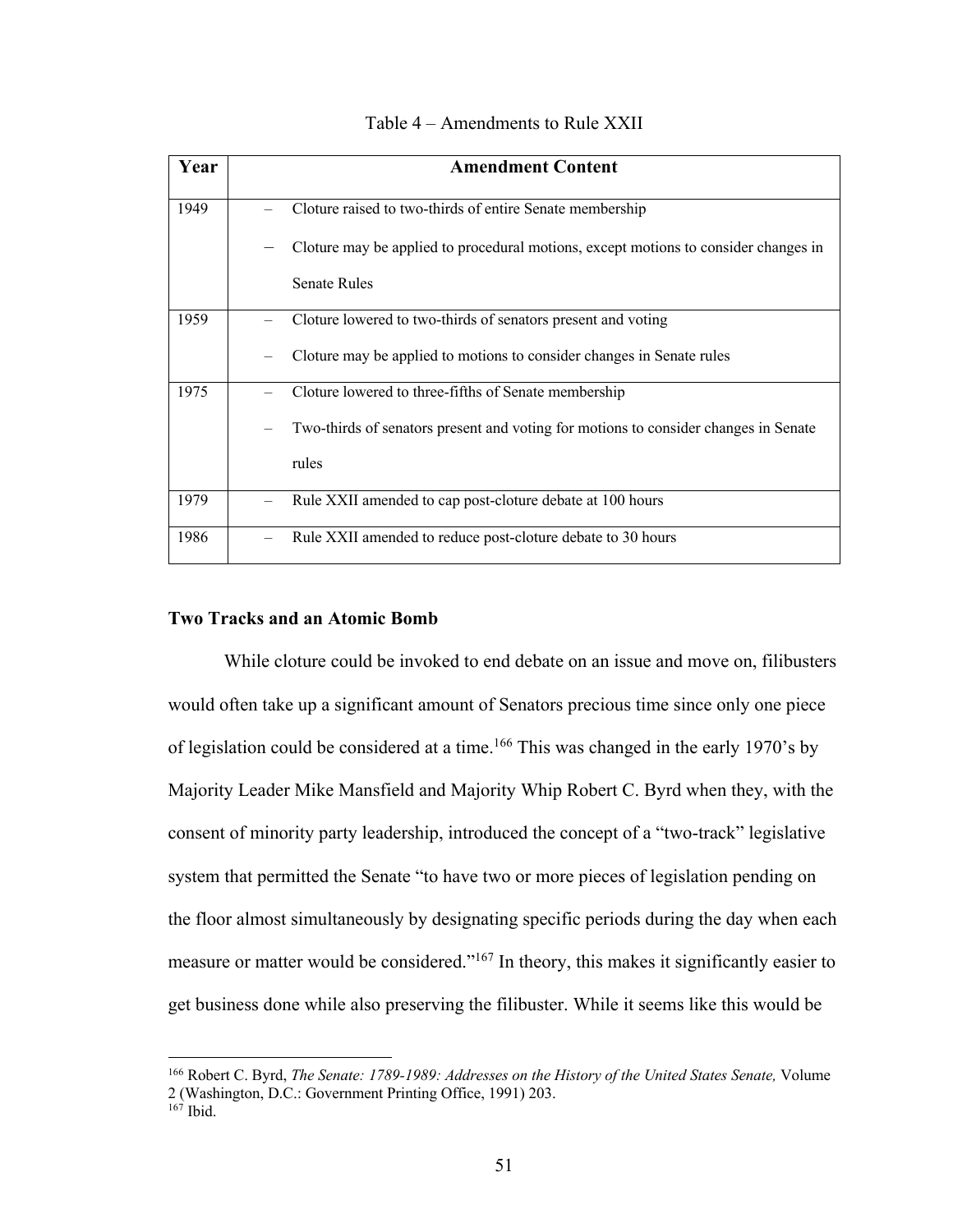an ideal compromise, it gave rise to the "stealth filibuster" in which a Senator only needs to indicate to the leadership the *intent* to filibuster legislation, thus forcing the leadership to seek out a cloture motion.<sup>168</sup> In practice, this gave rise to the *de facto* supermajority requirement to pass legislation in the Senate, and also explains in part the significant rise in cloture motions in the modern Senate.<sup>169</sup>

While the two-track system was an innovate approach to conducting business on the Senate floor and the stealth filibuster was an insidious interpretation of that approach, it found its match in Majority Leader Harry Reid (D-NV) in 2013 with the introduction of the dramatically named "nuclear option," due to extreme obstruction from the GOP on judicial nominees, so much so that it was preventing President Obama from filling important vacancies.<sup>170</sup> By using this option, the majority would be able to invoke cloture via a simple majority by establishing a new precedent. Generally speaking, precedents in the Senate are established by way of the following:

Any ruling by the Chair in response to a point of order made by a Senator is subject to appeal. If no appeal is taken, the ruling of the Chair stands as the judgement of the Senate and becomes precedent for the guidance of the Senate in the future…. [If there is an appeal, then unless] the Chair is supported by a majority vote of the Senate, the decision of the Chair is overruled. This decision of the Senate becomes a precedent for the Senate to follow in its future procedure until altered or reversed by a subsequent decision of the Chair or by a vote of the Senate.<sup>171</sup>

<sup>169</sup> U.S. Senate.,2021, *Cloture Motions,* Accessed May 15, 2021, https://www.senate.gov/legislative/cloture/clotureCounts.htm

<sup>168</sup> Catherine Fisk and Erwin Chemerinsky, "The Filibuster," *Stanford Law Review* Vol. 49, no. 2 (January 1997): 181-254, accessed February 15, 2021, https://www.jstor.org/stable/1229297

<sup>170</sup> Adam Jentleson, *Kill Switch: The Rise of the Modern Senate and the Crippling of American Democracy* (New York: Liveright Publishing Corp, 2021), 111-126; It is necessary to lend credence to the appearance of Democratic "court packing" by the Obama administration as a potential basis for objection to the appointment of judicial nominees.

<sup>171</sup> Floyd M. Riddick and Alan S. Frumin, *Senate Procedure: Precedents and Practices*, (Washington, DC: U.S. Government Printing Office, 1992), 145.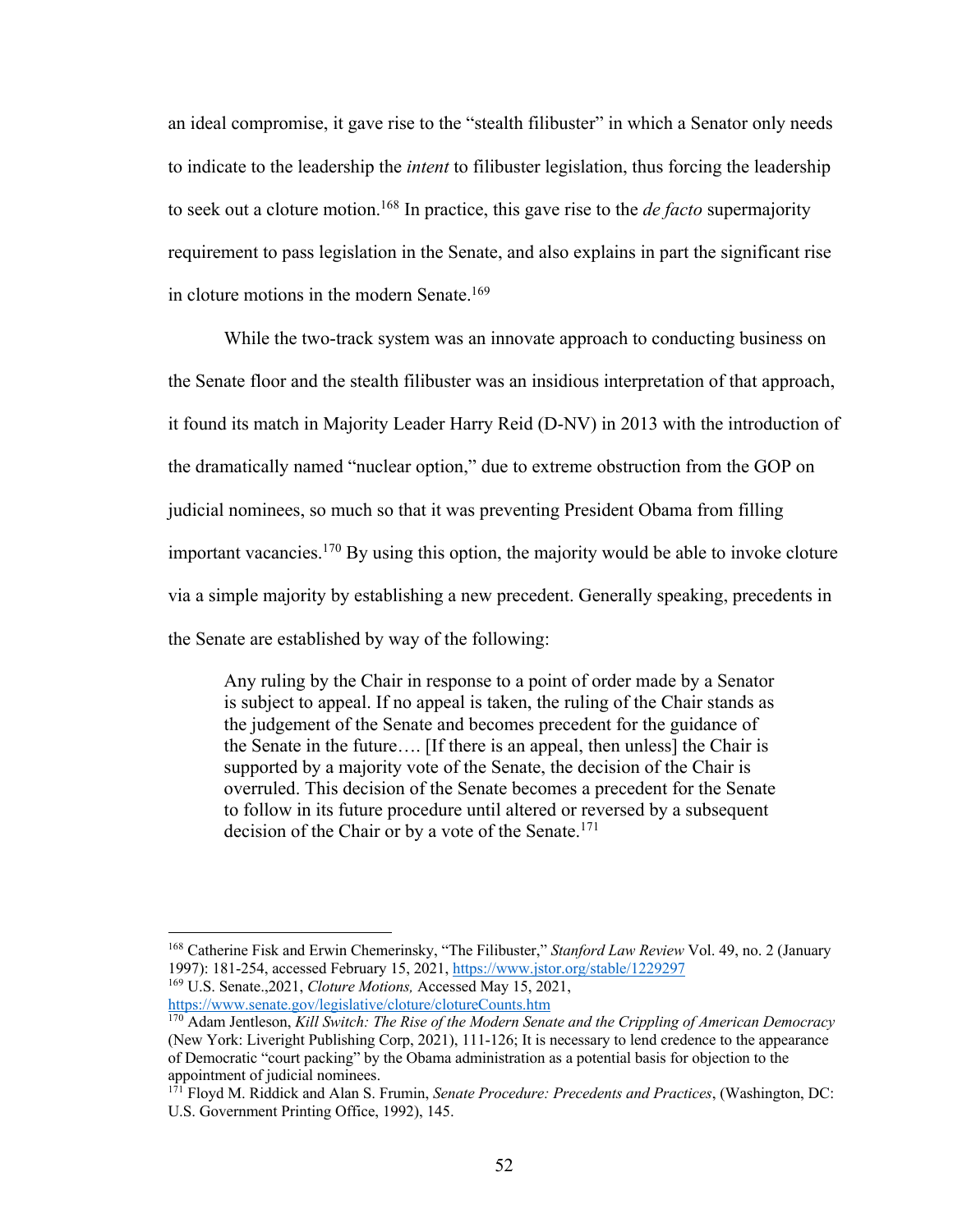Adam Jentleson, former deputy Chief of Staff for Senator Harry Reid, recalls the employment of the nuclear option on November 21, 2013, in his book *Kill Switch* as follows:

He [Senator Reid] brought up a vote on a nomination and asked the presiding officer, Senator Patrick Lehay, for a ruling on whether it took a supermajority to invoke cloture. Lehay ruled that it did, since that is what Senate rules stated. Reid then called a vote to overturn the ruling of the chair and it passed, 52 to 48. 172

While the "Reid Precedent" only affected judicial nominees (apart from Supreme Court nominees), it was later expanded in 2017 by Majority Leader Mitch McConnell (R-KY) to include Supreme Court nominees so that President Donald Trump's nominee, Neil Gorsuch, could be confirmed by a simple majority vote.<sup>173</sup> This leaves only legislation subject to the supermajority requirement today, and once again in the wake of extreme obstructionism, calls are being renewed to finally abolish the filibuster once and for all.

# **The Present Situation**

As it was in the 1950s and 1960s, voting rights are again at the forefront of political focus. At the time of writing, nineteen states have passed laws that restrict the right to vote, ranging from limiting the number of ballot boxes to expanding voter

<sup>173</sup> Ibid.; Seung Min Kim, Burgess Everett, and Elana Schor, "Senate GOP goes "nuclear" on Supreme Court Filibuster," *Politico*, April 6, 2017, Accessed November 4, 2021, https://www.politico.com/story/2017/04/senate-neil-gorsuch-nuclear-option-236937; Democrats objected to the move by McConnell due to the refusal for the Republican-led Senate to hold hearings on Supreme Court nominee Merrick Garland after the death of Justice Scalia in the twilight of President Obama's term. McConnell, citing the idea that a confirmation during an election year would be an affront to the desires of the voter was later overruled by McConnell himself when the Senate confirmed Amy Coney Barrett to the Supreme Court in the twilight of the Trump administration. See: Barbara Sprunt, "Amy Coney Barrett Confirmed to Supreme Court, Takes Constitutional Oath," *NPR*, October 26, 2020, accessed December 5, 2021, https://www.npr.org/2020/10/26/927640619/senate-confirms-amy-coney-barrett-to-the-supremecourt.

<sup>172</sup> Adam Jentleson, *Kill Switch: The Rise of the Modern Senate and the Crippling of American Democracy* (New York: Liveright Publishing Corp, 2021), 119.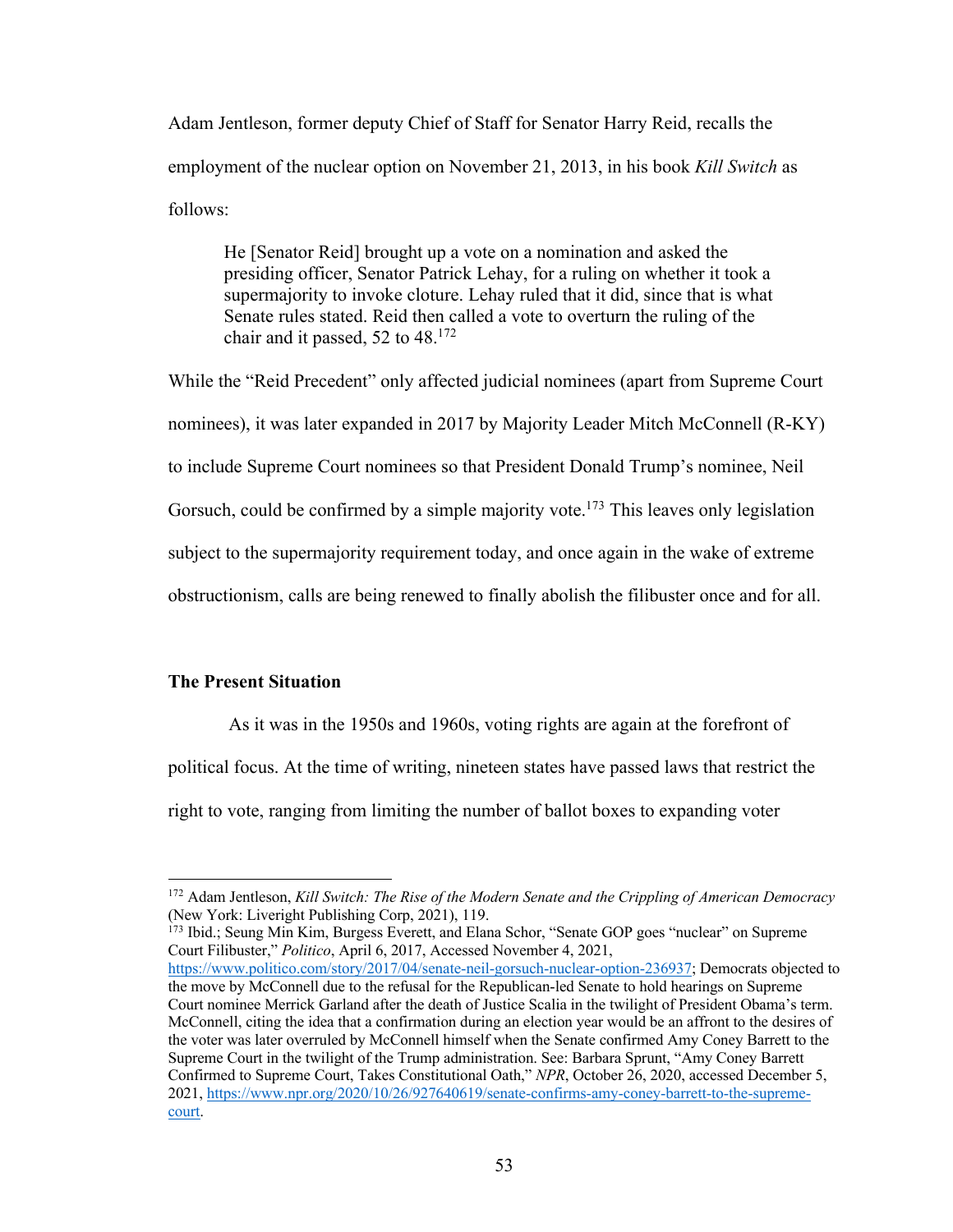purges.<sup>174</sup> Data suggests that these types of laws have a negative impact on both minority turnout and Democratic/liberal turnout, while not significantly affecting white turnout and Republican/conservative turnout.<sup>175</sup> To counteract these particular laws, Congressional Democrats have introduced ambitious legislation such as the *For the People Act of 2021* (H.R. 1), the *John R. Lewis Voting Rights Advancement Act of 2021* (S. 4), and the *Freedom to Vote Act* (S. 2747).<sup>176</sup> The breadth of this legislation includes (but is not limited to) national mail-in voting standards, nonpartisan redistricting commissions, campaign finance overhaul, restoration of preclearance with the Justice Department that was gutted in *Shelby County v. Holder* (2013), and establishing Election Day as a federal holiday.<sup>177</sup>

Since the introduction of this legislation, Senate Republicans have blocked them all by employing the stealth filibuster to prevent even the consideration of the legislation.<sup>178</sup> The employment of this stratagem, combined with the political pressures of voter suppression laws, has renewed calls for the abolition of the filibuster via the nuclear option in opinion editorials across the country. <sup>179</sup> Senate Democrats are largely unified on

<sup>174</sup> "Voting Laws Roundup: October 2021," *Brennan Center for Justice*, October 4, 2021, accessed November 4, 2021, https://www.brennancenter.org/our-work/research-reports/voting-laws-roundupoctober-2021

<sup>&</sup>lt;sup>175</sup> Zoltan Hajnal, Nazita Lajevardi, and Lindsay Nielson, "Voter Identification Laws and the Suppression of Minority Votes," *Journal of Politics* 79, no. 2, 2016, 363-379.

<sup>176</sup> U.S. Congress, House, *For the People Act of 2021*, H.R. 1, 117th Cong., 1st sess., passed House March 3, 2021, www.congress.gov/117/bills/hr1/BILLS-117hr1eh.pdf; U.S. Congress, Senate, *John R. Lewis Voting Rights Advancement Act of 2021*, S. 4, 117th Cong., 1st sess., placed on Senate calendar October 6, 2021, https://www.congress.gov/117/bills/s4/BILLS-117s4pcs.pdf; U.S. Congress, Senate, *Freedom to Vote Act*, S. 2747, 117th Cong., 1st sess., placed on Senate calendar September 15, 2021, https://www.congress.gov/117/bills/s2747/BILLS-117s2747pcs.pdf.

<sup>&</sup>lt;sup>177</sup> Ibid.; "Shelby County v. Holder." Oyez. Accessed November 5, 2021. https://www.oyez.org/cases/2012/12-96.

<sup>178</sup> Cloture Motion on S. 2747, 117th Cong., 1st sess., *Congressional Record* 167 (October 20, 2021): S 7107- S 7108; Cloture Motion on S. 4, 117th Cong., 1st sess., *Congressional Record* 167 (November 3, 2021): S 7701; There has not been a cloture motion filed on H.R. 1 as of the date of writing.

<sup>179</sup> See: Harry Reid, "Harry Reid: The Filibuster Is Suffocating the Will of the American People," *New York Times*, August 12, 2021, accessed November 4, 2021,

https://www.nytimes.com/2019/08/12/opinion/harry-reid-filibuster.html; Damon Winter, "For Democracy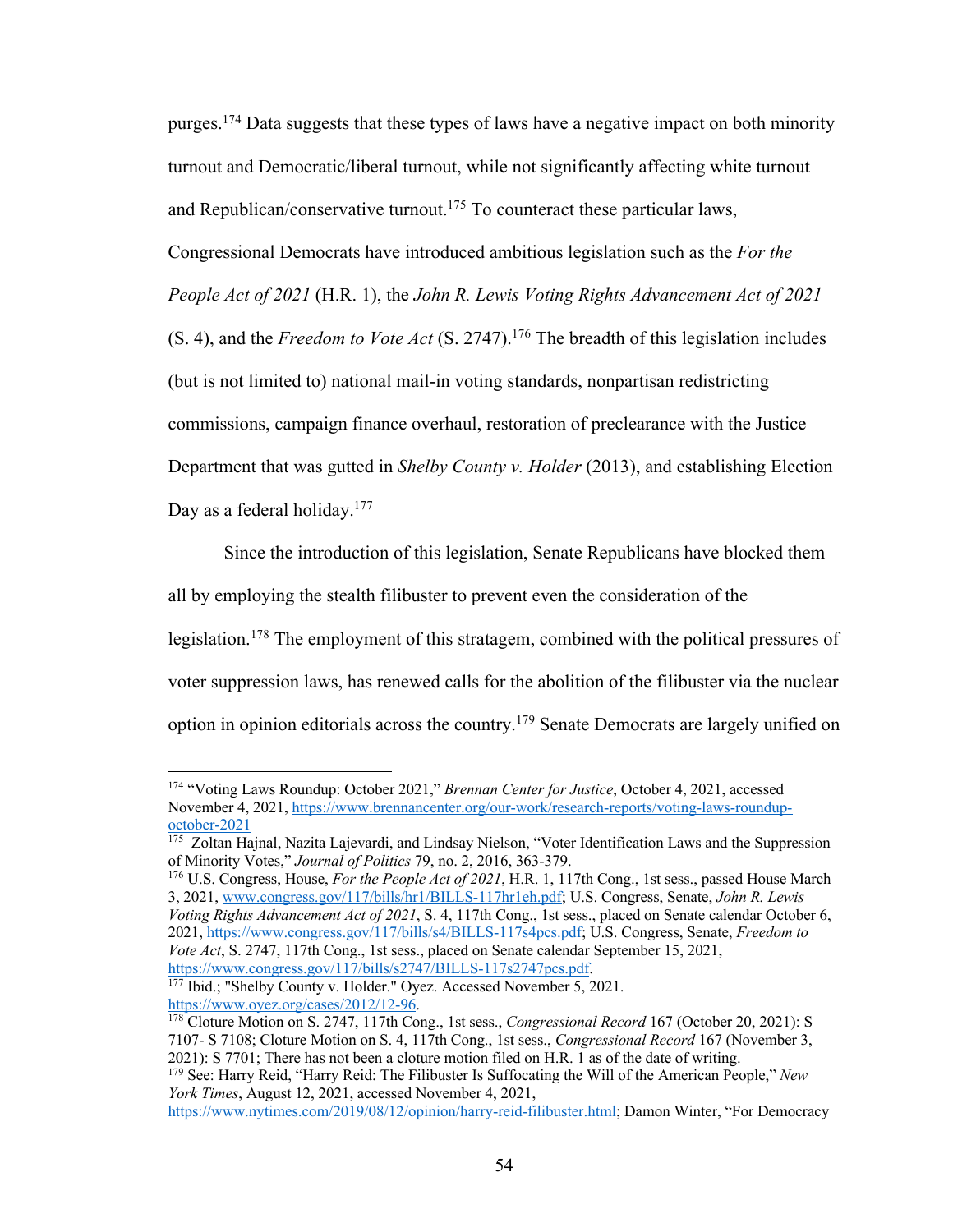the need to change the filibuster with two notable holdouts, Senators Kyrsten Sinema

(AZ) and Joe Manchin, III (WV).<sup>180</sup> Writing for the *Washington Post*, Sinema explains

her position rests on the concept of bipartisan moderation of legislation, noting:

My support for retaining the 60-vote threshold is not based on the importance of any particular policy. It is based on what is best for our democracy. The filibuster compels moderation and helps protect the country from wild swings between opposing policies…. Bipartisan policies that stand the test of time could help heal our country's divisions and strengthen Americans' confidence that our government is working for all of us and is worthy of all of us. Instability, partisanship and tribalism continue to infect our politics. The solution, however, is not to continue weakening our democracy's guardrails. If we eliminate the Senate's 60 vote threshold, we will lose much more than we gain.<sup>181</sup>

Senator Manchin uses similar logic to defend the filibuster, though his writing and

discussion on the subject is more flexible than Sinema's. Writing for the *Washington* 

*Post*, Manchin states:

The filibuster is a critical tool to protecting [rural/small state] input and our democratic form of government. That is why I have said it before and will say it again to remove any shred of doubt: There is no circumstance in which I will vote to eliminate or weaken the filibuster. The time has come to end these political games, and to usher a new era of bipartisanship where we find common ground on the major policy debates facing our nation…. Working legislation through regular order [and therefore subject to the filibuster, unlike budget reconciliation] in the Senate prevents drastic swings in federal policy making…. If the filibuster is eliminated or budget reconciliation becomes the norm, a new and dangerous precedent will be set to pass sweeping, partisan legislation that changes the direction of our nation every time there is a change in political control. The

to Stay, the Filibuster Must Go," *New York Times*, March 11, 2021, accessed November 4, 2021, https://www.nytimes.com/2021/03/11/opinion/us-filibuster-senate.html; F.H. Buckley, "Conservatives Should Oppose the Filibuster," *Wall Street Journal*, June 27, 2021, accessed November 4, 2021, https://www.wsj.com/articles/conservatives-should-oppose-the-filibuster-11624823307.

<sup>&</sup>lt;sup>180</sup> The significance of having two dissenters is that, at the time of writing, the Senate is evenly divided with Vice President Kamala Harris (D) giving the tie-breaking vote, and therefore majority control, to the Democrats.

<sup>&</sup>lt;sup>181</sup> Kyrsten Sinema, "Opinion: Kyrsten Sinema: We have more to lose than gain by ending the filibuster," *Washington Post*, June 21, 2021, accessed July 4, 2021,

https://www.washingtonpost.com/opinions/2021/06/21/kyrsten-sinema-filibuster-for-the-people-act/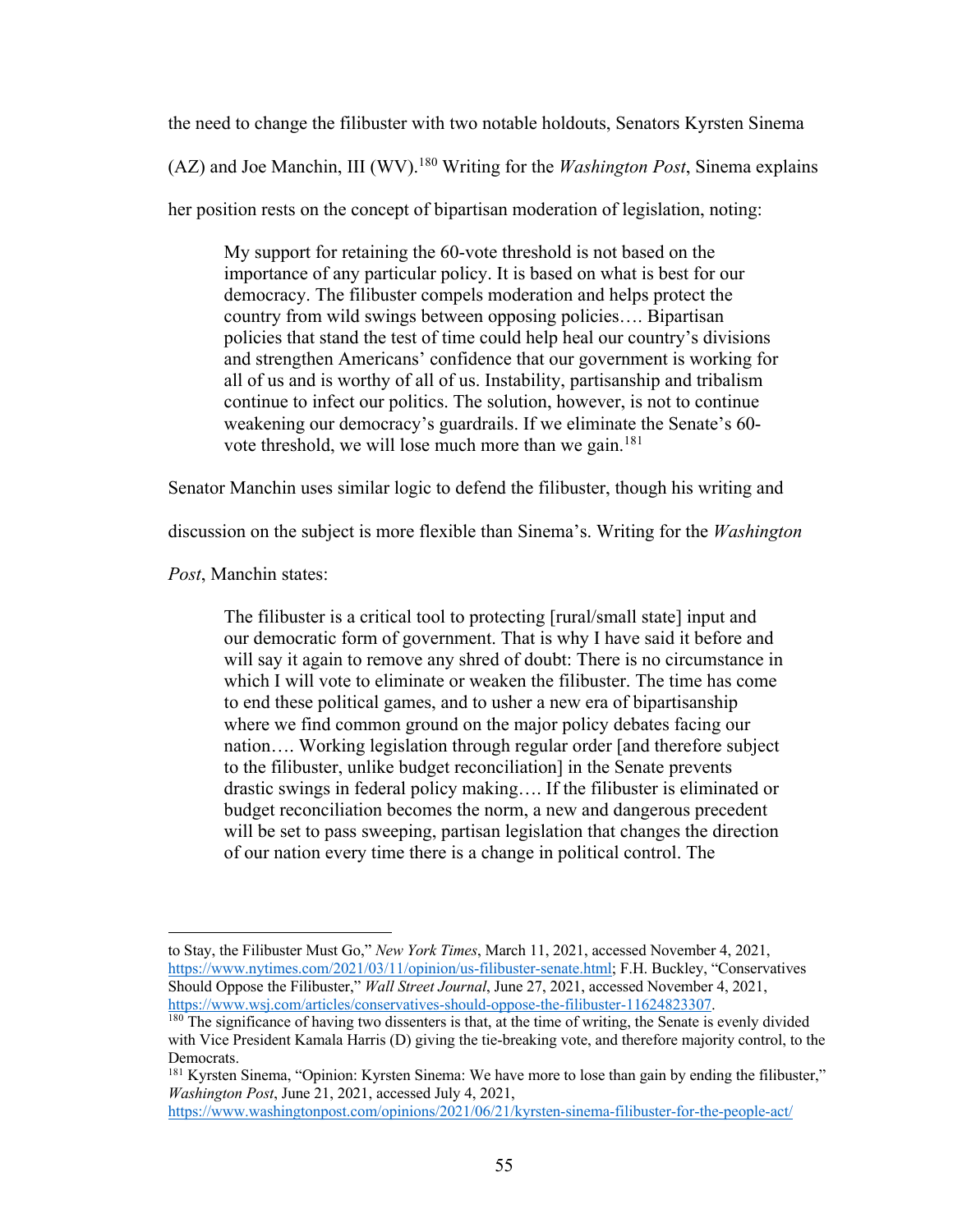consequences will be profound — our nation may never see stable governing again. $182$ 

There are two main problems with this position, the first is that there is no empirical evidence to support that the filibuster leads to more moderate legislation, and the second is that both positions abdicate historical precedent and ignore the data showing that the filibuster leads to an ineffective governing body.

As discussed in Chapter II, there is no evidence to suggest that the filibuster begets bipartisan compromise.<sup>183</sup> The second problem is more complicated. As we have previously noted, the Senate was able to function as a governing body for 111 years between the removal of the previous question rule and the introduction of cloture.<sup>184</sup> Sinema's "guardrails" argument and Manchin's invocation of the Framers and the rights of small states are just more palatable versions of the arguments used by Calhoun and Thurmond. The Framers of the Constitution were not concerned with the rules of the Senate, and they were staunch supporters of majority rule, as evidenced in our discussion of *Federalist 10, 22*, and 58.<sup>185</sup> The filibuster was not part of the original Senate, and therefore has no standing in the argument citing Framers' intent. Additionally, Senators Sinema and Manchin note how the filibuster was used for favorable outcomes, essentially

<sup>182</sup> Joe Manchin, "Opinion: Joe Manchin: I will not vote to eliminate or weaken the filibuster," *Washington Post*, April 7, 2021, accessed July 4, 2021, https://www.washingtonpost.com/opinions/joe-manchinfilibuster-vote/2021/04/07/cdbd53c6-97da-11eb-a6d0-13d207aadb78\_story.html.

<sup>&</sup>lt;sup>183</sup> There is always the chance that this theory can be disproven, and I do not wish to represent the argument in bad faith. Should a proper test for the partisanship of legislation be developed, then this claim will need to be revisited, though with the ever-increasing number of cloture votes I find it highly unlikely that there will be any evidence of statistical significance. Additionally, one can argue that the voting rights legislation is an example of legislation becoming more bipartisan over time, it is important that due to political headwinds and crises this legislation is the exception and not the rule, since none of the bills have been able to overcome the filibuster.

<sup>184</sup> Sarah A. Binder and Steven S. Smith, *Politics or Principle?* (Washington, D.C.: Brookings Institution Press, 1997)

<sup>185</sup> James Madison, Alexander Hamilton, and John Jay, *The Federalist Papers* (Dublin, Ohio: Coventry House Publishing, 2015).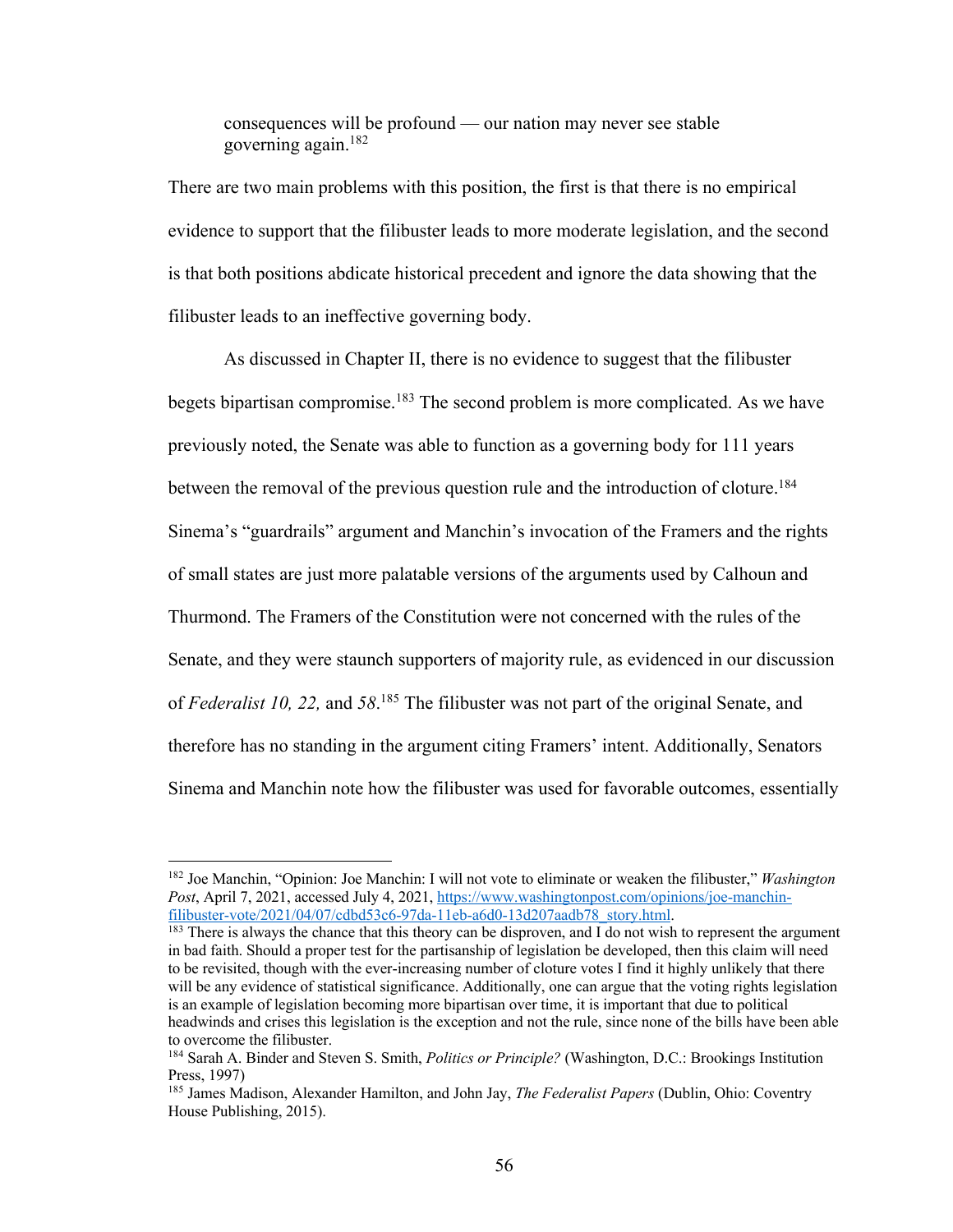arguing that where you stand depends on where you sit. I will concede that they are correct in suggesting that the filibuster has been used for a glorious purpose, such as that championed by Senator Morse and suggested Frances E. Lee and Bruce I. Oppenheimer when they show that:

one party has won a share of seats disproportionate to its national electoral success because of its success in smaller-population states…. Even when it has not [been decisive in determining Senate control], the increased number of seats held by the minority party as a result of Senate apportionment is particularly meaningful in an institution in which the minority party, and each individual senator, enjoys a great deal of power.<sup>186</sup>

The above quote suggests that it is possible for a minority of Senators that represent more people than the smaller state majority to filibuster legislation that could be detrimental to the nation, but the converse is also true wherein a minority of Senators representing a minority of people can filibuster a majority of Senators representing a majority of the people. While it may be suggested, and by no means incorrectly, that this was the intent of making the Senate intentionally counter-majoritarian, the framers did this without indicating that it would take a supermajority to pass legislation.<sup>187</sup>

Senators Sinema and Manchin also ignore the elephant in the chamber by acting like the filibuster has not been used for dilatory and diabolical reasons like those filibusters conducted in the civil rights era and by acting like there hasn't been an exponential increase in filibusterism in the last fourteen years.<sup>188</sup> Their suggestion that bipartisanship is the only way to move forward is the very case of the gridlock that they

<sup>186</sup> Frances E. Lee and Bruce I. Oppenheimer, *Sizing Up the Senate: The Unequal Consequences of Equal Representation*, (Chicago, IL: University of Chicago Press, 1999), 122.

<sup>187</sup> James Madison, Alexander Hamilton, and John Jay, *The Federalist Papers* (Dublin, Ohio: Coventry House Publishing, 2015).

<sup>188</sup> U.S. Senate.,2021, *Cloture Motions,* Accessed May 15, 2021, https://www.senate.gov/legislative/cloture/clotureCounts.htm.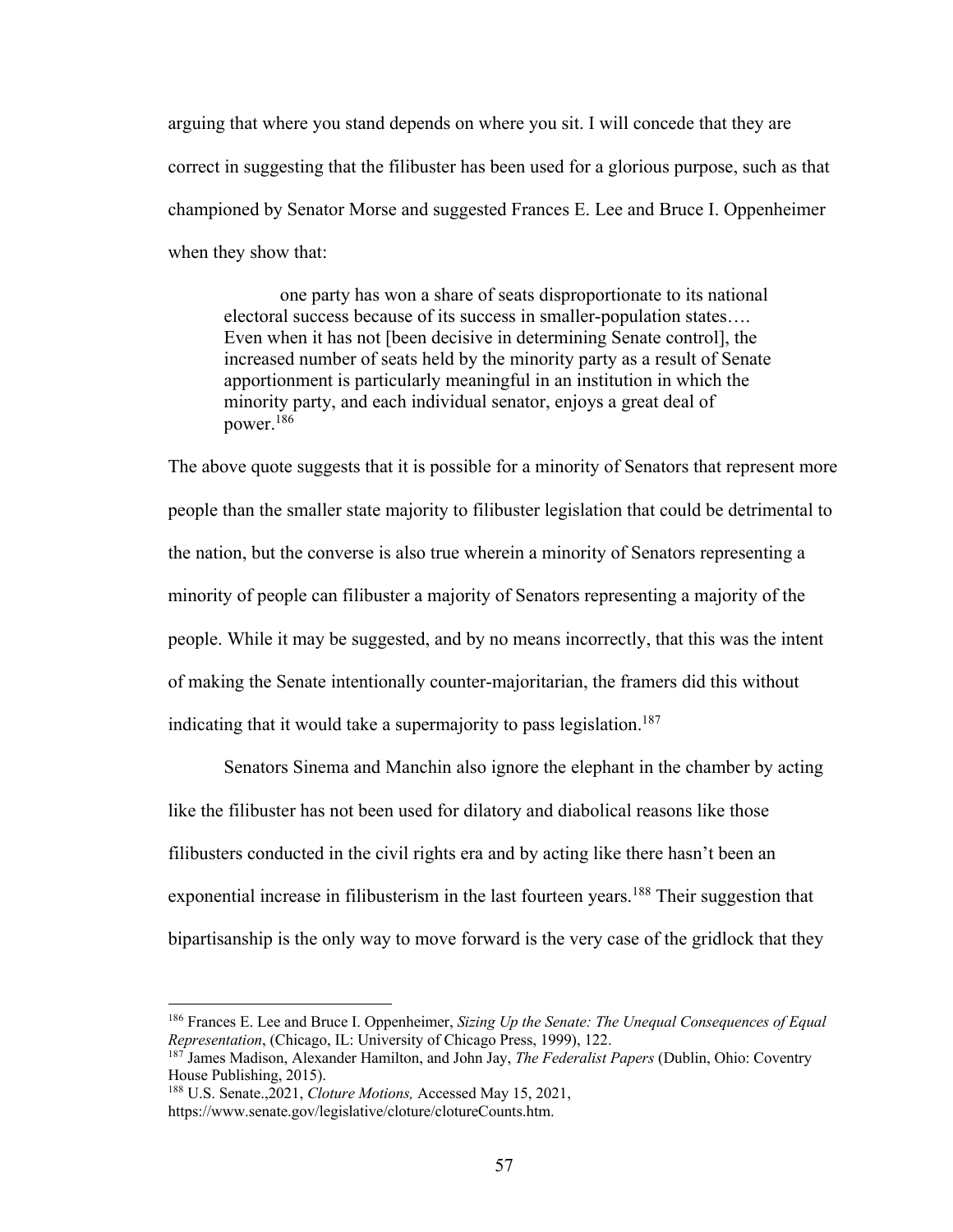suggest would happen with changing majorities. If a simple majority were required to invoke cloture, then more legislation would pass the chamber and the Senate may no longer considered to be the graveyard for legislation. As noted in Chapter II, the 116th Congress had a success rate of 4.35% for Senate legislation overcoming a filibuster.<sup>189</sup> Further expansion of this research shows this success rate to be in the lowest of all Congresses from the 111th and forward.<sup>190</sup> Abolition of the filibuster, or at the very least sweeping reforms such as the talking filibuster or progressively lower cloture votes, suggest that the Senate could become a more efficient body, thus creating more effective government.

### **Conclusion**

Senator Robert C. Byrd (D-WV) called the filibuster the "bane of Senate majority leaders, [a] redoubtable weapon of legislative minorities, target of editors' and cartoonists' harpoons, and the object of obloquy and scorn."<sup>191</sup> His summation is accurate, and as we have seen above, the filibuster is mired in controversy. From righteous indignation to defending segregation, the filibuster's history has spanned the entire scope of ideologies. The spoken filibuster, while annoying, was a chance for Senators to make their case to the people who would hopefully pressure their senators into changing their minds. The frequency of the employment of the stealth filibuster only serves to frustrate not just the majority but the people of the United States when all they

<sup>&</sup>lt;sup>189</sup> U.S. Senate, "Votes," (accessed August 20, 2021). https://www.senate.gov/legislative/votes\_new.htm; <sup>190</sup> Ibid.; The success rates range from 15.15% to 4.35%, which further shows the overall inefficiency of the institution as a whole.

<sup>191</sup> Robert C. Byrd, *The Senate: 1789-1989: Addresses on the History of the United States Senate,* Volume 2 (Washington, D.C.: Government Printing Office, 1991) 93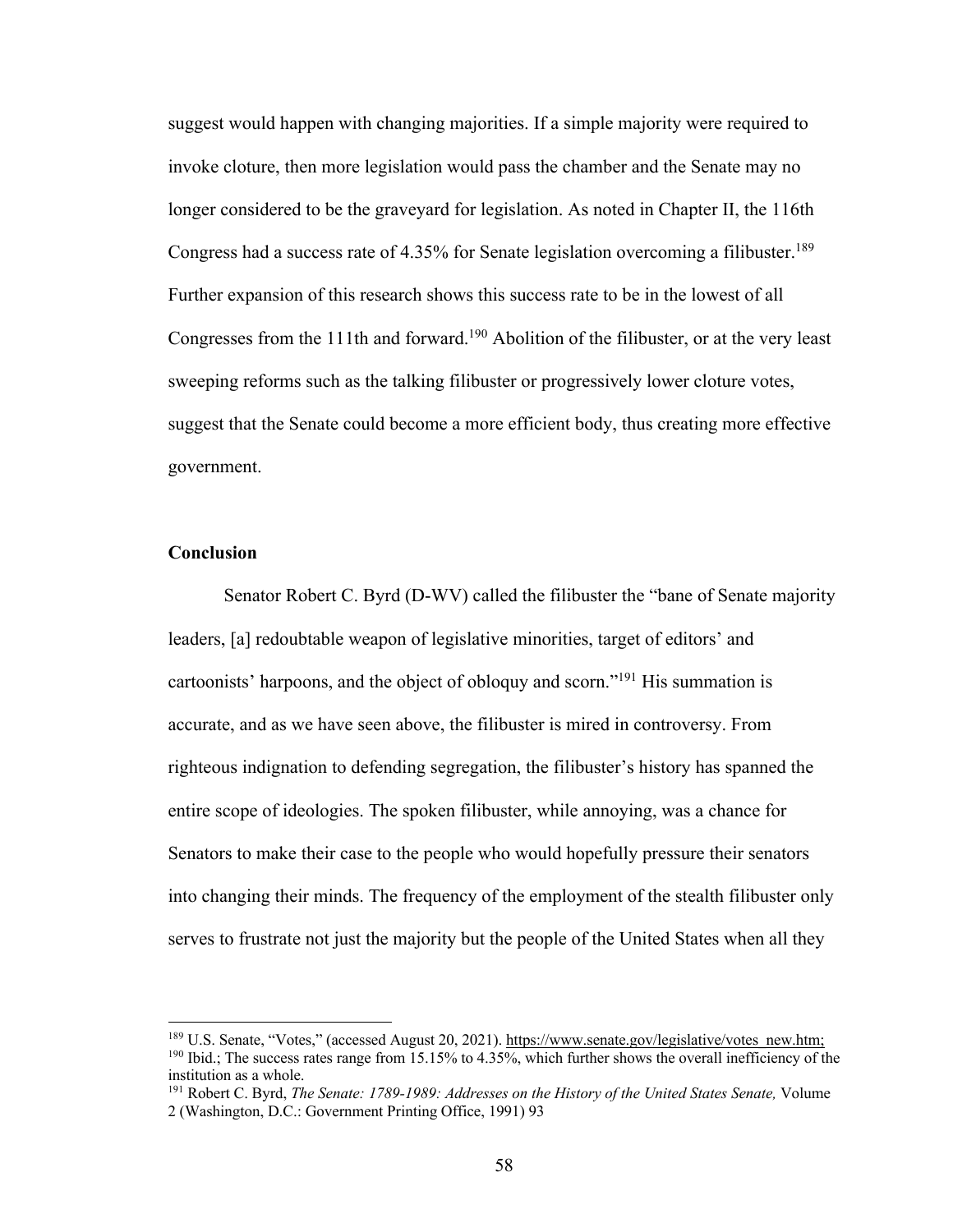see in the Senate is inaction with no debate. The stealth filibuster has changed the "world's most deliberative body" into nothing more than Washington's most exclusive country club.

What is the likelihood that things will change? It is the opinion of the author that the answer to the question is: maybe, but not how many would like. Political pressures, while not easily quantifiable, prevent the current Congress from abolishing the filibuster completely. The breadth of pressures we have discussed in this work should speak to that situation. Fortunately, there is also pressure on the opposite side, most notably from a creature of the Senate turned President Joseph R. Biden, Jr. In a televised town hall with Anderson Cooper, President Biden indicated his support for the abolition of the stealth filibuster in favor of the talking filibuster, saying:

It used to be you had to stand on the floor and exhaust everything you had, and you — when — and when you gave up the floor and someone else sought the floor, they had to talk until they finished. You're only allowed to do it a second time. After that, it's over; you vote — somebody moves for the vote. I propose we bring that back now, immediately.<sup>192</sup>

President Biden also suggested he would support a carve-out on voting rights legislation and other subjects, thus making some subjects immune to filibusterism.<sup>193</sup>

In summation, there are multiple political pressures factoring on Senators, and even more when it comes to the filibuster. While they are seeking reelection, there is also the storied history of the chamber hanging around many of their necks like an albatross, and the ire of public opinion pushing against them. The current situation regarding voting

<sup>&</sup>lt;sup>192</sup> "Remarks by President Biden in a CNN Town Hall with Anderson Cooper," The White House, October 22, 2021, accessed November 4, 2021, https://www.whitehouse.gov/briefing-room/speechesremarks/2021/10/22/remarks-by-president-biden-in-a-cnn-town-hall-with-anderson-cooper-2/?utm\_source=link. <sup>193</sup> Ibid.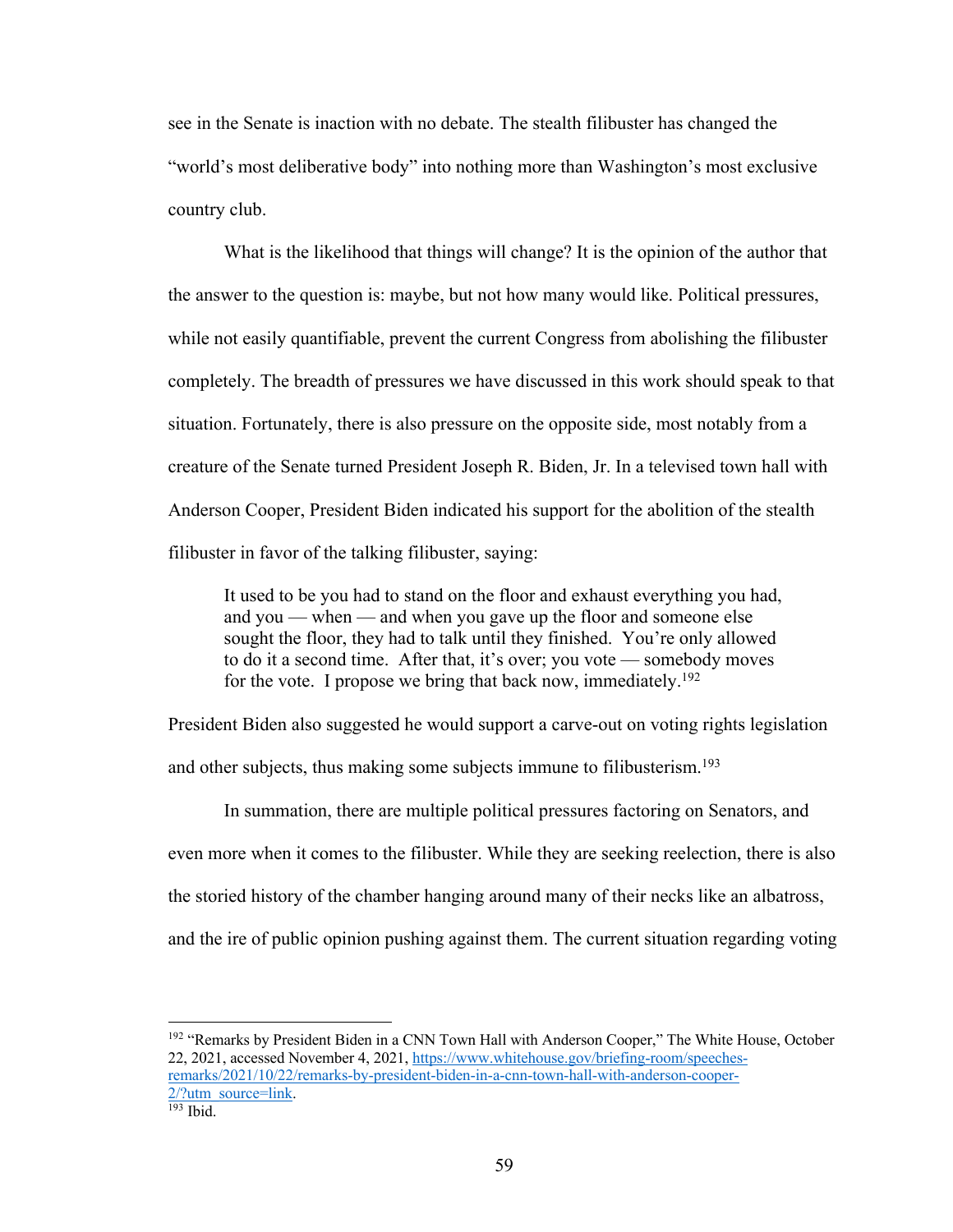rights comes at a pivotal time in our history, much like the civil rights legislation in the 1950s and 1960s did, and we cannot afford to let this legislation go silently in that dark and still night.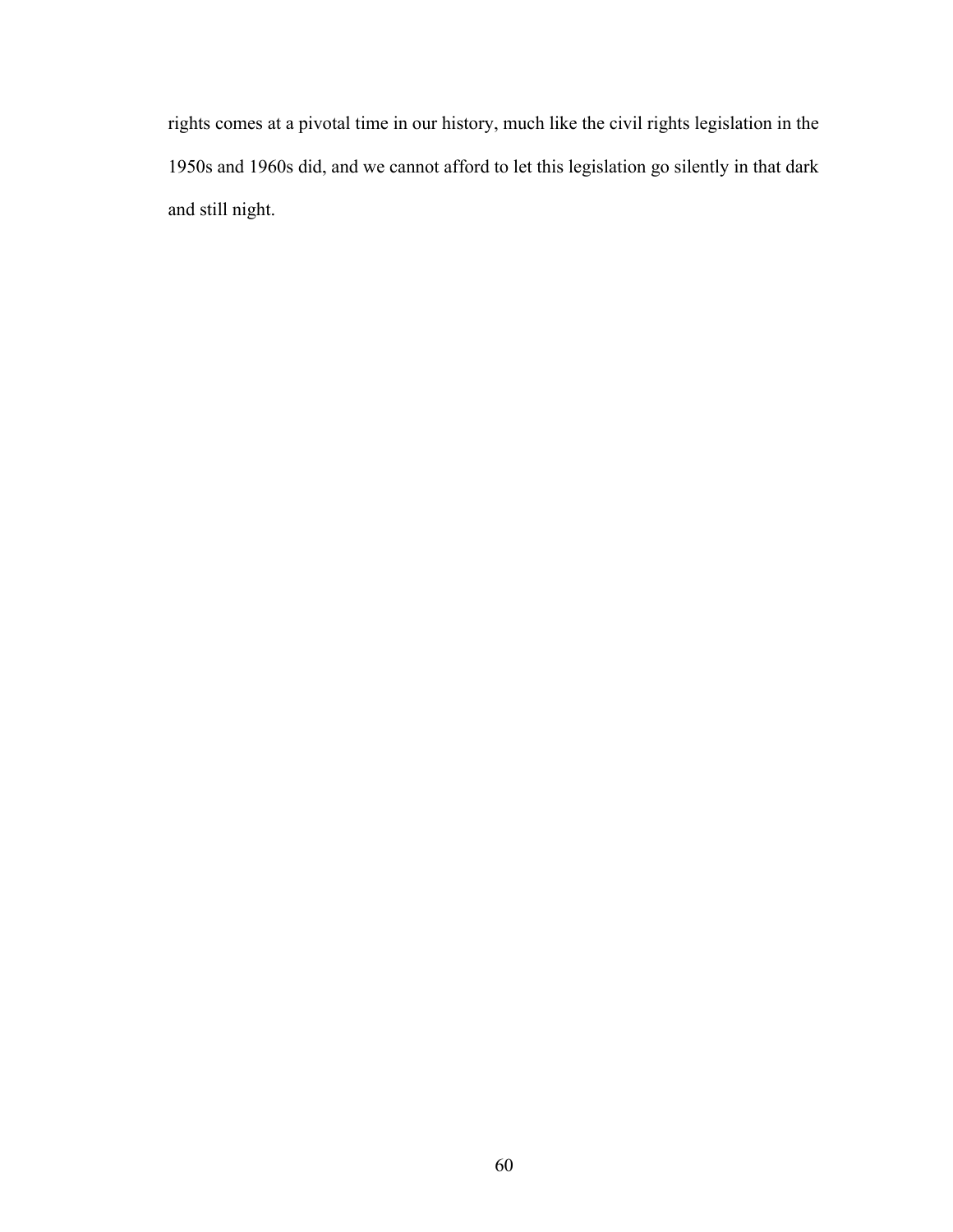## **CONCLUDING REMARKS**

Truthfully, we have only scratched the surface of the filibuster in the United States Senate in the preceding three chapters. Thousands of pages have been written, hours of speeches and remarks have been spoken until the orator is hoarse, but in our quest to understand more, we are constantly reminded of that infamous phrase of Socrates, "I know that I have no wisdom, small or great."<sup>194</sup> As each layer is peeled back another reveals itself. The preceding three chapters only serve one purpose: to peel back a single layer.

In Chapter I, we began with a brief overview of just what the filibuster is and how it has manifested itself over time. From there, we discussed the constitutionality of the filibuster and conceded that while "Each House may determine the Rules of its Proceedings," the principle of majoritarianism is supported by the Framers themselves.<sup>195</sup> In *Federalist 22*, Hamilton showcases the issue with supermajority rule and the "tedious delays; continual negotiation and intrigue; [and] contemptable compromises of the public good."<sup>196</sup> Madison states in *Federalist 58* that in a chamber controlled by a supermajority, "the fundamental principle of free government would be reversed. It would be no longer the majority that would rule: the power would be transferred to the minority."<sup>197</sup>

Making clear that, while the filibuster is technically constitutional, it would not have support of the Framers, we moved on the concern of efficiency and the filibuster.

<sup>194</sup> Plato, *The Apology* http://classics.mit.edu/Plato/apology.html

<sup>195</sup> U.S. Const. I, §5.

<sup>196</sup> James Madison, Alexander Hamilton, and John Jay, *The Federalist Papers* (Dublin, Ohio: Coventry House Publishing, 2015), 105.

<sup>&</sup>lt;sup>197</sup> Ibid., 287-288.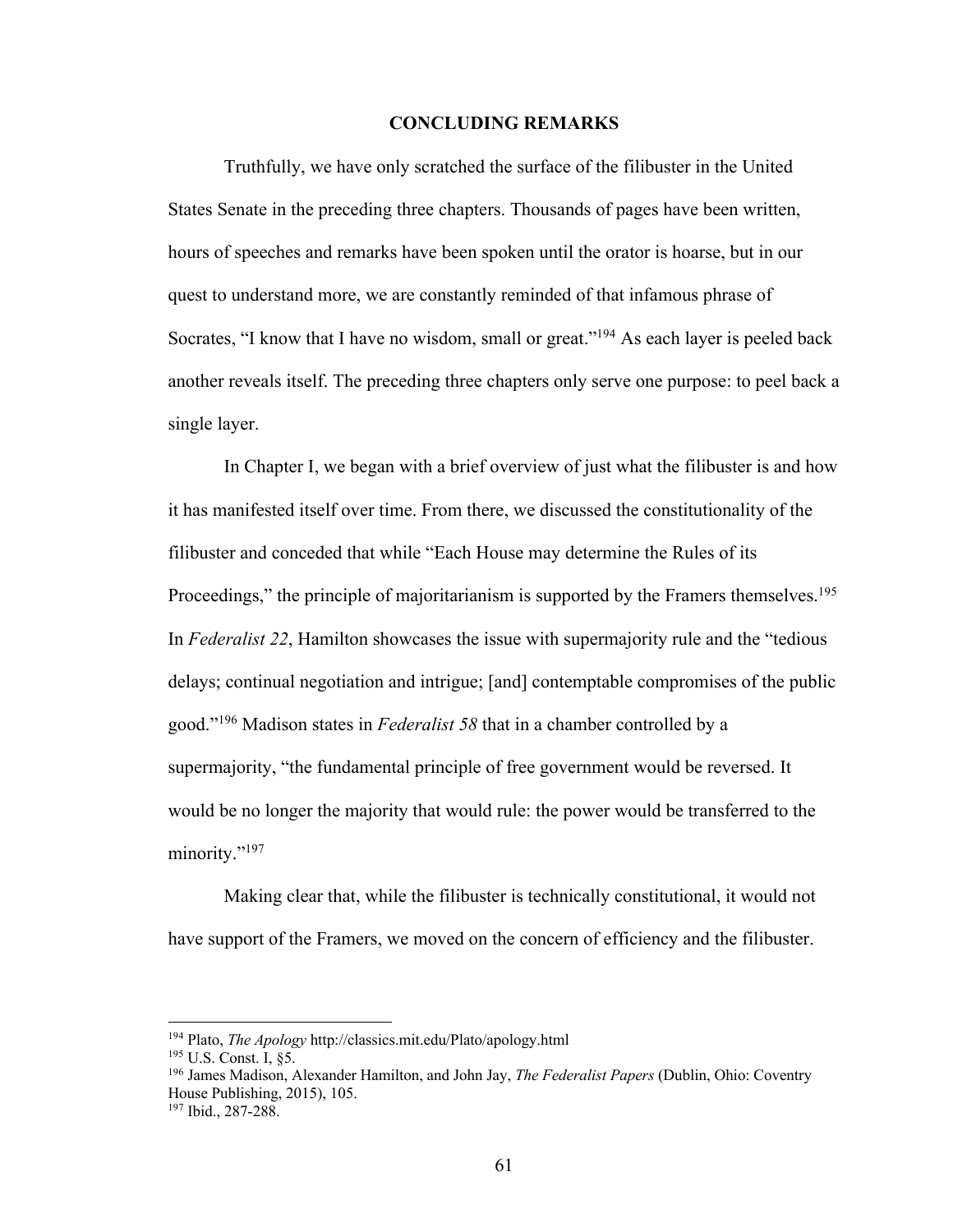The data suggests that the abolition of the filibuster would result in much more legislation being passed, thus making the Senate a more efficient body when it comes to responding to the needs of the nation.<sup>198</sup> Opponents of this argument actually concede that it would allow for more bills to pass but turn the Senate into a smaller version of the House, should they lose their extended debate privileges.<sup>199</sup> This fear is rooted in the belief that the House is an inherently partisan institution, while the existence of the filibuster forces bipartisan compromise in the Senate.<sup>200</sup> While it seems like a logical assessment of the situation, it is not grounded in fact, as the Senate operated in a completely different way from the House even when there was a majoritarian way to end debate.<sup>201</sup>

To conclude Chapter I, we discussed potential reforms that could take place in the 117th Congress and beyond. Ranging from complete abolition of the practice to successively lower vote thresholds needed to invoke cloture, academics and politicians alike have debated just how to precisely curtail the abuse of the Senate's unlimited debate rules.

Chapter II attempts to empirically test the notion that the filibuster forces bipartisan compromise, as we noted as a counterargument to the efficiency argument in Chapter I. Before beginning the test, it was necessary to first establish precisely what partisanship is and where it originates. While electoral partisanship is essentially a modern version of tribal groupthink stemming from various sources and life experiences, elected officials are solely focused on their reelection and whatever it will take to ensure

<sup>198</sup> U.S. Senate.,2021, *Cloture Motions,* Accessed May 15, 2021,

https://www.senate.gov/legislative/cloture/clotureCounts.htm.

<sup>199</sup> Zachary Stokes, *Tyranny of the Minority: Evolution of the Filibuster and Ways to Reform its Usage* (Baltimore: Johns Hopkins University, 2011), 90.  $200$  Ibid.

<sup>201</sup> Sarah A. Binder and Steven S. Smith, *Politics or Principle?* (Washington, D.C.: Brookings Institution Press, 1997)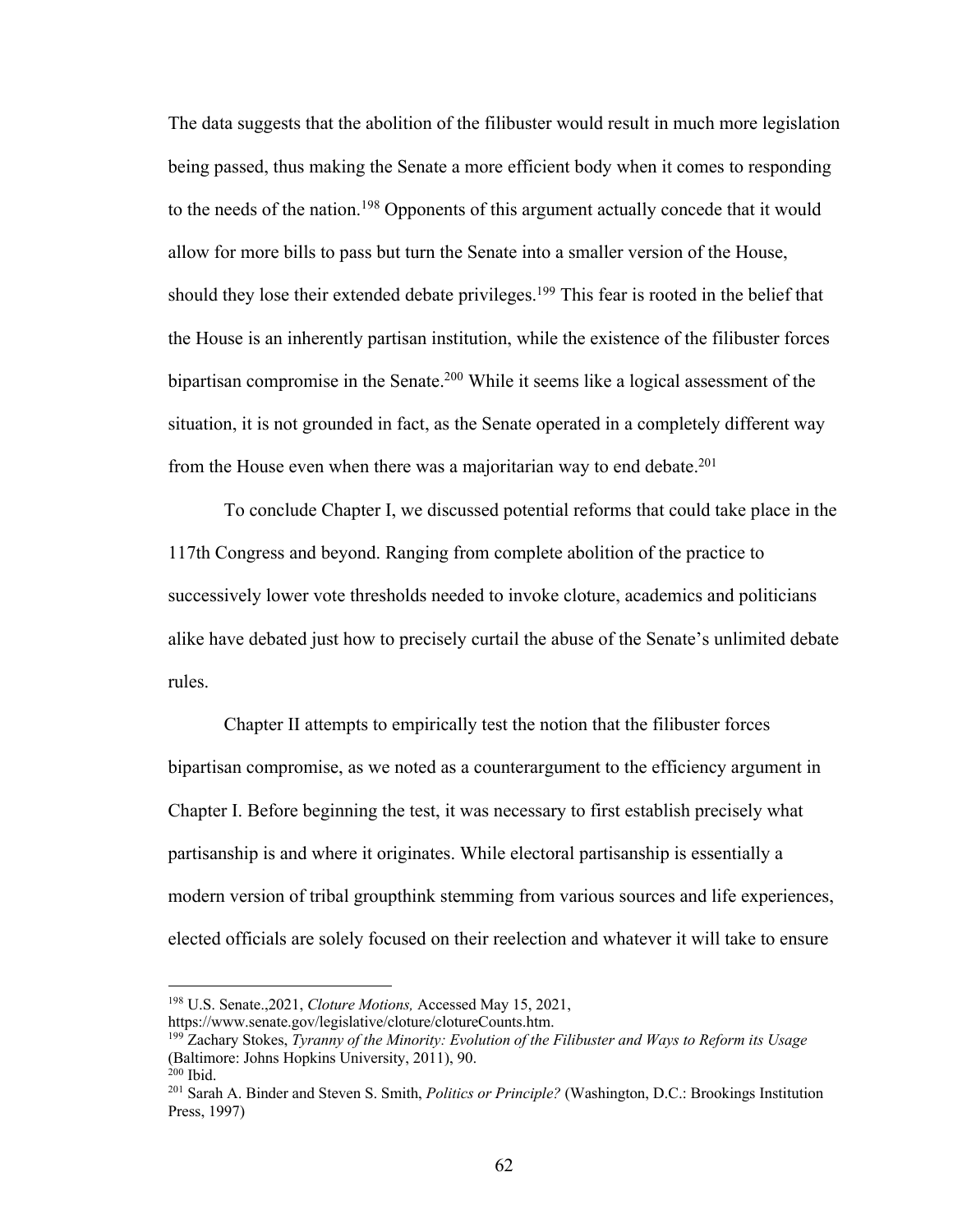it.<sup>202</sup> To ensure reelection, we must look at the tangible evidence that members can bring home to their constituents: votes. These votes also can be used to measure partisanship of a caucus or individual member.

Beginning with the model created by Stuart A. Rice in 1925 that identifies "cohesion" and "likeness," we found a very basic model of measuring political groupthink that did not account for ideology.<sup>203</sup> By using this model, researchers are forced to track the ideology of the issue themselves, leaving room for error. 50 years after Rice, Keith Poole and Howard Rosenthal established their NOMINATE scores, which are created by a complex series of computations regarding vote history to determine where a member sits on an ideological scale from Liberal to Conservative.<sup>204</sup> Their latest version of this measure, DW-NOMINATE, is used frequently to determine how a Member of Congress may vote on a particular issue by political scientists and analysts alike.<sup>205</sup>

Unfortunately, these models are better predictors and measurements of individual members or pre-defined groups, so we deemed them the be insufficient for our measurement on their own. To attempt to transition to a measurement of partisanship, we needed to bring in some additional support from Sarah A. Binder and Laurel Harbridge. While Binder's approach is similar to the Rice model, it uses cosponsor coalitions to

<sup>202</sup> Richard Petty and John Cacioppo, *Attitudes and Persuasion: Classic and Contemporary* Approaches, (Dubuque, IA: William Brown Publishers, 1981) as quoted in Steven Greene, "The Social-Psychological Measurement of Partisanship," *Political Behavior* Vol 24, no. 3, 171-197; David R. Mayhew, *Congress: The Electoral Connection* (New Haven, CT: Yale University Press, 1974); R. Douglas Arnold, *The Logic of Congressional Action* (New Haven, CT: Yale University Press, 1990).

<sup>203</sup> Stuart A. Rice, "The Behavior of Legislative Groups: A Method of Measurement," *Political Science Quarterly* Vol. 40, no. 1, 60-72.

<sup>204</sup> Keith T. Poole and Howard Rosenthal, *Ideology and Congress*, (Transaction Publishers: New Brunswick, New Jersey, 2009), 1-31. <sup>205</sup> Ibid.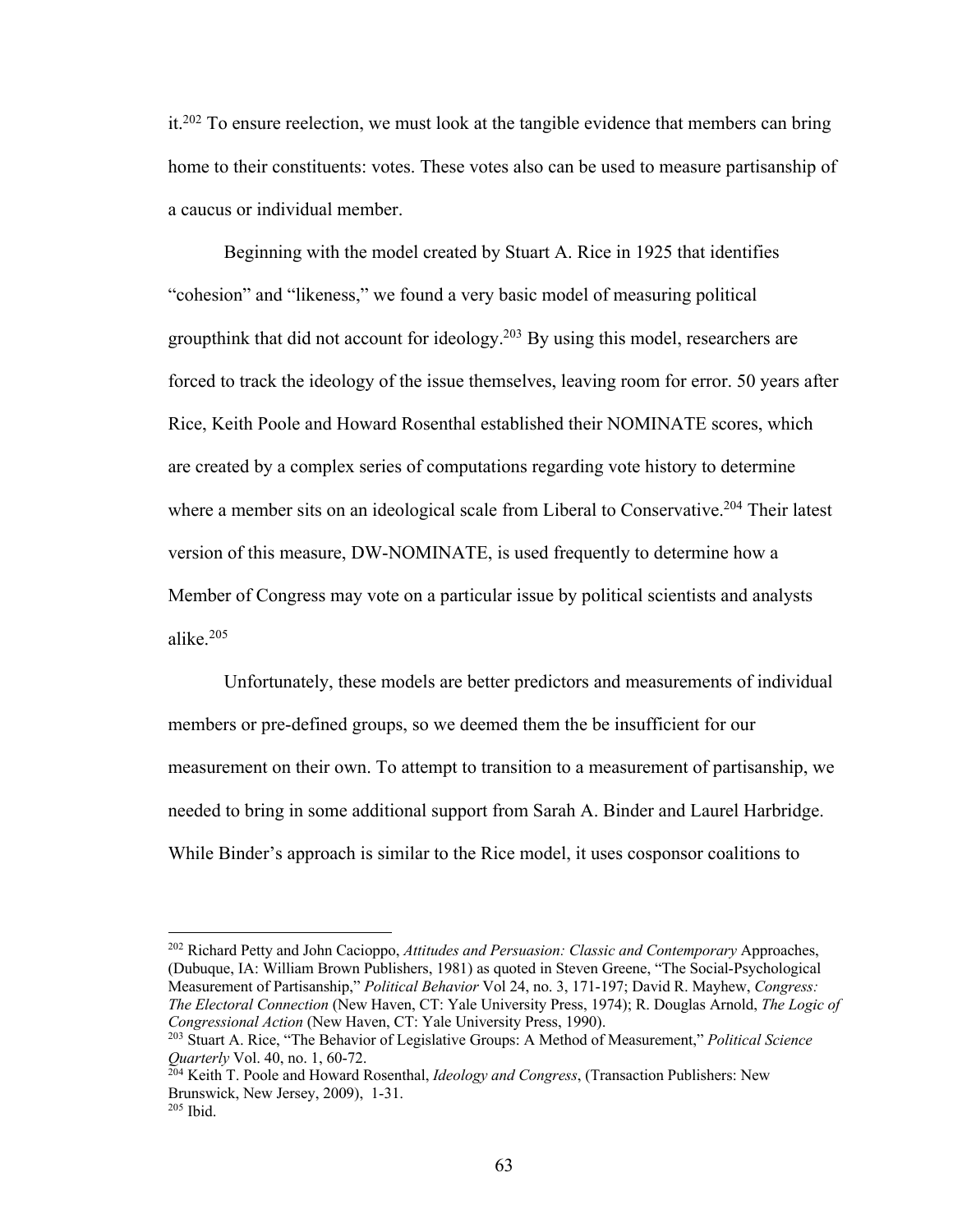determine a partisanship score from 0 (completely bipartisan) to .5 (completely partisan).<sup>206</sup> Harbridge's addition to this formulation is a concern for the efficacy of using cosponsor coalitions in measurement, given that members will cosponsor legislation that is never often intended to get off the ground. $207$ 

With this warning being heeded, we found the average of DW-NOMINATE scores of members voting on legislation and the Binder score of the same members to determine if there is proof of legislation subject to a filibuster becoming more bipartisan over time. While the data appeared to suggest that bills did become more bipartisanship over time, an analysis of each bill individually coupled with the difference in size between the cosponsorship coalition and the entire Senate rendered the results inconclusive. We noted how future scholars may choose to use this approach as a starting point, and the author wishes to note that he intends to keep tinkering with his design.

After overviewing the academic literature in Chapter I and attempting to measure bipartisanship in Chapter II, we reached the point of needing to assess the political factors surrounding the filibuster. While not in any means an exhaustive list or a proper psychological evaluation, Chapter III covered the political pressures that come with filibusterism. Operating off the establishment that members of Congress are solely motivated by reelection, we were able to identify multiple points of influence that encourage a Senator to filibuster.<sup>208</sup>

<sup>206</sup> Sarah A. Binder, *Stalemate: Causes and Consequences of Legislative Gridlock*, (Brookings: Washington, D.C.), 84-93.

<sup>207</sup> Laurel Harbridge, *Is Bipartisanship Dead? Policy Agreement and Agenda-Setting in the House of Representatives* (Cambridge University Press: Cambridge, MA), 25-26.

<sup>208</sup> David R. Mayhew, *Congress: The Electoral Connection* (New Haven, CT: Yale University Press, 1974).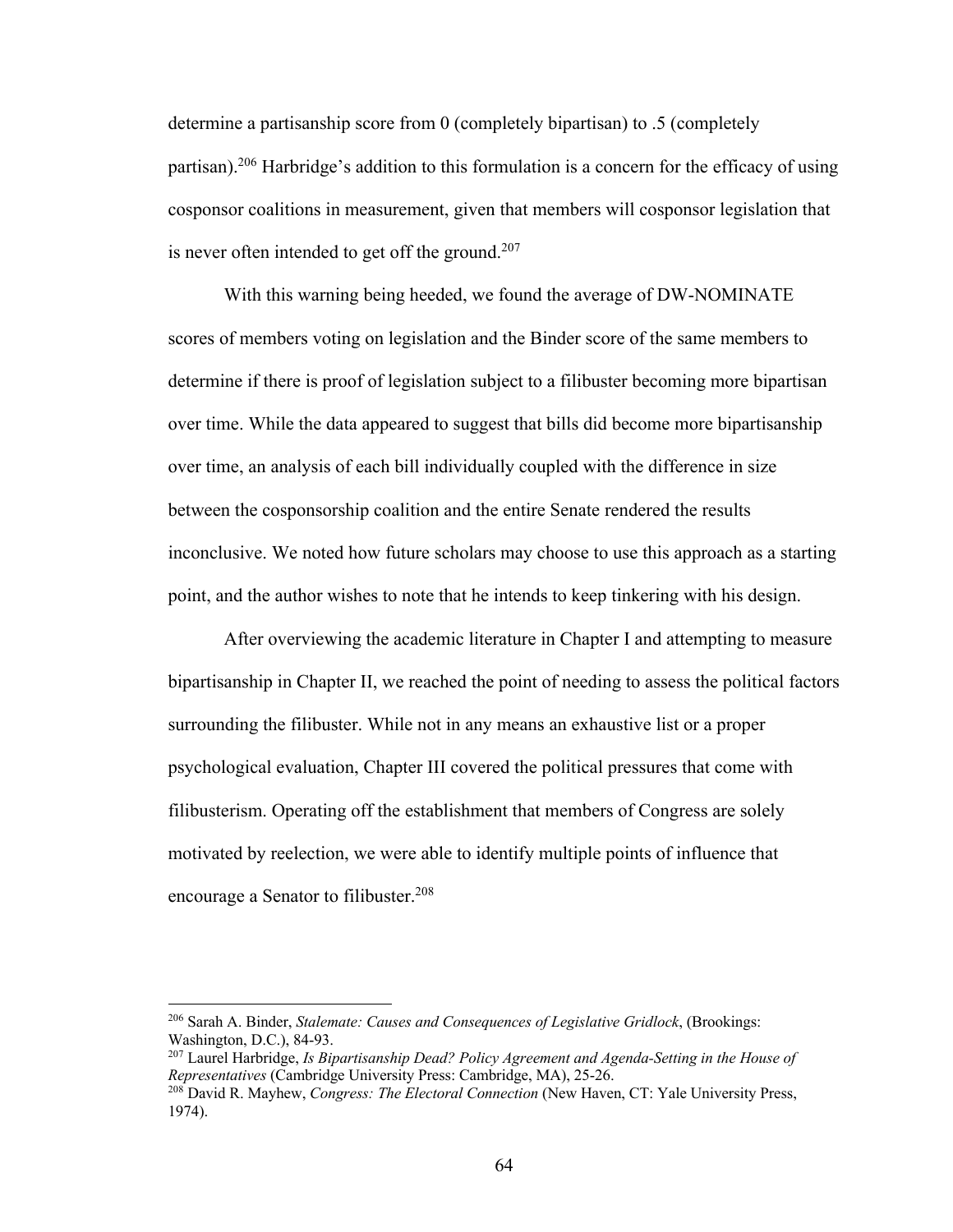The first influential point comes from the creation of the Senate itself and what it was intended to be. The concept of a chamber where the states in the union, regardless of size, are all on equal footing was instrumental in the ratification of the constitution.<sup>209</sup> Additionally, as previously mentioned, the Constitution is based on the principle of majoritarianism and not on the abject concept of the supermajority.<sup>210</sup>

From this institutional wellspring there came multiple characters whose quest for power, influence, prestige, and desire to do the right thing trumped all they perused, and to this day their character lives on. Towering figures like John C. Calhoun, Huey Long, Wayne Morse, and Strom Thurmond all cast long shadows over the concept of the filibuster, and without much doubt their influence is still felt today.<sup>211</sup> People still use the same lines of thinking as these men and employ their various dilatory tactics, but often fall short of the giants they impersonate. $212$ 

After discussing the ghosts of filibusters past we looked at the precedential history of the chamber to assess how the rules and precedent shaped the filibuster into the standard it is today. We noted the introduction of cloture due to the "little group of willful men" protesting the armed ship bill, and then traced the varying changes throughout the

<sup>209</sup> James Madison, *Notes of Debates in the Federal Convention of 1787 Reported by James Madison*, (Athens, OH: Ohio University Press, 1985).

<sup>210</sup> James Madison, Alexander Hamilton, and John Jay, *The Federalist Papers* (Dublin, Ohio: Coventry House Publishing, 2015), 105.

<sup>&</sup>lt;sup>211</sup> It is the opinion of the author that Senator Morse struck the balance necessary for a "good" filibuster, should such a concept exist. Morse's warnings about the abuse of the strategy was prescient and wellmeant, but it has gone unheeded since.

<sup>&</sup>lt;sup>212</sup> An example of this would be the filibuster conducted against Obamacare by Senator Ted Cruz (R-TX) where he read, in its entirety, *Green Eggs and Ham* by Dr. Seuss. No doubt attempting to take a page from Huey Long's book, the author believes that the stunt would have been humorous and more in line with what Huey Long did had someone else given the speech; Abby Ohlheiser, "Watch Ted Cruz Read Every Word of 'Green Eggs and Ham' on the Senate Floor," *The Atlantic*, September 24, 2013, accessed November 4, 2021, https://www.theatlantic.com/politics/archive/2013/09/watch-ted-cruz-read-every-wordgreen-eggs-and-ham-senate-floor/310674/.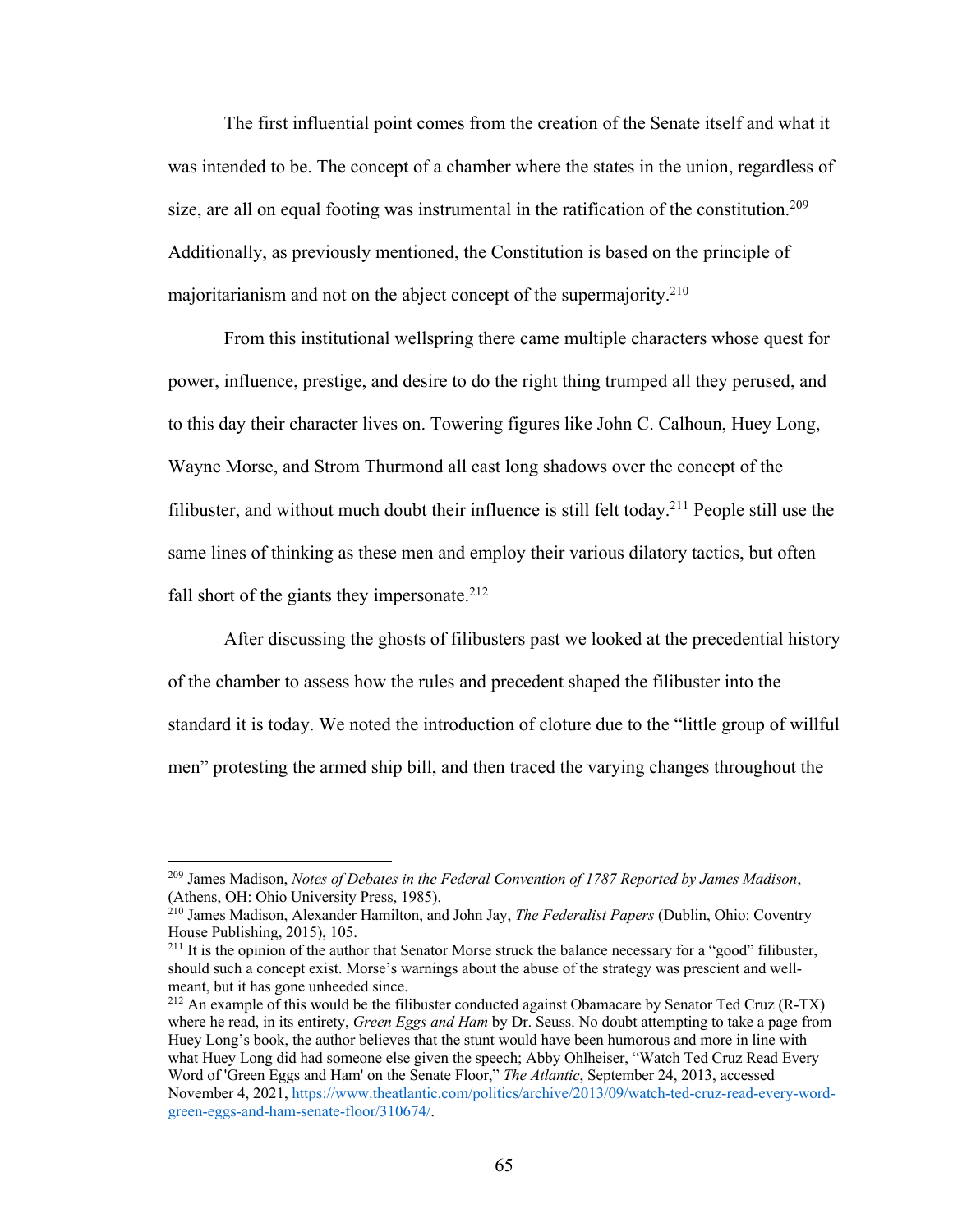years.<sup>213</sup> Despite these changes, a change to the way the Senate conducts business on the floor inadvertently opened the door to the stealth filibuster wherein some merely needed to indicate their willingness to filibuster, but not speak until they were finished.<sup>214</sup> With the silent filibuster preventing an outright change in the rules, changing the precedent took center stage when Senator Harry Reid deployed the nuclear option to remove the filibuster on judicial nominees that were not for the Supreme Court and Senator Mitch McConnell later employed it to include Supreme Court nominations, leaving the legislative filibuster as the only remaining remnant of the practice.<sup>215</sup>

Given this history, we looked at the present situation regarding how restrictive voting laws are being passed throughout the country and noted the similarities between this time and the civil rights era, however, we also conceded that the civil rights era did not have this scale of obstructionism that we are forced to fight against daily. Choosing to look at the two holdouts on filibuster reform, Senators Kyrsten Sinema and Joe Manchin, III, we deconstructed their arguments and showed gaping holes in their logic supported by historical precedent and academic literature. The chapter concludes with speculation about the future of the filibuster and how support from President Joseph R. Biden, Jr. can help.

<sup>213</sup> Robert C. Byrd, *The Senate: 1789-1989: Addresses on the History of the United States Senate,* Volume 2 (Washington, D.C.: Government Printing Office, 1991) 124-125; United States Senate, "Senate Cloture Rule," *S. Prt. 112-31,* (Washington, D.C.: United States Government Printing Office 2011)

<sup>214</sup> Robert C. Byrd, *The Senate: 1789-1989: Addresses on the History of the United States Senate,* Volume 2 (Washington, D.C.: Government Printing Office, 1991) 203; Catherine Fisk and Erwin Chemerinsky, "The Filibuster," *Stanford Law Review* Vol. 49, no. 2 (January 1997): 181-254, accessed February 15, 2021, https://www.jstor.org/stable/1229297

<sup>215</sup> Adam Jentleson, *Kill Switch: The Rise of the Modern Senate and the Crippling of American Democracy* (New York: Liveright Publishing Corp, 2021), 119; Seung Min Kim, Burgess Everett, and Elana Schor, "Senate GOP goes "nuclear" on Supreme Court Filibuster," *Politico*, April 6, 2017, Accessed November 4, 2021, https://www.politico.com/story/2017/04/senate-neil-gorsuch-nuclear-option-236937.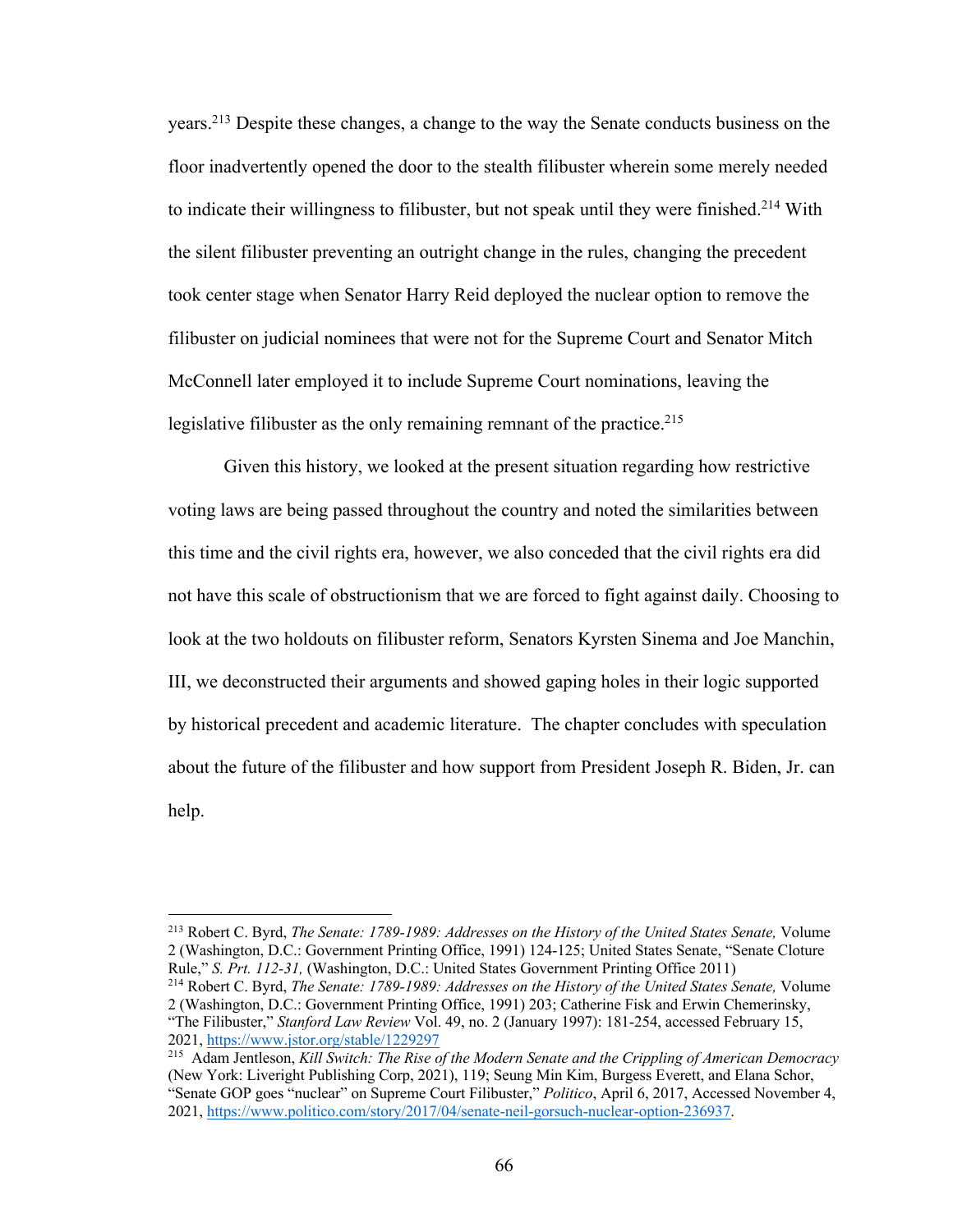In summation, we have attempted to demonstrate the breadth of arguments surrounding the filibuster, measure how it affects legislation on a partisan scale, and understand the motivating factors behind the filibuster in the current Congress. While we have peeled back a layer to this issue, a glaring new layer is revealed that requires a stronger way to measure partisanship of legislation to determine if the filibuster has any effect on legislation at all. Such measurements will need to be addressed in the future in a different text.

From the evidence showcased throughout this document, it must be noted that the filibuster does more harm than good. Factoring in the historical design of the Senate with all the attitudes and actions done recently, it only further establishes this theory. The remaining question is how the Senate majority should deal with it. While ideas were briefly discussed in Chapters I and III, it is the opinion of the author that the restoration of the previous question rule is the best path to take, should the majority be able to amend the rules. This would allow for the Senate to continue to employ long-winded debate as a feature of the chamber without necessitating the 60 votes needed to invoke cloture. If the majority is unable to amend the rules, then it will be necessary to drop one last nuclear bomb on the Senate rules and abolish the filibuster completely. While this will expedite things tremendously, it will also be incumbent on the majority party to be respectful of the minority and allow them time to debate measures and attempt to persuade the public.<sup>216</sup>

As of the date of this writing, it appears unlikely that any reform will take place. Majority Leader Chuck Schumer (D-NY) is unlikely to bring these changes to a vote with

<sup>216</sup> The author is cynical about such an idea but feels that the admonition should be given.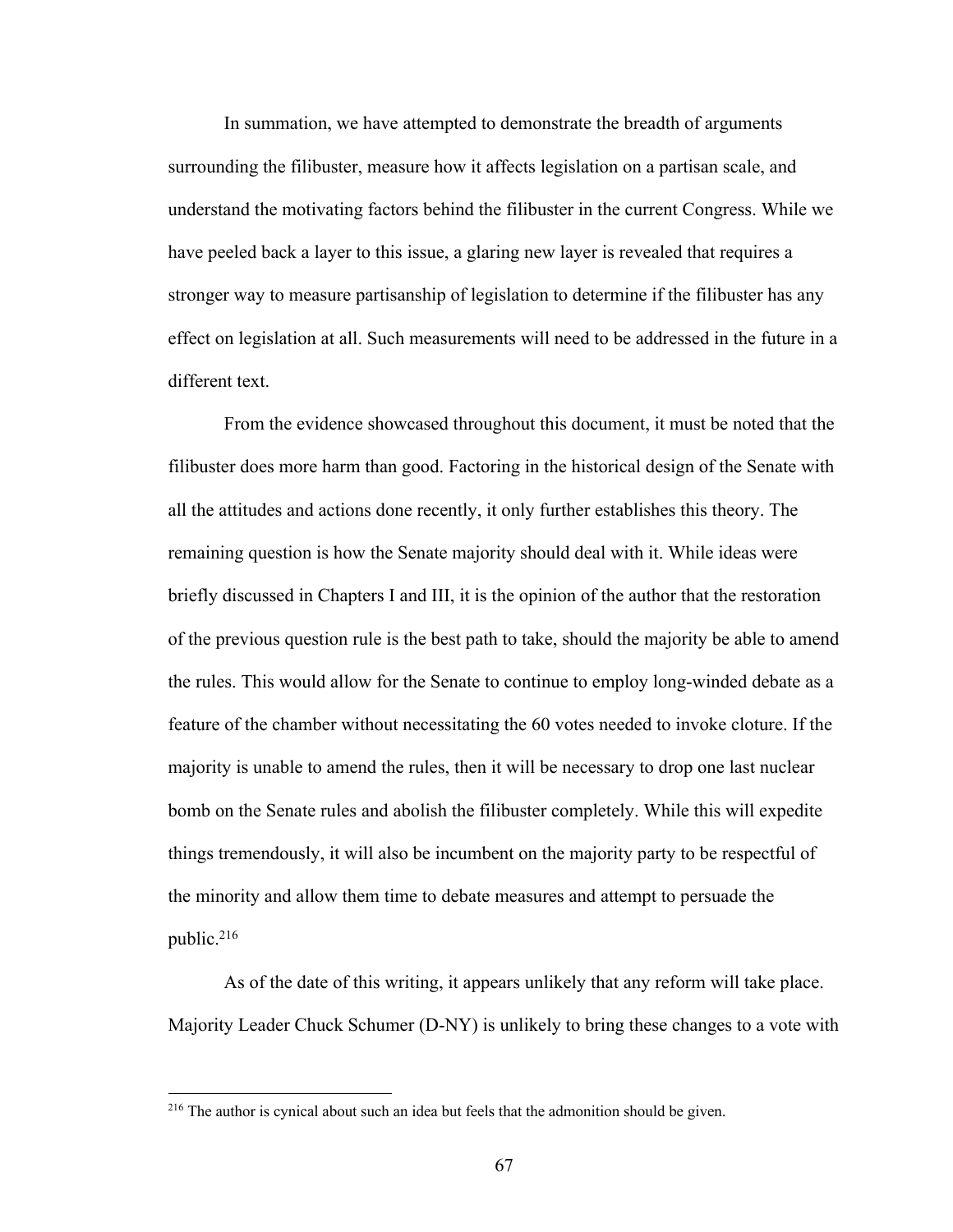Senators Manchin and Sinema standing as the holdouts in a 50-50 Senate. The political ramifications of a failed vote on filibuster reform will put members on the record but would serve as a potentially catastrophic message by the Republican party in the 2022 midterms and beyond. While it is possible to spin the issue to paint the Republicans as obstructionists, the fact that two members of his own caucus sided with them would propagate a message of Democratic disunity, causing further rifts between the factions within the party. The infighting would then be taken advantage of by the Republicans to create a case that Democrats cannot effectively govern their own party, let alone the nation, and strengthen their case nationally for a return to power in the upper chamber.

The Senate, like any great institution, has a rich history filled with courageous acts, devious plots, and significant examples of mythmaking. Heroes and villains of American history walked its halls and debated with gusto and vigor, attempting to persuade the opposition by any rhetorical means necessary. Unfortunately, that Senate is on its deathbed, if it has not already been irrevocably lost. The continued use of the stealth filibuster has harmed this country and the reputation of the institution as a whole. The harm done is truly immeasurable, but it can be seen throughout American society as people continue to experience hunger, poverty, and illness. It is necessary both for the institution of the Senate and the country to reform the filibuster or abolish it all together. We will not be able to continue on if a minority of the nation is able to control the majority of it, and we will no longer be like a shining city upon a hill, but a fallen empire like that of Rome.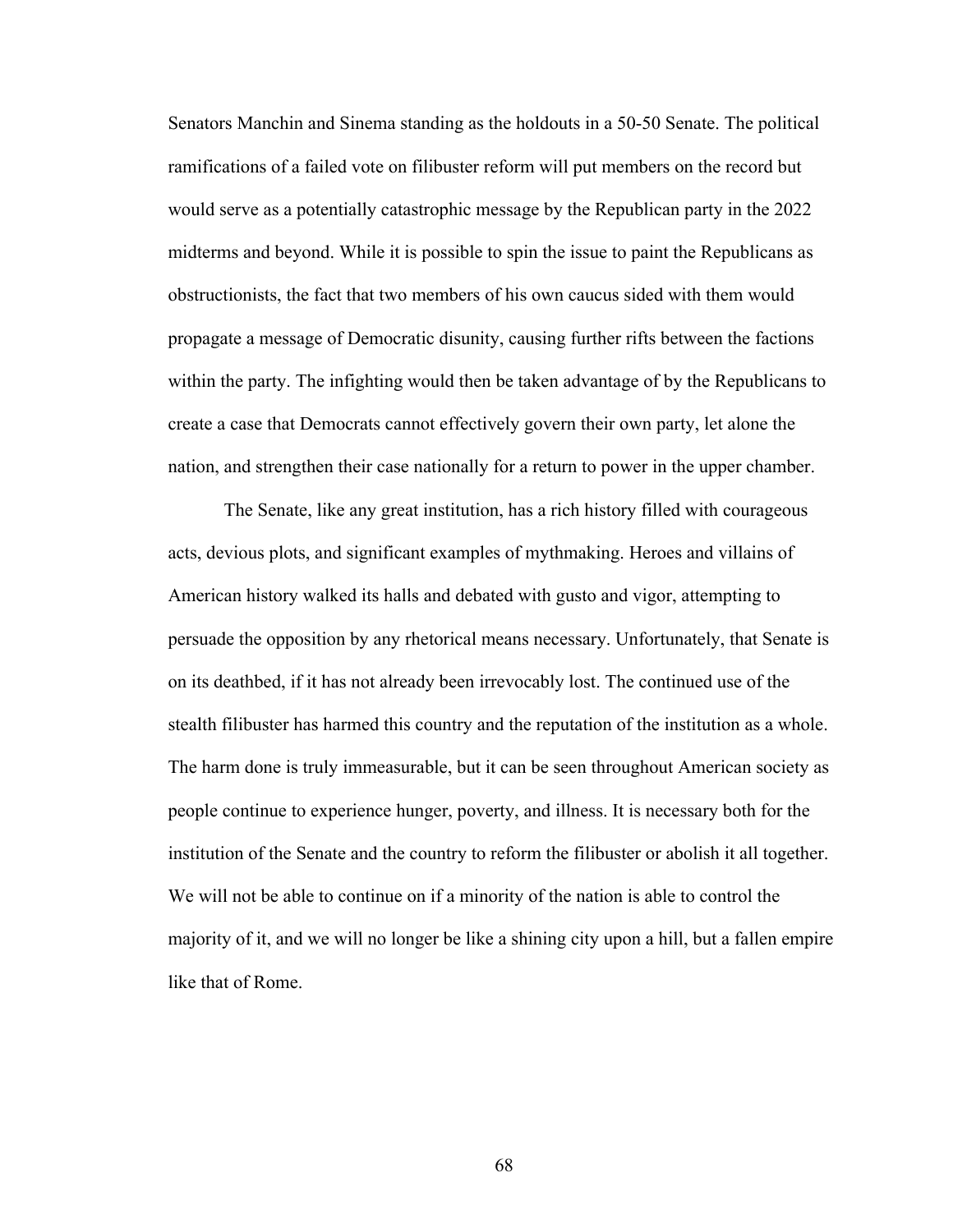### **APPENDIX**

# Senate Rule XXII (S.Doc. 113-18)

### ø**20.2**¿ STANDING RULES OF THE SENATE

**20.2** 2. The Presiding Officer may submit any question of order for the decision of the Senate.

#### **21** RULE XXI

#### SESSION WITH CLOSED DOORS

- **21.1** 1. On a motion made and seconded to close the doors of the Senate, on the discussion of any business which may, in the opinion of a Senator, require secrecy, the Presiding Officer shall direct the galleries to be cleared; and during the discussion of such motion the doors shall remain closed.
- **21.2** 2. When the Senate meets in closed session, any applicable provisions of rules XXIX and XXXI, including the confidentiality of information shall apply to any information and to the conduct of any debate transacted.

### **22** RULE XXII

#### PRECEDENCE OF MOTIONS

- **22.1** 1. When a question is pending, no motion shall be received but—
	- To adjourn.

To adjourn to a day certain, or that when the Senate adjourn it shall be to a day certain.

To take a recess.

To proceed to the consideration of executive business.

- To lay on the table.
- To postpone indefinitely.
- To postpone to a day certain.
- To commit.
- To amend.

Which several motions shall have precedence as they stand arranged; and the motions relating to adjournment, to take a recess, to proceed to the consideration of executive business, to lay on the table, shall be decided without debate.

**22.2** 2.5 Notwithstanding the provisions of rule II or rule IV or any other rule of the Senate, at any time a motion signed by sixteen Senators, to bring to a close the debate upon any measure, motion, other matter pending before the Senate, or the unfinished business, is presented to the Senate, the Presiding Officer, or clerk at the direction of the Presiding Officer, shall at once state the motion to the Senate,

<sup>5</sup> As amended by S. Res. 28, 99–2, Feb. 27, 1986.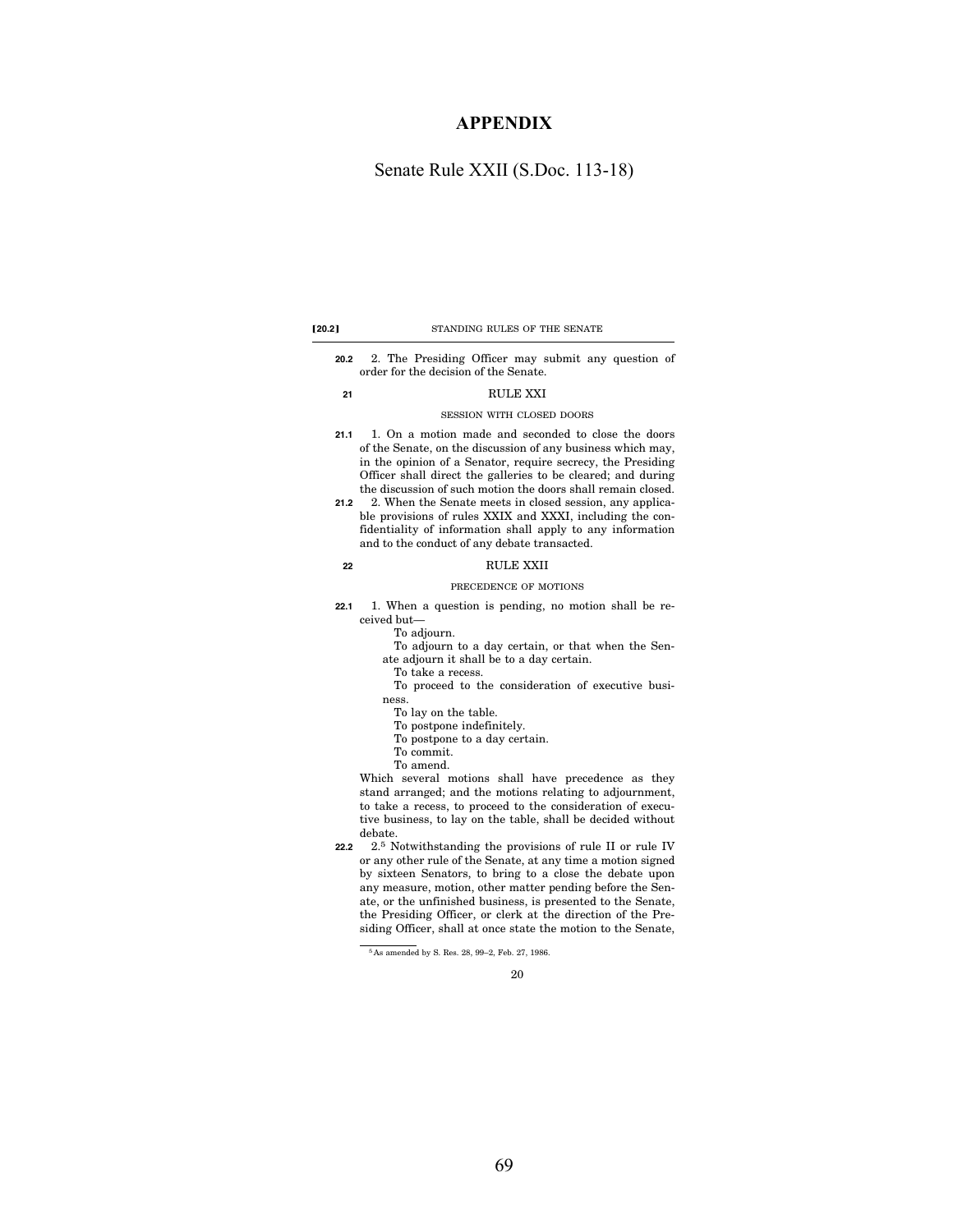STANDING RULES OF THE SENATE **[22.2**]

and one hour after the Senate meets on the following calendar day but one, he shall lay the motion before the Senate and direct that the clerk call the roll, and upon the ascertainment that a quorum is present, the Presiding Officer shall, without debate, submit to the Senate by a yeaand-nay vote the question:

''Is it the sense of the Senate that the debate shall be brought to a close?'' And if that question shall be decided in the affirmative by three-fifths of the Senators duly chosen and sworn—except on a measure or motion to amend the Senate rules, in which case the necessary affirmative vote shall be two-thirds of the Senators present and voting—then said measure, motion, or other matter pending before the Senate, or the unfinished business, shall be the unfinished business to the exclusion of all other business until disposed of.

Thereafter no Senator shall be entitled to speak in all more than one hour on the measure, motion, or other matter pending before the Senate, or the unfinished business, the amendments thereto and motions affecting the same, and it shall be the duty of the Presiding Officer to keep the time of each Senator who speaks. Except by unanimous consent, no amendment shall be proposed after the vote to bring the debate to a close, unless it had been submitted in writing to the Journal Clerk by 1 o'clock p.m. on the day following the filing of the cloture motion if an amendment in the first degree, and unless it had been so submitted at least one hour prior to the beginning of the cloture vote if an amendment in the second degree. No dilatory motion, or dilatory amendment, or amendment not germane shall be in order. Points of order, including questions of relevancy, and appeals from the decision of the Presiding Officer, shall be decided without debate.

After no more than thirty hours of consideration of the measure, motion, or other matter on which cloture has been invoked, the Senate shall proceed, without any further debate on any question, to vote on the final disposition thereof to the exclusion of all amendments not then actually pending before the Senate at that time and to the exclusion of all motions, except a motion to table, or to reconsider and one quorum call on demand to establish the presence of a quorum (and motions required to establish a quorum) immediately before the final vote begins. The thirty hours may be increased by the adoption of a motion,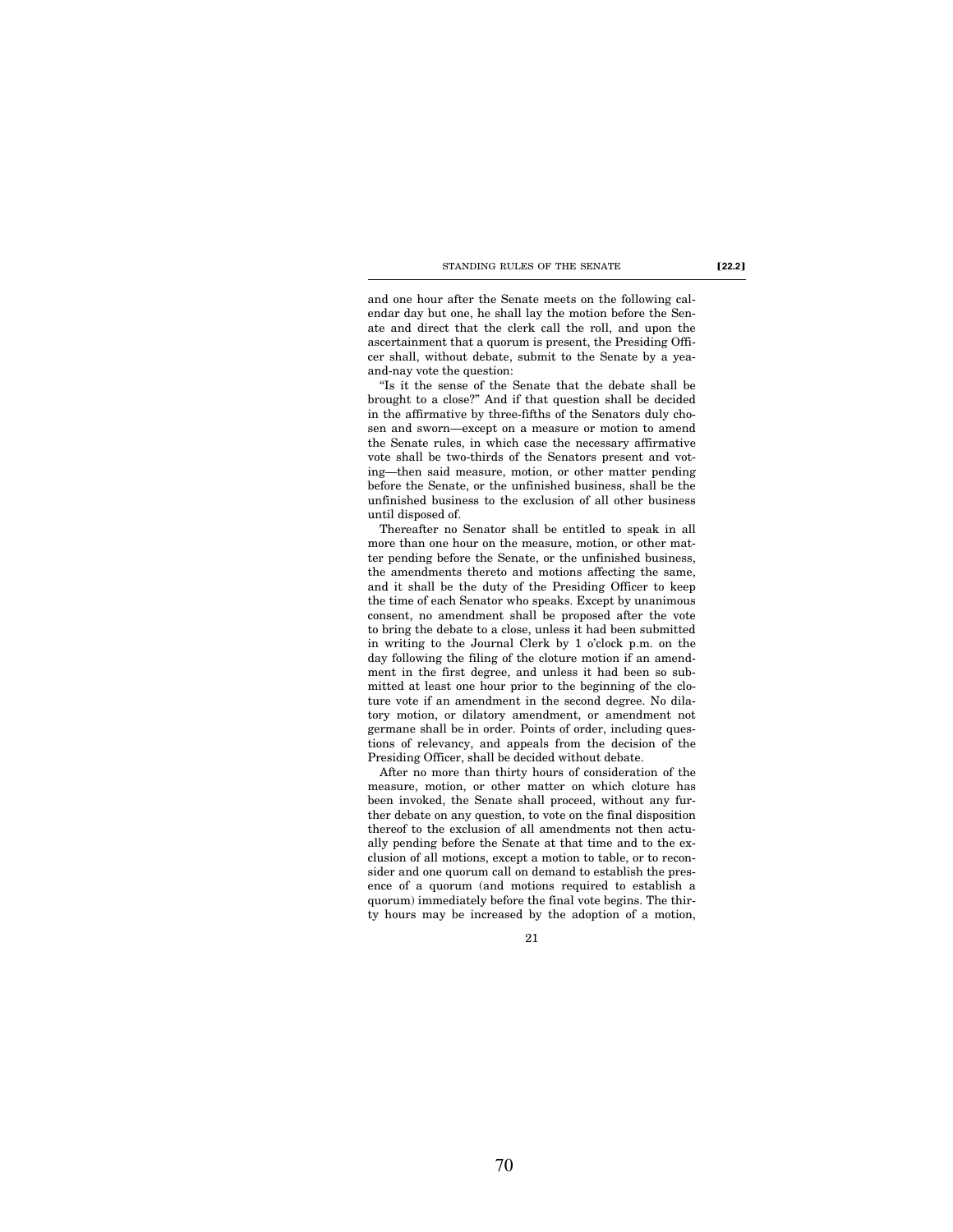#### **F22.31** STANDING RULES OF THE SENATE

decided without debate, by a three-fifths affirmative vote of the Senators duly chosen and sworn, and any such time thus agreed upon shall be equally divided between and controlled by the Majority and Minority Leaders or their designees. However, only one motion to extend time, specified above, may be made in any one calendar day.

If, for any reason, a measure or matter is reprinted after cloture has been invoked, amendments which were in order prior to the reprinting of the measure or matter will continue to be in order and may be conformed and reprinted at the request of the amendment's sponsor. The conforming changes must be limited to lineation and pagination.

No Senator shall call up more than two amendments until every other Senator shall have had the opportunity to do likewise.

Notwithstanding other provisions of this rule, a Senator may yield all or part of his one hour to the majority or minority floor managers of the measure, motion, or matter or to the Majority or Minority Leader, but each Senator specified shall not have more than two hours so yielded to him and may in turn yield such time to other Senators.

Notwithstanding any other provision of this rule, any Senator who has not used or yielded at least ten minutes, is, if he seeks recognition, guaranteed up to ten minutes, inclusive, to speak only.

After cloture is invoked, the reading of any amendment, including House amendments, shall be dispensed with when the proposed amendment has been identified and has been available in printed form at the desk of the Members for not less than twenty-four hours.

**22.3** 3.6 If a cloture motion on a motion to proceed to a measure or matter is presented in accordance with this rule and is signed by 16 Senators, including the Majority Leader, the Minority Leader, 7 additional Senators not affiliated with the majority, and 7 additional Senators not affiliated with the minority, one hour after the Senate meets on the following calendar day, the Presiding Officer, or the clerk at the direction of the Presiding Officer, shall lay the motion before the Senate. If cloture is then invoked on the motion to proceed, the question shall be on the motion to proceed, without further debate.

<sup>6</sup> As amended by S. Res. 16, 113–1, Jan. 24, 2013.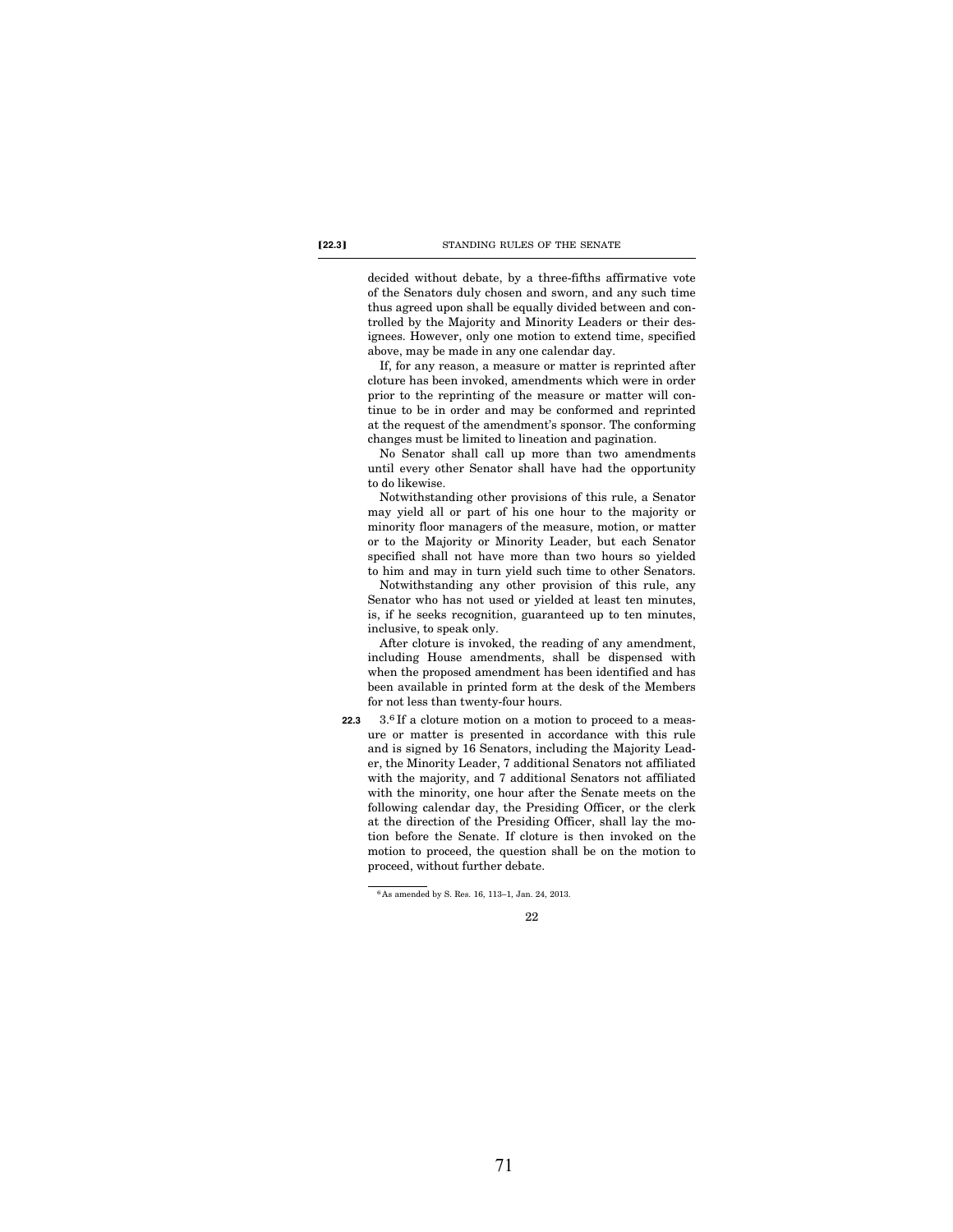# **REFRENCES**

- . "Yes, Set It Free.". 1915 *New York Times*, January 30,. https://timesmachine.nytimes.com/timesmachine/1915/01/30/100135905.pdf?pd f\_redirect=true&ip=0.
- . a. "Definition of PARTISANSHIP." (accessed Aug 20, 2021). https://www.merriamwebster.com/dictionary/partisanship.
- Andris, Clio, et al. 2015. "The rise of partisanship and super-cooperators in the U.S. House of Representatives." *PloS One* 10, no. 4: e0123507, https://www.ncbi.nlm.nih.gov/pubmed/25897956.
- Arnold, R. Douglas. 1990*. The Logic of Congressional Action*. New Haven, CT: Yale University Press.
- Biden, Joseph R. 2021. "Remarks by President Biden in a CNN Town Hall with Anderson Cooper." October 22, (accessed November 4, 2021). https://www.whitehouse.gov/briefing-room/speechesremarks/2021/10/22/remarks-by-president-biden-in-a-cnn-town-hall-with-andersoncooper-2/?utm\_source=link.
- Binder, Sarah A. 2003*. Stalemate: Causes and Consequences of Legislative Gridlock*. Washington, D.C.: Brookings Institution Press.
- Binder, Sarah A. and Steven S. Smith. 1997*. Politics or Principle?*. Washington, D.C.: Brookings Institution Press.
- Brennan Center for Justice. "Voting Laws Roundup: October 2021." October 4, 2021. (accessed November 4, 2021). https://www.brennancenter.org/our-work/researchreports/voting-laws-roundup-october-2021.
- Buckley, F. H. 2021. "Conservatives Should Oppose the Filibuster." *Wall Street Journal*, June 27, (accessed November 4, 2021). https://www.wsj.com/articles/conservativesshould-oppose-the-filibuster-11624823307.
- Burdette, Franklin. 1940*. Filibustering in the Senate*. Princeton, NJ: Princeton University Press.
- Byrd, Robert C. 1991*. Addresses on the History of the United States Senate*. The Senate: 1789-1989. Vol. 2. Washington, D.C.: United States Government Printing Office.
- Cain, Bruce, John Ferejohn, and Morris Fiorina. 1987*. The Personal Vote: Constituency Service and Electoral Independence*. Cambridge, MA: Harvard University Press.

Calhoun, John C. 2017. "States Rights and Nullification.", Accessed Oct 24, 2021. https://search.ebscohost.com/login.aspx?direct=true&AuthType=ip,shib&db=f 5h&AN=21212961&site=ehostlive&scope=site&authtype=ip,shib&custid=s3555202.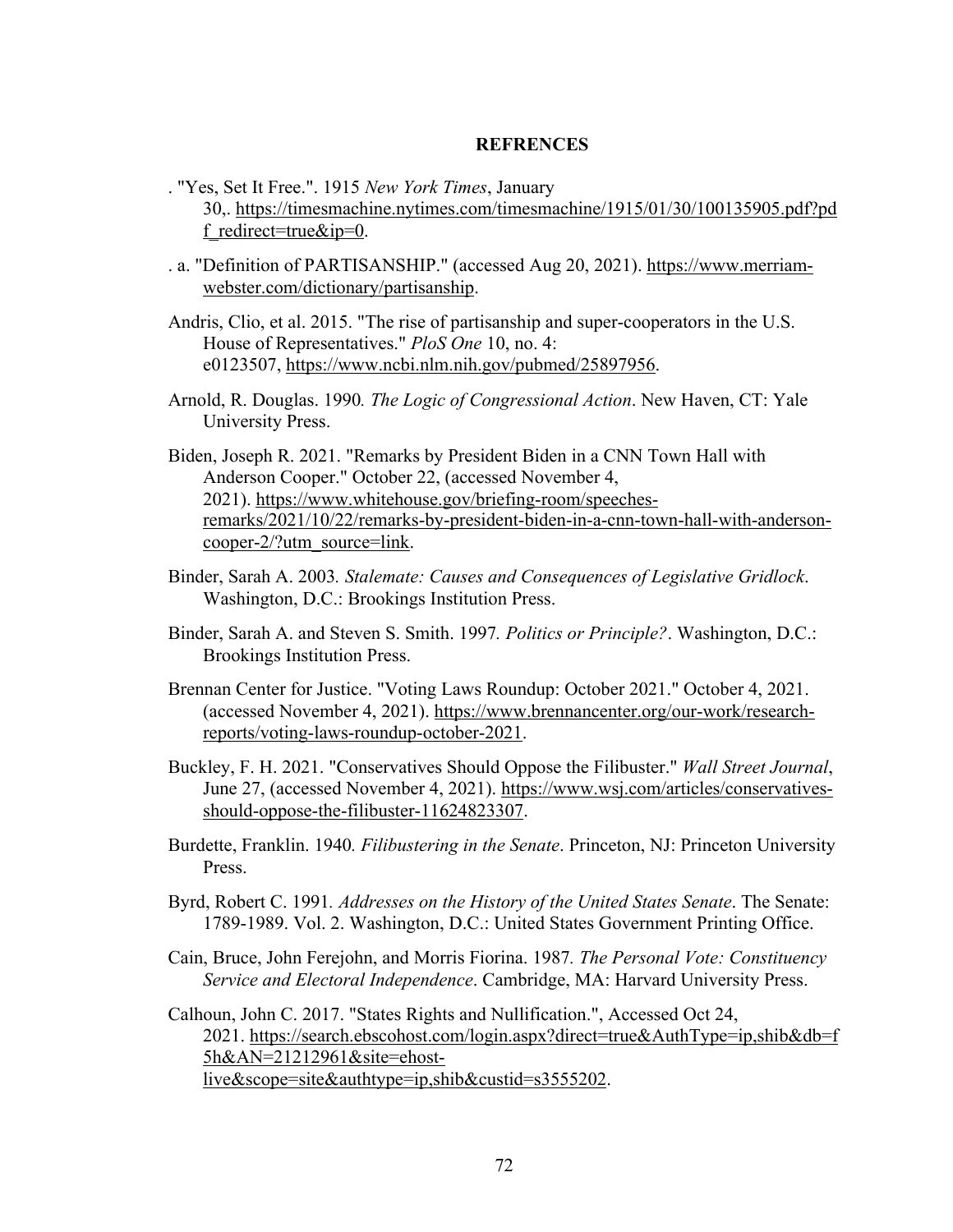- Campbell, Angus, Philip Converse, Warren Miller, and Donald Stokes. 1960*. The American Voter*. Chicago, IL: University of Chicago Press.
- Carney, Jordan. 2019. "Senate GOP votes to permanently band earmarks." May 23,. https://thehill.com/homenews/senate/445338-senate-finance-senate-gop-votesto-permanently-ban-earmarks.

Caughey, Devin and Eric Schickler. 2016. "Substance and Change in Congressional Ideology: NOMINATE and Its Alternatives." *Studies in American Political Development* 30, no. 2: 128- 146, https://search.ebscohost.com/login.aspx?direct=true&AuthType=ip,shib&db=a hl&AN=118268063&site=ehostlive&scope=site&authtype=ip,shib&custid=s3555202.

- Chafetz, Josh and Michael J. Gerhardt. 2010. "Is the Filibuster Constitutional?" *Cornell Law Faculty Publications*: 792-793, http://scholarship.law.cornell.edu/facpub/160.
- Clark, Jennifer. 2012. "Minority Party Strategies and the Evolution of the Motion to Recommit in the U.S. House." In *Party and Procedure in the United States Congress*, edited by Jacob Straus. Lanham, Maryland: Rowman & Littlefield.
- Converse, Philip E. 2006. "The nature of belief systems in mass publics (1964)." *Critical review (New York, N.Y.)* 18, no. 1-3: 1- 74, http://www.tandfonline.com/doi/abs/10.1080/08913810608443650.
- Cox, Gary W. and Keith T. Poole. 2002. "On Measuring Partisanship in Roll-Call Voting: The U.S. House of Representatives, 1877-1999." *American journal of political science* 46, no. 3: 477-489, https://www.jstor.org/stable/3088393.
- Current, Richard N. 1966*. John C. Calhoun*. New York, NY: Washington Square Press.
- Drukman, Mason. 2004*. Wayne Morse: A Political Biography*. Portland, Oregon: Oregon Historical Society.
- Ellers, Joseph C. 1993*. Strom Thurmond: The Public Man*. Orangeburg, SC: Sandlapper Publishing.
- Directed by Films for the Humanities & Sciences, Infobase, and Public Broadcasting Service. 1985*. Huey Long* Infobase. https://fod.infobase.com/PortalPlaylists.aspx?wID=107557&xtid=44138.
- Directed by Frank Capra. 1939. *Mr. Smith Goes to Washington*. Columbia Studios.
- Fiorina, Morris. 1981*. Retrospective Voting in American National Elections*. New Haven, CT: Yale University Press.
- Fisk, Catherine and Erwin Chemerinsky. 1997. "The Filibuster." *Stanford law review* 49, no. 2: 181-254, https://www.jstor.org/stable/1229297.
- Franklin, Charles H. and John E. Jackson. 1983. "The Dynamics of Party Identification." *The American political science review* 77, no. 4: 957- 973, https://dx.doi.org/10.2307/1957569.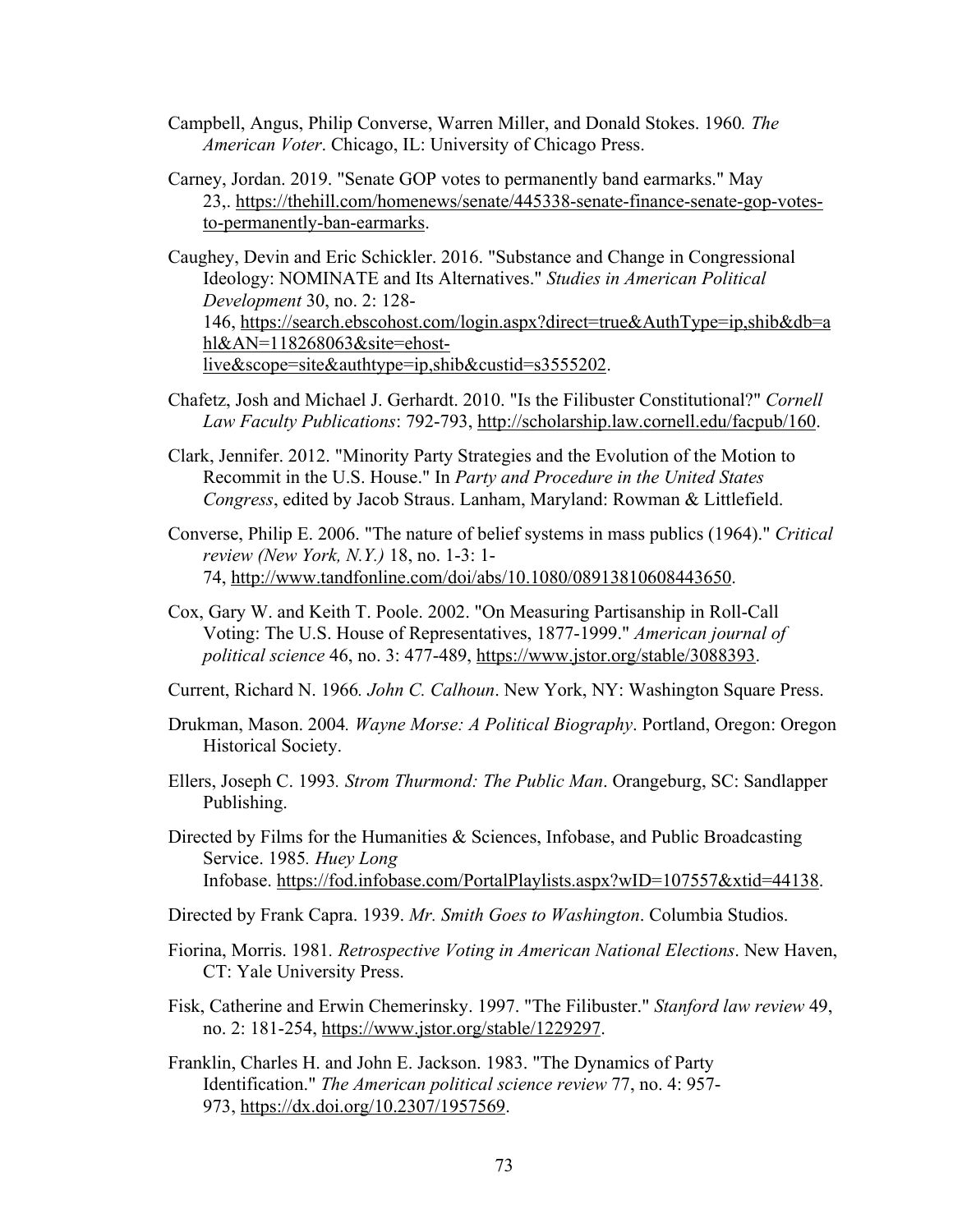- Gerber, Alan S., Gregory A. Huber, and Ebonya Washington. 2010. "Party Affiliation, Partisanship, and Political Beliefs: A Field Experiment." *The American political science review* 104, no. 4: 720-744, https://dx.doi.org/10.1017/S0003055410000407.
- Gerhardt, Michael J. 2004. "The Constitutionality of the Filibuster." *Constitutional commentary* 21, no. 2, https://search.proquest.com/docview/229450684.
- Ginsberg, Benjamin and Kathryn Wagner Hill. 2019*. Congress: The First Branch*. New Haven, CT: Yale University Press.
- Gold, Martin B. and Dimple Gupta. "The Constitutional Option to Change the Senate Rules and Procedures: A Majoritarian Means to Overcome the Filibuster." *Harvard Journal of Law and Public Policy* 28, no. 1: 205-272.
- Greene, Steven. 2002. "The Social-Psychological Measurement of Partisanship." *Political behavior* 24, no. 3: 171- 197, https://www.jstor.org/stable/1558395.
- Hajnal, Zoltan, Nazita Lajevardi, and Lindsay Nielson. 2016. "Voter Identification Laws and the Suppression of Minority Votes." *Journal of Politics* 79, no. 2.
- Hamill, Ruth and Milton Lodge. 1986. "Cognitive Consequences of Political Sophistication." In *Political Cognition*, edited by Richard R. Lau and David O. Sears. Hillsdale, NJ: Erlbaum.
- Hamilton, Alexander, James Madison, and John Jay. 2015*. The Federalist Papers*. Dublin, OH: Coventry House Publishing.
- Hamm, Brian R. D. 2012. "Modifying the Filibuster: A Means to Foster Bipartisanship While Reining in its Most Egregious Abuses." *Hofstra Law Review* 40, no. 3, http://scholarlycommons.law.hofstra.edu/hlr/vol40/iss3/6.
- Harbridge, Laurel. 2015*. Is Bipartisanship Dead? Policy Agreement and Agenda-Setting in the House of Representatives*. New York, NY: Cambridge University Press. http://dx.doi.org/10.1017/CBO9781139942324.
- Heitshusen, Valerie. 2013*. Majority Cloture for Nominations: Implications and the "Nuclear" Proceedings*. Washington, D.C.: Congressional Research Service.
- Highton, Benjamin and Cindy D. Kam. 2011. "The Long-Term Dynamics of Partisanship and Issue Orientations." *The Journal of politics* 73, no. 1: 202- 215, https://dx.doi.org/10.1017/S0022381610000964.
- Jentleson, Adam. 2021*. Kill Switch: The Rise of the Modern Senate and the Crippling of American Democracy*, First Edition ed. New York: Liveright Publishing Corporation.
- Kenneth A. Shepsle. 2017*. Rule Breaking and Political Imagination*. Chicago, IL: University of Chicago Press.
- Kim, Seung M., Everett, Burgess and Schor, Elana. 2017. "Senate GOP goes "nuclear" on Supreme Court Filibuster." April 6, (accessed November 4,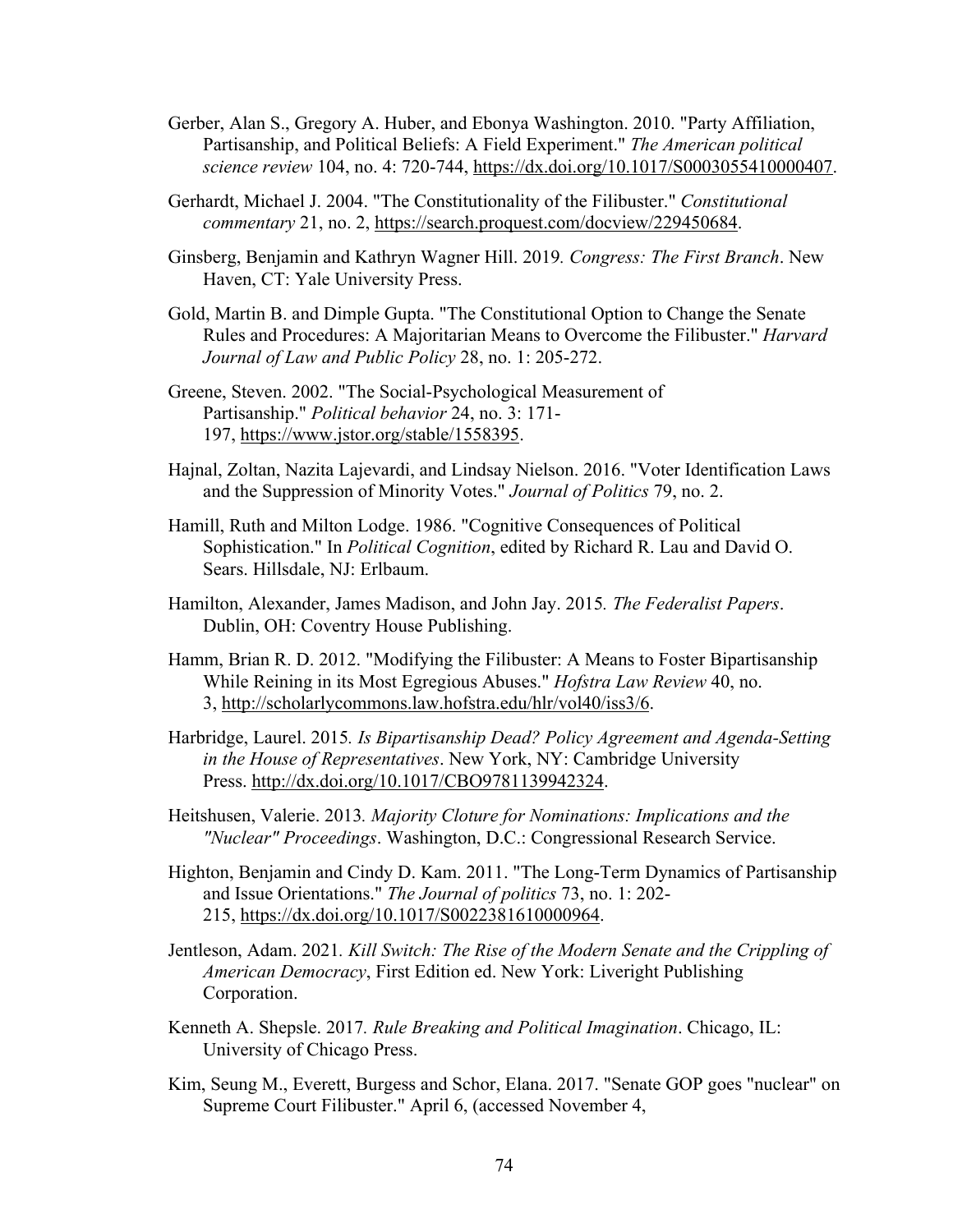2021). https://www.politico.com/story/2017/04/senate-neil-gorsuch-nuclear-option-236937.

Koger, Gregory. 2012. "Filibustering and Partisanship in the Modern Senate." In *Party and Procedure in the United States Congress*, edited by Jacob Straus. Lanham, Maryland: Rowman & Littlefield.

———. . 2010*. Filibustering: A Political History of Obstruction in the House and Senate*. Chicago, IL: University of Chicago Press.

- Krehbiel, Keith. 2000. "Party Discipline and Measures of Partisanship." *American journal of political science* 44, no. 2: 212-227, https://www.jstor.org/stable/2669306.
- Lee, Frances E. and Bruce I. Oppenheimer. 1999*. Sizing Up the Senate: The Unequal Consequences of Equal Representation*. Chicago, IL: University of Chicago Press.
- Lewis, Jeffrey B., et al. 2021. "Voteview: Congressional Roll-Call Votes Database.". https://voteview.com/.
- Lewis-Beck, Michael S., et al. 2008*. The American Voter Revisited*. Ann Arbor: University of Michigan Press. http://portal.igpublish.com/iglibrary/search/UMICHB0000126.html.
- Lupu, Noam. 2015*. Party Polarization and Mass Partisanship: A Comparative Perspective*. Vol. 37.
- Madison, James. 1985*. Notes of Debates in the Federal Convention of 1787 Reported by James Madison*. Athens, OH: Ohio University Press.
- Magliocca, Gerard N. 2011. "Reforming the Filibuster." *Northwestern University Law Review* 105, no. 1: 303-328.
- Manchin, Joe. 2021a. "Joe Manchin: Why I'm voting against the For the People Act." *Charleston Gazette-Mail*, June 6, (accessed Aug 20, 2021). https://www.wvgazettemail.com/opinion/op\_ed\_commentaries/joe-manchinwhy-im-voting-against-the-for-the-people-act/article\_c7eb2551-a500-5f77-aa37-2e42d0af870f.html.

———. . 2021b. "Opinion: Joe Manchin: I will not vote to eliminate or weaken the filibuster." *Washington Post*, April 7, (accessed November 4, 2021). https://www.washingtonpost.com/opinions/joe-manchin-filibustervote/2021/04/07/cdbd53c6-97da-11eb-a6d0-13d207aadb78\_story.html.

Mayhew, David R. 1976*. Congress: The Electoral Connection*. Yale Studies in Political Science. Vol. 26. New Haven, CT: Yale University Press.

McCarty, Nolan. 2016. "In Defense of DW-NOMINATE." *Studies in American Political Development* 30, no. 2: 172-184 (accessed 2021/08/20), https://www.cambridge.org/core/article/in-defense-ofdwnominate/0D5161CCD8C62BEC8DD5ECF8FA8DABEA.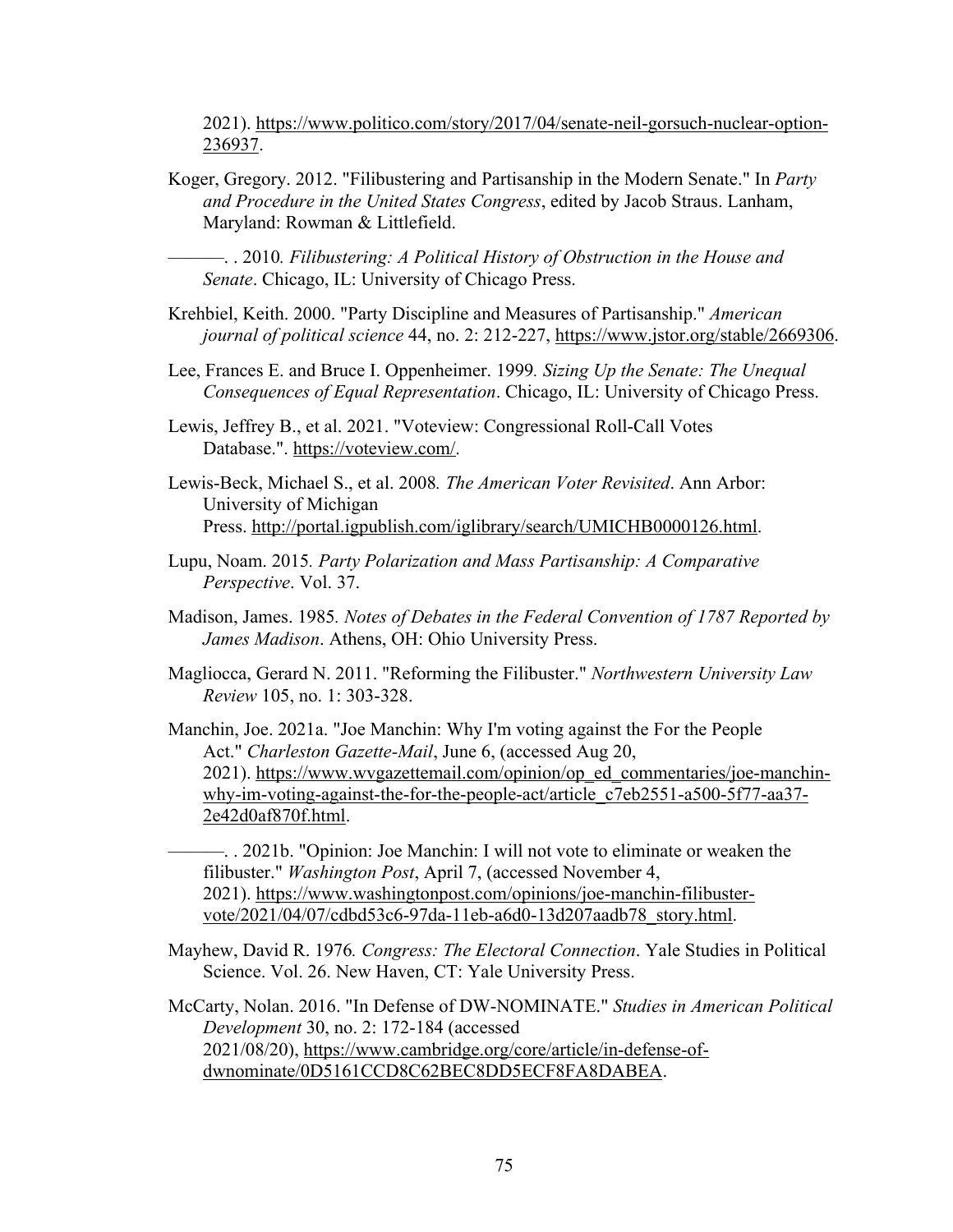- Miller, Warren E. and J. Merrill Shanks. 1996*. The New American Voter*. Cambridge, MA: Harvard University Press.
- Monmouth University Poll. 2021. *National: Public Divided on Filibuster Reform, But Few Want to Dump It Entirely*. West Long Branch, New Jersey: Monmouth University.
- Ohlheiser, Abby. 2013. "Watch Ted Cruz Read Every Word of "Green Eggs and Ham" on the Senate Floor." September 24, (accessed November 4, 2021). https://www.theatlantic.com/politics/archive/2013/09/watch-ted-cruz-readevery-word-green-eggs-and-ham-senate-floor/310674.
- Oyez. "Shelby County v. Holder." (accessed November 5, 2021). https://www.oyez.org/cases/2012/12-96.
- Paul Kane. 2013. "Reid, Democrats trigger "nuclear" option; eliminate most filibusters on nominees." *Washington Post*, November 21,. https://www.washingtonpost.com/politics/senate-poised-to-limit-filibusters-inparty-line-vote-that-would-alter-centuries-of-precedent/2013/11/21/d065cfe8-52b6- 11e3-9fe0-fd2ca728e67c\_story.html.
- Petty, Richard and John Cacioppo. 1981*. Attitudes and Persuasion: Classic and Contemporary Approaches*. Dubuque, IA: William Brown Publishers.
- Plato. "The Apology.". http://classics.mit.edu/Plato/apology/html.
- Poole, Keith T. and Howard Rosenthal. 2007*. Ideology & Congress*, 2nd ed. New Brunswick, NJ: Transaction Publishers. https://www.taylorfrancis.com/books/9780203789223.
- Rahn, Wendy M. 1993. "The Role of Partisan Stereotypes in Information Processing about Political Candidates." *American Journal of Political Science* 37, no. 2: 472- 496, https://www.jstor.org/stable/2111381.
- Rawls, W. Lee. 2009*. In Praise of Deadlock*. Washington, D.C.: Woodrow Wilson Center Press.
- Real Clear Politics. "Congressional Job Approval." December 17, 2019. (accessed December 17, 2019). https://www.realclearpolitics.com/epolls/other/congressional job approval-903.html.
- Reid, Harry. 2019. "Harry Reid: The Filibuster is Suffocating the Will of the American People." *New York Times*, August 12, (accessed November 4, 2021). https://www.nytimes.com/2019/08/12/opinion/harry-reid-filibuster.html.
- Reynolds, Molly. 2017*. Exceptions to the Rule*. Washington, D.C.: Brookings Institution Press.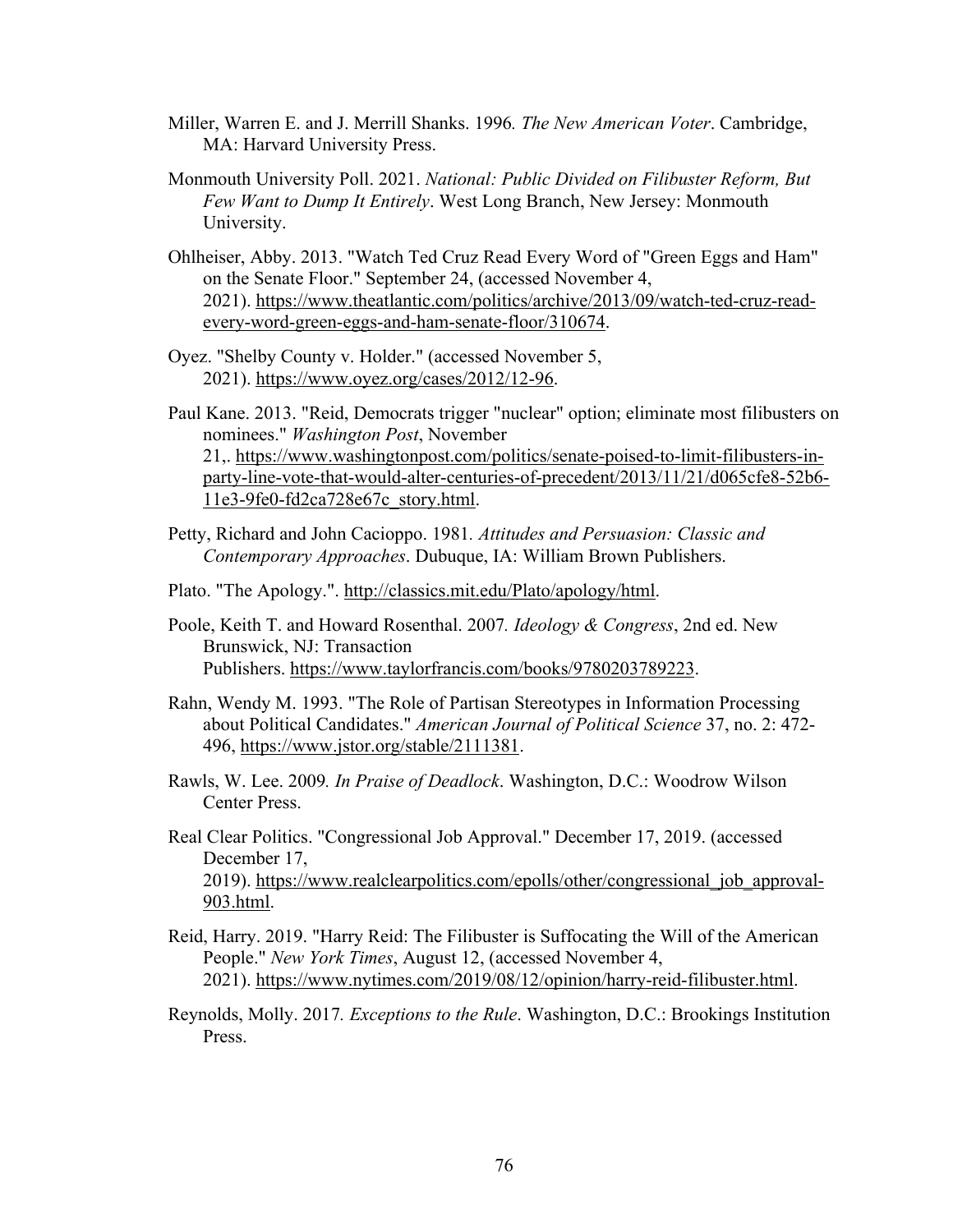Rice, Stuart A. 1938. "Quantitative Methods in Politics." *Journal of the American Statistical Association* 33, no. 201: 126- 130, http://www.tandfonline.com/doi/abs/10.1080/01621459.1938.10503380.

———. . 1925. "The Behavior of Legislative Groups: A Method of Measurement." *Political science quarterly* 40, no. 1: 60- 72, https://www.jstor.org/stable/2142407.

- Richard A. Arenberg and Robert B. Dove. 2015*. Defending the Filibuster*, 2nd ed. Bloomington, Indiana: Indiana University Press.
- Riddick, Floyd M. and Alan S. Frumin. 1992*. Senate Procedure: Precedents and Practices*. Washington, D.C.: United States Government Printing Office.
- Riley, Thomas W. 1975*. A Little Group of Willful Men*. Port Washington, NY: Kennikat Press.
- Rosenthal, Howard, Keith T. Poole, and Nolan McCarty. 2016*. Polarized America : The Dance of Ideology and Unequal Riches*. The Walras-Pareto lectures, Second edition ed. Cambridge, Massachusetts: The MIT Press. http://www.vlebooks.com/vleweb/product/openreader?id=none&isbn=978026 2334068.
- Sinema, Kyrsten. 2021. "Opinion | Kyrsten Sinema: We have more to lose than gain by ending the filibuster." *Washington Post*, June 21, (accessed Aug 20, 2021). https://www.washingtonpost.com/opinions/2021/06/21/kyrsten-sinemafilibuster-for-the-people-act/.
- Smith, A. Robert. 1962*. The Tiger in the Senate: The Biography of Wayne Morse*. Garden City, New York: Doubleday & Company, Inc.
- Sprunt, Barbara. "Amy Coney Barrett Confirmed to Supreme Court, Takes Constitutional Oath." *NPR.* Published October 26, 2020. Accessed December 5, 2021. https://www.npr.org/2020/10/26/927640619/senate-confirms-amy-coney-barrett-tothe-supreme-court.
- Stokes, Zachary. 2011. "Tyranny of the Minority: Evolution of the Filibuster and Ways to Reform its Usage.", Johns Hopkins University.
- Strand, Mark and Timothy Lang. 2017*. The Filibuster in the U.S. Senate: Options for Reform*. Washington, D.C.: Congressional Institute.
- Straus, Jacob. 2012. "Let's Vote: The Rise and Impact of Roll Call Votes in the Age of Electronic Voting." In *Party and Procedure in the United States Congress*, edited by Jacob Straus. Lanham, Maryland: Rowman & Littlefield.

Thomas Jipping. 2018. "5 Years After Going Nuclear, Democrats Have Reaped What They Sowed." November 26, (accessed March 25, 2021). https://www.heritage.org/political-process/commentary/5-years-after-goingnuclear-democrats-have-reaped-what-they-sowed.